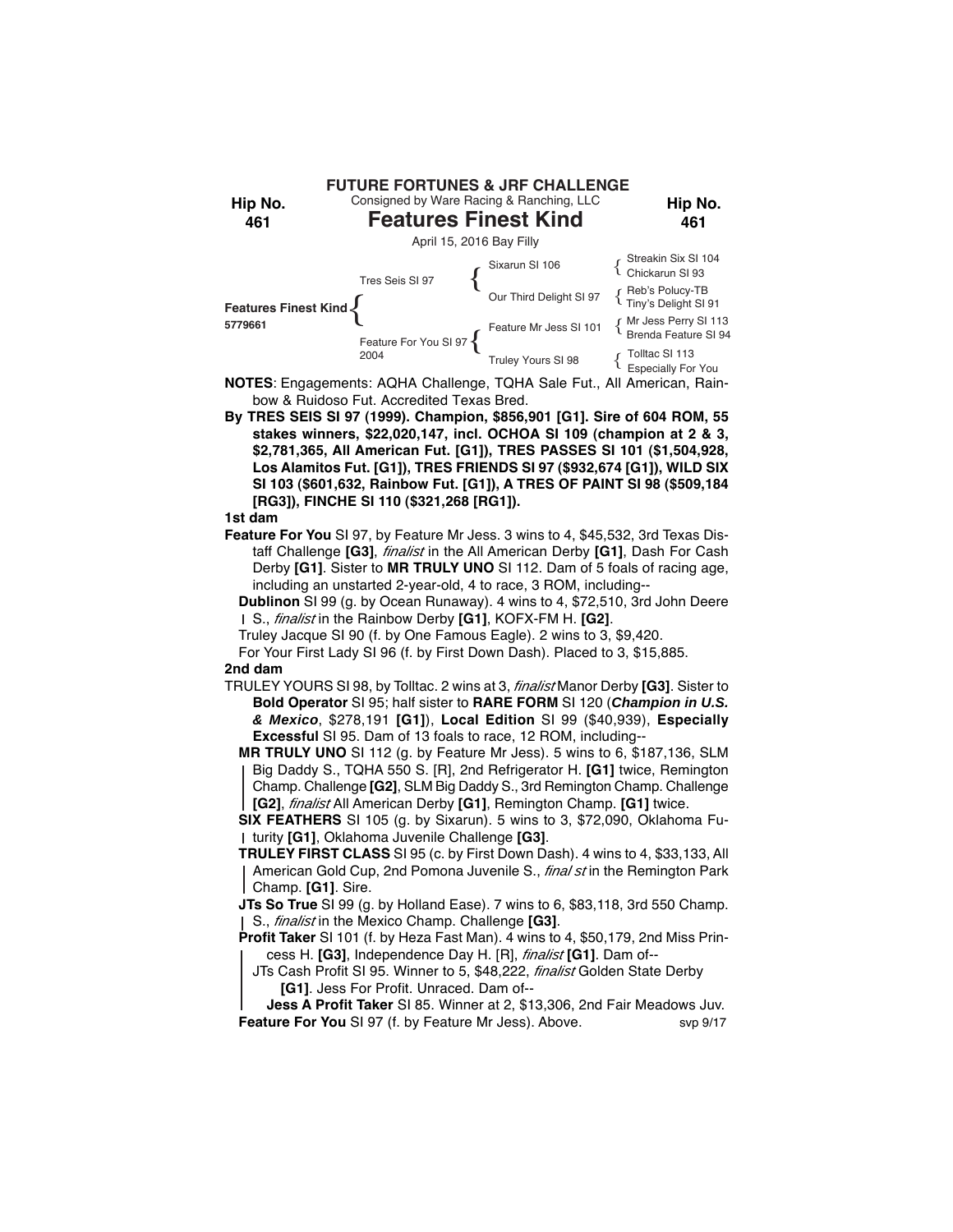

- **NOTES**: Decades Of Honor is sired by Super Barrel Horse, PC FROSTY BID. Nominated to the AQHA Incentive Fund. Eligible for Mare Power & BBR Select.
- **By PC FROSTY BID (2000). \$80,747 & 84 points: Summer Shootout 1D Champion; Run For The Bonus 1D Reserve Champion; BBR Fnals 1D Champion; 4th, World Show Sr Barrel Racing; 4th, AQHA High Point Barrel Racing Stallion; Superior Barrel Racing. Sire of 28 money-earners, including BRING IT ON FROST TE (\$28,802 & 29 points: top 10, World Show Sr Barrel Racing; Open ROM), CASH FOR BIG (Equi-Stat Barrel earnings \$20,179), LLP SHOCK AND AWE (\$15,391), KILLER FROST (\$12,129: top 10, World Show Jr Barrel Racing), PC CASH (\$11,747), FOLS FROSTY MAN (\$10,912), BARGINTOWN (23.5 points: 2016 World Show qualifier Sr Barrel Racing; Open ROM), SUNFROST EXPRESS (14 points: Open ROM).**

All Of Buttons Honor, Honors A Bounding (Sire of Equi-Stat Barrel Money-earners). This is her first foal.

## **2nd dam**

James Final Delight, by Kittens Final Bid.

Buttonwood Place, by Torello-TB. 4 Barrel Racing & Pole Bending points.

## **4th dam**

Miss Kelly 38, by Waggoner's Snip. Dam of--

Fancy Lil (Dick Sonita). Dam of--

Frosting N Ginger (APHA). Dam of--

**CORKSCREW**. 1352 points: 5th, APHA World Sr Youth Western Riding, APHA World Youth Versatility; Superior Trail, Western Pleasure & Western Riding; Youth Superior Hunt Seat Equitation, Showmanship, Western Horsemanship & Western Riding; Amateur ROM in 4 events; Novice/ Amateur ROM is 6 events.

**BOBS FANCY GINGER**. \$3,281 & 782 points: 3rd APHA World 3-Year-Old Open Western Pleasure; money-earner APHA World Show Western Pleasure Maturity, APHA World NSBA Derby 3-Year-Old Non-Pro West ern Pleasure; Open Superior Western Pleasure; Novice/Amateur Superior Showmanship; Youth Superior Halter, Showmanship & Western Pleasure; Novice/Amateur ROM Showmanship.

**BOBS LILY PUTT**. 252 points: Superior Western Pleasure; 5 Youth ROM; Amateur ROM Western Pleasure.

**LS MISS TRES**. 106 points: Superior Halter; Amateur ROM Halter.

**Bobs Spicey Ginger**. 33 points: Open & Novice Amateur ROM Western Pleasure.

**Bobs Lotsa Leo**. 26 points: Youth Halter ROM. svp 9/17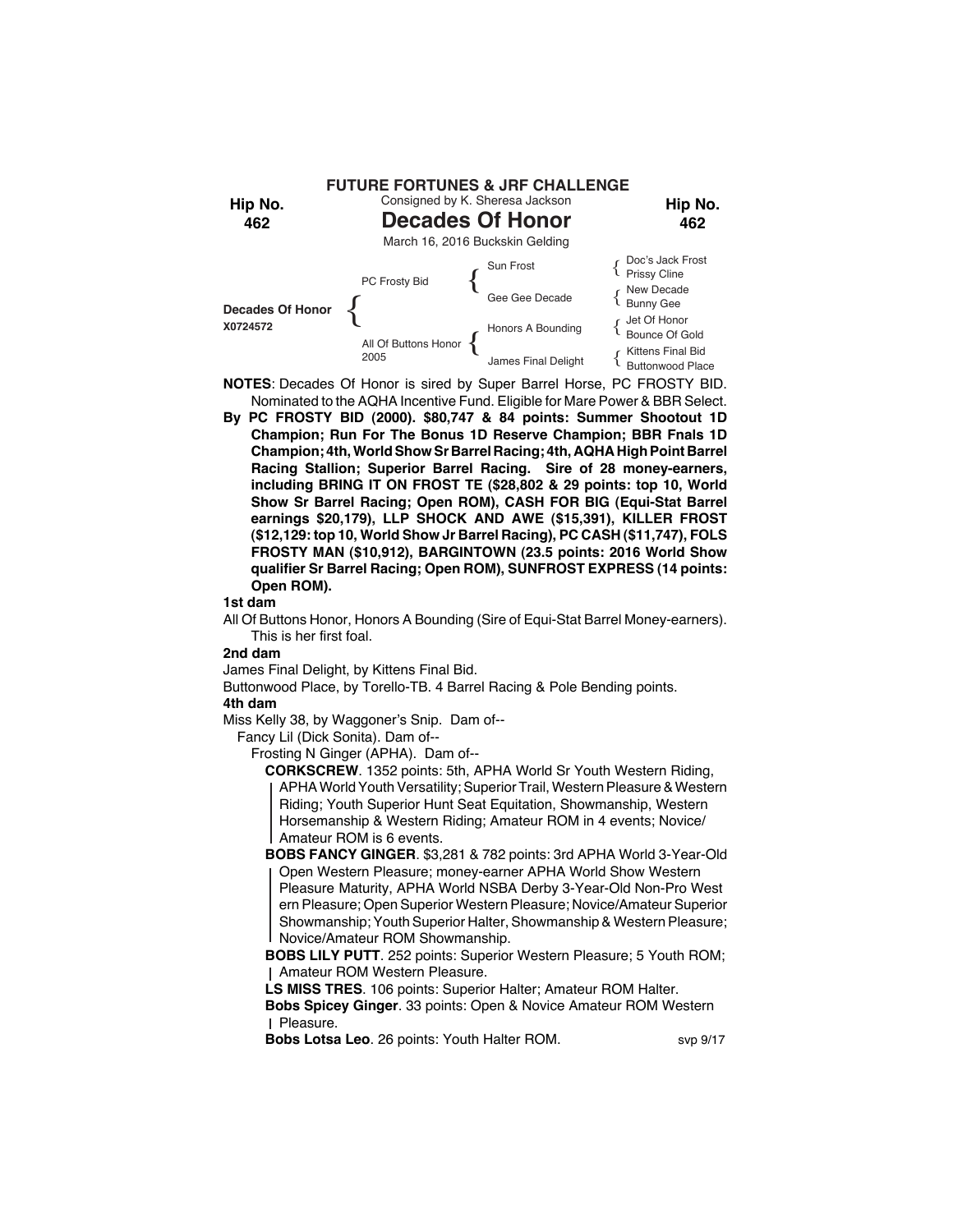

**NOTES**: Eligible for Triple Crown 100, BBR Select Sire, VGBRA.

**By FRENCH TOO FAME (2007). Equi-Stat money earner: 3rd NBHA New Years AZ Senior Rider Day 1 4D. His oldest foals are 5-year-olds of 2017. Sire of 6 Equi-Stat money-earners, including MD FOREVER FANCY (Equi-Stat Barrel earner money-earner). Son of FRENCHMANS GUY (1987). Barrel Futurity and Derby money-earner: Finalist, PRCA Badlands Circuit, South Dakota Rodeo Association; Northwest Rodeo Cowboys Association Reserve Champion; 3rd, Newcastle, Wyoming WPRA Divisional Tour. Sire of the earners of over \$10,000,000.**

#### **1st dam**

SHES SEIS AWAY SI 90, by Azoom. Winner at 3, \$4,659. This is her first foal. **2nd dam**

- JJJ SEIS SI 82, by Tres Seis. Winner at 2, \$3,450. Dam of 4 foals, 4 to race, 3 winners, 3 ROM--
	- Seisy Lady SI 95 (f. by Ab Knight). 4 wins, 3 to 5, 2017, \$26,299.
- Shes Seis Away SI 90 (f. by Azoom). See above.
- Shes Lucky Seis SI 81 (f. by Azoom). Winner at 4, \$4,362.

#### **3rd dam**

JJS FIRST FEATURE SI 89, by Jj Shot Glass. 2 wins at 2, \$10,536. Dam of 8 foals, 5 to race, 3 winners, 3 ROM--

 **VALENTINO DE LAO** SI 103 (g. by Apollo-TB). 5 wins at 3 and 4, \$134,277, 1st Fine Loom H., 2nd Sunland Distance Challenge-**G3**, Sunray Park Marathon H., 3rd Sunland Distance Challenge-**G3**, Fine Loom H.

Debbie Otto SI 85 (f. by Feature Mr Jess). Winner at 3, \$5,048. Dam of --

Featured Cowgirl SI 93 (f. by Zoomin for Bux). 3 wins at 2 and 4, \$12,524. **4th dam**

ENTER MY FEATURE SI 86, by Gastroenterologo-TB. Winner at 2 and 3, \$1,606, Dam of 13 foals, 9 to race, 5 winners, 6 ROM--

**FEATURING CREOLE** SI 99 (g. by Creole Dancer-TB). 14 wins, 2 to 7, \$126,068, 1st Pauls Valley H.-**G3**, San Marcos H., 2nd Paul's Valley H., 3rd Pauls Valley H.-**G3**, Red River H., Master Salls H., Ruidoso 550 Championship, *Finalist* in QH of Texas Breeders' Sale Futurity [R]-**G3**, Governor's Cup Marathon-**G3**, Remington Distance H.-**G3**.

**JJS FEATURETT** SI 97 (f. by Jj Shot Glass). 3 wins at 2, \$58,469, 1st New Mexico Juvenile Challenge-**G3**, *Finalist* in AQHA Juvenile Challenge Championship-**G1**, Manor Downs Lassie Futurity-**G2**, Altoona Derby-**G3**.

Jjs First Feature SI 89 (f. by Jj Shot Glass). See above.

Featured Memories SI 94 (f. by Leaving Memories). 2 wins at 3, \$14,864.

Zip The Cash SI 95 (g. by Zip Cash). 2 wins at  $3, $8,975$ . svp  $9/17$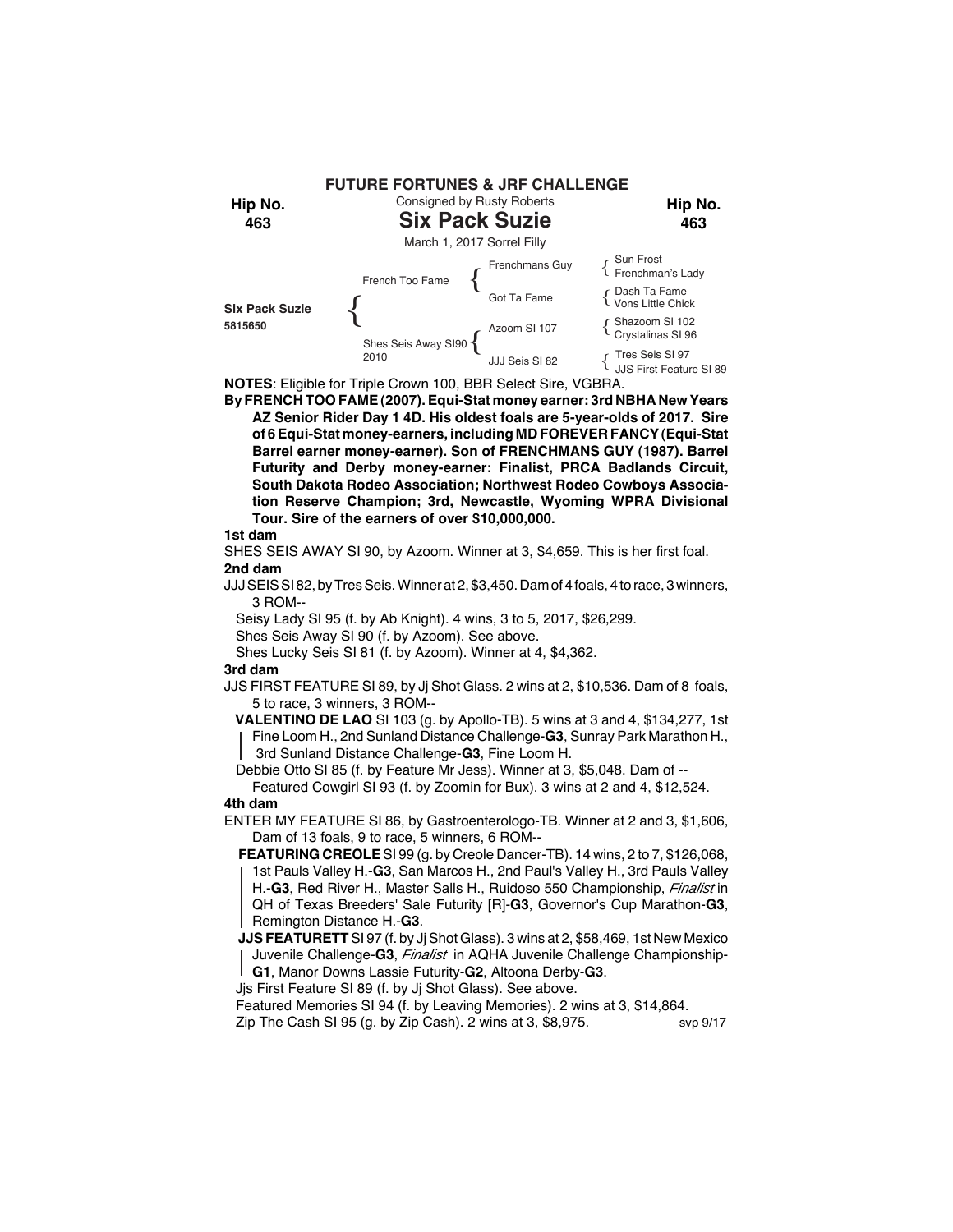

**NOTES**: Smoke N PYC is a fabulous stallion prospect. His dam is the most elegant mare I have ever seen. She had a promising barrel racing career started when she was sidelined by an injury. Paid up in the BBR Stallion Stakes. Eligible for FQHRA, OQHA, QGRAI, TQHA Sire's Cup, Oklahoma Bred and Black Gold.

**By LOTA PYC SI 102 (2010). Stakes winner of 5 races of \$331,215, Remington Park Oklahoma Bred Futurity [R], Finalist in Refrigerator H.-G1, etc. His first foals are 2-year-olds of 2017. Sire of winners Perfect Lota SI 91 (at 2, 2017, \$44,704, 2nd Iowa Double Gold Futurity [R]), Cr Lota Girl SI 88 (at 2, 2017, \$34,378, 3rd Iowa Double Gold Futurity [R]), Potus B SI 95 (at 2, 2017, \$16,536), Nota Lota Ear (at 2, 2017, \$12,511), Chicalota SI 86 (at 2, 2017, \$11,205), Oltigbitties SI 90 (at 2, 2017, \$9,870), etc.**

#### **1st dam**

KATYS SMOKE N SUNDAY, by Smoke N Sparks (Equi-Stat Barrel money-earner). This is her first foal.

## **2nd dam**

KATY NANN-TB, by Steady Naskra-TB. 3 wins at 2 and 4, \$11,131.

## **3rd dam**

D. J. LACY-TB, by Rose Argent-TB. 5 wins, 3 to 6, \$14,424. Dam of 7 foals, 7 to race, 5 winners--

D. J. Music-TB (c. by Steady Naskra-TB). 6 wins, 3 to 5, \$20,296.

Eng's Lacy-TB (f. by Steady Naskra-TB). 3 wins at 4 and 5, \$18,193.

Frosty Nails-TB (f. by Steady Naskra-TB). 2 wins at 5, \$15,669.

Holly's D. J.-TB (f. by Steady Naskra-TB). 3 wins at 3, \$7,488. Dam of--

Mr P R Man-TB (g. by Miracle Heights-TB). 2 wins at 4, \$21,945.

## **4th dam**

NO SHADOWS-TB, by Smart-TB. 2 wins at 2, \$8,400. Dam of 10 foals, 8 to race, 5 winners--

Shadowy Miss-TB (f. by Winning Bull-TB). 5 wins, 2 to 4, \$61,413. Dam of--

**Doug's Shadow**-TB (1995 g. by Verzy-TB). 12 wins, 4 to 10, \$116,633, 1st Executive Board H. [N], Speed H. [N], President's Cup H. [N], Labor Day H. [N], Amadevil H. [NR] twice, 2nd Executive Board H. [N], President's Cup H. [N], Ogataul H. [NR], Who Doctor Who H. [NR], 3rd Nebraskaland H.-R, etc.

Gillis-TB (f. by Cyane-TB). 4 wins at 3, \$27,100. Dam of--

**Padonia**-TB (g. by Cold Reception-TB). 25 wins, 3 to 9, \$212,735, 2nd Lou Smith H. (RKM, \$7,000), Columbus Day H. (RKM, \$7,000), Lou Smith Memorial H. (RKM, \$7,000), Sans the Shadow S. (RKM, \$4,000), etc.

So Easy-TB (c. by Par Excellent-TB). 3 wins, 4 to 6, \$18,707.

Miss Upperco-TB (f. by Rose Argent-TB). 5 wins, 4 to 6, \$20,285. svp 9/17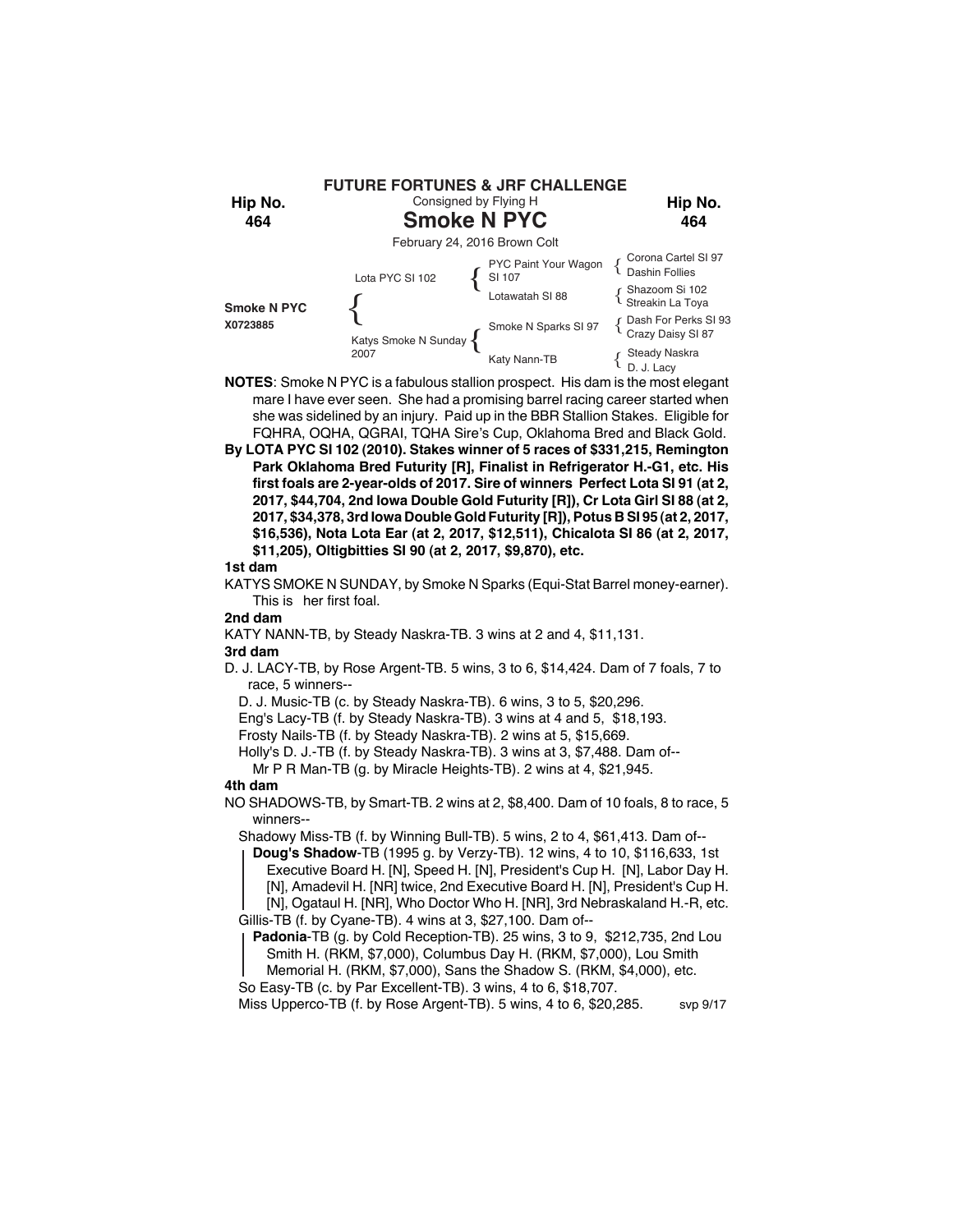

**NOTES**: LH Streaknjazz was pasture raised and has good bone and feet. Sired by A STREAK OF FLING, sire of the earners of over \$3,000,000.

**By A STREAK OF FLING SI 98 (1999). Winner, \$27,645, Finalist in Blue Ribbon Derby-G3, Qualified to Blue Ribbon Futurity-G1. 2016 Equi-Stat #3 Leading Barrel Sire All/Ages-All/Divisions. Sire of the earners of 3,000,000 including FAME FLING N BLING (\$645,275: NBHA Dixie Nationals 1D Champion; NBHA World 1D Champion; Presidents Cup 1D Champion), A STREAK OF RITA (\$362,566: Cornhusker Futurity Champion; 5 State Breeders Futurity Reserve Champion; Hawki Futurity Reserve Champion), STREAKIN EASY APRIL (\$120,101: 6th NFR Open Barrels; 3rd, Fort Worth Rodeo Open Barrels; 4th 2016 Austin Rodeo Open Barrels), KR LAST FLING (\$107,245: Diamonds & Dirt Open Barrrel Futurity Champion; 3rd, 2015 Greg Olson Memorial Barrel Futurity Open Slot), FRENCH STREAKTOVEGAS (\$74,115: Triple Crown 100 BBR Champion; Barrel Daze 1D Open Champion; Cornhuster Futurity 1D Open Champion), STREAKINFLINGINDISCO (\$70,432: top 10, 2016 Fort Worth Rodeo Open Barrels), DOCS STREAKIN OAK (\$43,078: Double B Barrel Bash Futurity Champion), etc.**

**1st dam**

Jazzy Ruth, by Dual Jazz. Dam of 3 foals, the oldest a 3-year-old.

**Dam's sire, DUAL JAZZ** (1991). \$60,371: 3rd Augusta Non-Pro Classic; 8th Abilene Spectacular Non-Pro Classic; 7th Bonanza Cutting 5/6-Year-Old Non-Pro; 6th Abilene Western 4-Year-Old Non-Pro; 5th Chisholm Trail Derby Non-Pro. Half-brother to **JULY JAZZ** (U) (\$302,523: NCHA Open Futurity Champion), **SMART LIL JAZALENA** (\$146,076: NCHA Non-Pro Futurity Reserve Champion), **ROYAL SERENA BELLE** (\$124,196: NCHA Open Futurity Reserve Champion), **JAZZY JOE LENA** (\$116,877: NCHA \$50,000 Amateur World Reserve Champion), **HICKORYOTE** (\$110,627: Gold & Silver Stakes 4- Year-Old Non-Pro Champion), **JAZZY LITTLE GIANT** (\$99,873: NCHA \$50,000 Amateur Co-Reserve World Champion). Out of **JAZABELL QUIXOTE** (\$232,161: NCHA Non-Pro Super Stakes Reserve Champion). Sire of 125 RGP money-earners, \$1,314,706, including **MERADA JAZZ** (\$29,801 and 266 AQHA points: AQHA World All-Age Team Penning Open Champion, Superior Ranch Sorting).

#### **2nd dam**

- LH Ruth, by LH King. Dam of--
	- Hankins Starlite (Bay Starlite). \$1,342 & 6.5 Working Cow Horse points: AZ RCHA Spring Classic Intermediate Non-Pro Bridle Champion. svp 9/17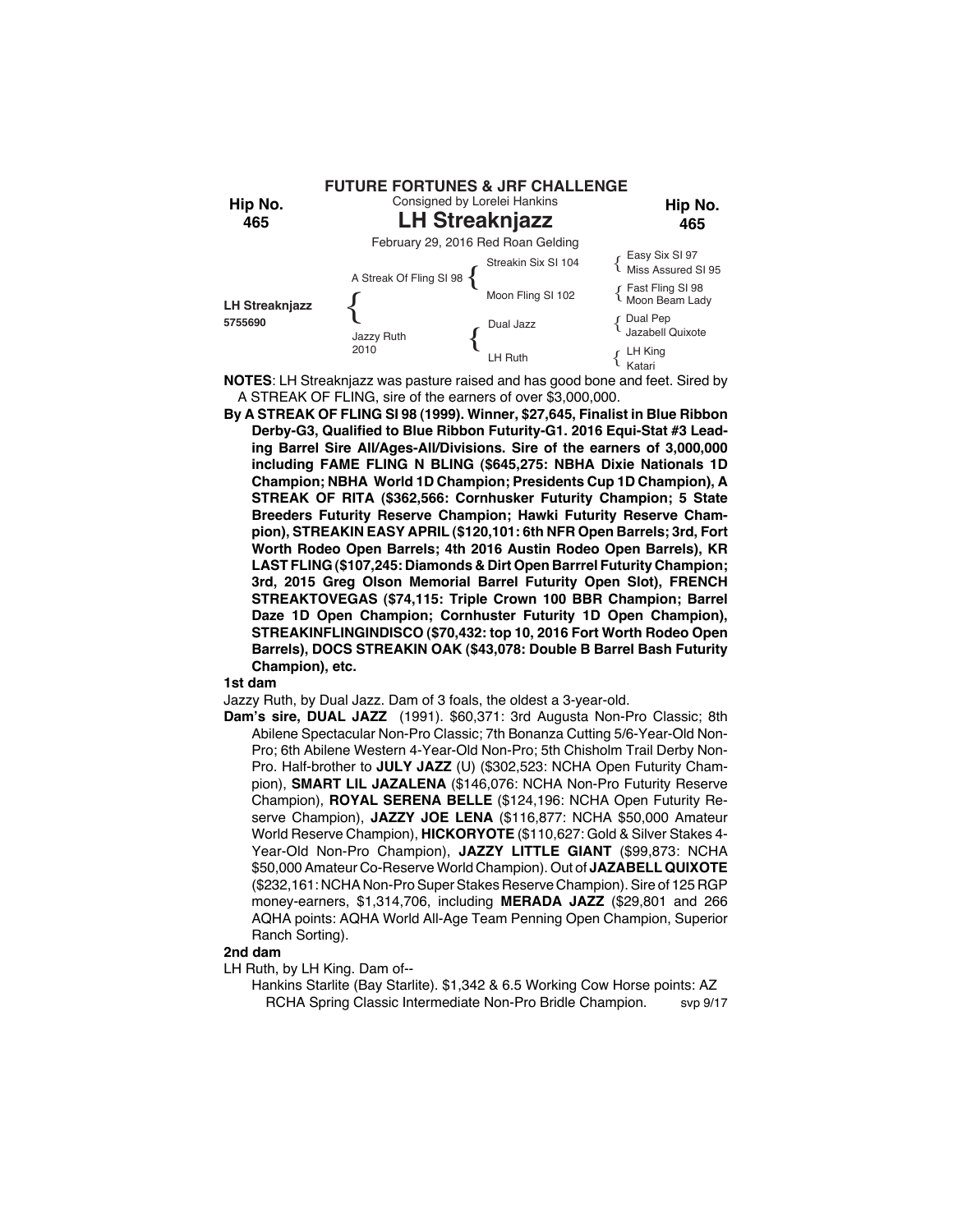

- **NOTES**: GL Red Dash is a stout made gelding. His dam is not your typical barrel bred horse, however, a filly by DASHING GUY and out of a TWO EYED JACK bred mare earned \$40,000 plus. You will drive a long way before you find a better made horse. See www.5lhorse.com for more info.
- **By DASHING GUY (2006). Equi-Stat Barrel money-earner. Sire of GL DASHING NON STOP (Equi-Stat Barrel earner of \$16,058), GL DASHING TO A TE (Equi-Stat Barrel earner of \$3,865), GL DASHING WILLMA (Equi-Stat Barrel earner of \$1,364), GL DASHING BLONDE (Equi-Stat Barrel earner of \$1,296). Son of FRENCHMANS GUY (1987). Barrel Futurity and Derby money-earner: Finalist, PRCA Badlands Circuit, South Dakota Rodeo Association; Northwest Rodeo Cowboys Association Reserve Champion; 3rd, Newcastle, Wyoming WPRA Divisional Tour. Sire of the earners of over \$10,000,000, including GUYS FRENCH JET (\$239,746), SX FRENCHMANS VANILA (In excess of \$230,000: Speedhorse Triple Crown Horse; Speedhorse Silver Cup Open Futurity Champion; Speedhorse Gold Cup Open Futurity Champion; Old Fort Days Barrel Derby Champion; Lazy E Barrel Futurity Champion, etc), FRENCHMANS FUTURE (\$188,776), GUYS SIX PACK TO GO (\$159,814), IMA SUPER FLY GUY (\$127,552: Diamonds & Dirt Barrel Futurity Champion), HBS MAYAN GOLD (\$117,350), BRING IT ON GUYS (\$113,349), GUYS FAMOUS GIRL (\$110,786: Lance Graves Pro Classic Futurity Open Slot Barrels Champion), etc.**

Reds Miss Lil Oakie, by Two Eyed Red Buck. Dam of no performers to date.

**Dam's sire**, **TWO EYED RED BUCK** (1991). \$8,979 & 29.5 Halter 243.5 Working, 6 Amateur Working points; AQHA Champion; AQHA High Point Heading Stallion and Reserve High Point Overall; top 5, AQHA High Point Jr All-Around; top 10, AQHA World Show Aged Stallion & AQHA High Point Sr Halter Stallion; Superior Heading & Heeling; Sire of 106 point-earners, \$269,178, 9,530.5 points, 2 World Champions; 2 Reserve World Champions, 7 AQHA Champions/ Performance Champions; 36 Superiors; 96 ROM. Sire of the PHBA earners of 488 points, including **TWO ID SHOOTER BUCK** (780 points & \$38,123: AQHA World Champion Senior Heeling; AQHA Performance Champion), **RED BUCK DUNIT** (\$31,890: ABRA World Champion Open Steer Stopping, Amateur Heeling; 3rd, AQHA High Point Amateur Heeeling). svp 9/17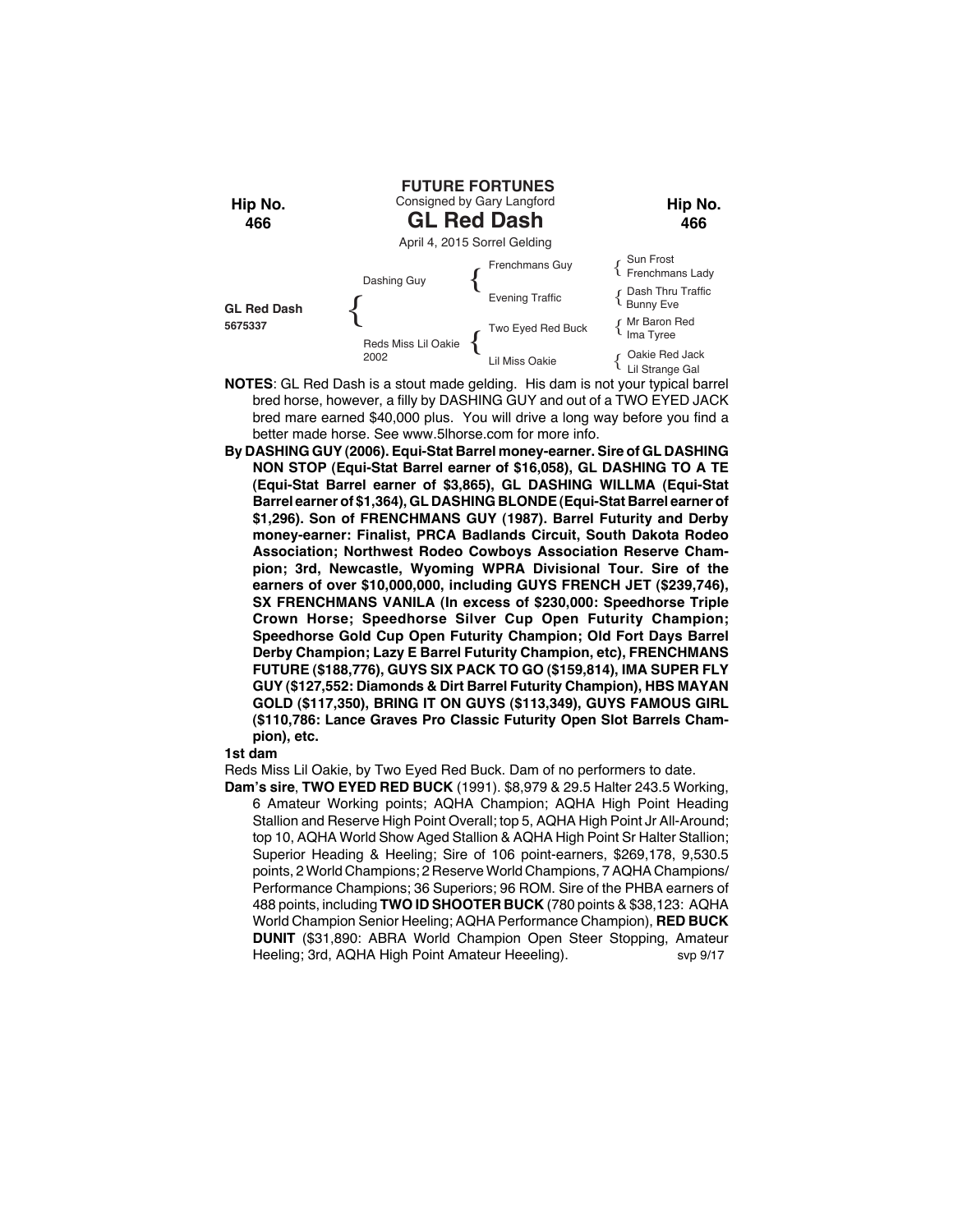

- **NOTES**: Racin For Honors is a beautiful sorrel mare that is a finished 1D mare and runs 20 second poles. Sound to leg up and ride after the foal is weaned. Big, stout mare that should produce a nice foal. Last **BRED** on April 29, 2017 to **LA JOLLAS GOLD**.
- **By HONORS A BOUNDING (1995). Sire of 25 Equi-Stat Barrel money-earners, including SMARTY JO BUG (Equi-Stat Barrel earner of \$23,882), IM STILL A GUY (Equi-Stat Barrel earner of \$17,232), ASSURED TO GO ZOOM (Equi-Stat Barrel earner of \$12,413), IMA HONOR E FLIT (Equi-Stat Barrel earner of \$8,259). Son of stakes winner JET OF HONOR SI 102, sire of 17 stakes winners, including ANTIQUE JET SI 108 (\$100,912, Pot O'gold Futurity-G3, etc.), JET EFFORT JET SI 101 (\$64,591, Pot O'gold Futurity, etc.).**

MALIBUS WILD, by Way Wild-TB. Unraced.

**2nd dam**

- LOUS MALIBU, by Moon Lark. Unplaced in 1 start. Dam of 3 to race, 1 winner, 1 ROM--
- Whata Lucky Lark SI 101 (g. by Camelot King). 3 wins at 3 and 5, \$11,401.

# **3rd dam**

- **CRAFTY LOU** SI 102, by Crafty Actor-TB. 11 wins, 2 to 6, \$26,266, 1st Cookson Hills Futurity, Stretcher S.-ntr, 550 yards in 0:27.630. Dam of 10 foals, 4 to race, 2 winners, 3 ROM--
	- **Craftys Yeah** SI 94 (f. by Shoot Yeah). Winner at 2 and 3, \$23,270, 2nd Firecracker Futurity-**G3**, Cajun Kindergarten Futurity, San Jacinto S.- 1st Div. Dam of--
	- Shootin Cash SI 99 (g. by Such Easy Cash). 4 wins at 2 and 3, \$93,879, *Finalist* in Louisiana QHBA Futurity [R]-**G1**, Louisiana QHBA Sale Futurity [R]-**G1**, Louisiana Champions Day Juvenile S. [R]-**G2**, Louisiana Champions Day Derby [R]-**G2**, Lee Berwick Futurity [R]-**G3**.
	- Shooting for Cash SI 94 (f. by Such Easy Cash). 3 wins at 3, \$29,161. Dam of-- Shootem Agouti SI 92 (f. by Agouti). 2 wins at 2, \$13,760.
		- Craftys Game SI 84 (f. by Game Patriot). Winner at 2 and 3, \$19,007.
		- Crafty Laveaux SI 87 (f. by First Down Laveaux). Winner at 5, \$17,136.
		- Craftys Dashing Blue SI 90 (g. by Dash for Blue). Winner at 3, \$17,073.
	- Craftys Jazzin Jess SI 78 (f. by Jess Mr Perry). Winner at 3 in, \$14,070.
	- Miss Crafty Lark SI 89 (f. by Moon Lark). Placed at 2. Dam of--
		- Crafty Gold Digger SI 93 (f. by Digging for Gold). 2 wins at 2, \$17,489, *Finalist* in Manor Downs Futurity-**G2**. Dam of--
			- **Golden Shake Em** SI 97 (f. by Royal Shake Em). 4 wins, 3 to 5, \$36,643, 3rd FDD Dynasty S. South Art and the Superior State Street Superior Street Street Superior Street Street Street Superior Street Street Superior Street Street Street Street Street Street Street Street Street Street Street Stree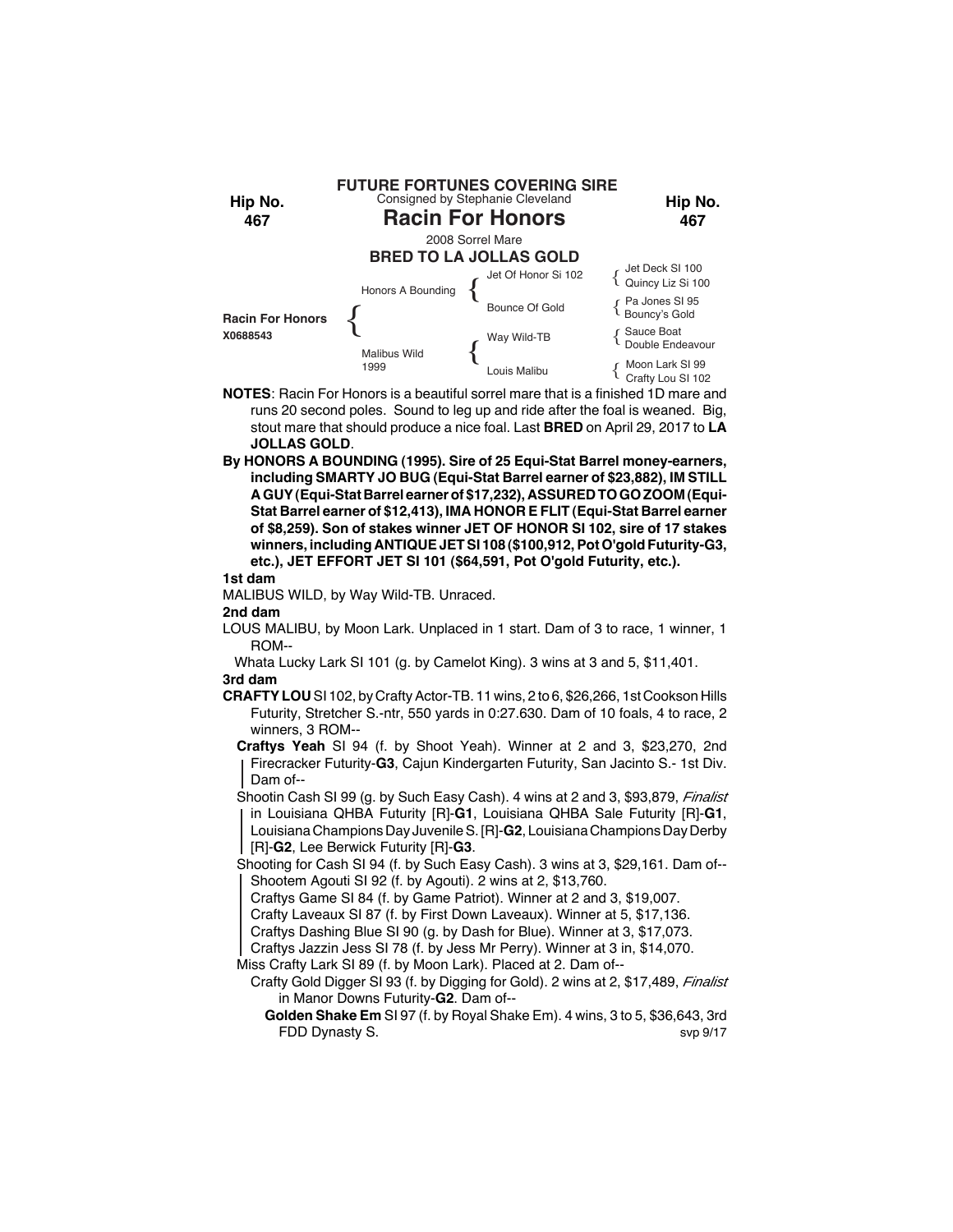

- **NOTES**: Laceys Slick Design will have 100 days under saddle at the time of the sale. Really good looking and great conformation. Eligible for Triple Crown 100, BBR BBR SSS, WPRA, PESI, PBRIP incentives.
- **By SLICK BY DESIGN (2007). Equi-Stat All-Time Leading Money Earning Barrel Stallion; Earner of \$549,284: 2016 WPRA National Finals Reserve Champion; AQHA World Champion Junior Barrel Racing; Old Fort Days Open Derby Champion; 2016 San Antonio Rodeo Open Barrel Champion; 2 time Round Winner at the NFR, 2nd in Round 9 and 3rd in Round 7; 4th, NFR Barrel Average; Cheyenne Frontier Days Open Barrel Reserve Champion; Nampa Rodeo Open Barrels Champion; top 10, Calgary Stampede Rodeo Open Barrels; 4th, San Antonio Rodeo Open Barrels; finalist, "The American" Open Barrels; top 10, Houston Rodeo Open Barrels; 4th, 2015 Cody Stampede Rodeo Open Barrels; Hermston Rodeo Open Barrels Champion; BFA Spring Classic Barrel Futurity Open Show Champion; Guymon Rodeo Open Barrel Champion, etc. His oldest foals are 4-yearolds (5 head), his first full crop (122) are yearlings. Son of DESIGNER RED (1995). \$53,898: AQHA World Champion Senior Barrels; AQHA ROM; BBR World 1D Barrel Reserve Champion. An Equit-Stat Top 10 Leading All/Age All/Divisions Barrel Sire. Sire of the earners of over \$1,100,000, including SLICK BY DESIGN (Equi-Stat All-Time Leading Money Earning Barrel Stallion; Earner of \$549,284: 2016 WPRA National Finals Reserve Champion; AQHA World Champion Junior Barrel; Old Fort Days Open Derby Champion; 2016 San Antonio Rodeo Open Barrel Champion).**

**SS Frills N Lace** (bl/s), by Scenics Symbol. \$8,930: Win More Oct BBR Open 3D Champion; Circle 3 @ Circle T 3D Champion; 5th, Diamonds & Dirt Futurity Open 2D; 3rd, D & D Waco Spring Open 3D; 3rd, Twin Lakes PBRIP; 3rd, NBHA Cowboy National Open 3D; NBHA Cowboy Classic Sr 2D Champion; 1.5 Solid Paint Bred Barrel Racing points. Dam of 2 foals this is her oldest.

## **2nd dam**

- Mail Calls Miss Lace (Q), by Mail Calls Sinn. Dam of no AQHA foals and 7 APHA foals, including--
	- **SS Frills N Lace** (APHA) (Scenics Symbol). Above.

SS Scenics Miss (APHA). \$1,286 Equi-Stat Earnings.

SS Me Fly Too (APHA) (Scenics Symbol). 6 Solid Paint Bred Barrel points & Equi-Stat Barrel money-earner: APHA Reserve World Champion Solid Paint Bred Barrel Racing. Superintendent and the state of the state of the state of the state of the state of the state of the state of the state of the state of the state of the state of the state of the state of the state of the st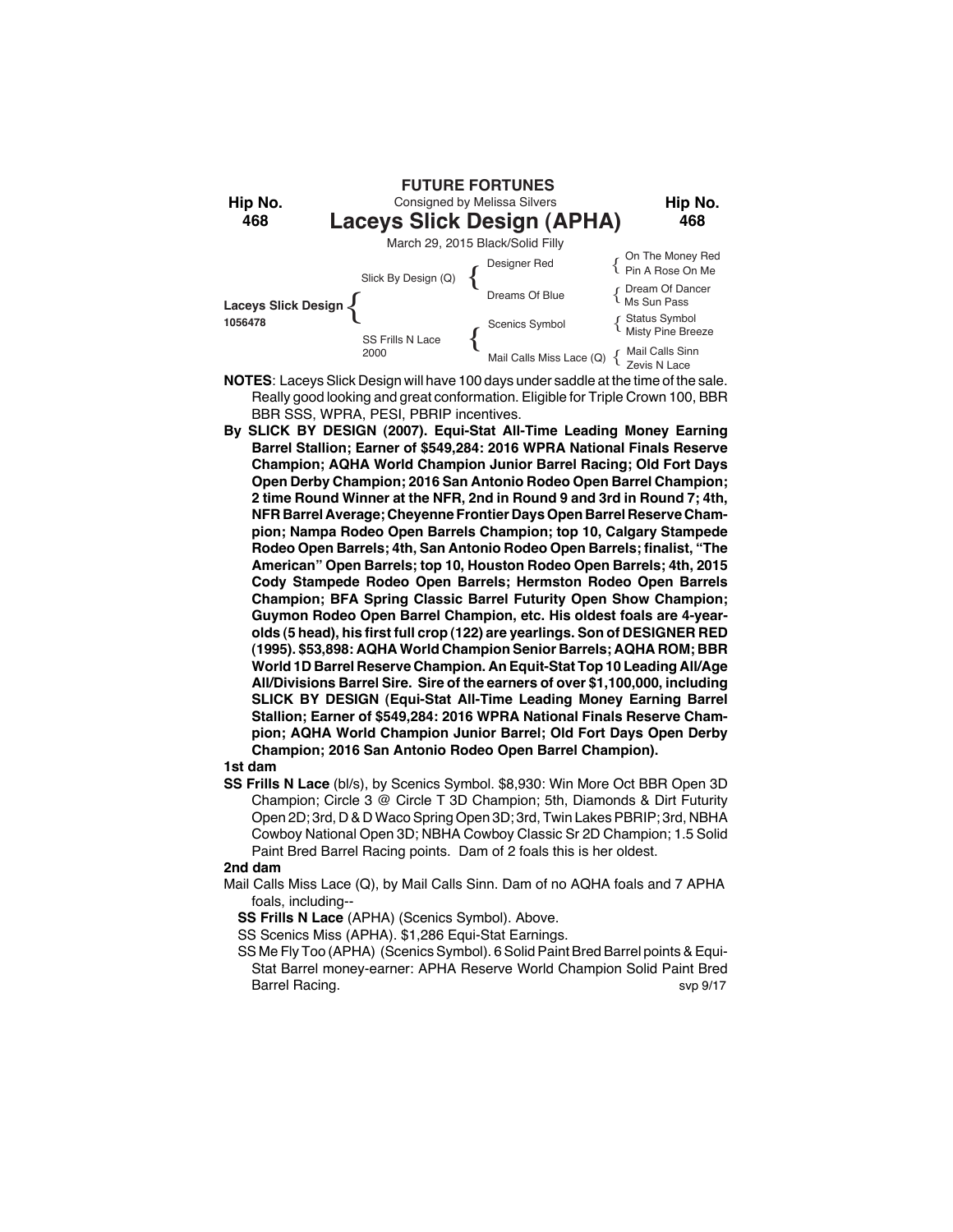

- **NOTES**: Streakin Ms Perry is a beautiful filly loaded with talent. By A STREAK OF FLING, sire of the earners of over \$3,000,000. She will make a top futurity contender and an outstanding broodmare later. You won't find one prettier or more athletic. She's been in training with RNR Performance Horses and is riding great, working a nice pattern. UTD on all vaccinations & coggins. 100% sound.
- **By A STREAK OF FLING (1999). Winner, \$27,645, Finalist in Blue Ribbon Derby-G3, Qualified to Blue Ribbon Futurity-G1. 2016 Equi-Stat #3 Leading Barrel Sire All/Ages-All/Divisions. Sire of the earners of 3,000,000, including FAME FLING N BLING (\$645,275: NBHA Dixie Nationals 1D Champion; NBHA World 1D Champion; Presidents Cup 1D Champion).**

MR PERRYS DASHER, by Mr Jess Perry. Unraced. Dam of 4 foals, no performers to date.

## **2nd dam**

- MARYS DASH TA FAME SI 93, by Dash Ta Fame. 4 wins at 2 and 3, \$11,900. Dam of 12 foals, 3 to race, 2 ROM--
	- **GUYS DASHING GIRL** (f. by Frenchmans Guy). \$44,498 money-earner, Elensburg Rodeo Open Barrel Race.
	- **Giveme Guys N Fame** (f. by Frenchmans Guy). \$3,967: Equit-Stat Barrel Earnings.
	- Dawn Ta Fame SI 85 (f. by Streakin La Jolla). Placed at 2, \$5,609.
	- Caseys Dashta Fame (f. by To Freedom-TB). Unraced. Dam of--
		- Have No Doubt SI 98 (g. by Mr Jess Perry). 4 wins, 2 to 6, \$80,077, *Finalist* in Golden State Million Futurity-**G1**, Ruidoso Derby-**G1**.
		- Tactical Man SI 98 (g. by Holland Ease). 2 wins at 3, \$20,058, *Finalist* in California Derby Challenge-**G3**.

**3rd dam**

- LOUTONS POLICY SI 86, by Reb's Policy-TB. Winner at 3, \$6,093. Dam of 12 foals, 10 to race, 6 winners, 6 ROM--
	- **Modest** SI 98 (f. by Sir Alibi). 4 wins at 2 and 4, \$38,660, 3rd PCQHRA Breeders' Futurity [R]-**G3**, *Finalist* in PCQHRA Breeders' Derby [R]-**G3**. Dam of--
		- **My Great Gatsby** SI 101 (g. by Holland Ease). 8 wins, 2 to 7, \$68,908, 3rd Rocky Mountain Championship, *Finalist* in Speedhorse Gold and Silver Cup Futurity [R]-**G2**, Lazy E Derby [R]-**G2**.
		- **Modest Fly** SI 99 (g. by Strawfly Special). 8 wins, 2 to 6, \$34,933, 3rd Robert Heubeck Memorial S.-2nd Div, *Finalist* in AQRA-Turf Paradise Open QH Derby-**G3**.
	- Polyzure SI 94 (f. by Band of Azure). 5 wins at 2 and 3, \$15,482. Dam of--
		- **ACES DISCO REBEL** SI 85 (g. by Disco Ace). Winner at 3 and 5, \$16,975, 1st Autumn Dash II S. [R], 2nd Autumn Dash S. [R], 3rd Illinois S. [R]. svp 9/17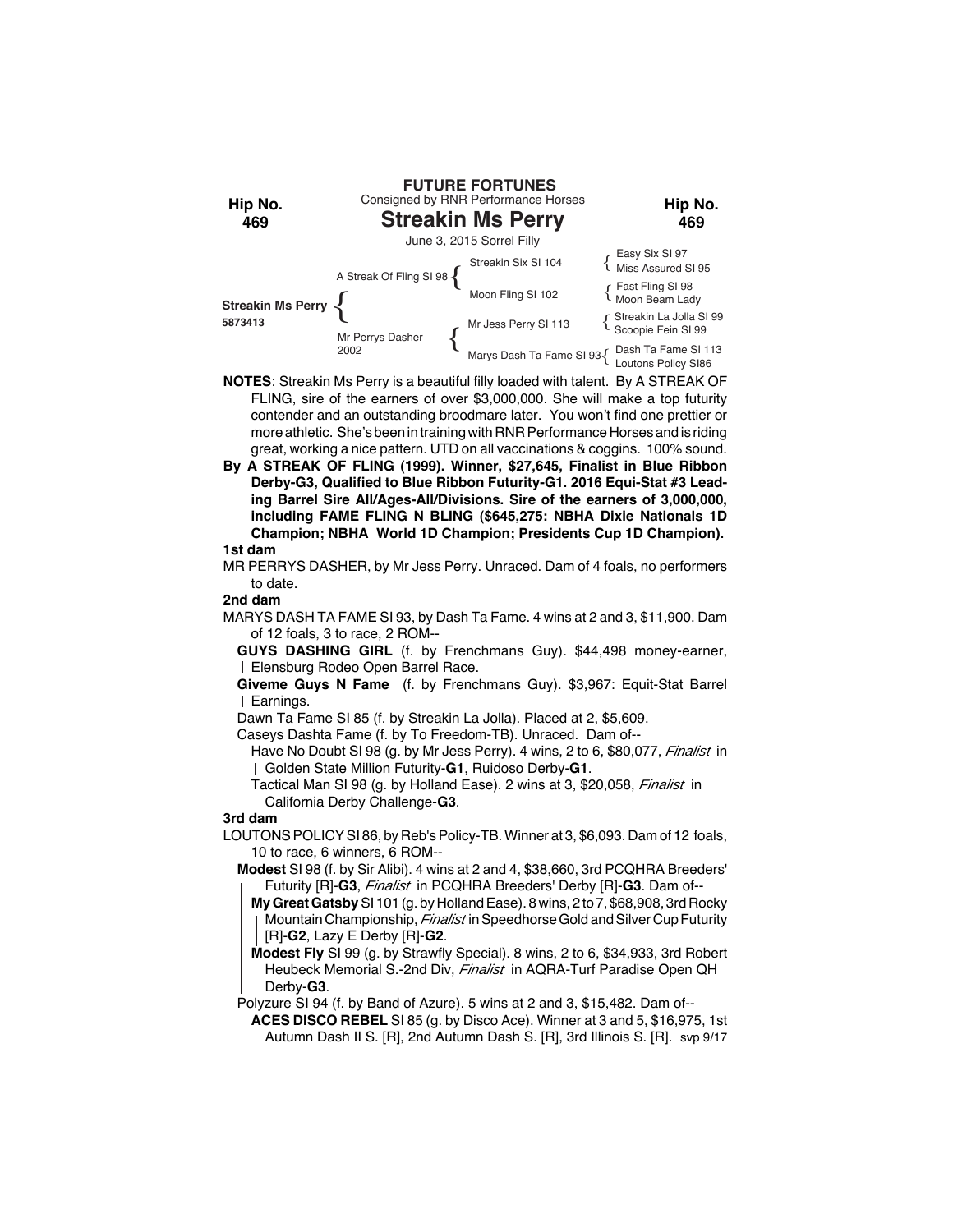

**NOTES**: Aint Ez B N Perfect is a very nice buckskin daughter of MP JET TO THE SUN. She rides around very well and will be a great prospect.

**By MP JET TO THE SUN (2004). 57.5 AQHA points: top 10, AQHA High Point Heading Stallion; Superior Heading. A Future Fortunes BFA Futurity Champion Freshman Sire. Half brother to Sherry Cervi's Legend Barrel Horse STINGRAY. Sire of AINT NO CRAZY LADY (\$24,307: 3rd, 2017 World Barrel League Finals Open Futurity; Lance Graves Pro Classic Open 2D Champion), SUN FUN N FAME (\$17,337: finalist, 2016 BFA World Open Barrel Futurity; 3rd, 2016 BFA World Futurity Fortunes round), END OF MY ROPE (\$7,592 & 12 AQHA points: finalist, BFA World Open Barrel Futurity; money-earner, Old Fort Days Open Barrel Derby; World Show qualifier Jr Barrel Racing; Open ROM), CHICKS LIKETHESUN (2016 Triangle Sales Barrel Classic Open 3D Champion; 2016 Triangle Sales Barrel Classic Futurity Fortunes Champion).**

#### **1st dam**

- PERKS N LOVE, by Dash for Perks. Unraced. Dam of 3 foals, the oldest is a 4 year old.
- **Dam's sire**, **DASH FOR PERKS SI 93** (1987). \$25,814. Brother to **CASH PERKS** SI 98 (Champion), **LADY CLASSIC CASH** SI 101, **HOME BREWED** SI 97. Sire of 6 stakes winners, \$1,876,600 and Barrel earners of over \$2,000,000.

## **2nd dam**

MASTERS MAID, by Mr Master Bug. Placed in 2 starts at 2. Dam of--

KM Cash N Perks (Dash For Perks). Equi-Stat Barrel money-earner: moneyearner BFA World Open Barrel Futurity and Open Juvenile.

#### **3rd dam**

SOLEMN SORCERESS SI 96, by Master Salls-TB. Placed twice in 2 starts at 2, \$1,610. Dam of 10 foals, 7 to race, 3 winners, 3 ROM--

Pay The Master SI 91 (g. by Mr Master Bug). 4 wins at 3 and 4, \$12,264.

Princess Solemn SI 92 (f. by Tiny Gay Bug). 4 wins, 2 to 4, \$8,063. Dam of-- RW Cassiopeia SI 92 (f. by Disco Jerry-TB). Winner at 3, \$3,017.

RW Streakin Prince SI 86 (c. by Streakin Six). Placed at 2, \$1,398.

Native Solemn SI 80 (g. by American Preview). Placed at 2, \$1,024, Equi-Stat Barrel money-earner.

 Cash Caulo SI 85 (f. by Streakin La Jolla). Winner at 2 and 3, \$6,883. Dam of-- Daltonsstreaknrocket SI 98 (g. by Rods Rocket). 3 wins, 4 to 6, \$37,954.

#### **4th dam**

MY SORCERESS SI 80, by Jet Deck. Placed in 1 start. Half-sister to **BOW SHANNON** (\$112,869, 1st Jacques Cartier S., etc.). Dam of 8 foals, 4 to race, 2 winners, 2 ROM. Svp 9/17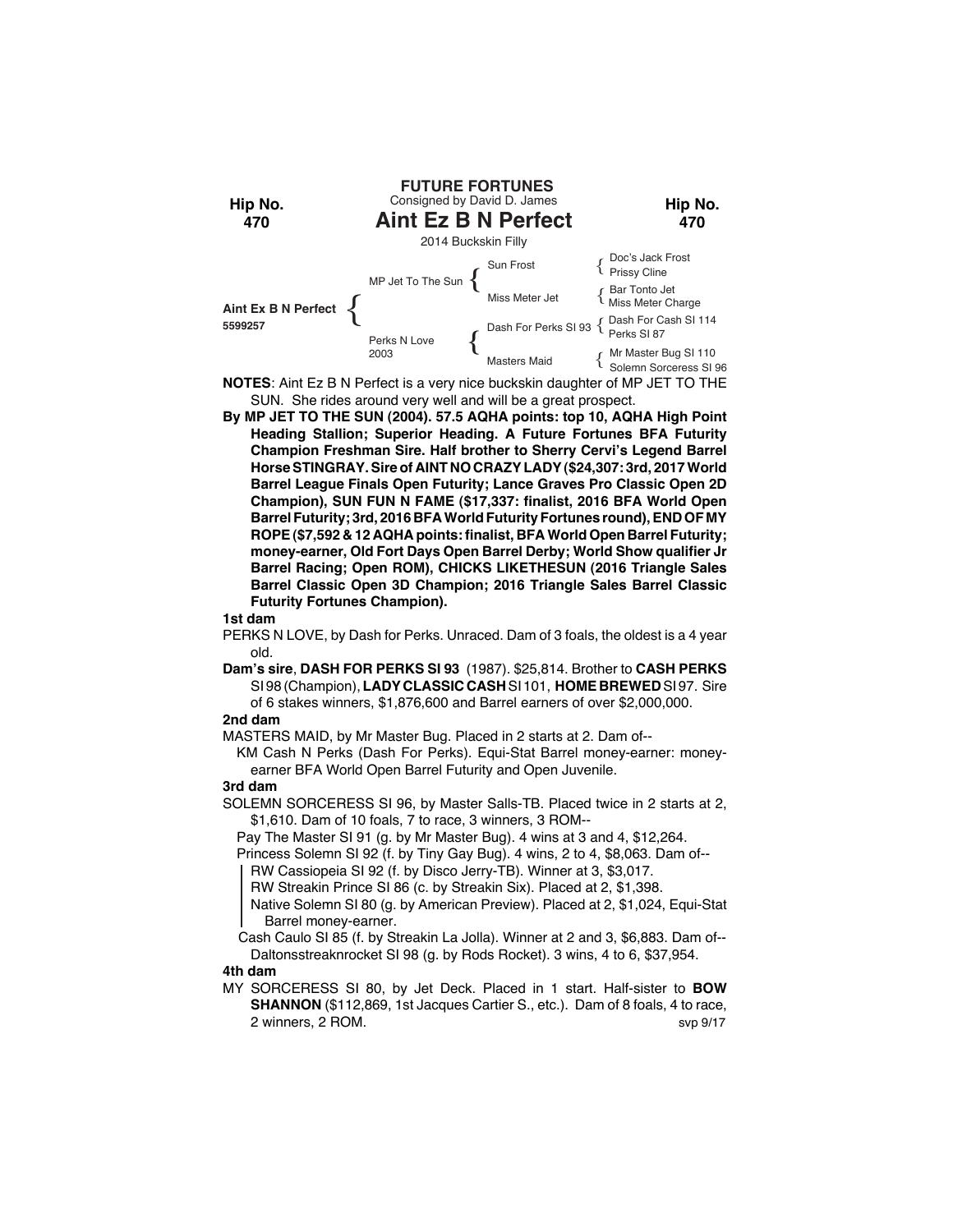

**NOTES**: JL Rocn By The River is a half sister to 3 Equi-Stat money-earners. Eligible for Triple Crown, 5 State, Glacier Classic, VGBRA.

**By JL SIROCCO (2007). Sire of 7 Equi-Stat Barrel money-earners, including JL ROC PAPERSCISSORS (\$141,542 Equi-Stat Barrel earnings), DASH TA FRISCO (\$24,771: 2016 GCC Reserve ID Futurity Champion), JL ROTHESPANIARD (\$19,849: 2016 CBHI Futurity Reserve Champion), FL THIS GUY ROCS (Equi-Stat Barrel earnings \$8,165). Son of Son of DASH TA FAME SI 113 (1989). Stakes winner, \$290,812, Golden State Futurity-G1, etc. Sire of 898 ROM, 90 stakes winners, earning \$19,138,480. Equi-Stat #1 Leading Barrel Sire All/Ages-All/Divisions. Sire of Barrel earners of over \$16,000,000, including SIERRA HALL OF FAME (\$272.808: "The American" Open Barrel Reserve Champion; top 10, WPRA NFR Open Barrels), FAMOUS SILK PANTIES (\$237,484: Lance Graves Pro Classic Barrel Futurity Open Slot Champion).**

#### **1st dam**

River Full Of Cash, by Miss N Cash. Dam of--

**JL Red River** (g. by Red-TB). \$2,748: money-earner, Barrel Daze Futurity Open 2D.

JL Red Penny (f. by Red-TB). money-earner, Classic Equine Barrel Futurity Open 2D.

Dually Full Of Cash (g. by The Dualler). 6th, 2017 Drummon PRCA Rodeo Open Barrels.

## **2nd dam**

Mia Quixote Rio, by Cash Quixote Rio. Dam of--

**SOMEBODY SOMETIME** (Somebody Smart). \$15,499: finalist, Breeders Invitational Amateur Derby; split 4th, PCCHA Spring Amateur Classic/Challenge; top 10, PCCHA Futurity \$50,000 Amateur.

**Besame Chula** (Chula Dual). \$1,500: Clements Cutting Club \$2,000 Limited Rider Reserve Champion. Dam of--

**One Time To Dual**. \$2,092 NCHA.

### **3rd dam**

Freckles Mia Lena, by Colonel Freckles. Dam of--

Hiadas San Lena (Haidas San Badger). NCHA money-earner. Dam of--

**I CD Cow Too**. 36 points: Open ROM; World Show qualifier Sr Heeling.

**Mia Reinman**. 12 points: 3rd, European Championships Hackamore/Snaffle Bit Reining; Open ROM.

Mia Lena Linda (Doctor Wood). Dam of--

**MIA LENA JAC**. \$10,416: Canada Superbec Open Reining Futurity Champion; Canadian Quarterbec Open Reining Champion.

**Doctor Commanders**. 78 points & \$7,061: 4th, Perf Quebec Reining Futurity Closed Open; Open ROM. Svp 9/17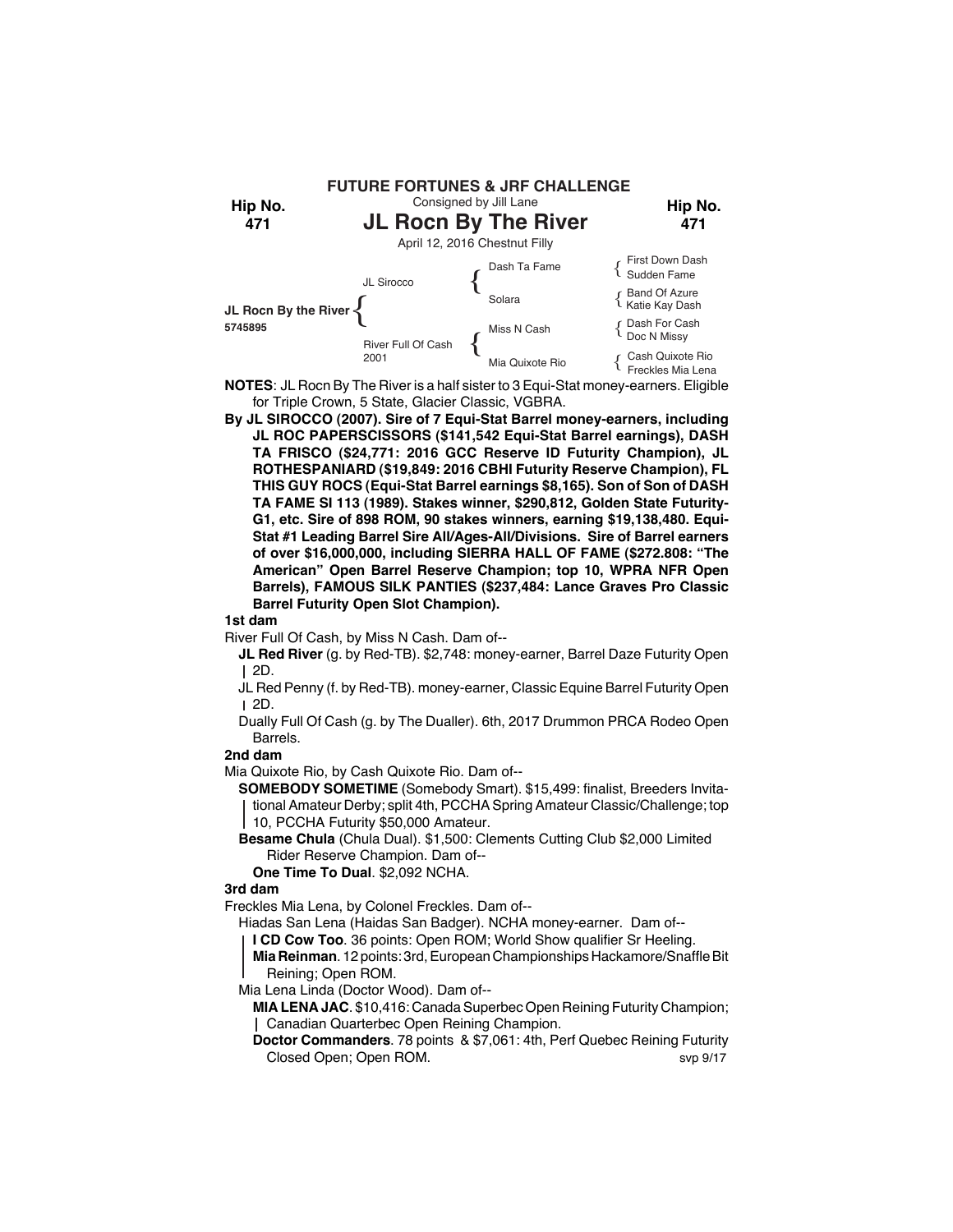

- **NOTES**: Bold Firewater is a big, powerful easy moving mare. She has a cool style on the barrels. She has a nice foundation, responds to pressure and moves off your legs. She has a gritty personality. She is not for an inexperienced person or barrel racer. Her dam, BOLD AND FAMOUS is the earner of \$18,705.
- **By FIREWATER FINALE (2004). \$8,429: 4th, MN Lakes Race Futurity 1D; 5th, Barrel Bash Futurity; NBHA SD State Finals 1D Champion; Bold Heart Breeders Open Futurity Champion.**

**BOLD AND FAMOUS**, by Dash Ta Fame. \$18,705: *Finalist*, Diamonds & Dirt Futurity; Dash & Dance Futurity Champion; money-earner Fizz Bomb Classic Open Barrel Futurity; money-earner, BBR World Barrels Open 4D. Dam of 3 foals, the oldest a 4-year-old.

## **2nd dam**

Miss Bold Runner, by Holland Ease. 2 wins to 4, \$13,398, finalist Blue Ribbon Derby [**G3**]. Dam of--

**BOLD AND FAMOUS** (Dash Ta Fame). Above.

Streaking Ta Famous (Streaking Ta Fame). Winner to 4, \$12,976.

## **3rd dam**

- **MISS BOLD HOPE** SI 107, by Bold Episode. 16 wins to 4, \$119,968, Shebester Futurity [**G2**], Shebester Derby [**G3**], Fair Meadows Oklahoma Bred Futurity [R], big Okie Stakes [R], Hopes And Dreams Derby [**RG3**], Oklahoma Derby Challenge, 2nd Oklahoma Derby [**G3**], etc. Dam of--
	- **JAKES JOCKMO** SI 102 (Sixarun). 8 wint to 5, \$248,307, Texas Classic Derby [**G1**], Oklahoma Derby [**G2**], 2nd Remington Park Championship [**G1**], Oklahoma Futurity [**G1**], etc. Dam of--
		- **ML KLEE** SI 102. 8 wins to 5, \$230,185, W. TX Derby [**G2**], Buttons And Bows H. [**G3**], New Mexico Distaff Challenge [**G3**]. Dam of--
			- **DASHING KLEE**. \$137,462 & 24 points in Barrel Racing: 2016 WPRA NFR Round 10 Co-Champion; WPRA NFR Barrels Round 6 Reserve Chmpion; 2016 Fort Worth Rodeo Open Barrels Co-Reserve Champion; moneyearner, 2017 Houston Rodeo Open Barrels; Open ROM.

**Jiffy James** SI 95. 5 wins to 5, \$128,188, 3rd, Lake Forest H, Lakewood H., Jack Robinson H., etc.

Jesse Klee SI 82. Winner at 2, \$24,649, *finalist* Zia Futurity [**RG1**].

**JOCKMOS DYNASTY** SI 95. 2 wins at 2, \$24,775, Los Alamitos Juv. Challenge.

Shakem Jake SI 103. Winner to 5, \$18,901. Dam of--

**HH KENTUCKY KROME** SI 94. 5 wins at 3, \$91,906, QHRAI SSA Derby [R], *finalist* Blue River Derby [R]. svp 9/17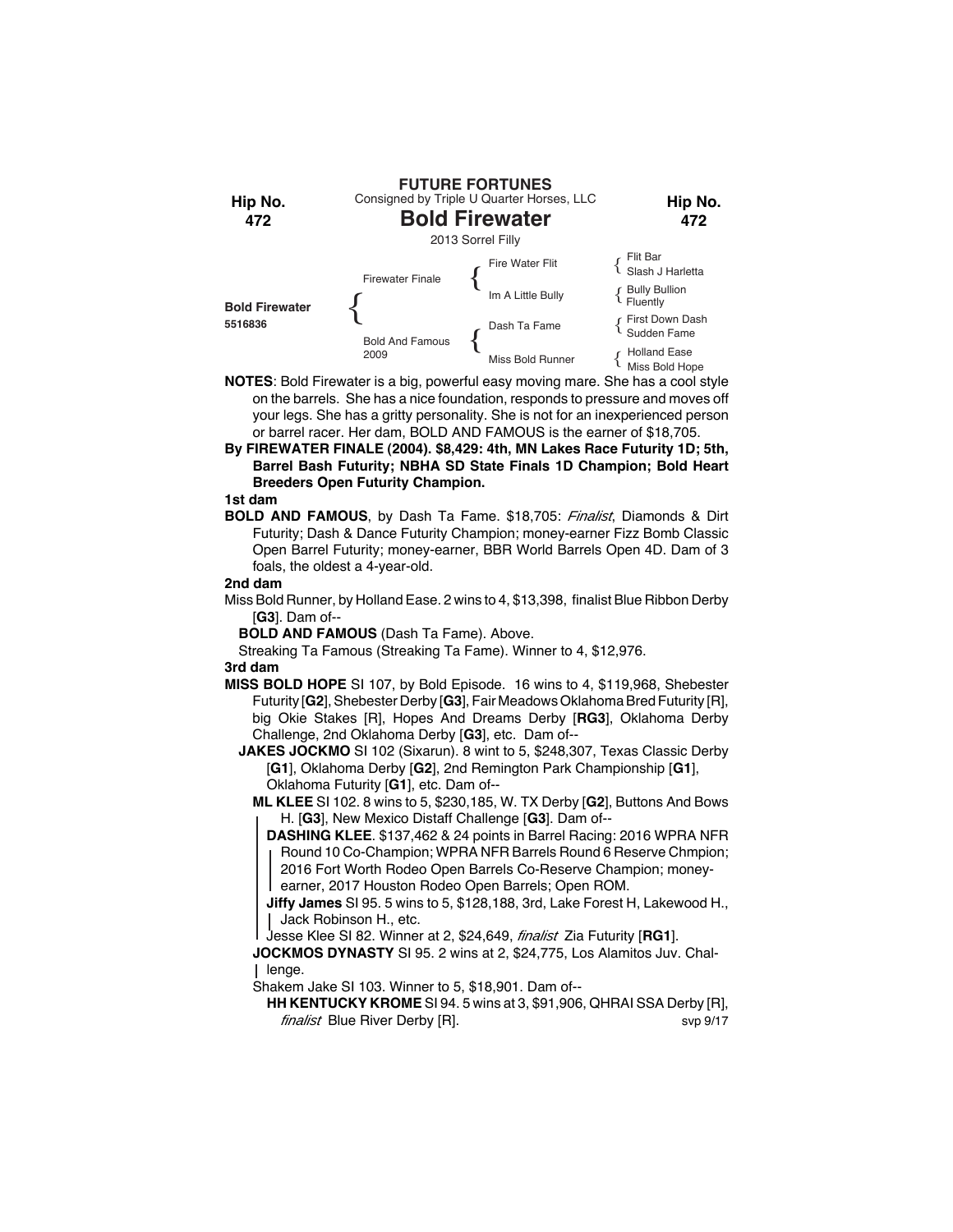

- **NOTES**: KD Flirtini is well started and promising to make a futurity prospect. The first foal out of SPIN ME RITE ROUND, daughter of ROYAL SHAKEM SI 104, Stakes winner of \$257,000 and sire of 38 Stakes winners.
- **By FIRST DOWN FRENCH (2005). Sire of LS MISS ME IN PARIS (Equi-Stat Barrel earner of \$16,748), SHE GOT THIS GUY (Equi-Stat Barrel earner of \$9,348), DUN IN FRENCH LACE (Equi-Stat Barrel earner of \$3,732), KM YEA IM PACKIN (Equi-Stat Barrel earner of \$3,535), FIRST RAPPIN JUDGE (Equi-Stat Barrel earner of \$3,481), KM IM STOPPIN TRAFFIC (Equi-Stat Barrel earner of \$3,367). Son of FRENCHMANS GUY (1987). Barrel Futurity and Derby money-earner: Finalist, PRCA Badlands Circuit, South Dakota Rodeo Association; Northwest Rodeo Cowboys Association Reserve Champion; 3rd, Newcastle, Wyoming WPRA Divisional Tour. Sire of the earners of over \$10,000,000, including GUYS FRENCH JET (\$239,746), SX FRENCHMANS VANILA (In excess of \$230,000: Speedhorse Triple Crown Horse; Speedhorse Silver Cup Open Futurity Champion; Speedhorse Gold Cup Open Futurity Champion; Old Fort Days Barrel Derby Champion; Lazy E Barrel Futurity Champion, etc), FRENCHMANS FUTURE (\$188,776), GUYS SIX PACK TO GO (\$159,814), IMA SUPER FLY GUY (\$127,552: Diamonds & Dirt Barrel Futurity Champion), HBS MAYAN GOLD (\$117,350), BRING IT ON GUYS (\$113,349), GUYS FAMOUS GIRL (\$110,786: Lance Graves Pro Classic Futurity Open Slot Barrels Champion), etc. Grandson of SUN FROST (Sire of FRENCH FLASH HAWK "BOZO" (over \$1,500,000: 4-time PRCA Barrel Horse of the Year; 5-time WPRA Barrel Horse of the Year; NFR Champion twice; BFA World Championship Derby Champion and Sweepstakes Champion).**

Spin Me Rite Round, by Royal Shake Em. This is her first foal.

**Dam's sire**, **ROYAL SHAKE EM** SI 104. Stakes winner of \$257,000 [**G1**]. Sire of 649 ROM, 38 stakes winners \$10,889,000 including **I MAKE EM SHAKE** SI 99 ( wins, \$338,287, Dash For Cash Futurity [**G1**]), **SIXY ROYAL KING** SI 97 (\$230,305, Harrah's Futurity [**G2**]), **SHAKE EM WHITE** SI 99 (\$211,826, Retama Park Futurity [**G1**]), **MOON SHAKE** SI 97 (\$208,017, Manor Downs Derby [**G2**]), **PRIMETIME DREAM** SI 102 (\$197, 279 [**G2**]).

### **2nd dam**

- Miss Peprika Le Pew, by Mr Peppy Le Pew. Dam of 1 other foal, 1 performer--
	- Runnin Out O Cash (Miss N Cash). \$1,234: 2017 TX Extreme Barrel Classic Adult 3D, Reserve Champion; top 10, Ultimate TX Barrel Classic Open 3D JP.

#### **3rd dam**

Sally Long Shot, by Cafe Amargo-TB. Dam of 4 other foals, 1 performer, not a pointearner. Supervisors of the state of the state of the state of the state of the state of the state of the state of the state of the state of the state of the state of the state of the state of the state of the state of the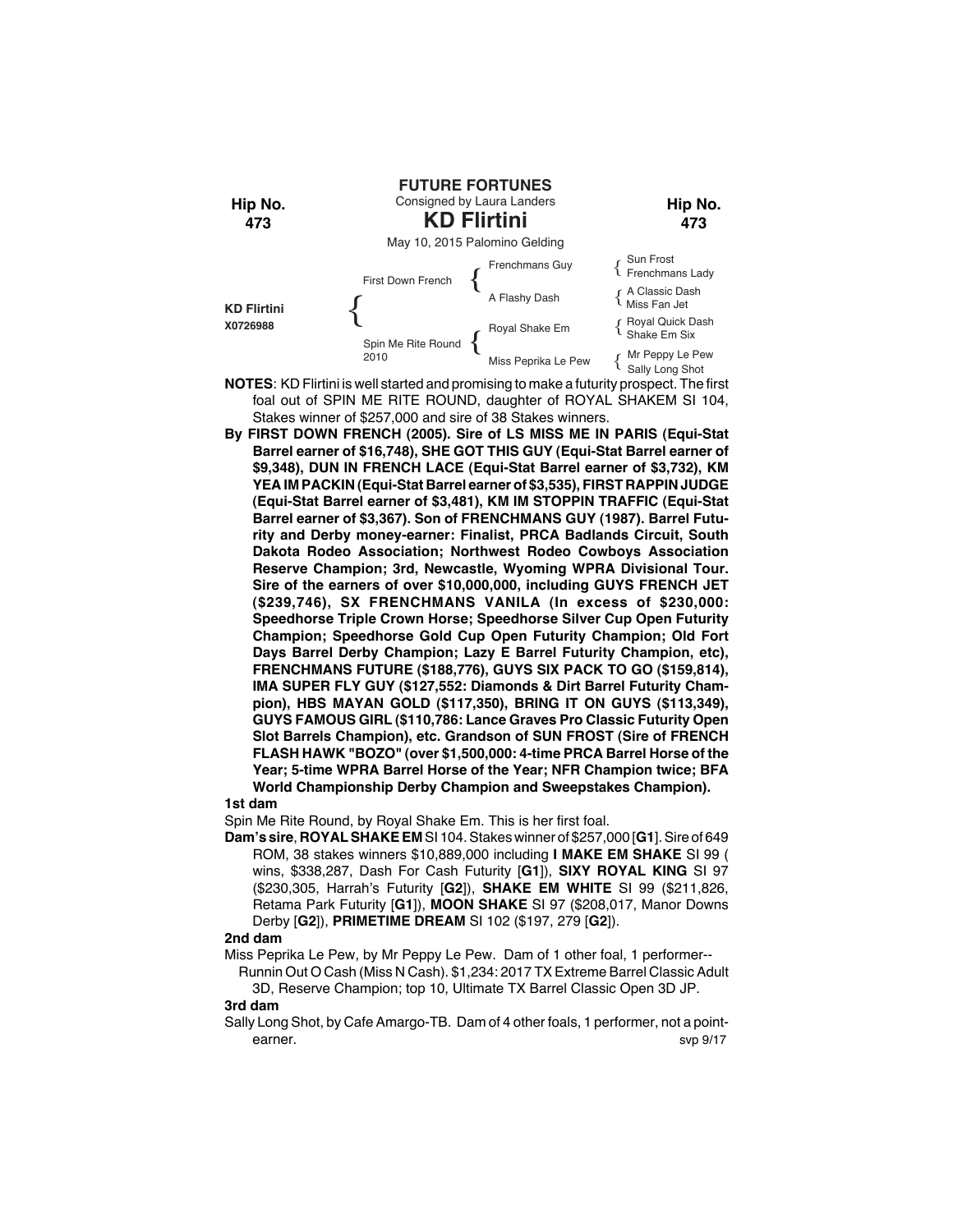

- **NOTES**: Chasin A Stylishfire is by CHASIN FIREWATER and out of a proven barrrel mare. Dam is still earning money and qualified to the AQHA World Show. He is broke and riding nicely.
- **By CHASIN FIREWATER (2001). \$34,145 & 11 points: Elite Extravaganza Day 2 3D Champion; Cowboy Capital Finals Adult 1D Champion; 2nd Cowboy Capital Finals, 3rd, Mega Barrel Race 1D, etc. Sire of BABE ON THE CHASE (\$130,311), DTF WAY TO FIRE (\$125,117), etc.**

- **Twice As Stylish 07**, by Twice As Shiney. \$4,326 & 86 points: 7th, 2016 BBR World Barrels Open 2D; finalist, 2017 All American Barrels Youth 2D; top 10, 2017 Barrel Bash Carthage MO May Open 2D; top 10 World Show Jr Barrel Racing; top 10, AQHA High Point Jr Barrel Racing; Open & Amateur ROM. Dam of 3 foals, 1 of performance age, 1 performer--
	- **A Stylish Frenchman** (f. by FrenchmansGuy). \$1,637: money-earner, 2016 BFA World Barrel Futurity Open Juvenile.

#### **2nd dam**

Missy Stylish, by Docs Stylish Oak. Dam of 2 performers--

**SOPHISTICATED BLITZ** (Sophisticated Cat). \$25,004: Western States CHA Fall Open Futurity Champion; split 3rd, Western Stakes CHA Fall Stallion Stakes Open Derby; CHA NE Open Futurity Reserve Champion; 4th, KS CHA Open Derby.

**Twice As Stylish 07** (Twice As Shiney). Above.

## **3rd dam**

Miss Frosty Peppy (AQHA/APHA), by Peppy San Badger. Dam of--

**FROSTYS PEPPYS CHIC** (AQHA/APHA) (Smart Chic Olena). \$32,699: Dorminy Plantation Open & Intermediate Open Futurities Champion.

**CUSTOM PEPPY PISTOL** (Custom Pistol). 23 points & \$17,236: top 10, Tulsa Open Futurity; Open ROM.

**Guns N Ammo** (Colonels Smoking Gun). \$5,587: split 6th, 2016 NRHA Futurity \$50,000 Limited Open; finalist, 2016 NRHA Limited Open Futurity. Dual Remedys Pep (Reminic). Dam of--

**Hot Smokin Pep**. \$7,879: split 3rd, Cactus Reining Classic Limited Open

Derby; Canadian Prince George RHA Ride/Slide Non-Pro Derby Champion. Chictastic. Dam of--

**CHICS MAINATTRACTION**. 18 points & \$19,409: semi-finalist, NRBC Open Derby; Amateur ROM.

**Goin to Pic A Chic**. 10.5 points & \$3,816: Wheat City Open Reining Derby Champion; Open ROM.

Reminics Dual Frost (Reminic). Dam of--

**MISS FROSTY OLENA.** \$11,233: split 3rd, Tradition Open Futurity. svp 9/17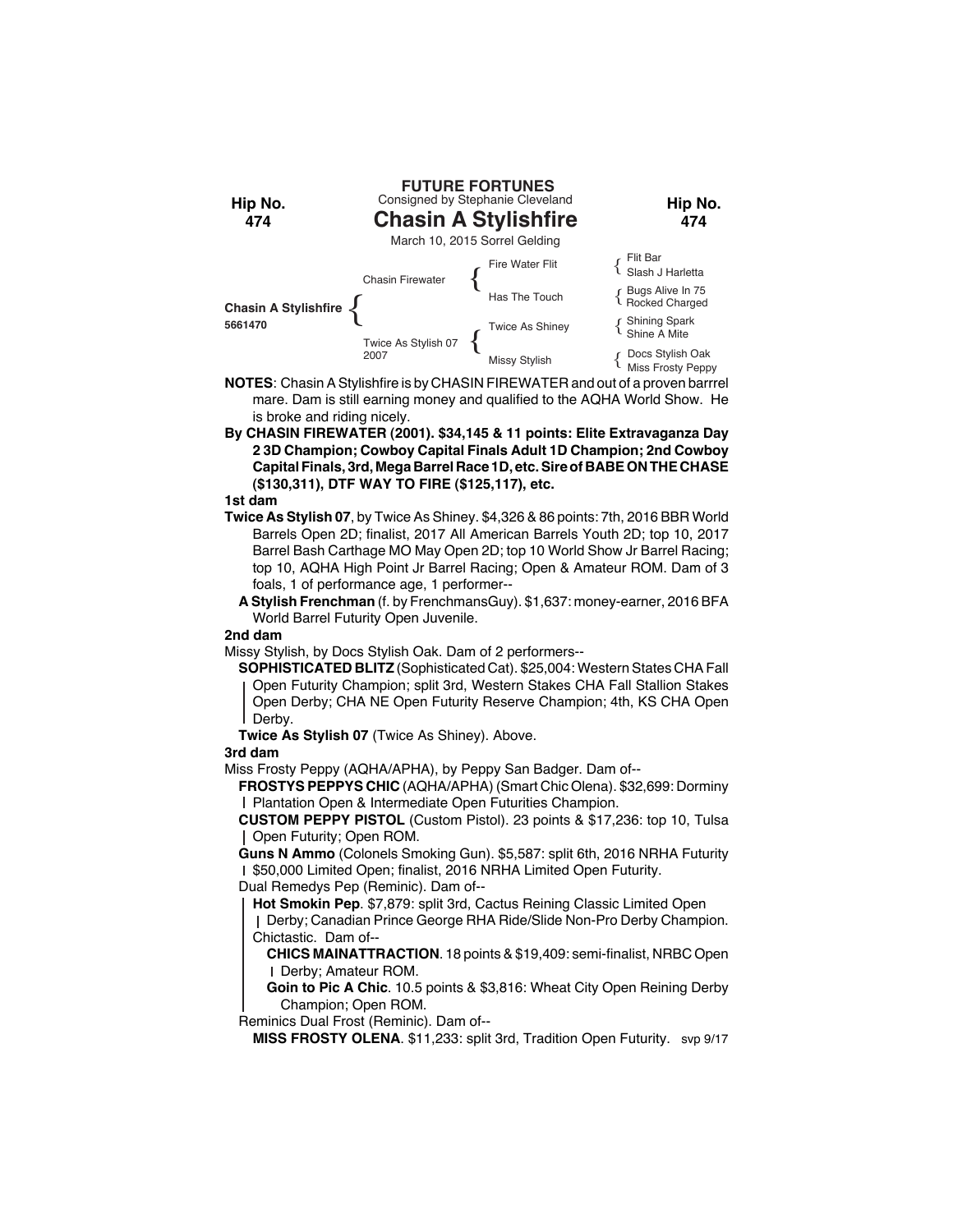

- **NOTES**: Slick Spirit N Frills is one of the nicest I've ever seen. She is kind and not skidish of anything and has a super disposition. Eligible for Triple Crown 100, SSS, WPRA, PESI, PBRIP incentives. Sired by SLICK DESIGN, earner of \$549,284.
- **By SLICK BY DESIGN (2007). Equi-Stat All-Time Leading Money Earning Barrel Stallion; Earner of \$549,284: 2016 WPRA National Finals Reserve Champion; AQHA World Champion Junior Barrel Racing; Old Fort Days Open Derby Champion; 2016 San Antonio Rodeo Open Barrel Champion; 2 time Round Winner at the NFR, 2nd in Round 9 and 3rd in Round 7; 4th, NFR Barrel Average; Cheyenne Frontier Days Open Barrel Reserve Champion; Nampa Rodeo Open Barrels Champion; top 10, Calgary Stampede Rodeo Open Barrels; 4th, San Antonio Rodeo Open Barrels; finalist, "The American" Open Barrels; top 10, Houston Rodeo Open Barrels; 4th, 2015 Cody Stampede Rodeo Open Barrels; Hermston Rodeo Open Barrels Champion; BFA Spring Classic Barrel Futurity Open Show Champion; Guymon Rodeo Open Barrel Champion, etc. His oldest foals are 4-yearolds (5 head), his first full crop (122) are yearlings. Son of DESIGNER RED (1995). \$53,898: AQHA World Champion Senior Barrels; AQHA ROM; BBR World 1D Barrel Reserve Champion; finalist, BFA World Barrel Futurity and Derby. An Equit Stat Top 10 Leading All/Age All/Divisions Barrel Sire. Sire of the earners of over \$1,100,000, including SLICK BY DESIGN (Equi-Stat All-Time Leading Money Earning Barrel Stallion; Earner of \$549,284: 2016 WPRA National Finals Reserve Champion; AQHA World Champion Junior Barrel; Old Fort Days Open Derby Champion, etc.).**

**SS Frills N Lace** (bl/s), by Scenics Symbol. \$8,930: Win More Oct BBR Open 3D Champion; Circle 3 @ Circle T 3D Champion; 5th, Diamonds & Dirt Futurity Open 2D; 3rd, D & D Waco Spring Open 3D; 3rd, Twin Lakes PBRIP; 3rd, NBHA Cowboy National Open 3D; NBHA Cowboy Classic Sr 2D Champion. 1.5 Solid Paint Bred Barrel Racing points. Dam of 2 foals, her oldest is a 2-year-old.

### **2nd dam**

- Mail Calls Miss Lace (Q), by Mail Calls Sinn. Dam of no AQHA foals and 7 APHA foals, including--
	- **SS Frills N Lace** (APHA) (Scenics Symbol). \$8,930: 1.5 Solid Paint Bred Barrel Racing points.
	- SS Scenics Miss (APHA). \$1,286 Equi-Stat Earnings.
	- SS Me Fly Too (APHA) (Scenics Symbol). 6 Solid Paint Bred Barrel points & Equi-Stat Barrel money-earner: APHA Reserve World Champion Solid Paint Bred Barrel Racing. Superior and the state of the state of the state of the state of the state of the state of the state of the state of the state of the state of the state of the state of the state of the state of the state of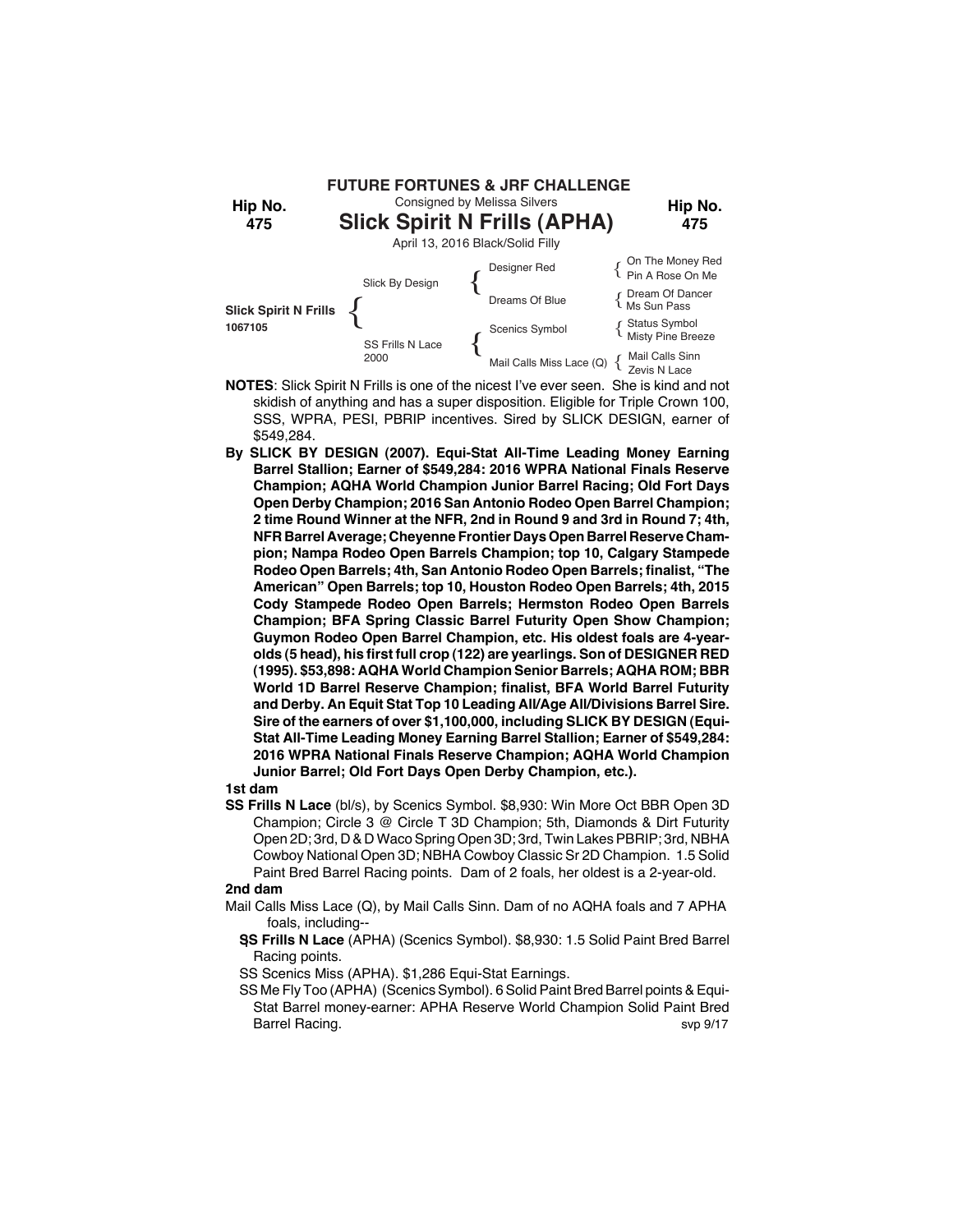

- **NOTES**: RV Model Guy can be ridden by anyone, kid broke, ropes the heel side, no faults perfect conformation. Currently in barrel training with Katie Jo Anthony. A rare opportunity.
- **By GUYS PAYDAY (2010). His oldest foals are 3-year-olds. Son of FRENCHMANS GUY (1987). Barrel Futurity and Derby money-earner: Finalist, PRCA Badlands Circuit, South Dakota Rodeo Association; Northwest Rodeo Cowboys Association Reserve Champion; 3rd, Newcastle, Wyoming WPRA Divisional Tour. Sire of the earners of over \$10,000,000, including GUYS FRENCH JET (\$239,746), SX FRENCHMANS VANILA (In excess of \$230,000: Speedhorse Triple Crown Horse; Speedhorse Silver Cup Open Futurity Champion; Speedhorse Gold Cup Open Futurity Champion; Old Fort Days Barrel Derby Champion; Lazy E Barrel Futurity Champion, etc), FRENCHMANS FUTURE (\$188,776), GUYS SIX PACK TO GO (\$159,814), IMA SUPER FLY GUY (\$127,552: Diamonds & Dirt Barrel Futurity Champion), HBS MAYAN GOLD (\$117,350), BRING IT ON GUYS (\$113,349), GUYS FAMOUS GIRL (\$110,786: Lance Graves Pro Classic Futurity Open Slot Barrels Champion), etc. Grandson of SUN FROST (1979). Sire of FRENCH FLASH HAWK "BOZO" (over \$1,500,000: 4-time PRCA Barrel Horse of the Year; 5-time WPRA Barrel Horse of the Year; NFR Champion twice; BFA World Championship Derby Champion and Sweepstakes Champion), PC FRENCHMANS HAYDAY (\$400,000: A Top 10 Leading Barrel Sire All/Age/ All Divisions), FRENCHMANS GUY (Barrel Futurity and Derby moneyearner: Finalist, PRCA Badlands Circuit, South Dakota Rodeo Association; Northwest Rodeo Cowboys Association Reserve Champion; 3rd, Newcastle, Wyoming WPRA Divisional Tour; Sire of the earners of over \$10,000,000).**

Adobe Walls, by Hesa Eddie Hancock. Dam of--

Adobe Chrome (g. by Seven From Heaven). RHAA money-earner: RHAA Roaring Springs, TX Open Sr Champion; RHAA Alpine, TX Open Sr Reserve Champion.

## **2nd dam**

Model Gin, by Tanquery Gin. Dam of--

Eighty Model (Eddie Eighty). NCHA money-earner.

#### **3rd dam**

The Model, by Mr San Peppy. Dam of--

Model Hustler (Freckles Hustler). NCHA & ACHA money-earner.

Gins Model (Tanquery Gin). Dam of--

**Model Eddie**. 31 points: AQHA High Point Youth Working Cow Horse; top 10, AQHYA World Show Working Cow Horse: Youth ROM. svp 9/17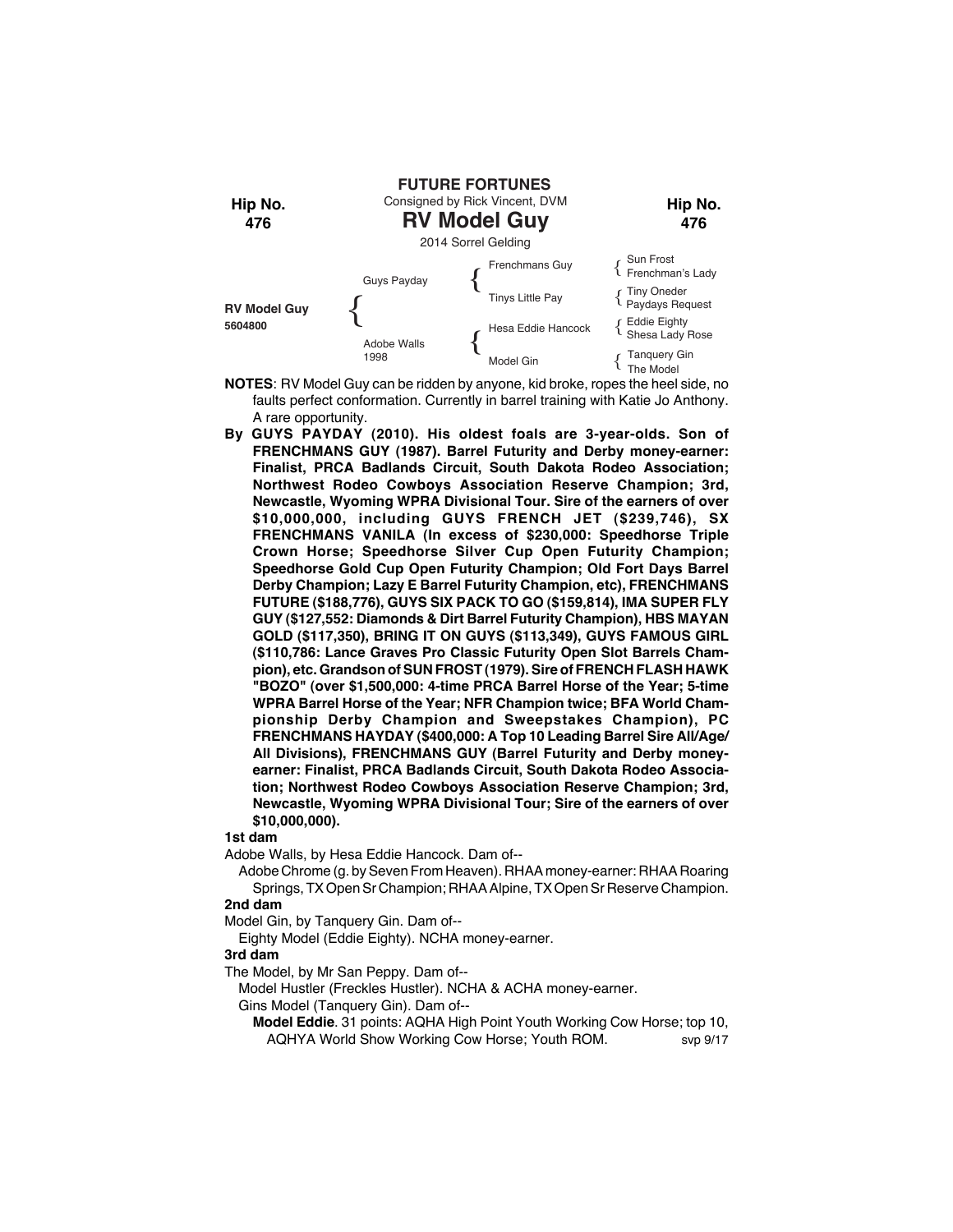

# **NOTES**: Last **BRED** on April 20, 2017 to **FRENCH TOO FAME**. **PRODUCE RECORD**:

2003 Baby Got Soul, f. by Soul Of the Game.

2005 Native Snow, f. by This Snow Is Royal.1 wins, 2 seconds, \$4,089.

2006 Leavin Fast Man, c. by Hesa Fast Man.

2007 Empress The Mall, c. by King Of the Mall.

2014 Flit Yeah Im Sixy, f. by Genuine Fire Water.

2015 Flitting Memories, f. by Genuine Fire Water.

**By LEAVING MEMORIES (1989). Stakes placed winner [G2]. Sire of 492 ROM, 40 stakes winners, \$7,931,816, including KATHYS STAR QUEST SI 113 (\$415,048, Manor Futurity [G2], CAUTIOUS MEMORIES 95 (\$259,881). etc. 1st dam**

BABY EMPRESS SI 90, by Streakin Six. Placed at 3, *Finalist* in East Derby Challenge-**G3**. Dam of 10 foals, 8 to race, 6 winners, 7 ROM--

Little Prairie SI 89 (f. by Royal Quick Dash). Winner at 2, \$10,843, *Finalist* in Northlands Futurity-**G3**. Dam of--

**Little Prairie Wagon** SI 95 (g. by Pyc Paint Your Wagon). Placed, 2 to 4, \$43,499,2nd Oklahoma Horseman's Association Mystery Futurity [R]-**G2**.

Mighty Prairie SI 92 (g. by Mighty Invictus). 3 wins at 3 and 4, \$42,620.

Pyc Wet Paint SI 88 (f. by Pyc Paint Your Wagon). Winner at 3, \$21,807.

Noble Flyer SI 113 (g. by Strawfly Special). 4 wins at 2 and 3, \$37,562, *Finalist* in Oklahoma Juvenile Challenge-**G3**.

Easy Runnin Injun SI 96 (g. by Invisible Injun). 3 wins at 3, \$17,253. **2nd dam**

**Native Noblesse** SI 93, by Raise Your Glass-TB. 2 wins at 3, \$9,721, 3rd Boomer Sooner Spring Derby. Dam of 10 foals, 8 to race, 5 winners, 7 ROM--

**NOBLESSE SIX** SI 110 (g. by Streakin Six). 13 wins, 2 to 6, \$1,125,024, 1st All American Futurity-**G1**, La Chiripada S.-**G3**, Remington Distance H.-**G3**, Tulare H., Special Hank H., Master Salls H., 2nd Bull Rastus H.-**G3**, Pauls Valley H.- **G3**, Lone Star Park Distance Championship, El Camino Real H., Juarez H., Texas-Oklahoma Challenge Cup [R], 3rd Fine Loom H., etc

**PURE D DASH** SI 121 (c. by Dash for Cash). 7 wins, 2 to 5, 33,761,361 Pesos (\$50,577 USA),1st Clasico Campeon de Campeones-1st Div-**G3**, Clasico Campeon de Campeones-2nd Div-ntr, 440 yards in 0:21.120, Mexico Derby Challenge, Leonel Classic - 2nd Div, etc.

**NOBLESSE OBLEGE** SI 99 (f. by Dash for Cash). 4 wins, 2 to 4, \$25,817, 1st The Classics Derby [R], 3rd QHBC Distaff Classic-**G3**, *Finalist* in Las Damas H.-**G2**, Miss Princess H. - 2nd Div-**G3**. Svp 9/17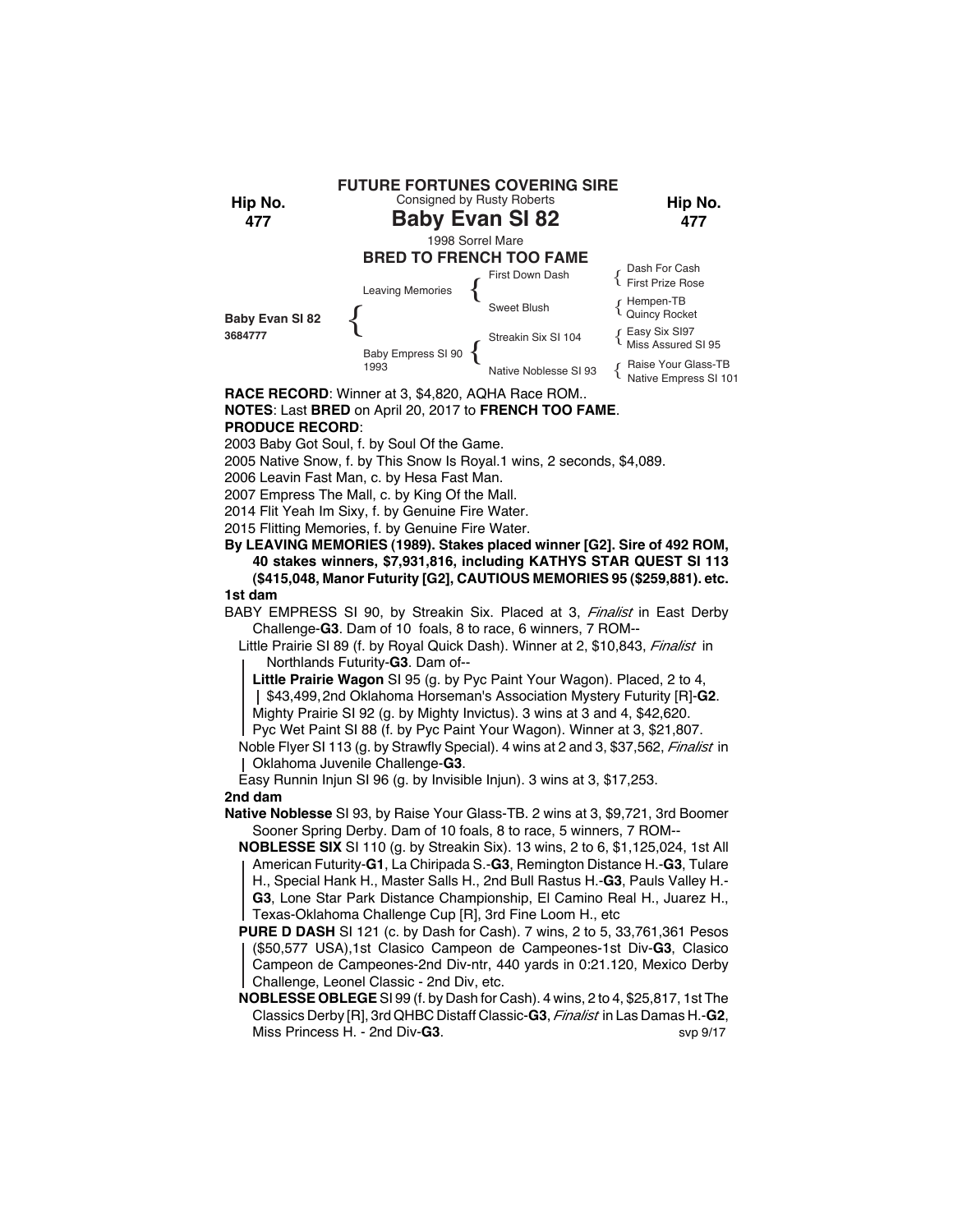

- **NOTES**: Call Me Gone will excel in any discipline. Pure athlete, ready to go to work. His breeding speaks for itself. He is broke, broke, broke and has been hauled and introduced to several different pens. Go Man Go on his papers!
	- GBED N/N | HERDA N/N | HYPP N/N | MH N/N | PSSMI N/N. (5 Panel N/N). **By STREAKING TA FAME SI 84 (2006). Race winner to 3, \$7,566 & 9 AQHA Barrel points: Pac West Futurity Champion; 3rd, Beth Cooper Memorial Futurity; 4th, BFA World Open 1D; 5th, Pac West Open 2D; 6th, Classic Equine Open 1D. Half brother to Coronas Six SI 92 (\$25,310, G3 finalist), Scouts Wagon SI 88 (\$22,714), Heza Megaman SI 93 (\$22,624). Sire of FLORIDA FAME (Equi-Stat Barrel earnings \$11,414), Fancy Streak Ta Fame (Equi-Stat Barrel earnings), Whos Fame (Equi-Stat Barrel earnings\$7,181), Brick House Fame (Equi-Stat Barrel earnings \$3,649). Son of DASH TA FAME SI 113 (1989). Stakes winner, \$290,812, Golden State Futurity-G1, etc. Sire of 898 ROM, 90 stakes winners, earning \$19,138,480. Equi-Stat #1 Leading Barrel Sire All/Ages-All/Divisions. Sire of Barrel earners of over \$16,000,000, including SIERRA HALL OF FAME (\$272.808: "The American" Open Barrel Reserve Champion; top 10, WPRA NFR Open Barrels), FAMOUS SILK PANTIES (\$237,484: Lance Graves Pro Classic Barrel Futurity Open Slot Champion), REAL CLAIM TO FAME (\$263,304: Calgary Stampede Rodeo Open Barrel Champion), KISSKISS BANGBANG (\$245,833: Diamonds & Dirt Barrel Futurity Open Slot Champion), FAMOUS SILK PANTIES (\$237,484), DASH TA DIAMONDS (\$231,435), THE RED DASHER (\$228,085: Lance Graves Pro Classic Futurity Slot Open Barrel Champion; Diamonds & Dirt Open Barrel Futurity Champion).**

Doll Of A Wise Man, by Gototheman. 2 Barrel Racing points. Dam of 2 foals, 1 of performance age.

## **2nd dam**

Nip N Doll, by Nip A Dude. 2 seconds, 2 to 6. Dam of 1performer-- Doll Of A Wise Man (Gototheman). Above.

#### **3rd dam**

Red Carlile SI 90, by Red Jones-TB. 2 wins, 3 seconds, 4 thirds to 3. Dam of-- **Reds Dash** SI 96 (Dash For Perks). 5 seconds, 1 third to 3, \$4,350 & \$2,705: 3rd, NBHA Finals Barrels Open 4D.

Oklahoma Who (Who X Ready Fuel). Dam of--

- **Whos Fame**. \$7,181: 2017 Panty Raid IBRA Barrels Open 3D; 2017 BBR World Barrels Open 1D; 4th, 2017 MN Barrel Futurity Open !D; 3rd, 2017 NBHA
- Great Lakes National Open !D.

Whos Move (Who X Ready Fuel). 3 Barrel points. svp 9/17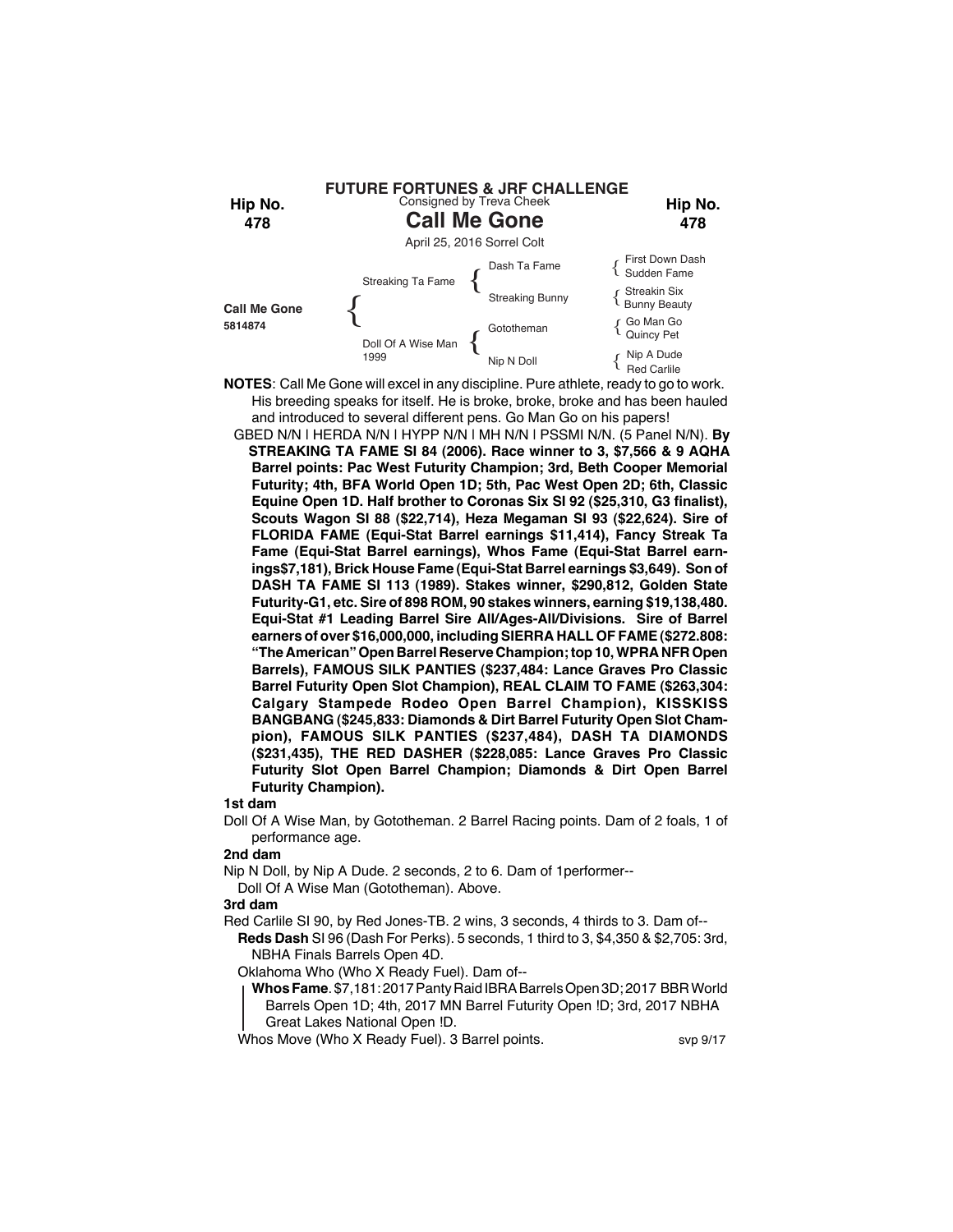

**RACE RECORD**: 3 wins at 2 and 3, Earned \$10,693.

## **NOTES**: Last **BRED** on March 15, 2017 to **MP JET TO THE SUN**. **PRODUCE RECORD**:

2012 JM Game On SI 88, f. by Spit Curl Jess. Winner at 3, \$3,149, Race ROM. 2014 Miss TR Ceo, f. by TR Dasher.

2016 Judd Zane, g. by Lota PYC.

**By A REGAL CHOICE SI 101 (2001). Stakes winner, \$735,507, Los Alamitos Million Futurity-G1, etc. Sire of 17 stakes winners, earning \$5,944,552, ROYALPROCLAMATION SI 107 (\$303,923, El Primero Del Ano Derby-G2, etc.), A PLAIN BROWN WRAPPER SI 107 (\$199,750, AQHA Juvenile Challenge Championship-G2, etc.), HEAT WARNING SI 105 (to 6, 2017, \$186,480, Desert Classic Futurity, etc.), etc. Sire of Barrel Futurity winners.**

**1st dam**

FALSE SPRING, by Phone Saga-TB. Unraced. Dam of 4 foals, 3 to race, 1 winner, 1 ROM--

Smign SI 102 (f. by A Regal Choice). Reference.

## **2nd dam**

**NUENCOUNTER** SI 98, by Nublado-TB. 4 wins at 2 and 5, \$68,145, 1st Golden West S. [R], 2nd Miss California H., 3rd Vessels Maturity-**G1**, *Finalist* in Las Damas H.-**G1**, Ed Burke Memorial Futurity-**G2**, Governor's Cup Derby [R]-**G3**, Barbra B H.-**G3**. Dam of 9 foals, 6 to race, 3 winners, 3 ROM--

**Approved to Fly** SI 102 (g. by Strawfly Special). 2 wins at 2, \$73,466, 2nd West/ Southwest Championship Challenge-**G2**, California Breeders Sophomore S. [R]-**G3**, Heza Fast Man S.,*Finalist* in Golden State Futurity-**G1**, California Derby Challenge-**G3**.

 **Pay N Pray N Pay** SI 102 (g. by Holland Ease-). 4 wins, 2 to 5, \$26,462, 2nd Fairplex Derby, *Finalist* in AQRA Turf Paradise Futurity-**G3**.

Nulady Hawk SI 93 (f. by A Classic Dash). 5 wins at 3 and 4, \$28,772.

Taking Nuencounter (f. by Takin On the Cash). Unraced. Dam of--

Count Me Banking SI 88 (f. by Jodys Money Pop). Winner at 3, 2017, \$6,763. Count Me Separate SI 90 (f. by Separatist). Winner at 3, \$4,356.

## **3rd dam**

BRIEF ENCOUNTER SI 81, by Oldie-TB. Winner at 3, \$1,216. Dam of 11 foals, 7 to race, 4 winners, 4 ROM--

**NUENCOUNTER** SI 98 (f. by Nublado-TB). Stakes winner, see above.

**Bishop Cat** SI 94 (g. by Manx Cat). 17 wins, 2 to 7, \$43,746, 2nd Prescott Downs Futurity, Gila County Futurity, Prescott Downs Derby.

Blameiton Midnight SI 87 (f. by Timeto Thinkrich). 2 wins at 3, \$6,996. svp 9/17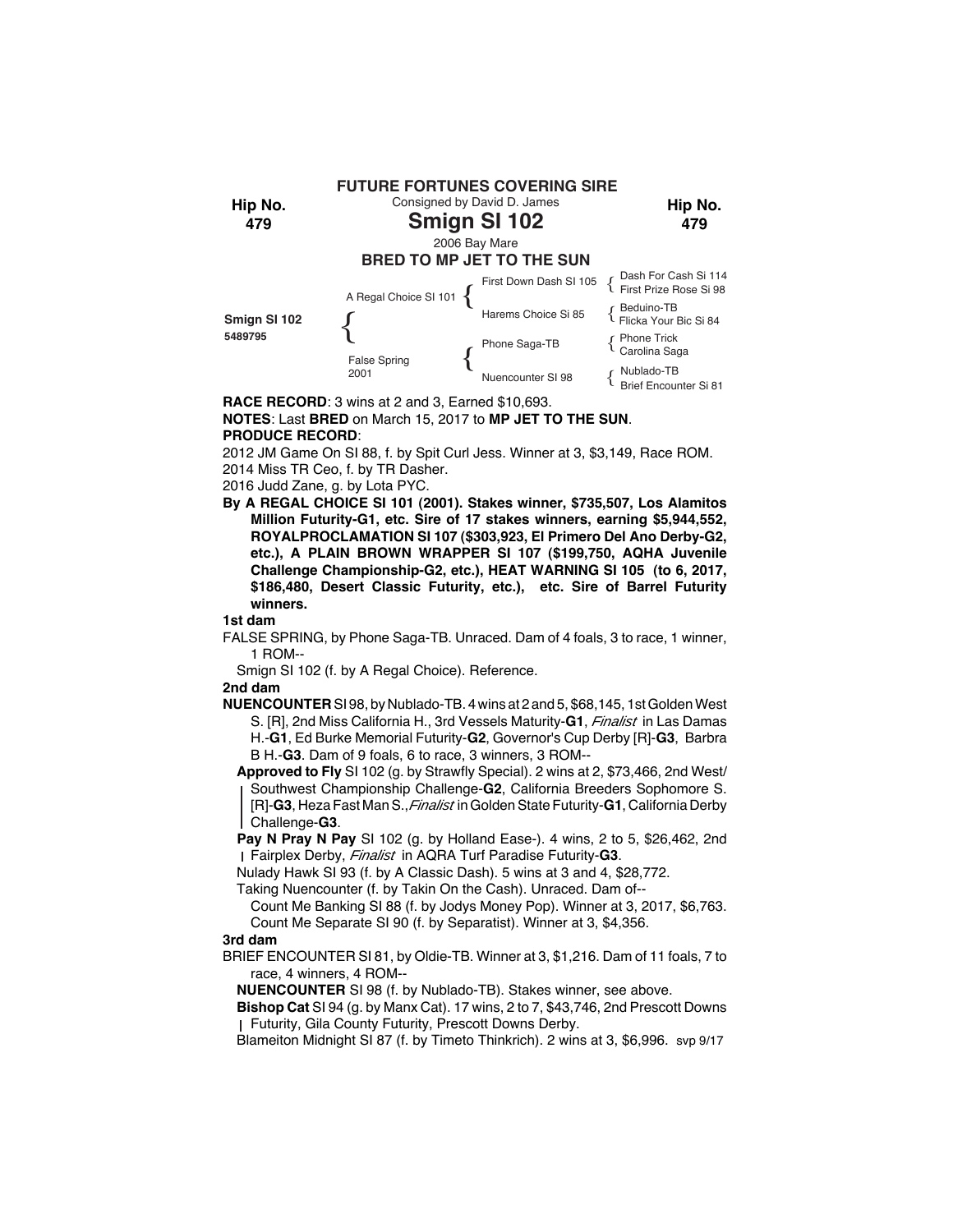

- **NOTES**: Fame Smashes Money is a classy sorrel filly. She will be saddled and driven by sale day.
- **By VABELLEZ SI 87 (2005). 5 wins to 3, \$10,357. Sire of RLJ FROMCZECHSTAFAME (Equi-Stat Barrel earnings \$11,528), RLJ IDOLS ON (Equi-Stat Barrel money-earner & 4 points: World Show qualifier Jr Barrel Racing). Son of DASH TA FAME SI 113 (1989). Stakes winner, \$290,812, Golden State Futurity-G1, etc. Sire of 898 ROM, 90 stakes winners, earning \$19,138,480. Equi-Stat #1 Leading Barrel Sire All/Ages-All/Divisions. Sire of Barrel earners of over \$16,000,000, including SI-ERRA HALL OF FAME (\$272.808: "The American" Open Barrel Reserve Champion; top 10, WPRA NFR Open Barrels), FAMOUS SILK PANTIES (\$237,484: Lance Graves Pro Classic Barrel Futurity Open Slot Champion), REAL CLAIM TO FAME (\$263,304: Calgary Stampede Rodeo Open Barrel Champion), KISSKISS BANGBANG (\$245,833: Diamonds & Dirt Barrel Futurity Open Slot Champion), FAMOUS SILK PANTIES (\$237,484), DASH TA DIAMONDS (\$231,435), THE RED DASHER (\$228,085: Lance Graves Pro Classic Futurity Slot Open Barrel Champion; Diamonds & Dirt Open Barrel Futurity Champion; Diamonds & Dirt Barrel Futurity Open Slot Reserve Champion), TERRIBLE TOMMY TWIST (\$226,626), JL DASH TA HEAVEN (\$208,087), FAME FOX KIRK (\$197,035), HQOSIER FAME (\$189,906).**

Money Smash Bar, by Royal Smash. Dam of 2 foals, 1 of performance age.

# **2nd dam**

Pacs Lady Bar Money, by Bar Money. Dam of--

Pacific Money Cutter (Parr Bar Three). finalist, 2016 NBHA Youth World Barrels I Teen Youth 4D.

Flicks Bar Money (Sir Flick). 26 PHBA Halter & Performance points.

## **3rd dam**

Cutter Pacific, by Hoss Pacific. Dam of--

Raisea Beauty (Native Arrow-TB). 1 Third to 4.

## **4th dam**

Beauty Creek, by Beaver Creek. Dam of--

**DYNA's BEAVER** (Dynamite Dick). 72.5 points in Western Pleasure & Halter; AQHA Champion; Superior Western Pleasure.

**Dynamite's Charm** (Dynamite Dick). 29 points in Western Pleasure, Showmanship & Horsemanship; Youth ROM.

Midnight Mischief (Bar Money). 30 points in Western Horsemanship & Western Pleasure. Supervisors and the state of the state of the state state state state state state state state state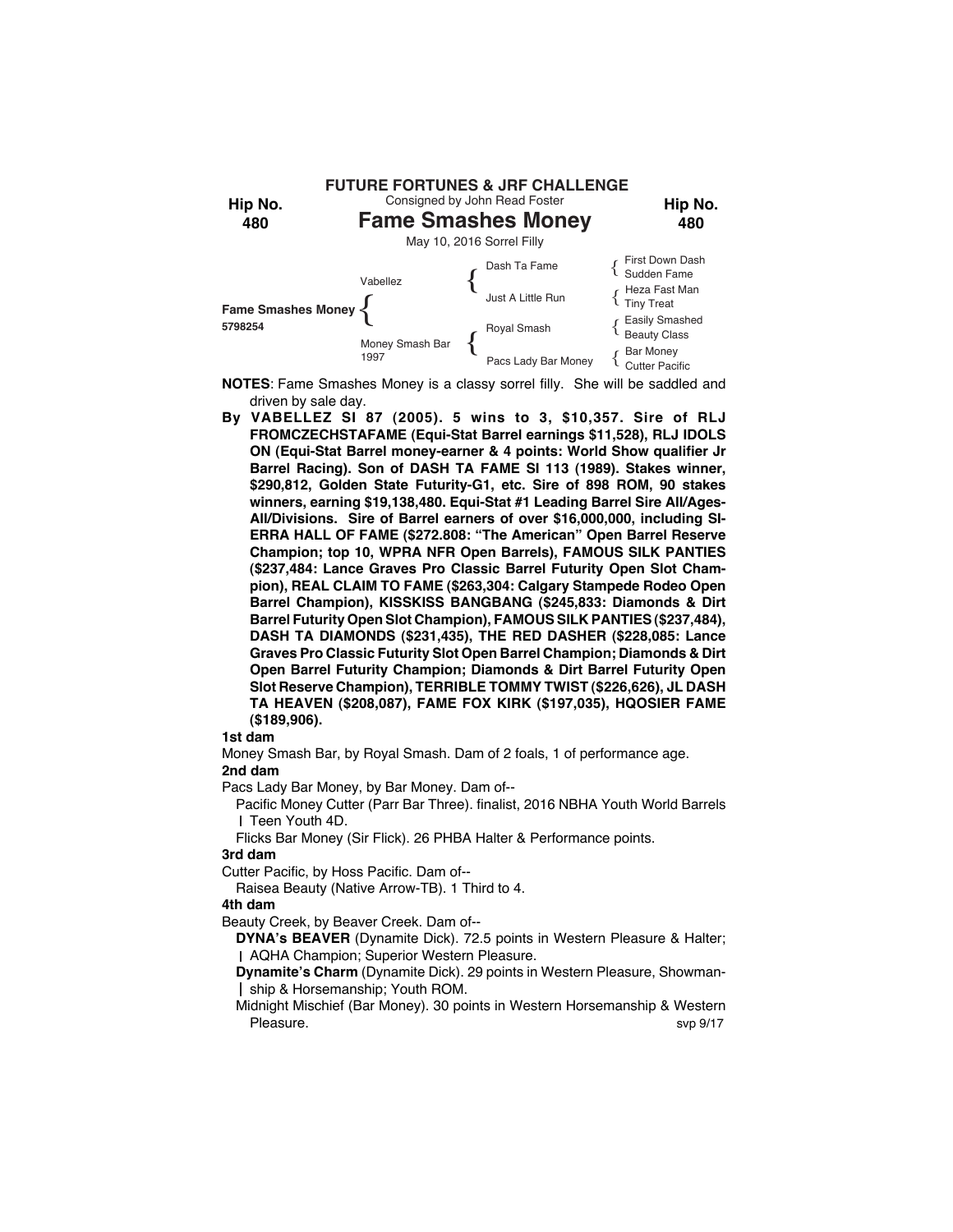

- **NOTES**: Paid Ta Dash is an extremely talented 3-year-old that is destined for greatness. By JL DASH TA HEAVEN, \$196,696 & 88 AQHA points: An All time leading Sire. Don't miss this chance.
- **By JL DASH TA HEAVEN (2005). \$196,696 & 88 AQHA points: AQHA World Champion Jr Pole Bending; Old Fort Days Barrel Futurity Open Derby Champion; Old Fort Days Open Derby Reserve Champion; top 10, WPRA NFR Open Barrels; 6th, Houston Rodeo Open Barrel Shootout; Congress Open Barrel Swepstakes Reserve Champion; finalist BBR World Open 1D; money earner, San Antonio Rodeo Open Barrels; Superior Barrel Racing, etc. Sire of 40 Equi-Stat Barrel money-earners, including A DASH TA GLAMOUR (\$154,104: 2016 Old Fort Days Open Barrel Futurity Reserve Champion), FEELINTHEFIREWATER (\$147,881: 2016 Old Fort Days Barrel Futurity Future Fortunes Open Slot Champion; 3rd, 2016 Old Fort Days Open Barrel Futurity; 4th, BFA World Barrel Futurity Open Superstakes; 2015 BFA World Barrel Futurity Open Juvenile Reserve Champion), JL JAMAICAN ME RICH (\$119,060: 2016 Diamonds & Dirt Open Barrel Futurity Champion; finalist, 2016 Old Fort Days Open Barrel Futurity), HEAVENS SAKES (\$73,726: 4th, 2016 Diamonds & Dirt Barrel Futurity Open Slot; top 10, BFA World Barrel Futurity Open Juvenile), HEAVENLY FIREWATER (\$60,730: 2016 BBR World Barrel Futurity Open Slot Reserve Champion; 4th, 2016 Lance Graves Pro Classic Slot Open Barrel Consolation), XN HEAVENS GAL (\$13,883: 4th, 2016 Diamonds & Dirt Open Barrel Futurity).**

Paid To Cash, by Cash Not Credit. Dam of 2 performers--

Heavens Cashindashin (f. by JL Dash Ta Heaven). finalist, NBHA Syracuse Spectacular Open 2 D Barrels.

Coronas On the House (g. by No Mas Corona). Equi-Stat Barrel money-earner. **2nd dam**

**PAID TO BOOGIE**, by Jet's Pay Day. \$29,697: top 10, NBHA Youth World Barrels Youth 1D, Congress Novice Jr Youth Barrels; 5th, NBHA Youth World Barrels Jr 1D; 5th, BFA World Barrel Futurity Youth 2D; 7.5 AQHA points.

#### **3rd dam**

Sugar Lets Boogie, by Sugar Bar Flit. A Leading Barrel Dam in 2008. Dam of-- **PAID TO BOOGIE** (Jet's Pay Day). Above.

**BOOGIE WOOGIE JONES** (Brownie Jones). \$17,225: BFA World Juvenile Barrel Futurity Champion; money-earner, Lance Graves Pro Classic Open Barrel Slot; finalist, Central MS Open Barrel Futurity. Svp 9/17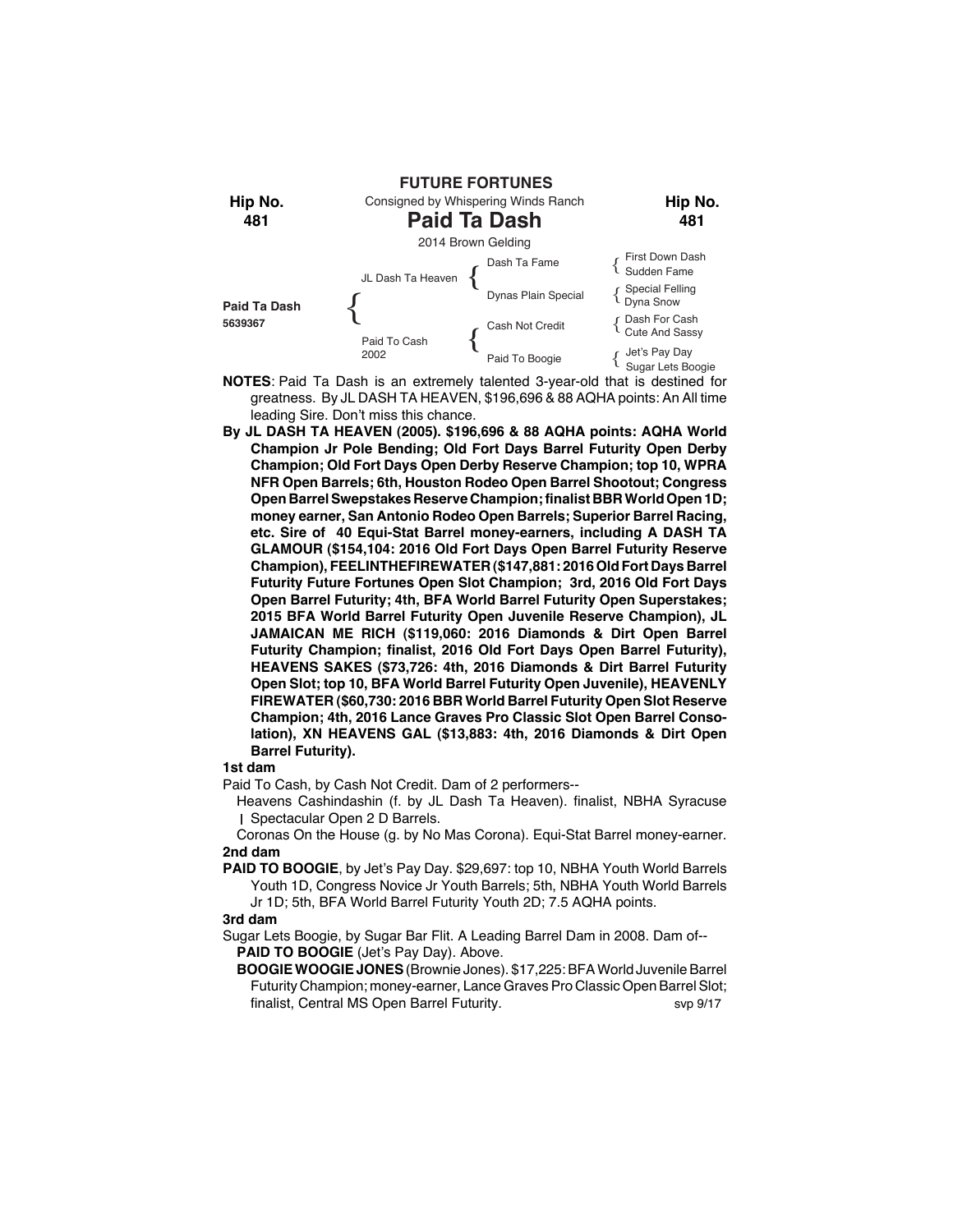

**NOTES**: CEO Spicey Caliente is a son of CEO sire of the earners of \$257,276.

**By CEO (1999). Sire of the earners of \$257,276, including I R A GRAND VICTORY (\$215,412: Lance Graces Pro Classic Slot Futuirty; 23 points; top 10, AQHA High Point Jr Barrel Racing; Open ROM), CEO KINDA BEAUTIFUL (Equi-Stat earner of \$16,222), CEO EXECUTIVE CHICK (Equi-Stat earner of \$3,860), CEO LITTLE BOSS (Equi-Stat earner of \$3,388 & 12 points: top 10, Select World Show Barrel Racing; Amateur ROM), CEO ROOKIE FIRE (Equi-Stat Barrel earner of \$2,692: top 10, Select World Show Barrel Racing), CEO LITTLE SECRETARY (Equi-Stat Barrel earner of \$2,314 & 4 points: Select World Show qualifier Barrel Racing), CEO KINDA CATTI (Equi-Stat Barrel earner of \$1,047).**

## **1st dam**

Missouri Tiger SI 87, by Corona Caliente. Winner to 4, \$9,942. Dam of 6 foals, 4 of performance age, including a 3-year-old by CEO.

## **2nd dam**

Passage West, by Ronas Ryon. Dam of--

Commanche Spirit SI 91 (FDD Dynasty). 2 wins to 3, 2016, \$15,169.

Missouri Tiger SI 87 (Corona Caliente). Above.

Cool Eve (Feature Mr Jess). Dam of--

Jess Ronas Dash SI 102. Winner to 3, \$13,929.

Brenda La Jolla SI 103. 2 wins to 3, \$18,385.

## **3rd dam**

**SAUCEY SUSIE** SI 91, by Cherokee Arrow-TB. 4 wins at 2, \$7,639, Thayer Lassie Futurity, 2nd Thayer County Futurity. Dam of--

**Saucey Pie** SI 106 (Pie In the Sky). 13 wins to 12, \$35,637, 3rd Inaugural H.

Some Cherokee SI 94 (Some Dasher). 12 wins to 7, \$80,286, *finalist* New Mexico Championship Challenge [**G2**].

Brave Arrow SI 87 (On A High). 2 wins to 5, \$5,855; *finalist* New Mexico Derby Challenge [**G3**].

Ringers SI 102 (Longoria). 2 wins to 3, \$4,532.

KC Susie SI 86 (Shawne Bug). Winner at 2. Granddam of--

**Takin Credit**. 22 points & \$6,196: semi-finalist, BFA World Barrel Futurity; money-earner, Las Colinas Barrel Futurity; top 10, World Show Jr Barrel Racing; money-earner, Lazy E Barrel Futurity; Open ROM.

**Misty Ego**. 24.5 points: Pre Denver Circuit NSBA Sr Hunter Under Saddle Champion, Reserve in the Amateur; Amateur ROM. svp 9/17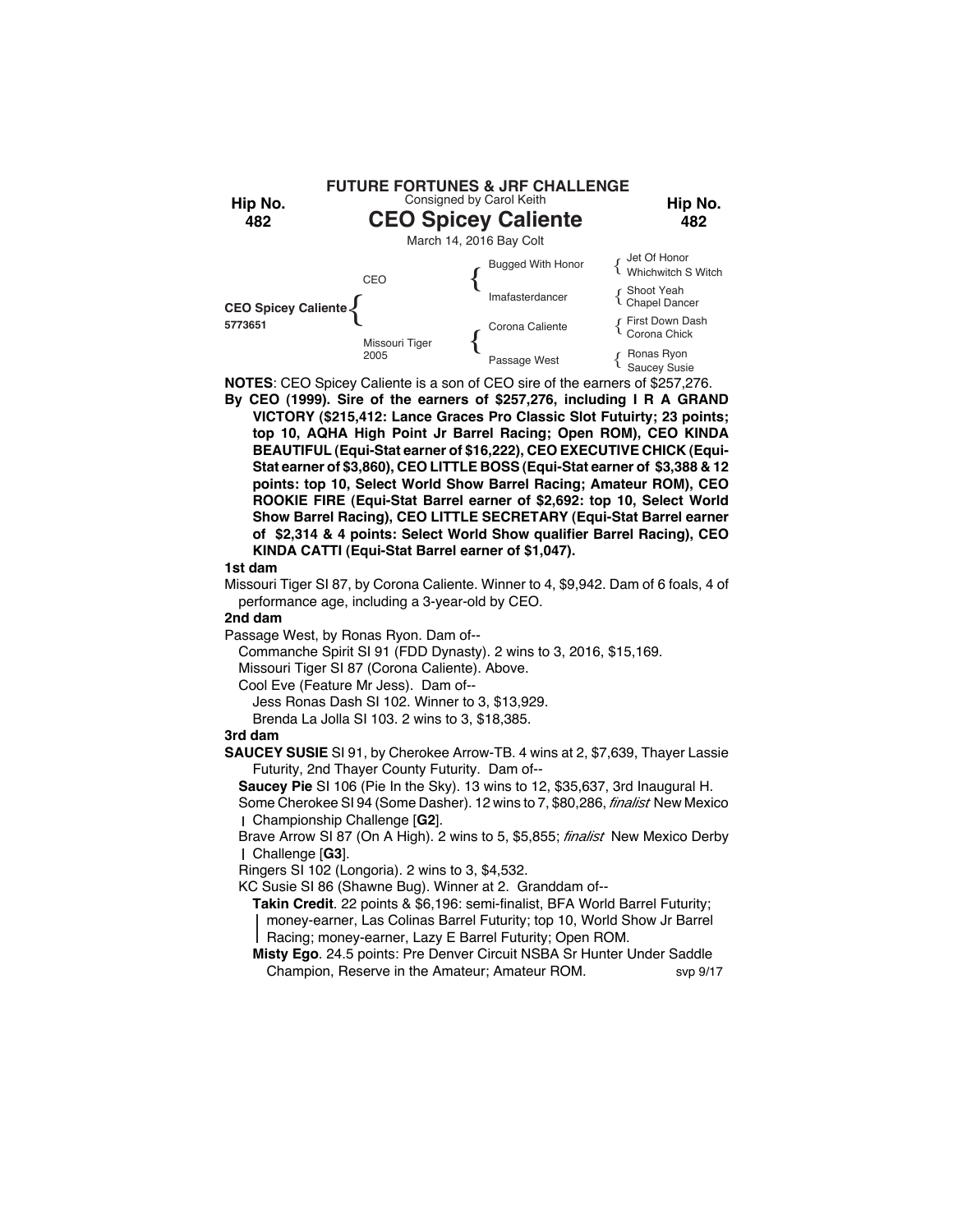

**NOTES**: Cartels Wooden Heart has been in reined cow horse training this past year. She is an exceptional athlete and is always using her hindquarters. Loryn Barday has spent the last 2 months with her on the pattern.

**By HEART OF THE CARTEL (2007). 2 wins in 6 starts, \$5,105. His first foals are three-years-old in 2017, sire of 2 starters, 2 ROM, HTR Miamor Tequilla SI 98 (3 wins at 2, 2017 \$12,825), HEART TO BE FAMOUS SI 81 (Placed twice in 5 starts at 2, 2016, \$2,150). Son of CORONA CARTEL SI 97 (1994). Stakes winner, \$557,142, Los Alamitos Million Futurity-G1, etc. Sire of 160 stakes winners, 8 champions, earning \$55,740,127, including BLUES GIRL TOO SI 104 (Champion, \$2,032,328, Los Alamitos Two Million Futurity-G1, etc.), TELLER CARTEL SI 108 (Champion, \$1,212,471, All American Quarter Horse Futurity-G1, etc.), FIVE BAR CARTEL SI 91 (Champion, \$1,068,825, Ed Burke Million Futurity-G1, etc.), etc.**

### **1st dam**

**Gay Wooden Heart**, by Doctor Wood. \$7,326 & 453.5 points: *AQHA World Champion Jr Tie-Down Roping*; AQHA Performance Champion; Superior Tie-Down Roping; Heading & Heeling; Amateur ROM. Dam of 11 foals, 4 performers--

**CD WOODEN HEART** (c. by CD Olena). \$27,751 & 330 points: *AQHA World Champion Jr Heading; AQHA World Champion Amateur Heading*; Superior Heading & Heeling; Amateur Superior Heading & Heeling.

**WOODYS SMART BET** (c. by Bet One Me 498). \$25,943: top 10, NRCHA Open Futurity; RHAA World Top Ranch Hand Overall.

**High Dollar Ticket** (f. by With All Probability). \$3,205 & 49.5 points: split 4th, Cowboy Publishing Challenge Open Team Roping; Open ROM.

**Miss Kittys King Cat** (f. by Cats Moonshine). \$1,592 & 62 points in Heading & Heeling; 4th, ARHFA Sweepstakes Limited Open Heading; Open & Amateur ROM.

**2nd dam**

Patricia Bar King, by Gay Bar King. Dam of--

**Gay Wooden Heart** (Doctor Wood). Above.

**Sunday Night Bingo** (Bingo Hickory). \$2,500: AQHA/PRCA Co-Reserve Champion Heeling Horse of the Year.

How Much Wood (Doctor Wood). top 10, Natl. Rope Horse Fut. Tie-Down Roping. **3rd dam**

Miss Snips's Priss, by Hylita's Son. Dam of--

Prissy Gay Lady (Gay Bar King). Dam of--

**HANDLE BAR LITA**. \$15,149 & 16 points: Top 10, NCHA Non-Pro Super Stakes and PCCHA Non-Pro Derby. The state of the state of the state of 9/17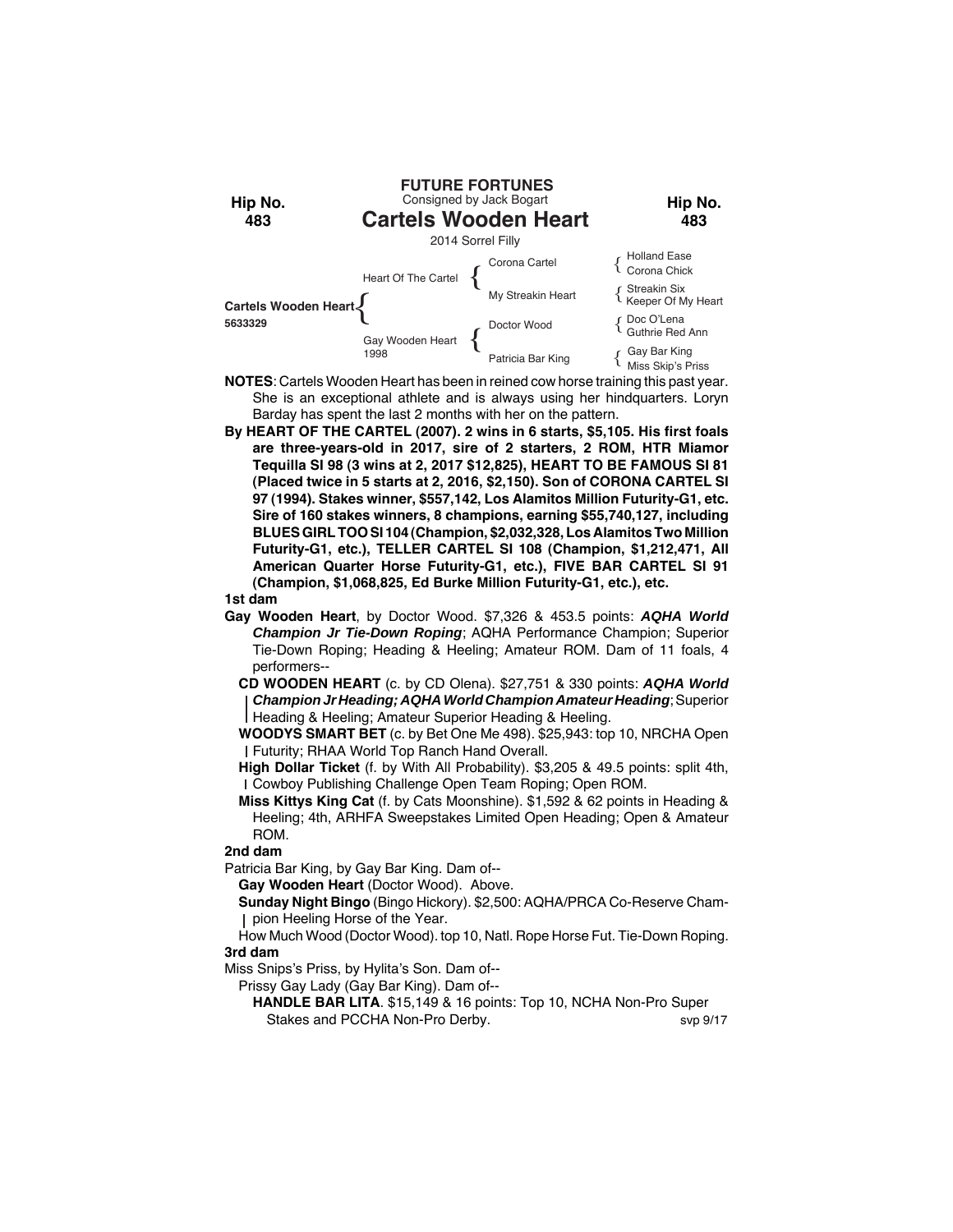

- **NOTES**: Perkin Right Along is a son of PERKS ALIVE, \$38,000 Barrel Earnings, sire of the Equi-Stat earners of \$356,292.
- **By PERKS ALIVE (2001). \$38,000 Barrel Earnings; split 4th, Wrangler Heartland Tour 1; finalist, Gold Cup Futurity 5-year-old and under Open 2D; finalist, AQHA World Show Junior Barrels; finalist, Future Fortunes BFA World Championship 5-Year-Old & Under Open. Sire of the earners of \$356,292 including JM ALIVE N PERQUIX (Equi-Stat Barrel earnings \$65,760), ALICE WITH CHAOS (Equi-Stat Barrel earnings \$33,473), NNN FIREWATER ALIVE (Equi-Stat Barrel earnings \$24,195), TWO 2 SCOOT (Equi-Stat Barrel earnings \$19,319), PERKS ALIVE IN 75 (Equi-Stat Barrel earnings \$13,649). Son of DASH FOR PERKS SI 93, \$25,814. Brother to CASH PERKS SI 98 (Champion), LADY CLASSIC CASH SI 101, HOME BREWED SI 97. Sire of 6 stakes winners, \$1,876,600, including SMOKE N SPARKS SI 97 (4 wins, \$96,101, Kansas Futurity [G1]). An Equi-Stat Leading Barrel Sire. Sire of LADY PERKS (\$247,367, 3-time Ponka Champion; Multiple Futurity, Derby and Rodeo Champion), PERCULATIN (\$127,292), CASH IN ON PERKS (\$105,240).**

PC Driftin Cajun, by PC Doc Cajun. Dam of 3 foals, 2 of performance age, including a 3-year-old by PC Stan Wood.

## **2nd dam**

PC Driftin Lace, by Lone Drifter.

## **3rd dam**

Sun Lace, by Sun Frost. Dam of--

PC Bonita Lady (Boon Dox John). Dam of--

PC Strika Frost. Equi-Stat Barrel money-earner.

PC Oaklace (Docs Oaks Sugar). Dam of--

PC Sun Joaker. Equi-Stat Barrel money-earner.

## **4th dam**

Poco Cokey, by Poco Speedy. 2.5 Western Pleasure points. Granddam of--

PC Strika Frost (Sun Frost). Equi-Stat Barrel money-earner.

PC Sun Joaker (Sun Frost). Equi-Stat Barrel money-earner.

### **5th dam**

Rivbear Coke, by River Bear. Dam of--

**Jim Nile** (Joe Jimmy's Bar). 81 points in 9 events: 4th, AQHYA World Show Heading; top 10 in the Heeling; 3rd, AQHA High Point Youth Steer Roping; Youth ROM.

Poco Sally Ree (Poco Speedy). 3.5 Halter & Western Pleasure points.

Poco Barbie Babe (Poco Speedy). Dam of--

**Barbie Bare**. 39 points in Wstern Pleasure; Open ROM. svp 9/17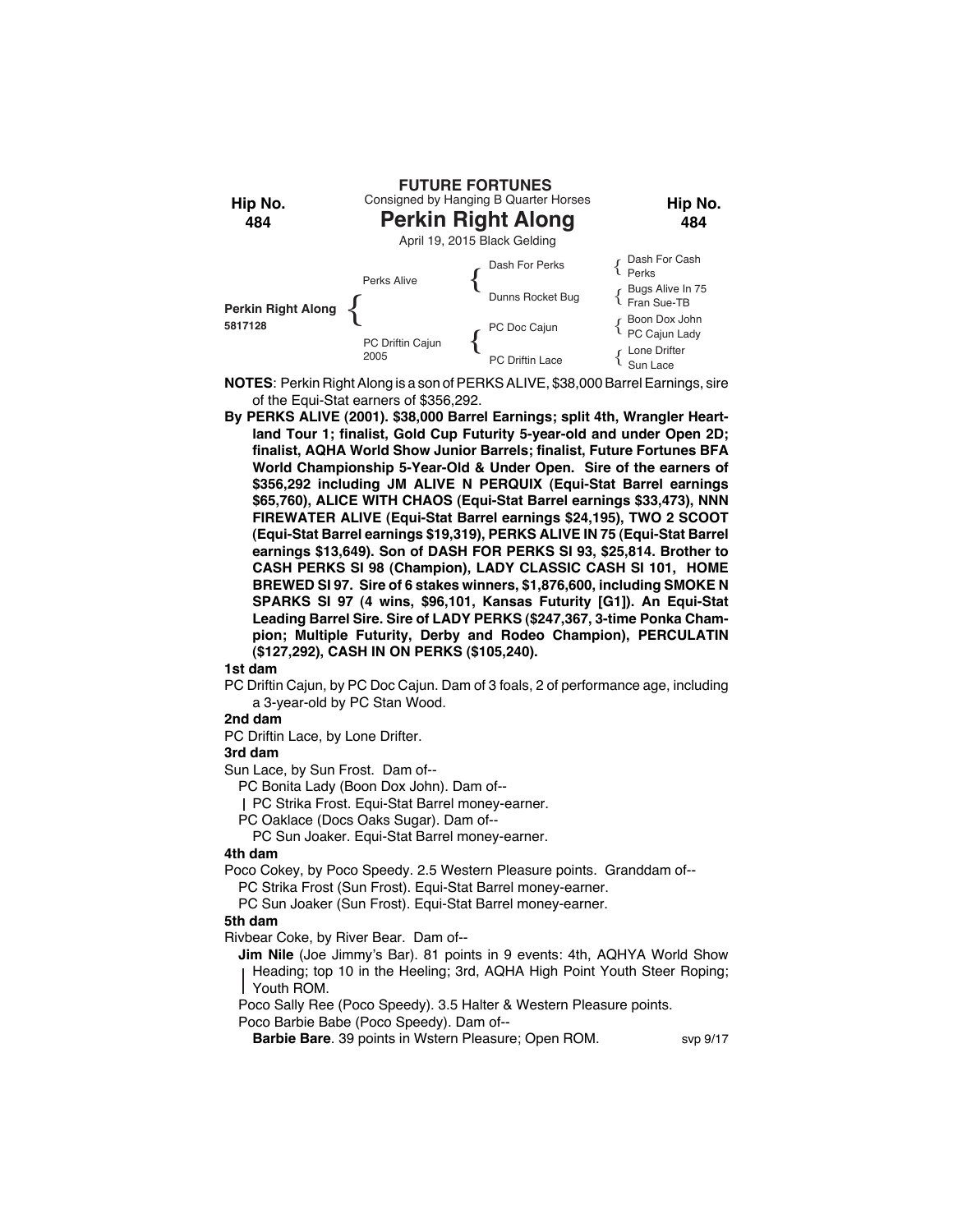

**PERFORMANCE RECORD**: Equi-Stat Barrel earner of \$1,711.

**NOTES**: A Hoppin Romance ran as a 5-year-old, bowed her left tendon. **BRED** to **TRAFFIC GUY** for a 2018 foal. PHBA registered.

**By FROG HOLLOW FIRE (2001). Equi-Stat Barrel money-earner: Wrangler Tour 4D Champion; 6th, Victory Farms Futurity. Sire of A HOPPIN RO-MANCE (Equi-Stat Barrel earner of \$1,711), SHES DANCING ON FIRE (Equi-Stat Barrel money-earner), SHEZA FIRE HAZARD (3.5 Youth points).**

### **1st dam**

Pencil Slim Rockette, by Rolls Of Romance. Unplaced at 2. Dam of 2 foals, 1 performer.

**A Hoppin Romance** (f. by Frog Hollow Fire). Reference.

#### **2nd dam**

Pencil Slim, by Coup De Kas-TB. Dam of--

**THE PEN PAL** SI 114 (Ronas Ryon). 16 wins to 7, \$145,393, Mile High Derby [**G2**], Rocky Mtn Championship twice, Dash For Speed H. 4 times, Mile High H, Mile High Maturity, Arapahoe Park Stakes, etc.

**Coup De Victory** SI 99 (Rolls Of Romance). 6 wins at 5, \$49,075, 3rd TQHA Texas Bred Stakes [R], *finalist* Barnmaster Sprint Stakes [**RG3**].

The Hurdler SI 95 (Rolls Of Romance). 7 wins to 5, \$34,328.

Eyesa Special Slim SI 90 (Eyesa Special). 1 win to 3, \$5,433.

Romance De Kas SI 90 (Rolls Of Romance). 2 wins to 4, \$4,253.

## **3rd dam**

**Rockete Elaine** SI 97, by Easy Jet. 6 wins to 6, \$79,401, 2nd Vessels Maturity, *finalist* Anne Burnett Inv. H. [**G1**]. Dam of the earners of \$513,424, including--

**STRAIT TO THE BANK** SI 106 (Dash For Cash). 10 wins to 4, \$291,335, Rainbow Futurity [**G1**], 2nd Pomona Inv. H. [**G1**].

**RACE CAR RED** Si 100 (Duck Dance-TB). 7 wins at 2, \$168,402, Heritage Place Futurity [**RG1**], 2nd All American Sale Futurity [**RG3**], *finalist* Sunland Park Fall Futurity [**G2**].

**Elaines Beduino** SI 94 (Beduino-TB). Winner to 3, \$7,985, *finalist* West Texas Futurity [**G2**]. Dam of--

**STRIKING DISTANCE** SI 115. 10 wins at 3, \$33,378, Top Deck H., Cottonwood H, 2nd Burst Of Energy Derby, 3rd Dixie Downs Derby.

**Abyssinian** (Bold Ego-TB). 122.5 points in 6 events; Open & Youth ROM. Leaving On A Rockette (Leaving Memories). Dam of--

**FEATURING A ROCKETTE** SI 96. 4 wins to 3, \$103,317, TQHA Sires' Cup Futurity [**RG2**], 3rd, TQHA Sires' Cup Derby [**RG3**]. svp 9/17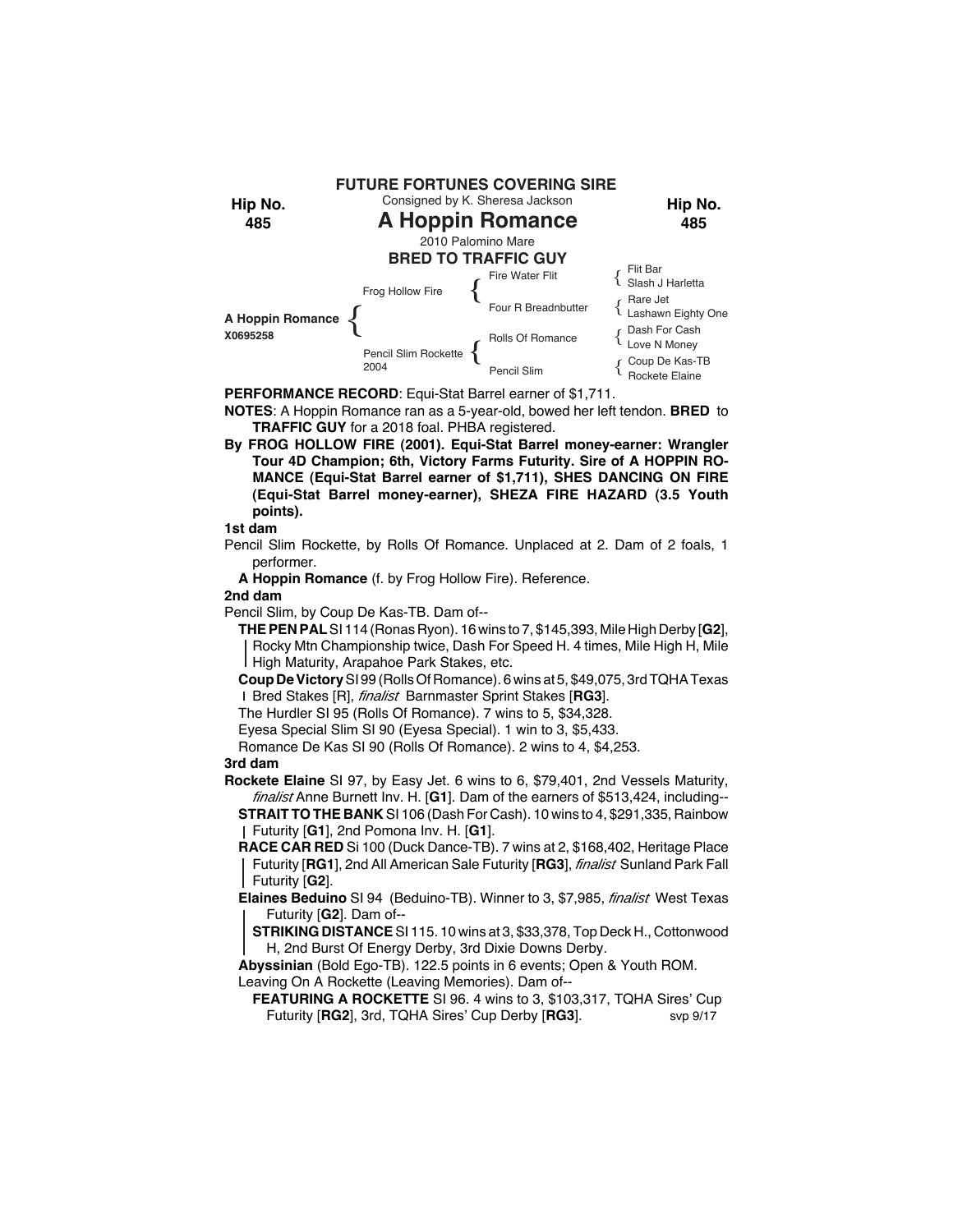

- **NOTES**: Im A Slick Guy is correct, quiet, leads, ties, hauls and has five months riding. Tracks cattle and goat ropes. Big, pretty, stout colt with a future in the arena and a breeding prospect. UTD on shots and worming. Eligible for PIF.
- **By SLICK BY DESIGN (2007). Equi-Stat All-Time Leading Money Earning Barrel Stallion; Earner of \$549,284: 2016 WPRA National Finals Reserve Champion; AQHA World Champion Junior Barrel Racing; Old Fort Days Open Derby Champion; 2016 San Antonio Rodeo Open Barrel Champion; 2 time Round Winner at the NFR, 2nd in Round 9 and 3rd in Round 7; 4th, NFR Barrel Average; Cheyenne Frontier Days Open Barrel Reserve Champion; Nampa Rodeo Open Barrels Champion; top 10, Calgary Stampede Rodeo Open Barrels; 4th, San Antonio Rodeo Open Barrels; finalist, "The American" Open Barrels. His oldest foals are 4-year-olds (5 head), his first full crop (122) are yearlings.**

**Frenchmans Perkette**, by Frenchmans Guy. \$5,323: 7th, Greg Olson Memorial Open Barrel Futurity 1D; finalist, Diamonds & Dirt Open Barrel Futurity; 7th, PACWST Open Barrel Futurity 2D; money-earner, PACWST Open Barrel Futurity 1D. Dam of 2 foals, this is her oldest.

#### **2nd dam**

- **PERKS DASHING JET**, by Dash For Perks. \$33,097: 3rd, Speedhorse Silver Cup Open Barrel Futurity; 5th, Good Times Open Barrel Futurity. Dam of--
	- **GUYS DASHING JET** (Frenchmans Guy). \$75,786 & 24 points: Diamonds & Dirt Open Barrel Futurity Champion; 2017 BBR World Open Barrel Futurity Reserve Champion; 2017 Sand Cup Barrel Futurity Open 1D Reserve Champion; 3rd, 2017 Classic Equine Barrel Futurity Open Slot and Open 1D; 2017 Classic Equine Barrel Futurity Future Fortunes Champion; 6th, 2017 Sand Cup Barrels Open 1D; Open ROM in 2017.
	- **CATHYS GUY** (Frenchmans Guy). \$15,000: finalist, Old Fort Days Open Barrel Futurity; money-earner, Classic Equine Open Barrel Futurity; finalist Pac West Barrel Futurity Open 2D.

**Frenchmans Perkette** (Frenchmans Guy). Above.

Perks Broker (Flat Busted Broke). \$2,473, 8 points & 9 Novice points: Congress Barrel Racing Novice Junior Youth Champion.

## **3rd dam**

Real Thing Witch SI 80, by Real Thing. Winner to 3. Dam of--

**PERKS DASHING JET** (Dash For Perks). Above.

Tax Em Easy SI 86 (Deckem Easy). 4 wins to 5, \$15,617.

Real Gol SI 87 (Par Gol). 2 wins to 4, \$6,764.

Quick Dash Charger Si 89 (Royal Shake Em). Winner to 3, \$5,074. svp 9/17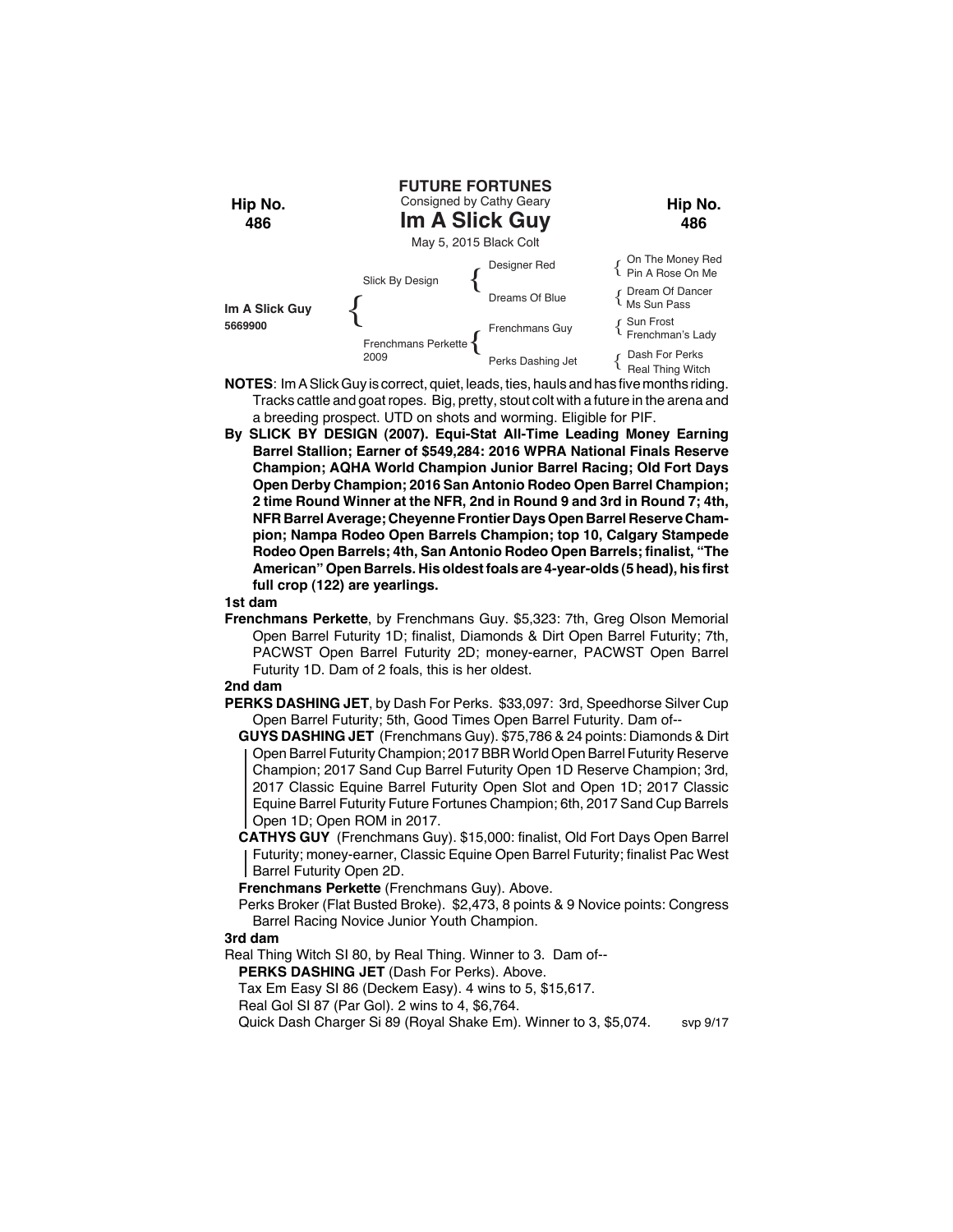

- **NOTES**: Dailey Fortune is a quiet gelding. He responds well to leg pressure, athletic and long strided. Patterned on barrels. Should mature to around 15.3 hands. Strong boned and sound mind. Eligible for OK Bred Program.
- **By TRES FORTUNES SI 103 (2005). Stakes winner, \$117,566, Longhorn Futurity-G2, Finalist in Manor Downs Futurity-G1, etc. Sire of 21 ROM, 18 winners earning \$337,794, including Sum Better Stuff SI 94 (\$138,816, 3rd Heritage Place Futurity-G1), RACIN FOR TURTUNES (Equi-Stat Barrel earnings \$92,491), FORTUNES FLAME (Equi-Stat Barel earnings \$26,406), Jumpn to a Fortune SI 96 (\$23,418, 3rd La Villita S. [R]), Aint I a Fortune SI 92 (3rd Oneida County Fair Futurity.), Table Manners Matter SI 93 (\$25,000), Rated R SI 96 (3 wins, \$18,224), etc.**

CALL PLEASE, by Calligrapher. Unplaced. Dam of 2 foals, 1 to race, 1 winner, 1 ROM--

Jess Call for Cash SI 92 (f. by Mr Corona Cash). Winner at 2, \$4,856. **2nd dam**

PLEASE IMOGENE, by Pyromaniac. Unplaced in 1 start. Dam of 5 foals, 4 to race, 2 winners, 3 ROM--

Imocorona SI 93 (g. by Southern Corona). 2 wins at 4, \$47,383, *Finalist* in New Mexico Classic Futurity [R]-**G1**.

Imogonna SI 103 (g. by Gonna Ro Sham Bo). 3 wins at 3, \$34,869.

Imojackie SI 89 (f. by Jacksboro). Placed at 2, \$2,379, *Finalist* in New Mexico State Fair Senorita Futurity [R]-**G3**.

#### **3rd dam**

- DIAMOND DASHLETTE SI 95, by Dash for Cash. 4 wins at 2 and 4, \$22,923. Out of **PRINCESS ROZELLA** SI 95 (\$33,506, 1st PCQHRA Futurity). Dam of 10 foals, 8 to race, 7 winners, 7 ROM--
	- **SHAWNES DIAMOND** SI 116 (g. by Shawne Bug). 12 wins, 2 to 7, \$258,205, 1st Dash for Cash Derby-**G1**, Go Man Go H.-**G1**-ntr, 400 yards in 0:19.540, Town Policy H.-**G2**, Z Wayne Griffin Director's S.-**G3**, 2nd El Primero Del Ano Derby-**G1**, Vessels Maturity-**G1**, Horsemen's QHRA Championship-**G1**, California Challenge Championship-**G3**, Shue Fly H.-**G3**, 3rd Los Alamitos Invitational Championship-**G1**, All Star QH/Tb Jockey 400 Challenge, *Finalist* in Ed Burke Memorial Futurity-**G1**, Dash for Cash Futurity-**G1**, Golden State Futurity-**G1**, Horseman's QHRA Championship-**G1**, etc.

**HI BEAMER** SI 105 (c. by Calligrapher). 2 wins at 3, \$51,054, 1st New Mexico State Fair Breeders' Derby [R]-**G3**.

Diamond Chiquita SI 92 (f. by Calligrapher). 2 wins at 3, \$32,536. Dam of-- Frosties Corona SI 95 (f. by Southern Corona). 3 wins at 2 and 3, \$33,723. Gonna Shampoo U SI 85 (f. by Gonna Ro Sham Bo). Placed at 2 and 4, \$8,003.

svp 9/17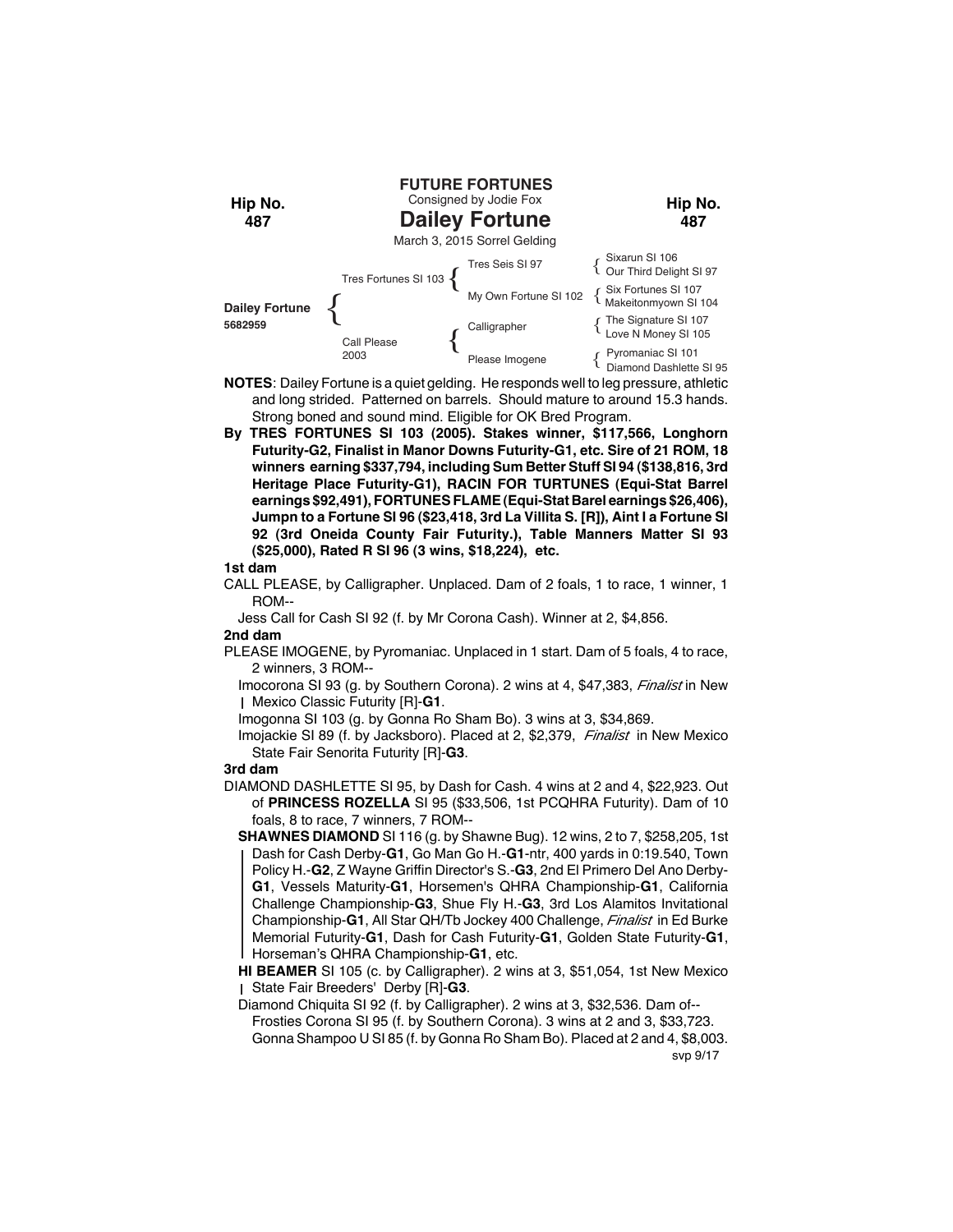

- **NOTES**: St Blonde Bombshell is a really cute yearling daughter of FRENCHMANS BOOGIE, sire of multiple barrel horses out of a proven 2D mare. This filly has the breeding and athletic ability to be a super star.
- **By FRENCHMANS BOGIE (2000). Sire of CHICAS PALLI SAN (\$7,510: 4th, BBR World Open Barrel Futurity), JLC PRECIOUS BOOGIE (Equi-Stat Barrel earnings \$4,086), JLC BOOGIEMAN (Equi-Stat Barrel earnings \$3,705), BOOOGIES STRAIGHT UP (Equi-Stat Barrel earnings \$3,251), GR BOODIES GOLDRUSH (PHBA World Champion Senior Barrels), DF VICTORIOUS SECRET (Equi-Stat Barrel earnings \$1,116).**

**First Patriot**, by One Smooth Aggie. 2 Performance points & Equi-Stat earner of \$3,213: Victory Farms Futurity Reserve Champion; 4th, Gold Cup Futurity; 5th, BFA World Championship Futurity. This is her first foal.

#### **2nd dam**

- Princess Patriot-TB, by Bold Ego-TB. Winner at 3, \$1,185. Dam of 2 TB foals and dam of 4 QH foals, 2 to race, 1 winner--
	- Rushalong Slew-TB (f. by Slewacide-TB). Winner at 4, \$2,726.

### **3rd dam**

- Who's Princess-TB, by Burned Up-TB. 12 wins, 3 to 5, \$23,623. Dam of 7 TB foals and dam of 2 QH foals, 8 to race, 6 winners, 1 ROM--
	- **PRINCE EGO**-TB (g. by Bold Ego-TB). 22 wins, 2 to 9, \$160,544, 1st Gambit S. (ALB, \$12,900), Riley Allison Derby [N], Sunland Park Derby [N], El Paso Herald-Post H. [N], Mr. Vale H. [N], Pan Zareta H. [N], 2nd Duke City H. (ALB, \$3,350), Las Golondrinas S. [N], Ruidoso Sprint Championship H. [N], Jockey Club H. [N], El Paso Times H. [N], 3rd Norgor Futurity (RUI, \$18,533).
	- **George My Boy**-TB (c. by King of the Castle-TB). 9 wins, 3 to 6, \$24,177, 2nd El Paso Herald Post H. [N], El Fronterizo H. [N], 3rd El Paso Times H. [N].
	- Princess Real Easy SI 94 (f. by Real Easy Jet). Winner at 2, \$1,080. Dam of --**SIXA SECRET** SI 102 (g. by Sixarun Secret). 4 wins at 2 and 3, \$45,504, 1st
	- Manuel Lujan H. [R], 2nd Cimarron H. [R], 3rd Zia Futurity [R]-**G2**, *Finalist* in Zia Derby [R]-**G3**.
	- Real Easy Rabbit SI 95 (g. by Yawls Rabbit). 2 wins at 2, \$24,986, *Finalist* in New Mexican Spring Futurity [R]-**G2**, Shue Fly S. [R]-**G2**.
	- Really Fine Princess SI 92 (f. by Mr Bo Jackson). Winner at 3, \$5,578. Dam of-Now I Really Know SI 99 (g. by Now I Know). Winner at 4, \$17,605.
	- Holiday Road SI 87 (f. by Jet O Toole). Winner at 2, \$1,536.
	- Burning Ego-TB (g. by Bold Ego-TB). 3 wins at 3 and 5, \$10,653.
	- Coya's Princess-TB (f. by Bold Ego-TB). Winner at 2, \$3,378. Dam of--
		- Cidestep-TB (f. by Slewacide-TB). Placed at 2, \$9,333, 2nd Oklahoma Thoroughbred Futurity [NR]. Svp 9/17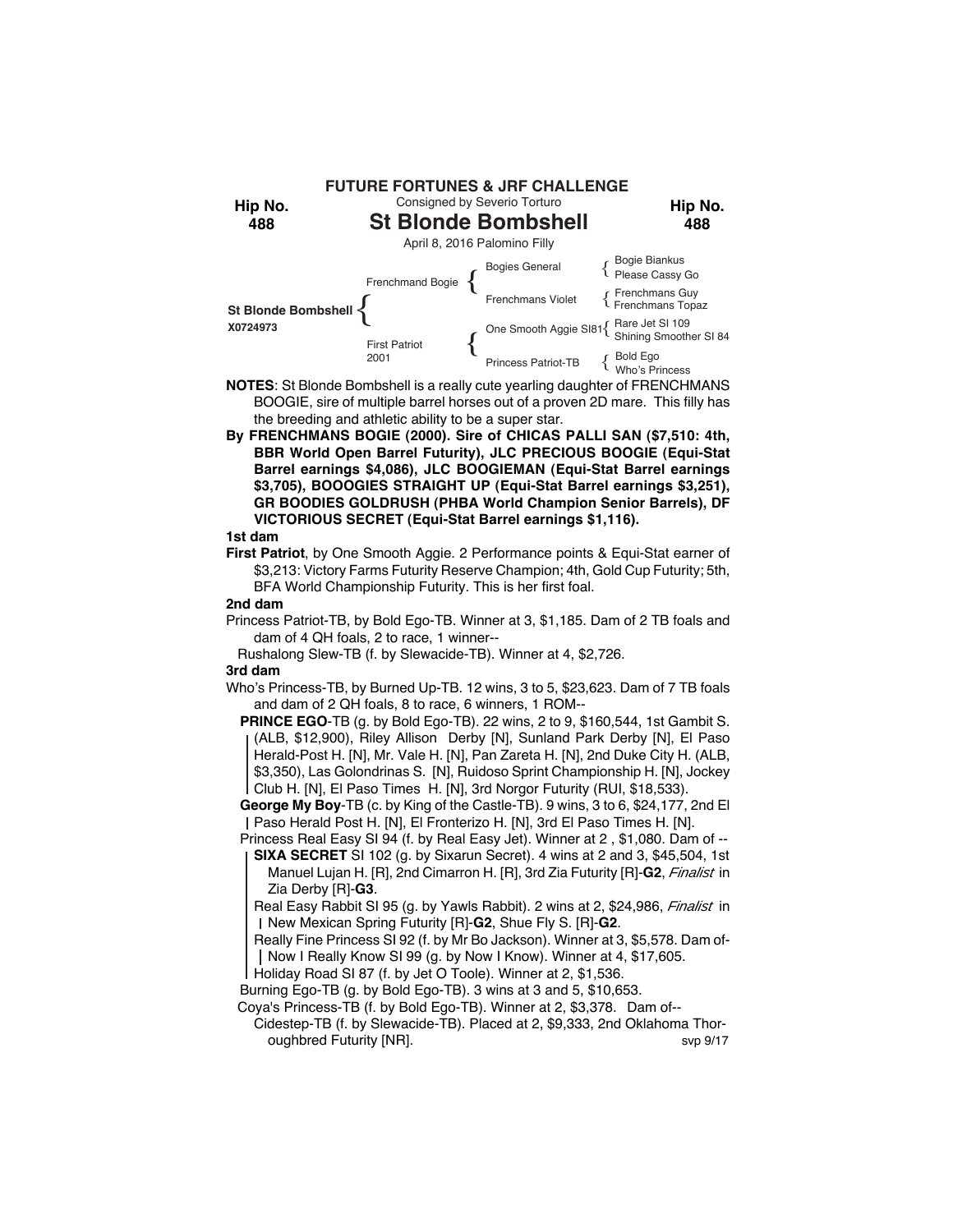

**NOTES**: Streakin Fa Tima could be your next futurity champion! By A STREAK OF FLING, sire of the earners of over \$3,000,000. Three full siblings are futurity money-earners and another is ready for the BFA Juvenile this December, who also happens to be the high seller from the 2016 Future Fortunes Select Sale. This filly has a very bright future ahead of her. She's sweet as they come and very eager to learn. UTD on all vaccinations & coggins. 100% sound.

**By A STREAK OF FLING (1999). Winner, \$27,645, Finalist in Blue Ribbon Derby-G3, Qualified to Blue Ribbon Futurity-G1. 2015 Equi-Stat #3 Leading Barrel Sire All/Ages-All/Divisions. Sire of the earners of 3,000,000.**

## **1st dam**

Queen Fa Tima SI 92, by Dash Ta Fame. Winner to 3, \$33,526, *Finalist,* New Mexico Spring Futurity-**RG1**. Dam of 8 foals, 3 performers--

**STREAKIN QUEENIE** (f. by A Streak Of Fling). \$49,891 & 16 AQHA points: 2016 Greg Olson Memorial Barrel Futurity Open 1D Reserve Champion; moneyearner, 2016 Classic Equine Barrel Futurity Open 1D & Future Fortunes Futurity; money-earner, BFA World Juvenile Open Barrel Futurity; top 10, 2016 BBR World Open Barrel Futurity; 6th, 2016 Old Fort Days Barrel Futurity Triple Crown; Open Performance ROM.

**STREAKIN TA CORONA** (f. by A Streak Of Fling). \$39,944: 3rd, South Country Open Barrel Futurity; 5th, Canadian Supreme Barrel Stakes Open Futurity; money-earner, Barrel Daze Futurity Open 1D & 2D.

**Streakin Fame Queen** (f. by A Streak Of Fling). \$1,727: money-earner, Classic Equine Barrel Futurity Open 1D & Future Fortunes Futurity.

## **2nd dam**

Queen Of Corona SI 93, by Corona Cartel. Winner of 2 races, \$20,498, *Finalist*, Sunland Park Fall Futurity-**G2**, Mile High Derby-**G2**. Dam of--

Break The Spell SI 96 (Gonna Ro Sham Bo). 4 wins to 5, \$46,842.

B A Strawfly SI 92 (Genuine Strawfly). Winner to 4, \$33,902.

- Upside Down SI 90 (The Down Side). 2 wins to 3, \$19,249, *Finalist*, New Mexico State Fair Senorita-**RG3**.
- Permiscuous SI 89 (Dash Ta Fame). Race winner at 2, \$3,439 & \$3,407 Barrels; 5-State Breeders Open 1D Barrel Race Reserve Champion.

### **3rd dam**

- **Scouts Melody** SI 94, by Scout Leader-TB. 3 wins to 4, \$22,114, 2nd Shue Fly Stakes; Finalist, All American Sale Futurity **RG3**. Dam of--
	- Dash For Davis SI 106. 9 wins to 5, \$51,979, *Finalist*, Miss Princess Handicap-**G3**, Sunland Park Fall Futurity -**G2**. Granddam of--
		- **TEANA FAY** SI 94. 2 wins to 3, 2016, \$131,677, 1st New Mexico HBA Futurity -**RG2**; 2nd, New Mexico Spring Fling; 2nd, Sunburst Stakes -**RG3**. svp 9/17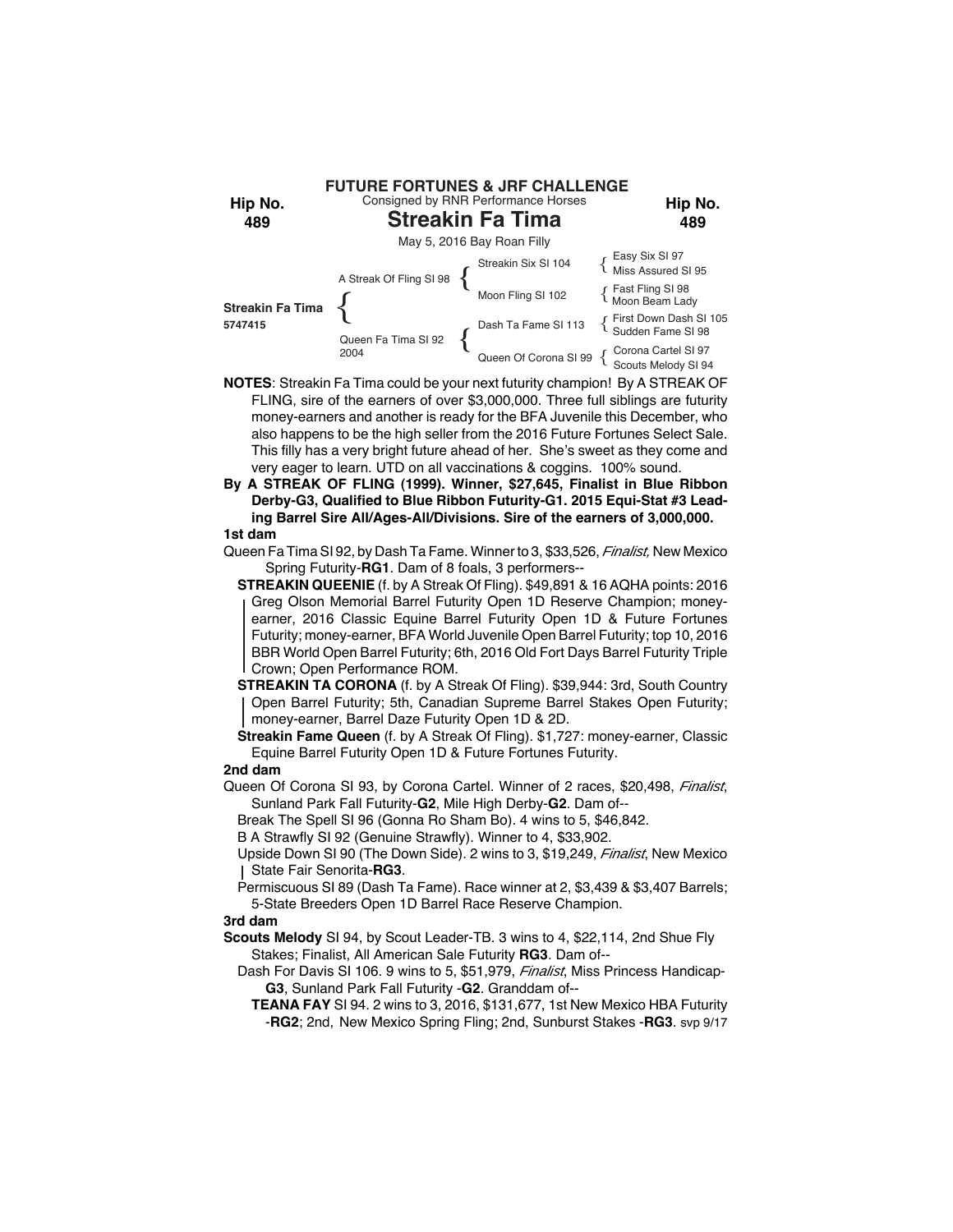

**NOTES**: No Quit is a big mare and a great mother. Easy to be around and catch in the pasture. Throws nice correct foals. FIRST DOWN DASH and STREAKIN SIXES has been a proven cross. Last **BRED** on April 10, 2017 to **SWEET FIRST DOWN**.

### **PRODUCE RECORD:**

2012 Mackin And Dashin, g. by Maka Koa. 2013 Aint No Quitten, g. by Maka Koa.

2014 No Easy Secres, f. by Maka Koa.

**By STREAKIN SIXES SI 102 (1996). Stakes-placed winner, \$77,765, 2nd Mexico Championship Challenge-G3, etc. Sire of 19 stakes winners, 1 champion earning \$5,119,110, MISS KIPS STREAKIN SI 110 (champion, \$336,588, Leo S.-G1, etc.), STREAKIN DOWN SI 112 (\$796,637, Texas Classic Derby-G1, etc.), EASY DASHIN SIXES SI 107 (\$391,494, Texas Championship Challenge-G1, etc.), SIXES STREAK SI 106 (\$220,728), etc.**

**1st dam**

JEANNE LEBEAUX, by Raise a Secret. Unraced. Dam of 6 foals, 5 to race, 1 winner, 2 ROM--

BW Rare Lil Goddess SI 80 (f. by Ettaduino). Winner at 3, \$5,408.

## **2nd dam**

**Rare Clover** SI 93, by Ettabo. Winner at 2, \$28,040, 2nd Bay Meadows Futurity. Dam of 11 foals, 9 to race, 7 winners, 7 ROM--

Rare Warrior SI 103 (g. by Merridoc). 10 wins, 2 to 8, \$34,955, *Finalist* in El Primero Del Ano Derby-**G1**.

Go Momo Go SI 92 (g. by Jazzing Hi). 2 wins at 3, \$18,413.

Rare Crusader SI 94 (c. by Shirley's Champion-TB). 2 wins at 3, \$11,785, *Finalist* in Josie's Bar H.-**G3**.

Pro Bono (f. by Summum Bonum). Unraced . Dam of--

**BONO JAZZ** SI 102 (c. by Jazzing Hi). 9 wins at 2 and 3, \$316,124,1st PCQHRA Breeders' Futurity-**G1**, Governor's Cup Derby [R]-**G1**, etc.

## **3rd dam**

RARE VIEW SI 82, by Tiny Charger. Winner at 3. Dam of 15 foals, 15 to race, 9 winners, 10 ROM--

**JET VIEW** SI 104 (c. by Fast Jet). 9 wins at 2 and 3, \$328,627, 1st El Primero Del Ano Derby, West Texas Futurity, 2nd Triple Crown Futurity, 3rd Rainbow Futurity, Golden State Derby, Golden State Futurity.

**Rare Jet** SI 109 (c. by Fast Jet). 5 wins, 2 to 5, \$122,020, 2nd Valentine Futurity, Ruidoso Sprint S., *Finalist* in Rainbow Derby-**G1**, etc. svp 9/17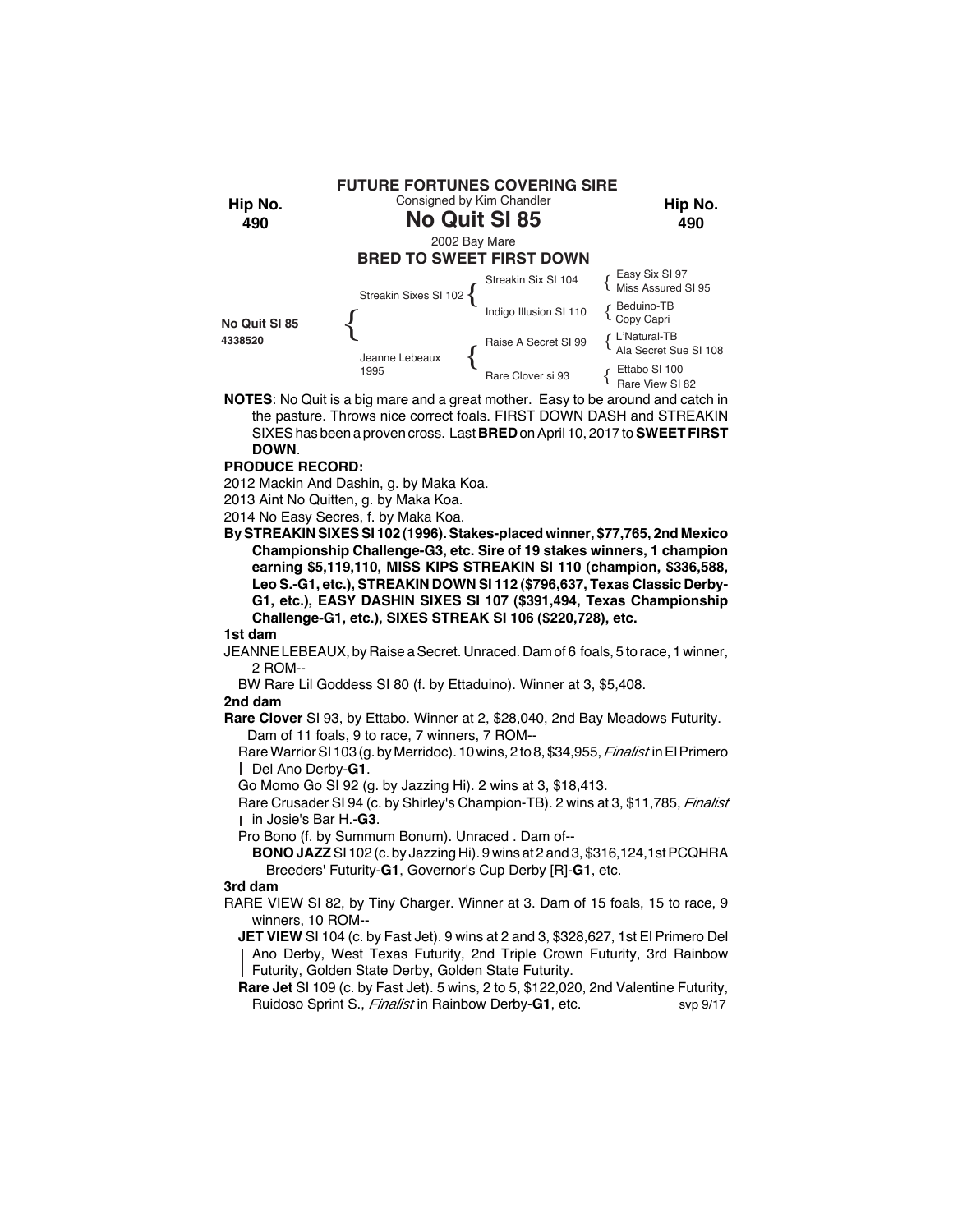

**NOTES**: Rosific Bailey Fuel is a grandaughter of OKLAHOMA FUEL. 15.2 hands, 1150 lbs, quiet, leads, stands great for the farrier and bathes. UTD on all vaccinations and deworming. Green broke when I bought her as a broodmare. She is a sweetheart with good manners. Last **BRED** to **FRENCHMANS BOOGIE** on May 1, 2017.

### **PRODUCE RECORD**:

2016 Firewater Fuel, f, by Frog Hollow Fire.

**By MR FUEL LARK (2000). Son of OKLAHOMA FUEL SI 108 (1971). Stakesplaced winner, 2nd Speed Horse 220 S., etc. Sire of 104 ROM, 3 stakes winners, earning over \$700,000, including YELLER FUEL SI 102 (\$104,431, Midway Winter Futurity, etc.). OKLAHOMA FUEL is also a sire of excellent arena horses, including OKLAHOMA TOP HAT (PRCA Heading Horse of the Year for 6 years; 2nd place in 1996), RUDY RODGERS (AQHYA World Champion Barrel Racing; Youth Superior Barrel Racing; 91 Open, Amateur & Youth points), YELLERSMYKOLER (PHBA World Champion Amateur Barrels; PHBA World Champion Sr Youth Barrels & Open Sr Barrels), SEMINOLE FUEL (PHBA Reserve World Champion Performance), MIA OKIE FUEL PAC (PHBA World Champion Performance), OKLAHOMA LANDED (PHBA Reserve World Champion Performance).**

## **1st dam**

Rose O My Dreams, by Dreaming Devil.

#### **2nd dam**

Rosific SI 89, by Pacific Bailey. 2 seconds to 4. Dam of--

Fy Nance Heir (Son & Heir). 6 points in Halter & Western Pleasurre. Iffarcer (Moon Racer). Placed at 2.

**3rd dam**

Sixteen Roses, by Sixteen Tons. 2 wins to 4. Dam of--

**SCARLETS ROSE BUD** (Scarlet Imp). 129.5 points in Barrel Racing and Pole Bending; Superior Barrel Racing; Amateur ROM.

**Rosa Levan** (Mr Levan). Winner at 3, 3rd, Illinois Derby, *finalist* Wabash Valley Downs B Championship. Dam of--

**Spencer Bailey** SI 97. 6 wins 3 to 6, \$9,917, 3rd Rillito Fall Derby.

Rose Dun It (King's Dun). Dam of--

**Red Tops It**. 91 Barrel Racing points: Open ROM.

Sharps Dun Gon (A Sharp Leo). Dam of--

**Easy Dun Gon**. 37 Barrel Racing points: Open ROM.

Splickitylick (Todd's Charge). Dam of--

Easy To Imagine SI 88. 5 wins to 4, \$5,565.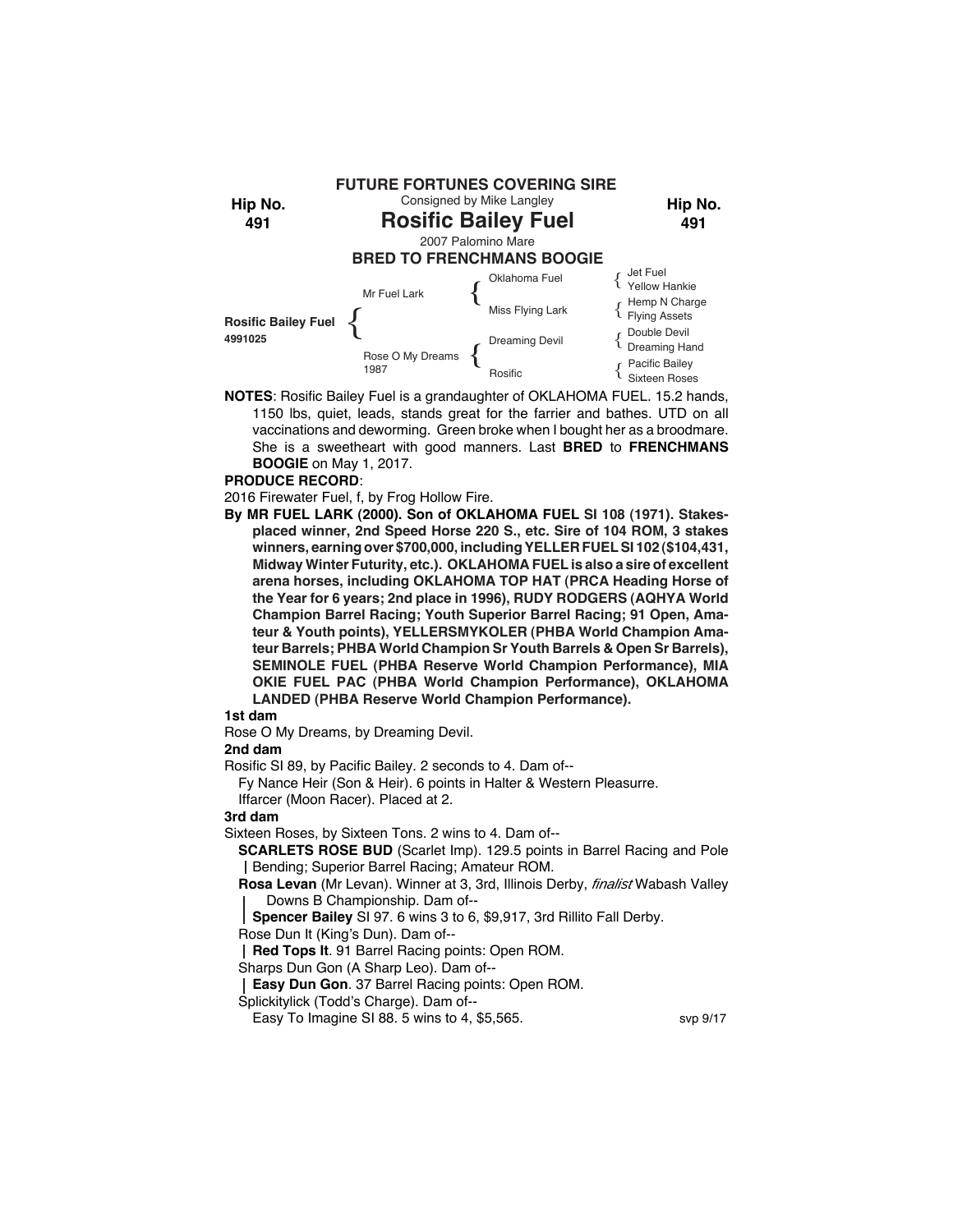

- **NOTES**: Frenchieslanetafame is a well bred nice moving colt that wants to please and wants to work. Her dam is a proven performance mare setting arena records and earning over \$11,000 with an AQHA ROM. Excellent prospect by leading futurity sire BHR FRENCHIES SOCKS. Paid in full to Triple Crown.
- **By BHR FRENCHIES SOCKS (1999). \$5,581: 5 State Breeders Futurity Reserve Champion; top 10, EBFA/Starksville Futurity 3D; semi-finalist Old Fort Days Futurity. Sire of KISS THIS GUY (\$115,407: Win More Barrel Race 1D Champion; Beth Cooper Memorial Futurity 1D Champion), GOODFRENCHMANFRIDAY (\$76,692: No Bull Barrels Finale Day 1D Champion; WPRA Coffeyville KS Champion; WPRA Hill City KS Champion), SOLID RED (\$74,098: Greg Olson Memorial Slot Futurity Champion; Greg Olson Memorial Futurity 1D Champion), FRENCH SWAG (\$42,518: No Bull Barrel Jaxville Derby 1D Champion; Future Fortunes/BFA Rookie Futurity Champion), EASY GOIN GUY (\$41,726: Strut Your Stuff Feb. 1D Champion).**

**SHORT LANE TA FAME**, Dash Ta Fame. \$11,071 & 18.5 Barrel points: 5th, Old Fort Days Open Barrel Derby; finalist, BFA World Open Barrel Futurity; Open ROM. Dam of 2 foals, both 2-year-olds.

## **2nd dam**

Short Lanes Wink, by Lanes Leinster. Dam of--

**DA LANE TA FAME** (Dash Ta Fame). \$16,824: finalist, BFA World Open Barrel Futurity; top 10, Bar Nothin Barrel Futurity; Old Fort Days Barrel Futurity Consolatin 3D Champion.

**SHORT LANE TA FAME** (Dash Ta Fame). Above.

Three Lanes Ta Fame (Dash Ta Fame). Barrel point-earner & Equi-Stat Barrel money-earner.

## **3rd dam**

Strawberry Shortwink, by Sold Short. Placed to 3. Dam of--

Steel Blue Elvis (Lanes Leinster). 3 wins in 4 starts at 2, \$6,561.

## **4th dam**

Manila Bar Blue, by Winken Wayne. Dam of--

**Bartons Blueblade** SI 99 (Bloody Blade-TB). 17.5 points in Cutter and Chariot Racing, 6 wins to 5; Open ROM.

My Silver Surprise SI 95 (Easy Rumbo). 2 wins at 3, \$4,371, *finalist* Diamond Classic Derby [**RG3**].

Easy Striker Bar SI 102 (Easy Dozen). 4 wins to 4, \$3,425.

Righteous Ransom SI 99 (Triple Beat). 1 win, 1 second, 5 thirds to 3, \$3,706.

svp 9/17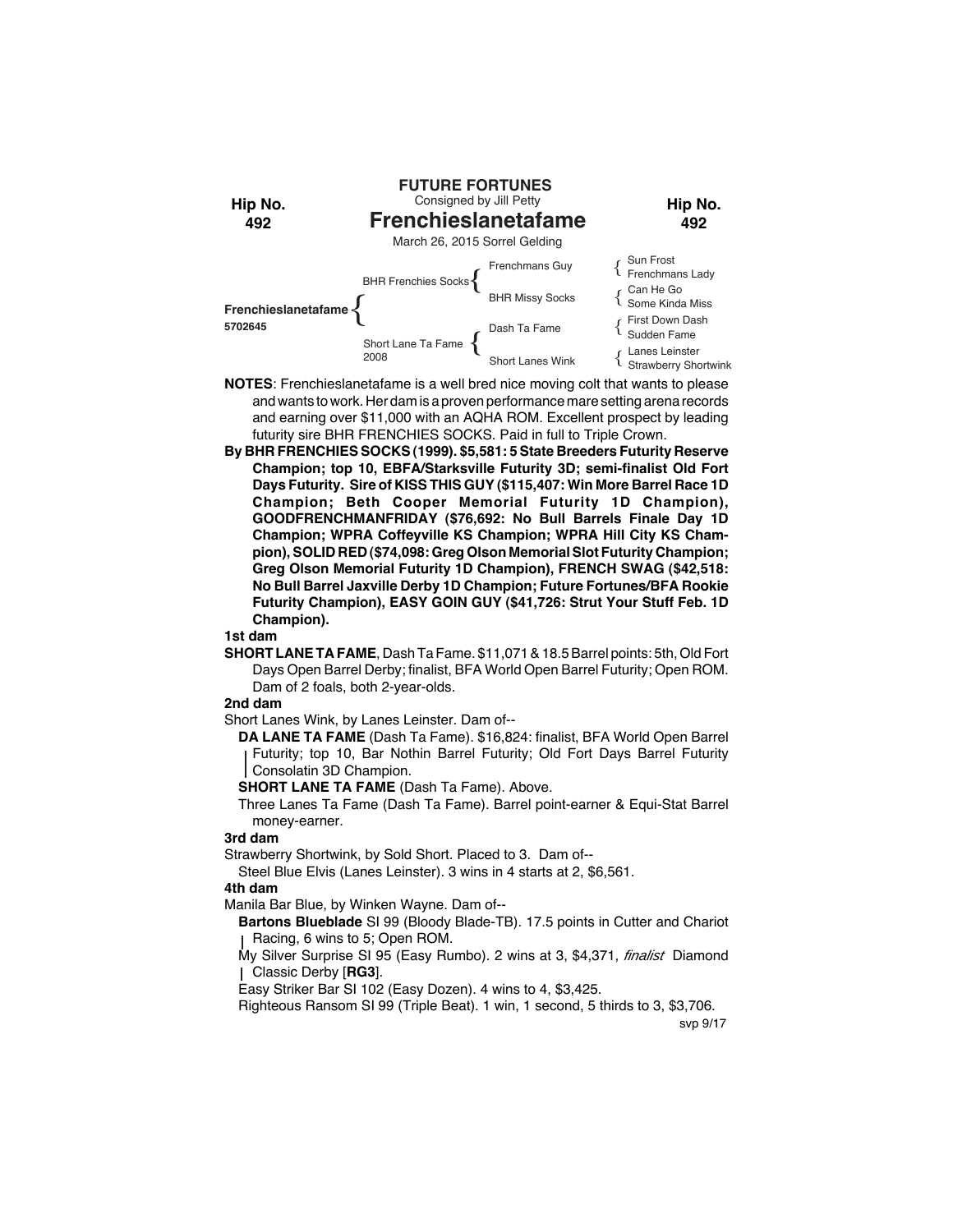

- **NOTES**: Frosted Silk Delight is a well balanced, flashy gelding. He has 4 stockings and a blaze. Frosty is bred to be a barrel, roping and ranch horse prospect. He has been worked in the round pen regularly and has been hauled to a couple of places to see the sights. He is UTD on everything including dental work.
- **By AP SIX FROSTED MOONS (2002). Sire of FROSTED FRENCH MOON (Equi-Stat Barrel money-earner), SIX MOONS COUNT DOWN (Equi-Stat Barrel money-earner) SIX MOONE LAFFIN JO (Equi-Stat Barrel money-earner). Son of MARTHAS SIX MOONS, stakes winner of \$218,224. Sire of 230 ROM, 20 stakes winners, S3,014,834, including KING KHALID SI 114 (13 wins, \$421,601, Remington Park Derby [G1], BOLD SIX CHICK SI 108 (\$182,310, Keokuk S.), Sire of the dams of 13 stakes winners, including SHAMU MOON SI 110 (\$127,078), CHICKS CARTEL SI 103 (3 wins, \$123,332 Lazy E Futurity [RG2]), DONT LOOK ETHEL SI 103., etc. Son of MARTHAS SIX MOONS SI 99 (1984). Sakes winner, \$218,224, Black Gold Ii 400 Futurity - 1st Div [R], etc. Sire of 17 crops of racing age, 672 foals, 351 starters, 231 ROM, 20 stakes winners, 189 winners of 458 races and earning \$2,993,564 USA, including KING KHALID SI 114 (\$421,601, Remington Park Derby-G1, etc.), BOLD SIX CHICK SI 108 (\$182,310, Keokuk S., etc.), IMA SCREAMIN DEAMON SI 106 (\$85,457, Hopes and Dreams Derby [R], etc.), LAI LONI SI 99 (\$84,750, Lazy E Nat'l QH Jockey 440 Championship, etc.), LADY MARA SI 101 (\$83,212, Oklahoma Futurity-G1, etc.), SAY SIX MOONS SI 99 (\$76,578, Hopes and Dreams Futurity [R]- G3, etc.), MISS SIX MOONS SI 105 (\$62,383, Oklahoma Derby-G3, etc.).**
- **1st dam**

Miss Double Leowood, by Setumup Speedy.

**Dam's sire**, **SETUMUP SPEEDY**, Sire of **SETUMUP SHOWWOODS** (AQHA Open performance point-earner). Son of **SPEEDY MAN**, sire of **SPEEDY ROAN MAN** (5 AQHA Open Performance points), **SPEEDY WADDIE** (3 AQHA Amateur Performane points). Grandson of **SPEEDYWOOD** (by Driftwood), AQHA Open Performance ROM. Sire of **WHIZWOOD** (9 AQHA Open Performance points), **BULLET ROYAL** (8 AQHA Open Performance points), **DRIFTWOOD BOB** (NCHA money-earner), **K PAC** (AQHA Open Performance point-earner), **SPEEDY'S REDWOOD** (AQHA Open Performance point-earner). svp 9/17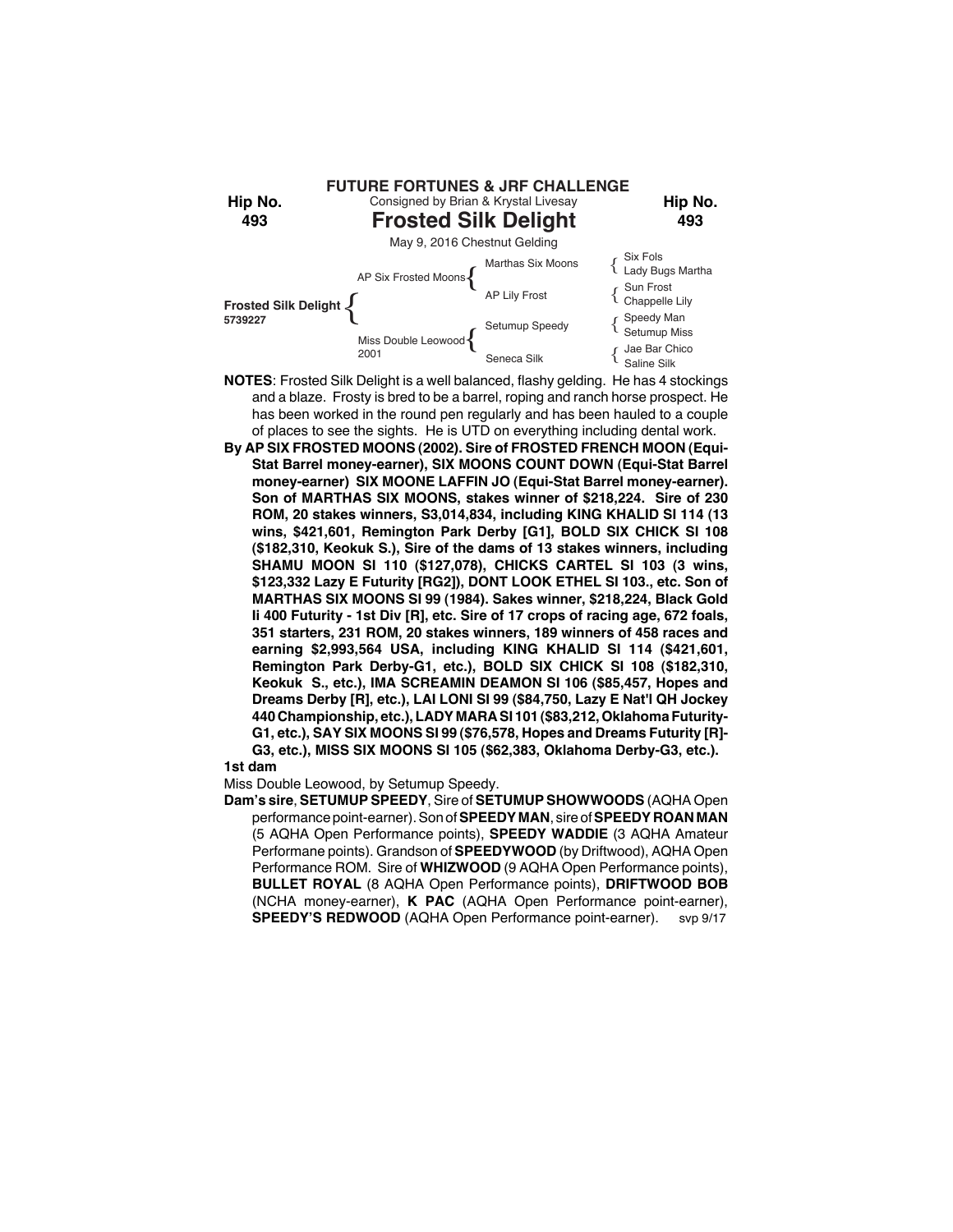

- **NOTES**: GL Time To Perk's dam was very successful barrel horse in Florida. This is her oldest foal. DASHING GUY is proving to be a very good sire with winners out of multiple mares. See www.5lhorse.com for more info.
- **By DASHING GUY (2006). Equi-Stat Barrel money-earner. Sire of GL DASHING NON STOP (Equi-Stat Barrel earner of \$16,058), GL DASHING TO A TE (Equi-Stat Barrel earner of \$3,865), GL DASHING WILLMA (Equi-Stat Barrel earner of \$1,364), GL DASHING BLONDE (Equi-Stat Barrel earner of \$1,296). Son of FRENCHMANS GUY (1987). Barrel Futurity and Derby money-earner: Finalist, PRCA Badlands Circuit, South Dakota Rodeo Association; Northwest Rodeo Cowboys Association Reserve Champion; 3rd, Newcastle, Wyoming WPRA Divisional Tour. Sire of the earners of over \$10,000,000, including GUYS FRENCH JET (\$239,746), SX FRENCHMANS VANILA (In excess of \$230,000: Speedhorse Triple Crown Horse; Speedhorse Silver Cup Open Futurity Champion; Speedhorse Gold Cup Open Futurity Champion; Old Fort Days Barrel Derby Champion; Lazy E Barrel Futurity Champion, etc), FRENCHMANS FUTURE (\$188,776), GUYS SIX PACK TO GO (\$159,814), IMA SUPER FLY GUY (\$127,552: Diamonds & Dirt Barrel Futurity Champion), HBS MAYAN GOLD (\$117,350), BRING IT ON GUYS (\$113,349), GUYS FAMOUS GIRL (\$110,786: Lance Graves Pro Classic Futurity Open Slot Barrels Champion), etc.**

**Thirdtimesmytime**, by Dash for Perks. Equi-Stat Barrel money-earner of \$7,336. **Dam's sire**, **DASH FOR PERKS** SI 93 (1987). \$25,814. Brother to **CASH PERKS**

SI 98 (Champion), **LADY CLASSIC CASH** SI 101, **HOME BREWED** SI 97.Sire of 6 stakes winners, \$1,876,600, including **SMOKE N SPARKS SI 97** (4 wins, \$96,101, Kansas Futurity [**G1**]). An Equi-Stat Leading Barrel Sire, siring the earners of over \$2,220,000, including **LADY PERKS** (\$247,367, 3-time Ponka Champion; Multiple Futurity, Derby and Rodeo Champion), **PERCULATIN** (\$127,292), **CASH IN ON PERKS** (\$105,240), **DASH N SPARKS** (\$87,825).

# **2nd dam**

Shes Katys Lady Bug, by Bugs Moving Man. Dam of 5 foals--

**Thirdtimesmytime** (f. by Dash For Perks). Above.

Letta Lady Do It (f. by Letta Hank Do It). Equi-Stat Barrel money-earner.

Letta Snazzyladydoit (f. by Letta Hank Do It). 5.5 Amateur points & Equi-Stat Barrel money-earner. Supervisors and the state of the state of the state of the state of the state of the state of the state of the state of the state of the state of the state of the state of the state of the state of the state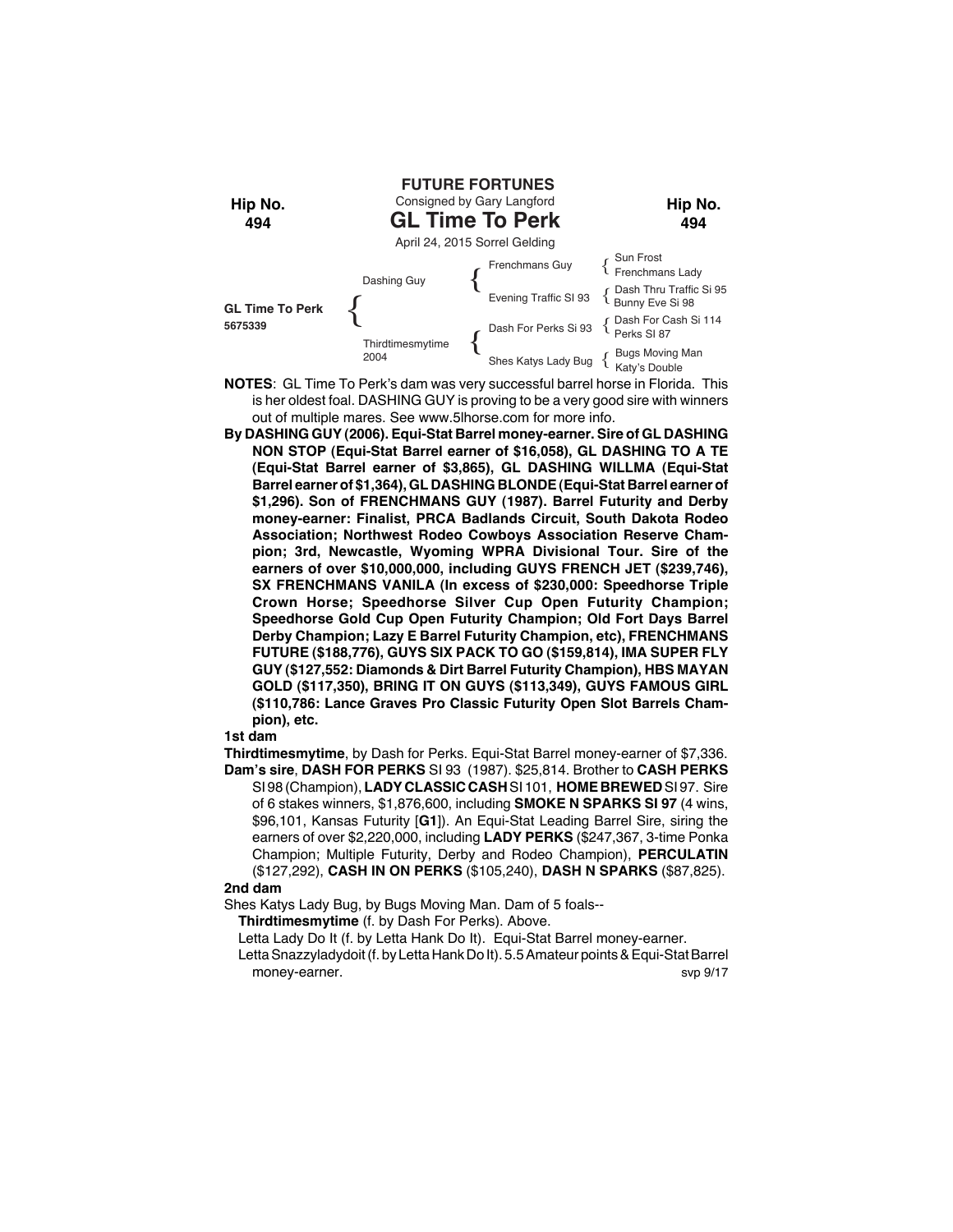

- **NOTES**: Slick Lane Ta Fame is a nice filly with all the makings to be a top futurity horse. Really soft in the mouth and light on her front end. Carries herself like her sire. She has all the potential to be a super star. Her dam is a proven performance mare setting arena records and earning over \$11,000 with an AQHA ROM. Paid in full to Triple Crown.
- **By SLICK BY DESIGN (2007). Equi-Stat All-Time Leading Money Earning Barrel Stallion; Earner of \$549,284: 2016 WPRA National Finals Reserve Champion; AQHA World Champion Junior Barrel Racing; Old Fort Days Open Derby Champion; 2016 San Antonio Rodeo Open Barrel Champion; 2 time Round Winner at the NFR, 2nd in Round 9 and 3rd in Round 7; 4th, NFR Barrel Average; Cheyenne Frontier Days Open Barrel Reserve Champion; Nampa Rodeo Open Barrels Champion; top 10, Calgary Stampede Rodeo Open Barrels; 4th, San Antonio Rodeo Open Barrels; finalist, "The American" Open Barrels; top 10, Houston Rodeo Open Barrels; 4th, Cody Stampede Rodeo Open Barrels; Hermston Rodeo Open Barrels Champion, etc. His oldest foals are 4-year-olds (5 head), his first full crop (122) are yearlings.**

**SHORT LANE TA FAME**, Dash Ta Fame. \$11,071 & 18.5 Barrel points: 5th, Old Fort Days Open Barrel Derby; finalist, BFA World Open Barrel Futurity; Open ROM. Dam of 2 foals, both 2-year-olds.

## **2nd dam**

Short Lanes Wink, by Lanes Leinster. Dam of--

**DA LANE TA FAME** (Dash Ta Fame). \$16,824: finalist, BFA World Open Barrel Futurity; top 10, Bar Nothin Barrel Futurity; Old Fort Days Barrel Futurity Consolatin 3D Champion.

**SHORT LANE TA FAME** (Dash Ta Fame). Above.

Three Lanes Ta Fame (Dash Ta Fame). Barrel point-earner & Equi-Stat Barrel money-earner.

## **3rd dam**

Strawberry Shortwink, by Sold Short. Placed to 3. Dam of--

Steel Blue Elvis (Lanes Leinster). 3 wins in 4 starts at 2, \$6,561.

#### **4th dam**

Manila Bar Blue, by Winken Wayne. Dam of--

**Bartons Blueblade** SI 99 (Bloody Blade-TB). 17.5 points in Cutter and Chariot | Racing, 6 wins to 5; Open ROM.

My Silver Surprise SI 95 (Easy Rumbo). 2 wins at 3, \$4,371, *finalist* Diamond Classic Derby [**RG3**].

Easy Striker Bar SI 102 (Easy Dozen). 4 wins to 4, \$3,425.

Righteous Ransom SI 99 (Triple Beat). 1 win, to 3, \$3,706. svp 9/17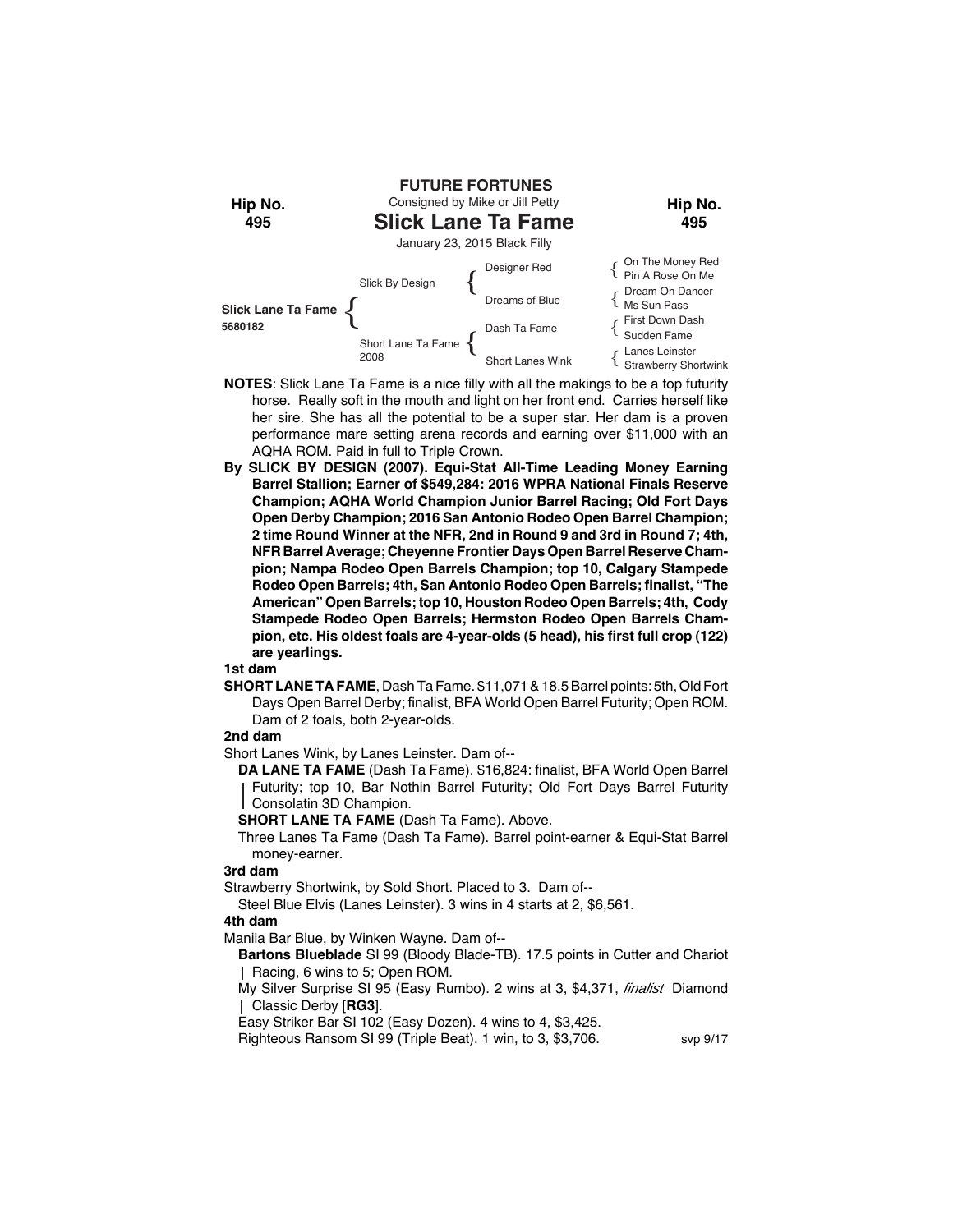

**NOTES**: Dam is a half sister to the earners of \$666,595

**By FIRE WATER FLIT SI 86 (1978). Race winner. An Equi-Stat Leading Barrel Sire and Maternal Grandsire. Siring the earners of nearly \$2,000,000, including MISS JB 055 (\$173,784: BFA World Barrel Sweepstakes Champion; 4th, BFA World Open Futurity; 5th, Old Fort Days Open Barrel Futuirty).**

**1st dam**

**Oh Darlin**, by Metallic Cat. NCHA earner of \$4,386: 3rd, 2017 Abilene Spectacular Derby \$100,000 Amateur. This will be her first foal.

## **2nd dam**

**SMART MORIA**, by Smart Little Lena. \$55,651: Abilene Summer 4-Year-Old Open Champion; 4th, Gold Coast Open Derby; finalist in the Chisholm Trail Open Derby and Gold Coast Open Classic. Sister to **SMART LITTLE MORIA** (\$66,873: NCHA Non-Pro Classic/Challenge Reserve Champion; half sister to **CLOUD NINE DNA** (\$119,729), **SUGAR DOX COM** (\$65,958: Breeders Inv. Open Clasic Champion; dam of **DUAL N AT NOON**, \$167,070; **BLUE DOX COM**, \$122,376. Out of **MORIA SUGAR** (\$112,894; foals have earned \$931,000). Dam of 19 foals of performance age (three 3-year-olds), 11 moneyearners, \$666,595--

**SMART KITTY RG** (f. by High Brow Cat). \$211,383: NCHA Open Futurity Reserve Champion; 4th, Music City Open Classic; finalist in the NCHA Super Stakes Open Classic 2 years and Brazos Bash Open Classic. Dam of--

**SMART KITTY REY RG.** \$78,688: Brazos Bash Open Derby Champion; NCHA Senior \$100,000 Amateur Derby Co-Reserve Champion, top 10 \$100,000 Amateur; "The Non-Pro" 4-Year-Old Open Champion.

**SMART MORIA BOON** (g. by Peptoboonsmal). \$126,008: split 5th, 2016 NCHA Western Nationals Non-Pro, finalist Open; finalist in the PCCHA 4-Year-Old Open Stakes, Cattlemens Open Derby, etc.

**CASH MORIA** (f. by Cash Quixote Rio). \$67,227: Congress Open & Non-Pro Classics' Champion; Congress Spring Non-Pro Classic Champion; "The Non-Pro" 4-Year-Old Amateur Reserve Champion. Dam of--

**CHELADAICHI**. \$33,570: finalist in the NCHA Limited Non-Pro Futurity and Cotton Stakes Open Derby.

**RIO REY DINERO**. \$20,921: 6th, PCCHA Spring Open Derby.

**ICHI RIO.** \$11,734: finalist in the NCHA Limited Non-Pro Futurity.

**SMART EATIN** (g. by Eatin Out). \$64,710: Bonanza Non-Pro Classic Reserve Champion; ACHA \$10,000 Limited Non-Pro World Champion.

**SMART PRINCE MORIA** (c. by High Brow Cat). \$45,453: finalist in the NCHA Open Futurity, Abilene Spectacular Open Derby, etc. svp 9/17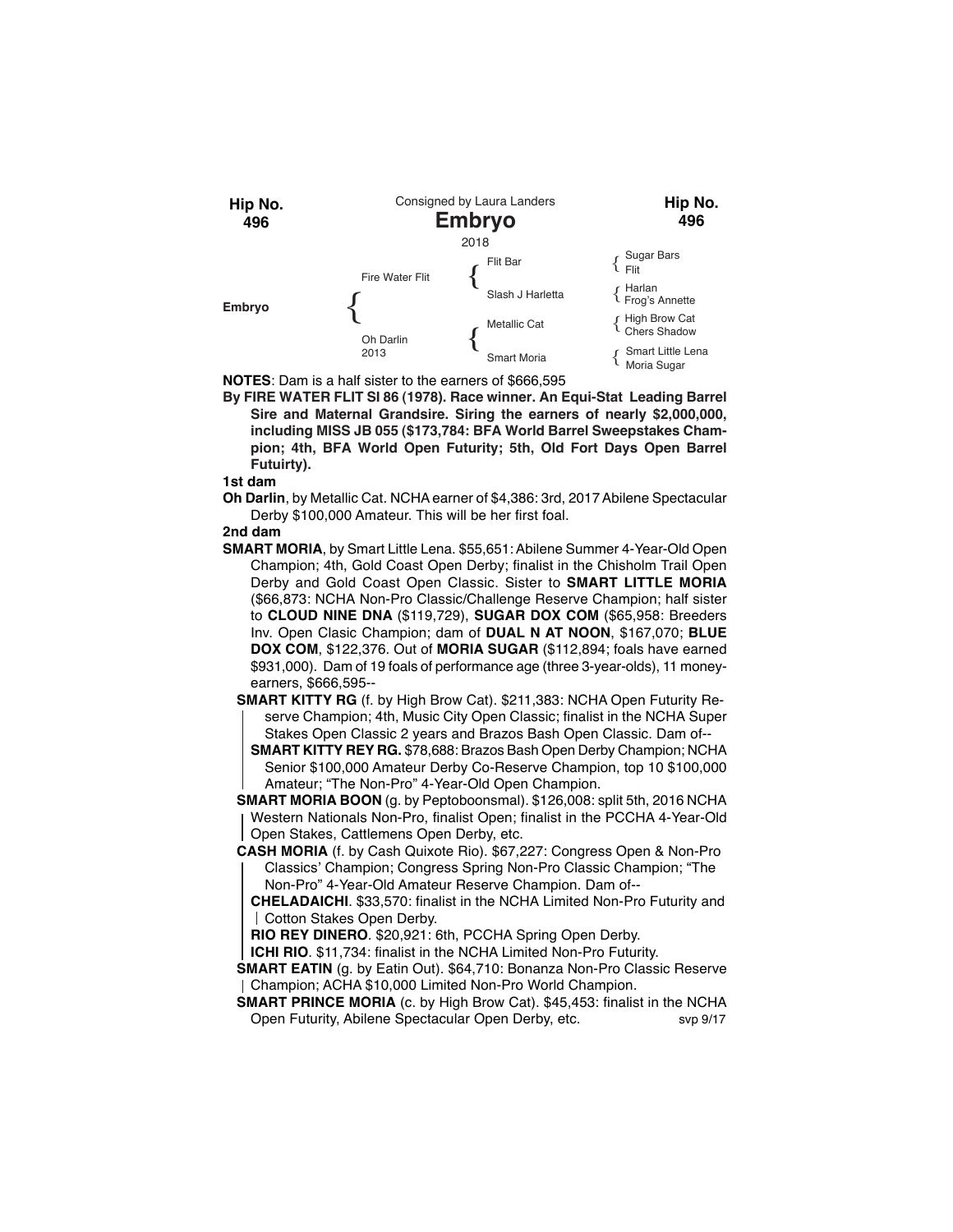

**NOTES**: Dam is a half sister to the earners of \$666,595.

**By FIRE WATER FLIT SI 86 (1978). Race winner. An Equi-Stat Leading Barrel Sire and Maternal Grandsire. Siring the earners of nearly \$2,000,000, including MISS JB 055 (\$173,784: BFA World Barrel Sweepstakes Champion; 4th, BFA World Open Futurity; 5th, Old Fort Days Open Barrel Futuirty).**

**1st dam**

**Oh Darlin**, by Metallic Cat. NCHA earner of \$4,386: 3rd, 2017 Abilene Spectacular Derby \$100,000 Amateur. This will be her first foal.

# **2nd dam**

**SMART MORIA**, by Smart Little Lena. \$55,651: Abilene Summer 4-Year-Old Open Champion; 4th, Gold Coast Open Derby; finalist in the Chisholm Trail Open Derby and Gold Coast Open Classic. Sister to **SMART LITTLE MORIA** (\$66,873: NCHA Non-Pro Classic/Challenge Reserve Champion; half sister to **CLOUD NINE DNA** (\$119,729), **SUGAR DOX COM** (\$65,958: Breeders Inv. Open Clasic Champion; dam of **DUAL N AT NOON**, \$167,070; **BLUE DOX COM**, \$122,376. Out of **MORIA SUGAR** (\$112,894; foals have earned \$931,000). Dam of 19 foals of performance age (three 3-year-olds), 11 moneyearners, \$666,595--

**SMART KITTY RG** (f. by High Brow Cat). \$211,383: NCHA Open Futurity Reserve Champion; 4th, Music City Open Classic; finalist in the NCHA Super Stakes Open Classic 2 years and Brazos Bash Open Classic. Dam of--

**SMART KITTY REY RG.** \$78,688: Brazos Bash Open Derby Champion; NCHA Senior \$100,000 Amateur Derby Co-Reserve Champion, top 10 \$100,000 Amateur; "The Non-Pro" 4-Year-Old Open Champion.

**SMART MORIA BOON** (g. by Peptoboonsmal). \$126,008: split 5th, 2016 NCHA Western Nationals Non-Pro, finalist Open; finalist in the PCCHA 4-Year-Old Open Stakes, Cattlemens Open Derby, etc.

**CASH MORIA** (f. by Cash Quixote Rio). \$67,227: Congress Open & Non-Pro Classics' Champion; Congress Spring Non-Pro Classic Champion; "The Non-Pro" 4-Year-Old Amateur Reserve Champion. Dam of--

**CHELADAICHI**. \$33,570: finalist in the NCHA Limited Non-Pro Futurity and Cotton Stakes Open Derby.

**RIO REY DINERO**. \$20,921: 6th, PCCHA Spring Open Derby.

**ICHI RIO**. \$11,734: finalist in the NCHA Limited Non-Pro Futurity.

**SMART EATIN** (g. by Eatin Out). \$64,710: Bonanza Non-Pro Classic Reserve Champion; ACHA \$10,000 Limited Non-Pro World Champion.

**SMART PRINCE MORIA** (c. by High Brow Cat). \$45,453: finalist in the NCHA Open Futurity, Abilene Spectacular Open Derby, etc. svp 9/17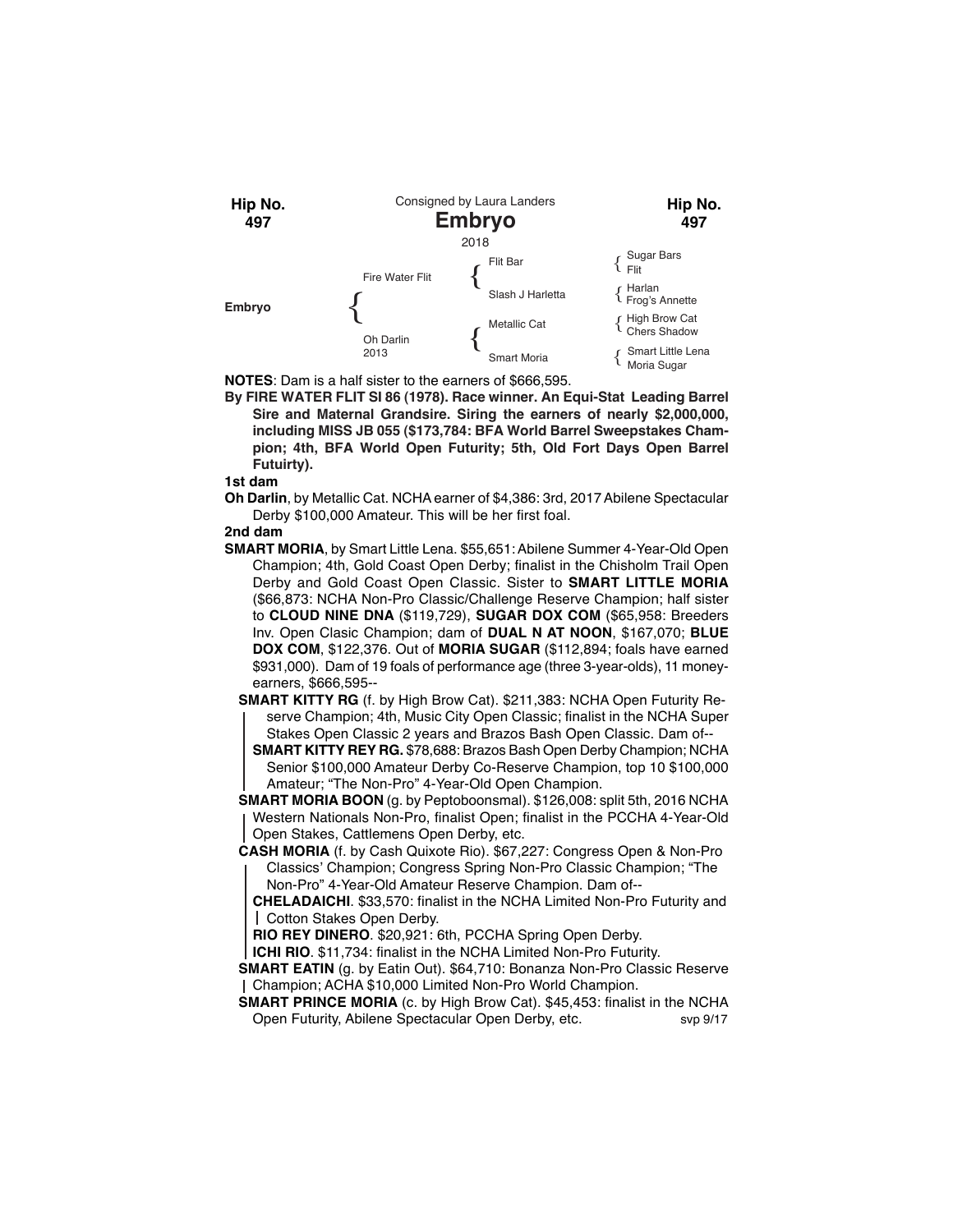

- **NOTES**: Nick Makes Me Happy's dam was a nice barrel horse with exceptional athletic ability. By FIREWATERONTHEROCKS, \$152,045: "The American" Barrel Racing Reserve Champion. Nick is very athletic and very broke. He is currently loping the pattern.
- **By FIREWATERONTHEROCKS (2002). \$152,045: "The American" Barrel Racing Reserve Champion; Old Fort Days Open Barrel Derby Reserve Champion; 4th, Speedhorse Silver Cup Open Barrel Futurity; BFA World Open Barrel Derby Reserve Champion. A 2016 Equi Stat Top 10 Leading Sire of Barrel Futurity Money-Earners.**

Hollys Nick Bar, by Dr Nick Bar. Equi-Stat Barrel money-earner: Wrangler Tour 5 Open 3D Champion; Destrys Free 4 All Open 2D Champion; Dam of 2 foals, this is her oldest.

#### **2nd dam**

**Sooner High** SI 86, by On A High. 1 third at 2, 3rd Miss Betty Stakes; M Bar Barrel Derby Champion.

#### **3rd dam**

**SOONER GIRL GREENE** SI 99, by Shecky Green-TB. 3 wins at 2, Michigan Futurity, 3rd Great Lakes Earl Clark Memorial Futurity. Dam of--

**SOONERS ZEVI** SI 96 (Zevi-TB). 2 wins to 3, \$7,096, Michigan Futurity. Dam of-Capt Zevi Call SI 80. Winner to 9, \$16,190.

Streakin Sooner SI 91 (Streakin Six). 2 wins to 4, \$11,961.

Sooner Take Cash SI 93 (Takin On the Cash). Winner to 3, \$9,991.

Azure Girl Greene SI 83 (Azure Te-TB). 2 thirds at 2, \$4,323, *finalist* All American Congress Futurity [**G3**].

Sooner Take Green (Takin On the Cash). 1 win in 1 start at 2. Dam of--

**SOONER COUNTRY BABE** SI 105. 5 wins to 5, \$72,952, Canterbury Distaff Bonus Challenge, 2nd Dash In A Flash Stakes, 3rd Prairie Meadows Derby Challenge [**G3**], *finalist* Valley Junction Futurity [**G3**], Decketta Stakes [**G3**]. Here Is The Son SI 88. 2 wins to 4, \$8,748.

Countess Noble SI 87. Placed, \$4,063.

Beware Shez Rare SI 88. winner to 6, \$3,704.

# **4th dam**

**SOONER LADY** SI 95, by Leo. 6 wins to 3, \$3,702, Oklahoma QH Exhibitor's Assn Futurity. Dam of--

**SUGAR BARS BOY** (Sugar Bars). 43.5 points: AQHA Champion; 4 wins to 4. **Lancer Jet** SI 97 (Jet Deck). 4 wins at 2, \$9,936, 3rd R M Benavides Memorial Futurity.

Forthcoming SI 100 (Jet Deck). 3 wins at 2 \$21,919.

Jet's Fair Lady SI 87 (Jet Deck). Winner at 2, \$6,308. svp 9/17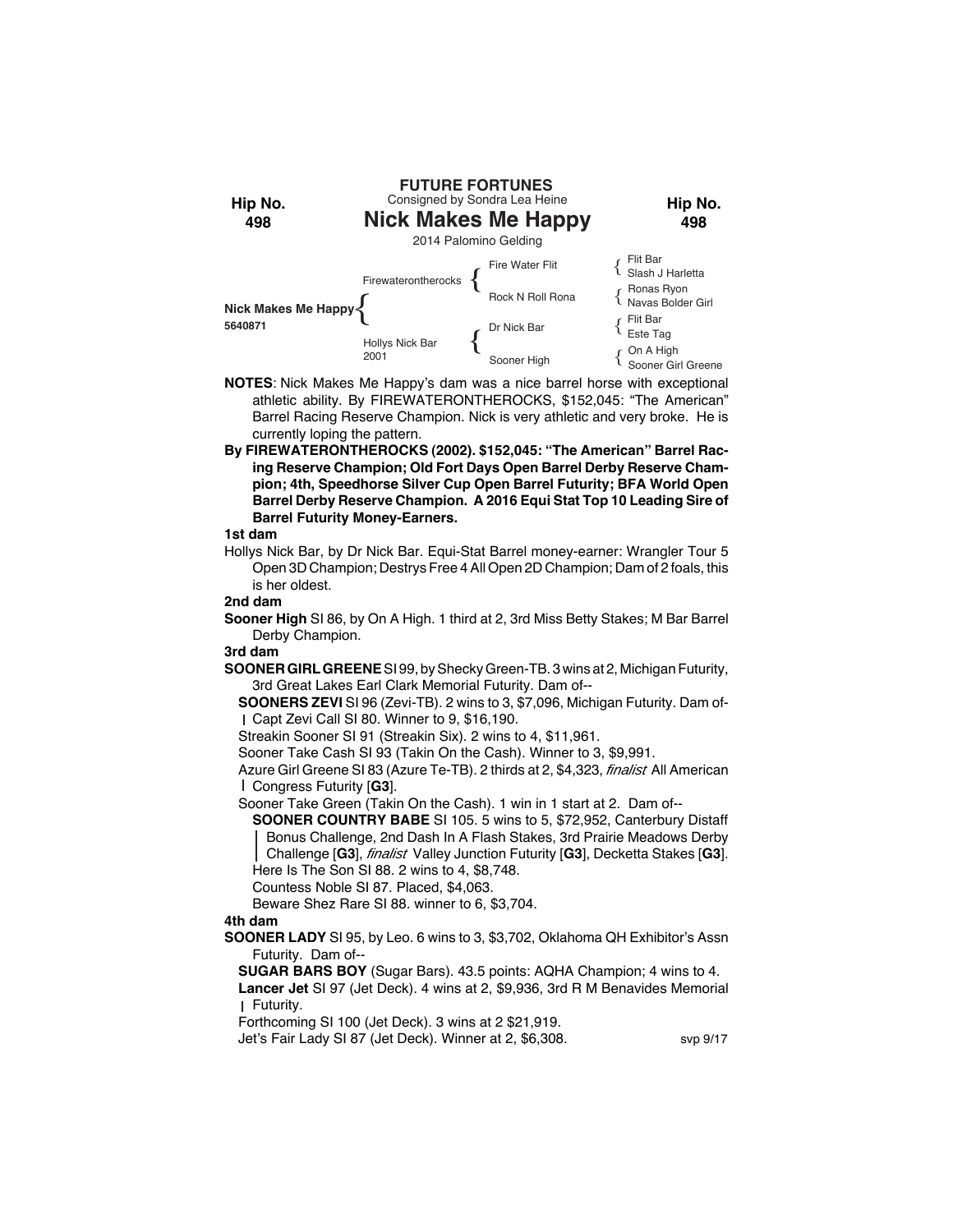

- **NOTES**: Sixes Fling is a gorgeous filly by A STREAK OF FLING, sire of the earners of over \$3,000,000. She has the perfect combination of run and cow. She's great minded and loves having a job. She has been in training with RNR Performance Horses and is riding great. Started on the pattern, she can easily be ready for 2019 Futurities. UTD on all vaccinations & coggins. 100% sound.
- **By A STREAK OF FLING SI 98 (1999). Winner, \$27,645, Finalist in Blue Ribbon Derby-G3, Qualified to Blue Ribbon Futurity-G1. 2016 Equi-Stat #3 Leading Barrel Sire All/Ages-All/Divisions. Sire of the earners of 3,000,000 including FAME FLING N BLING (\$645,275: NBHA Dixie Nationals 1D Champion; NBHA World 1D Champion; Presidents Cup 1D Champion), A STREAK OF RITA (\$362,566: Cornhusker Futurity Champion; 5 State Breeders Futurity Reserve Champion; Hawki Futurity Reserve Champion), STREAKIN EASY APRIL (\$120,101: 6th NFR Open Barrels; 3rd, Fort Worth Rodeo Open Barrels; 4th 2016 Austin Rodeo Open Barrels), KR LAST FLING (\$107,245: Diamonds & Dirt Open Barrrel Futurity Champion; 3rd, 2015 Greg Olson Memorial Barrel Futurity Open Slot), FRENCH STREAKTOVEGAS (\$74,115: Triple Crown 100 BBR Champion; Barrel Daze 1D Open Champion; Cornhuster Futurity 1D Open Champion), STREAKINFLINGINDISCO (\$70,432: top 10, 2016 Fort Worth Rodeo Open Barrels), DOCS STREAKIN OAK (\$43,078: Double B Barrel Bash Futurity Champion), etc.**

Waresthesox, by Waresthecat. Dam of 3 foals, this is her oldest.

#### **2nd dam**

Sox Seven, by High Socks Brother. Dam of--

Drifting Black (Four Six Hancock). Dam of--

Four Six Drifting. 3rd, 2017 Lucky Dog Barrels Texarkana, AR Adult 3D.

# **3rd dam**

Nero Twelve, by Royal Nero. Dam of--

Haythorn 812 (Snifckelfritz Mickey). Dam of--

Peppy San 8129. NRCHA money-earner & 4 AQHA points: Fort Worth Stock Show AQHA Ranching Heritage 5/6-Year Old Limited Open WRH Champion.

Sixes HR 312. NRCHA money-earner: 6th, 2016 SD RCHA Road to Reno

Futurity \$7,500 Limited Open; split 3rd, 2016 CO RCHA Firecracker Futurity Rein Work \$7,500 Limited Open.

CF Thirteen (Continental Fly). Granddam of--

Silver Pistol San Ki. 6th, Farm/Ranch Livestock Ranch Horse Futurity Open Overall. Some of the state of the state of the state of the state of the state of the state of the state of the state of the state of the state of the state of the state of the state of the state of the state of the state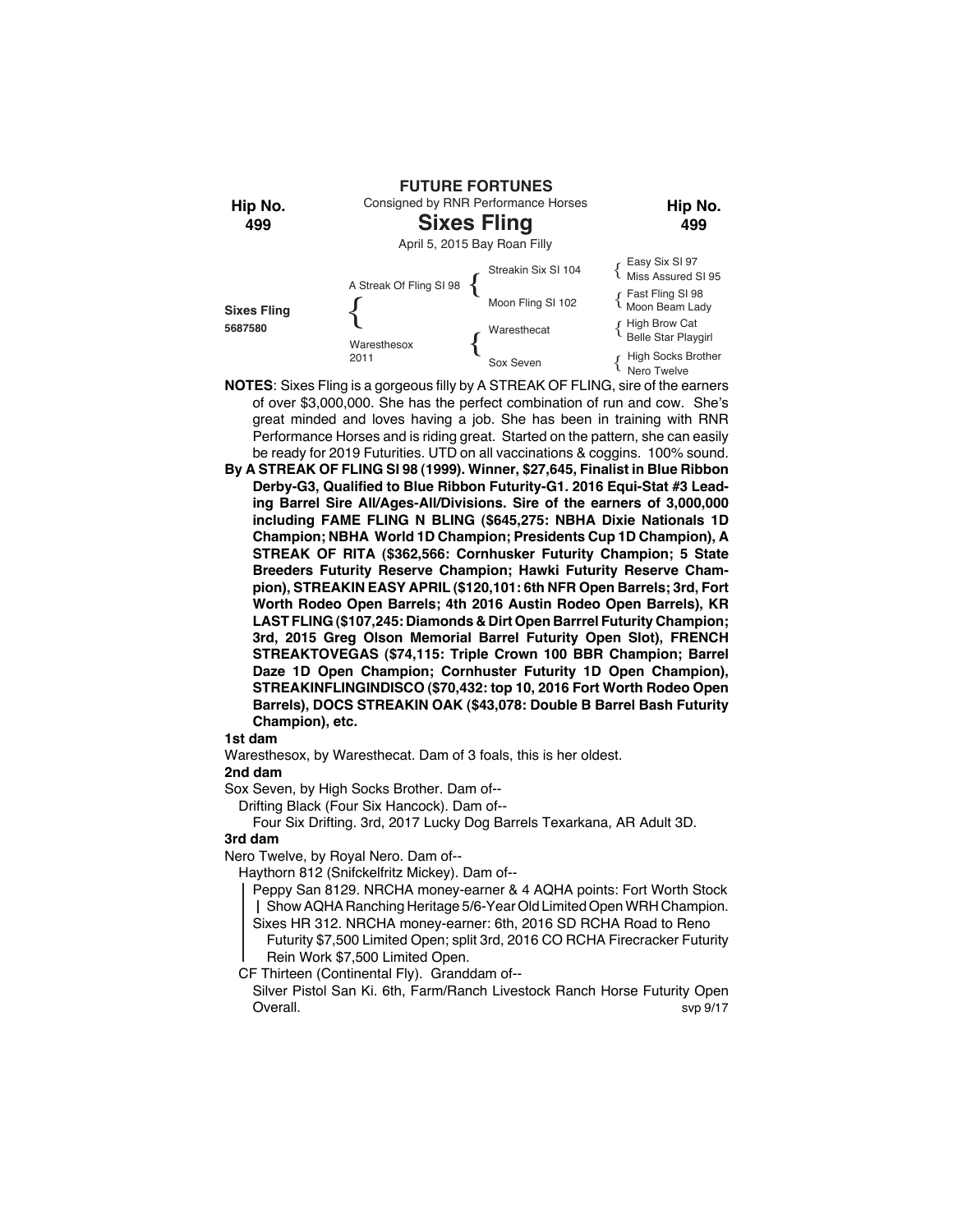

# **NOTES**: Last **BRED** on May 7, 2017 to **MP JET TO THE SUN**. **PRODUCE RECORD**:

2007 Peekabo Jeans, f. by Dash For Perks.

- 2008 Butterfly Tatoo, f. by Genuine 007.
- 2009 Woman Thing, f. by Letta Hank Do It.
- 2010 Cool N Famous, f. by Famous Bugs. 2017 MVP Barrels Open 2D Champion.
- 2011 Speed Streaker, c. by Streak Laico Bird. Equi-Stat Barrel money-earner.
- 2012 Cool Hand Streaker, c. by Streak Laico Bird.
- 2013 Bully Dog Chip, g. by Streak Laico Bird. 2017 Mega Barrel Futurity JP Open 2D Reserve Champion.
- 2014 Rodeo Pawn c. by Cartels Knockin.
- 2015 American Kido, c. by MP Jet To the Sun. **Sells**.
- 2016 Cooln My Jets, f. by MP Jet To The Sun. **Sells**.
- **By WORLD SPEED SI 84 (1993). Winner, \$3,186, Finalist in Speedhorse Gold & Silver Cup Derby [R]-G2. Sire of JL CANTHHIDEBEAUTIFUL (Equi-Stat Barrel earnings \$7,862), GETA HOLT (APHA) (Equi-Stat Barrel earnings \$5,870), OLENA STARLIGHT CASH (Equi-Stat Barrel earnings \$5,608).**

# **1st dam**

Imtoocools Magnolia, by Imtoocool-TB. Dam of 5 foals, 1 performer--

- Injun Warrior (g. by Invisible Injun). 2 wins, 3 seconds, 2 thirds to 10, \$24,682. **2nd dam**
- Steel Magnolias, by Rare Form. Dam of--
	- **MAGGIE MOONPIE** SI 91 (Teller Cartel). 5 wins to 3, \$51,650, Clasico Jodys Glory, Mexico Juv. Challenge, Futurity Mexicano.
	- **KILLER BOD** SI 103 (Streakin Sixes). 8 wins to 5, \$46,250, BF Phillips Jr H. [**RG3**], *finalist* Classic Chev Heartbeat of America Hdcp. [**RG3**].
	- **Six Magnums** SI 102 (Streakin La Jolla). 9 wins to 5, \$70,543, 3rd Evangeline Down Futurity.
	- **Copa Show Girl** SI 103 (Corona Cartel). 3 wins, to 4, \$42,475, 2nd Retama Park Derby [**G1**], *finalist* Lazy E Derby [**RG2**], Heritage Place Derby [**G1**]. Dam of-
		- **HENRY CRAIG** SI 94. 7 wins, 1 third in 8 starts to 3, \$54,964, Baxter Andruss Oregon Bred Futurity [R], Firecracker Futurity at Grants Pass, Pot o'Gold Futurity, 3rd Wild West Futurity [R].
		- **WARNOCK** SI 101. 5 wins, 3 seconds, 1 third to 3, \$34,641, Baxter Andruss Oregon Bred Futurity [R], 2nd Pot O'Gold Futurity, 3rd Firecracker Futurity at Grants Pass.
		- **SKOLD** SI 90. 2 wins in 2 starts at 2, \$12,860, Far West Futurity [R].
		- **Warhock** SI 99. 1 second, 3 thirds at 2, \$7,351, 3rd Firecracker Futurity at Grants Pass, Emerald Downs Juv. Challenge. The svap 9/17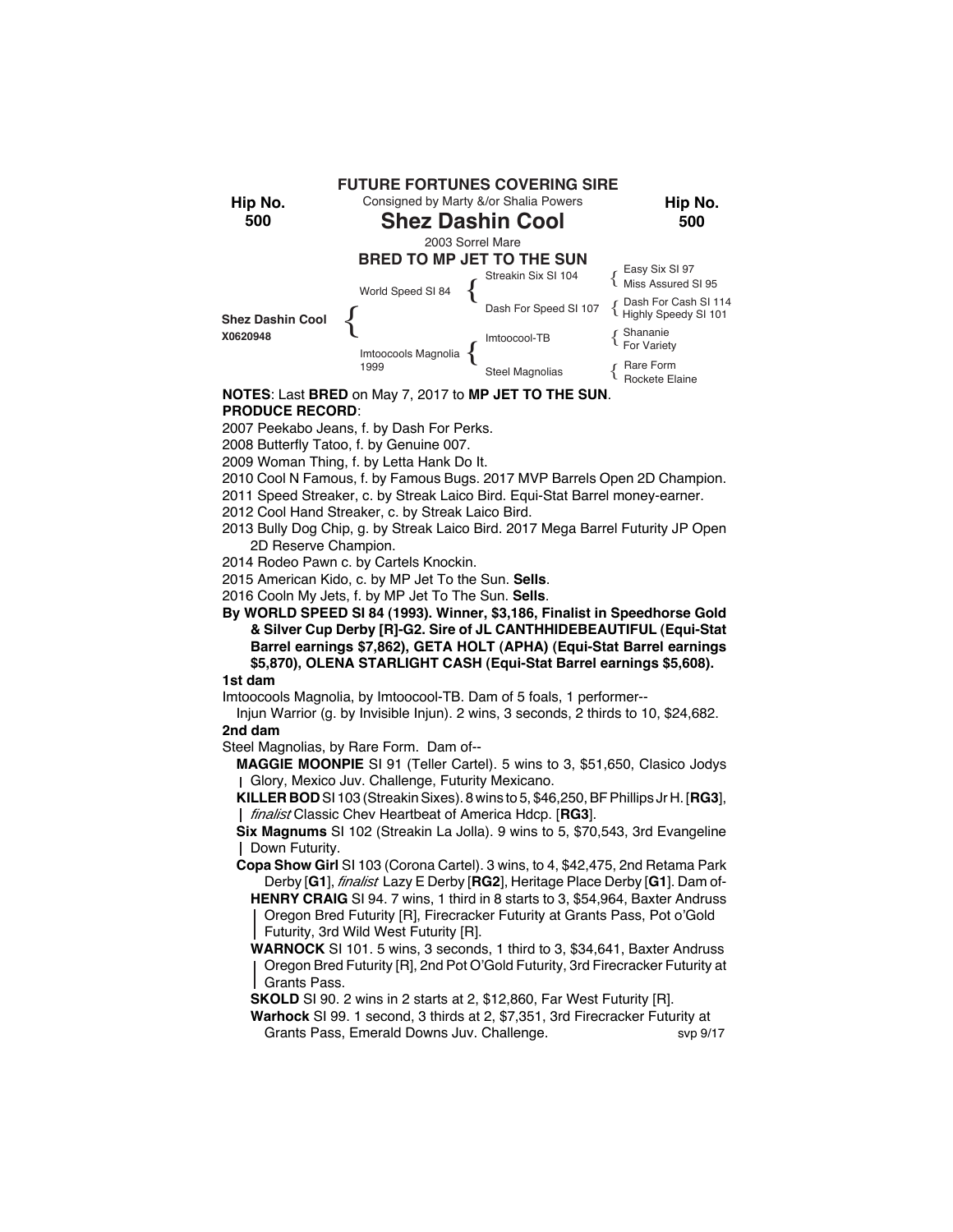

- **NOTES**: VR Bugsinthewind is an exceptionally well bred colt out of a daughter of leading maternal grandsire sire SHAWNEE BUG, sire of both barrel and race winners. He is also eligible for a huge amount of arena incentive money plus the Oklahoma Bred, Black Gold, BBI & Copper Springs.
- **By FURYOFTHEWIND SI 96 (2003). Stakes winner, \$70,554, California Derby Challenge-G3, etc. Sire of 8 crops of racing age,18 stakes winners, 1 champion, earning \$6,142,637, including BRACE FOR BERNAL SI 105 (champion, \$322,326, Heritage Place Derby-G2, etc.), TURBULENT TIMES SI 94 (\$564,146, Golden State Million Futurity-G1, etc.), QUARTO MENUDOS SI 104 (\$300,386, Shue Fly S. [R]-G2, etc.), etc. Sire of 17 Equi-Stat Barrel money-earners, including CHAMPIONOFTHEHOUSE (Equi-Stat Barrel earnings \$21,561), LITTLEMISSHOKEY TONK (APHA) (Equi-Stat Barrel earnings \$17,836), FURIOUS INTERLUDE (Equi-Stat Barrel earnings \$5,359). Son of CORONA CARTEL SI 97 (1994). Stakes winner, \$557,142, Los Alamitos Million Futurity-G1, etc. Sire of 160 stakes winners, 8 champions, earning \$55,740,127.**

VR The Last Bug, by Shawnee Bug (An All Time leading Barrel Sire and Maternal Grandsire).

# **2nd dam**

Suwanee Serena SI 93, by Mr Top Suwanee. 2 Barrel Racing points, 3 wins, 2 seconds, 3 thirds to 3, \$5,903. Dam of--

Venom In Denim (Dash For Perks). Placed at 2.

Hello Im Gone (Cameronian). Equi-Stat Barrel money-earner.

#### **3rd dam**

Miss Decka Pat, by Decka Center. Dam of--

**SUWANEE FEATURE** SI 101 (Mr Top Suwanee). 4 wins, 3 seconds, 1 third at 4, \$19,125, Springtime Championship.

**Suwanee Roan** SI 97 (Mr Top Suwanee). 5 wins, 4 seconds, 3 thirds at 3, \$6,975, 3rd Rocky Mtn QH Derby, 1 pole bending point.

Miss Sorrel Patty (Mr Top Suwanee). 1 wins, 1 second, 1 third to 3.

# **4th dam**

Patricia King, by Leo King. Dam of--

- **Miss Bull Shipper** SI 82 (Big Man Go). 1 win, 4 seconds, 7 thirds at 2, 2nd Klotz Bred Futurity, *finalist* Kansas Bred Futurity. Dam of--
	- Savanne SI 92. 6 wins, 7 seconds, 5 thirds to 6, \$7,533.
- Bull Chick Junior SI 86. 1 win, 5 seconda, 2 thirds to 4.

Morrows Kitaman SI 96 (Kitaman). 6 wins, 5 seconds, 3 thirds to 5,\$4,953.

Flit Bar Pat (Flying Bar Fly). Open Heeling point. Sup 9/17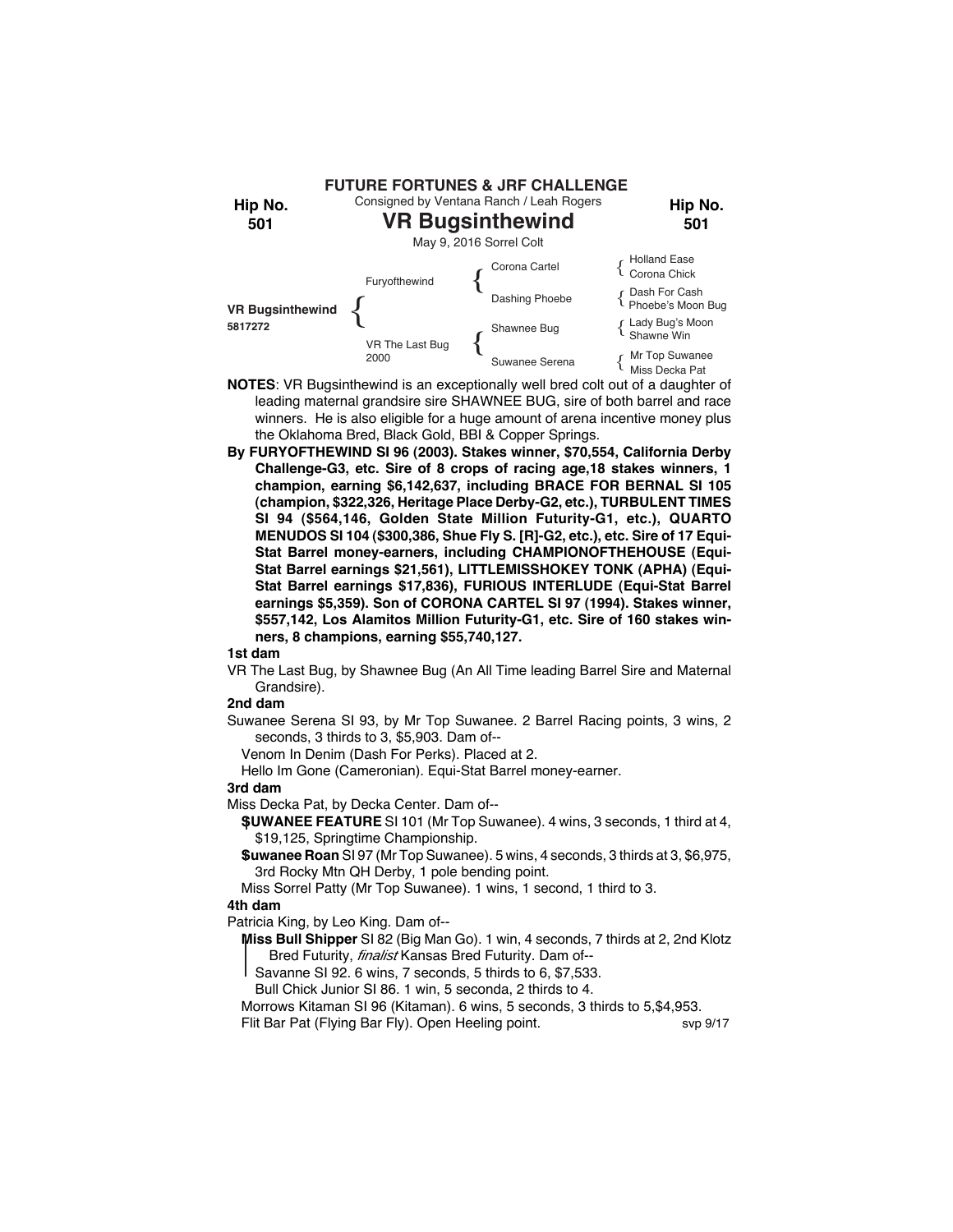Consigned by Randy & Rae Lynn Olson **FUTURE FORTUNES & JRF CHALLENGE**

**Hip No.**

**Hip No. 502**

# **JLP Champion Form**

**502**



**NOTES**: JLP Champion Form's name says it all and his pedigree backs it up. The rest is up to you! Eligible for the SSS, BRIF.

**By JETS LAST PAYDAY (2003). Sire of 6 performers, including TOFAST TA VIEW (\$7,626, 2nd Lucky Dog Gayla Milam Day 3 4D, etc.), BA DIG N PAYDAYS (\$1,710, 6th Ga. Sports Arena Southern 4D), VIEW THIS LADY ROSE (Equi-Stat money earner, 3rd Elite Youth Xtravaganza 4D, etc.), MOMMAS PAYCHECK (Equi-Stat money earner, 1st IBRA Fut./Open Jan. Murf., TN Day 1 3D, etc.), DANCING ON PAYDAY (Earner of 6 youth performance points), etc.**

# **1st dam**

RARE HEART, by Rare Form. Placed at 2. Dam of 1 performer--

Jettin Red Devil (c. by Jets Last Payday). Equi-Stat Barrel money-earner. **2nd dam**

SWEET HEART SIX SI 93, by Streakin Six. Winner at 2, \$6,033. Dam of 7 to race, 3 winners, 4 ROM--

Money Floats SI 86 (f. by First Smart Money). Winner at 3, \$6,689.

Shezoom SI 86 (f. by Shazoom). Winner at 2, \$4,964.

Sweetheart of a Deal SI 89 (g. by First Smart Money). Winner at 2, \$4,774. **3rd dam**

SWEET VICTRESS SI 89, by Victory Stride-TB. Winner at 2, \$3,162. Dam of 11 foals, 11 to race, 7 winners, 9 ROM--

**TEMPT ME NOT** SI 98 (f. by Sir Alibi). 6 wins, 2 to 4, \$34,304, 1st Black Gold 350 Futurity - 1st Div [R], Black Gold Maturity [R]. Dam of--

**A Tempting Chick** SI 99 ( f. by Chicks Beduino). 3 wins at 3, \$36,953, Broodmare of the Year , 3rd Mission Beach H., Moss Landing H., *Finalist* in Governor's Cup Derby [R]-**G1**, La Primera Del Ano Derby-**G2**. Dam of--

**TEMPTING DASH** SI 112 (c. by First Down Dash). 4 wins in 4 starts at 2, \$673,970, Champion Two-year-old Colt, 1st Texas Classic Futurity-**G1** ntr, 400 yards in 0:19.205, Dash for Cash Futurity-**G1**.

**A TEMPTING DASH** SI 104 (g. by First Down Dash). 8 wins, 2 to 4, \$541,959, 1st Los Alamitos Winter Derby-**G1**, Spencer L. Childers California Breed ers' Championship. [R]-**G1**, Go Man Go H.-**G1**, 2nd Champion of Champi ons-**G1**, El Primero Del Ano Derby-**G2**, 3rd Golden State Derby-**G1**, etc. **Ocean Won Away** SI 93 (g. by Ocean Runaway). 4 wins at 4 and 5, \$41,008, 3rd Laguna Heach H.

**Boundless Ocean** SI 92 (f. by Ocean Runaway). 2 wins at 3, \$27,039, 3rd A Ransom H.

**Tempted by Titles** SI 91 (g. by Cash Legacy). 5 wins, 2 to 4, 50,807 Pesos (\$14,037 USA), in Mexico, 2nd The Quarter Racing Journal S., *Finalist* in Mexico Championship Challenge-**G3**. svp 9/17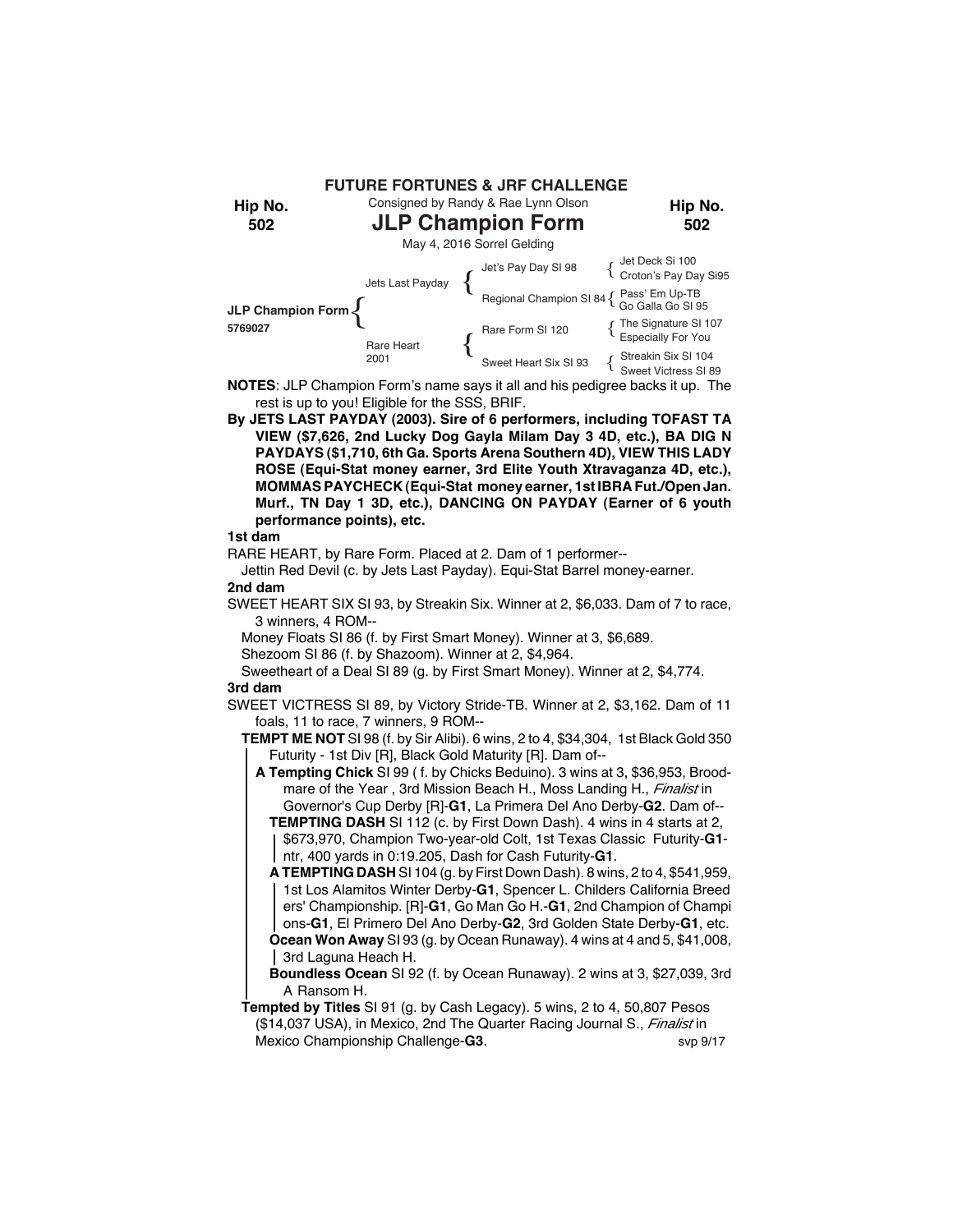

- **NOTES**: Jets Heartbreaker's foal in utero is eligible for the Future Fortunes, Triple Crown 100, BBR Select Stallions, VGBRA. Last **BRED** on May 24, 2017 to **FRENCH TOO FAME**.
- **By JETS LAST PAYDAY (2003). Sire of 6 performers, including TOFAST TA VIEW (\$7,626, 2nd Lucky Dog Gayla Milam Day 3 4D, etc.), BA DIG N PAYDAYS (\$1,710, 6th Ga. Sports Arena Southern 4D), VIEW THIS LADY ROSE (Equi-Stat money earner, 3rd Elite Youth Xtravaganza 4D, etc.), MOMMAS PAYCHECK (Equi-Stat money earner, 1st IBRA Fut./Open Jan. Murf., TN Day 1 3D, etc.).**

RARE HEART, by Rare Form. Placed at 2. Dam of 1 performer--

Jettin Red Devil (c. by Jets Last Payday). Equi-Stat Barrel money-earner. **2nd dam**

SWEET HEART SIX SI 93, by Streakin Six. Winner at 2, \$6,033. Dam of 9 foals, 7 to race, 3 winners, 4 ROM--

Money Floats SI 86 (f. by First Smart Money). Winner at 3, \$6,689.

Shezoom SI 86 (f. by Shazoom). Winner at 2, \$4,964.

Sweetheart of a Deal SI 89 (g. by First Smart Money). Winner at 2, \$4,774. **3rd dam**

SWEET VICTRESS SI 89, by Victory Stride-TB. Winner at 2, \$3,162. Dam of 11 foals, 11 to race, 7 winners, 9 ROM--

**TEMPT ME NOT** SI 98 (f. by Sir Alibi). 6 wins, 2 to 4, \$34,304, 1st Black Gold 350 Futurity - 1st Div [R], Black Gold Maturity [R]. Dam of--

**A Tempting Chick** SI 99 ( f. by Chicks Beduino). 3 wins at 3, \$36,953, Broodmare of the Year , 3rd Mission Beach H., Moss Landing H., *Finalist* in Governor's Cup Derby [R]-**G1**, La Primera Del Ano Derby-**G2**. Dam of--

**TEMPTING DASH** SI 112 (c. by First Down Dash). 4 wins in 4 starts at 2, \$673,970, Champion Two-year-old Colt, 1st Texas Classic Futurity-**G1** ntr, 400 yards in 0:19.205, Dash for Cash Futurity-**G1**.

**A TEMPTING DASH** SI 104 (g. by First Down Dash). 8 wins, 2 to 4, \$541,959, 1st Los Alamitos Winter Derby-**G1**, Spencer L. Childers California Breed ers' Championship. [R]-**G1**, Go Man Go H.-**G1**, 2nd Champion of Champi ons-**G1**, El Primero Del Ano Derby-**G2**, 3rd Golden State Derby-**G1**, etc. **Ocean Won Away** SI 93 (g. by Ocean Runaway). 4 wins at 4 and 5, \$41,008, 3rd Laguna Heach H.

**Boundless Ocean** SI 92 (f. by Ocean Runaway). 2 wins at 3, \$27,039, 3rd A Ransom H.

**Tempted by Titles** SI 91 (g. by Cash Legacy). 5 wins, 2 to 4, 50,807 Pesos (\$14,037 USA), in Mexico, 2nd The Quarter Racing Journal S. svp 9/17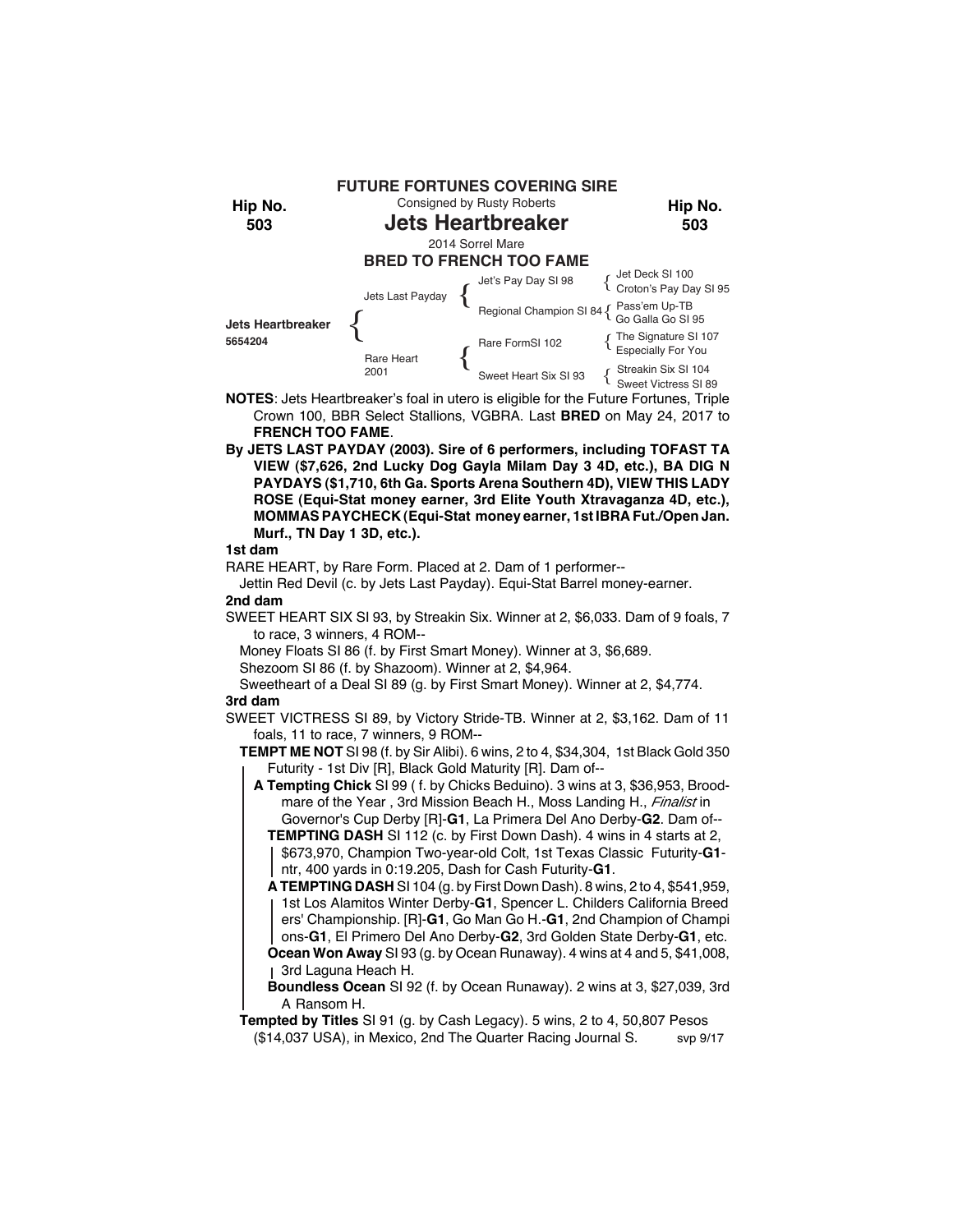

- **NOTES**: GCH Kisses And Hugs is a big, pretty filly that is easy to get along with. Started under saddle. Be sure to check out the barrel race statistics in her pedigree.
- **By MP JET TO THE SUN (2004). 57.5 AQHA points: top 10, AQHA High Point Heading Stallion; Superior Heading. A Future Fortunes BFA Futurity Champion Freshman Sire. Half brother to Sherry Cervi's Legend Barrel Horse STINGRAY. Sire of AINT NO CRAZY LADY (\$24,307: 3rd, 2017 World Barrel League Finals Open Futurity; Lance Graves Pro Classic Open 2D Champion), SUN FUN N FAME (\$17,337: finalist, 2016 BFA World Open Barrel Futurity; 3rd, 2016 BFA World Futurity Fortunes round).**

SENORITA CHILI DASH, by Pure D Dash. Placed at 2, \$1,726. Dam of 1 performer-GCH Dash To The Sun (f. by MP Jet To The Sun). Equi-Stat Barrel money-earner. **2nd dam**

SWEET LIKE TWAYNA SI 88, by Extra Easy. Winner at 3, \$13,466. Dam of 6 foals, 3 to race, 2 winners, 2 ROM--

Missy Yupon SI 97 (f. by Behold a Beduino). 3 wins at 2, \$5,509, *Finalist* in Cowboy Classic Futurity-**G3**. Dam of--

**BF LOLLYPOP** SI 106 (f. by Dash Ta Fame). 5 wins at 2 and 3, \$87,288, 1st Silver Dollar Futurity [R]-**G1**, Utah Classic Derby [R]-**G3**, 2nd Silver Dollar Derby [R]-**G3**, 3rd American West Futurity [R]. Dam of--

**BF SPECIAL GUY** SI 107 (g. by Special Leader). 6 wins, 2 to 4, \$60,691, st Beehive Futurity [R], 2nd Silver Dollar Futurity [R]-**G2**, Utah Sires Fall Futurity [R], 3rd Cash Rate Overnight H.

**BF CHECKTHISCHIC** SI 93 (f. by Check Him Out). 4 wins at 2, \$19,175, R1st Utah Classic Futurity [R].

**BF INVINCIBLE** SI 98 (g. by Okey Dokey Dale). Winner at 2 and 3, \$17,833, | 1st South Valley/Swett Ranch Futurity.

**Bf Candy Cartel** SI 105 (g. by Carters Cartel). 4 wins at 2 and 3, \$30,389, 2nd Bitterroot Derby [R], 3rd Hadtobenuts Derby.

**Bf Apoliticalfanatic** SI 98 (f. by Apollitical Jess). Winner at 2, \$18,536, 2nd Western States Breeders Futurity [R].

#### **3rd dam**

SWEET JULIANA 2 SI 83, by Rocket Bar-TB. Winner at 2, \$6,605. Dam of 14 foals, 11 to race, 9 winners, 10 ROM--

 **SENATOR SAGE** SI 107 (g. by Strate Stuff-TB). 19 wins, 2 to 8, \$268,794, 1st Barbra B H.-**G3**, Josie's Bar H.-ntr, 550 yards in 0:26.920, Table Tennis H., Pilgrim H., Pomona Invitational H.-etr, 400 yards in 0:19.720, etc. svp 9/17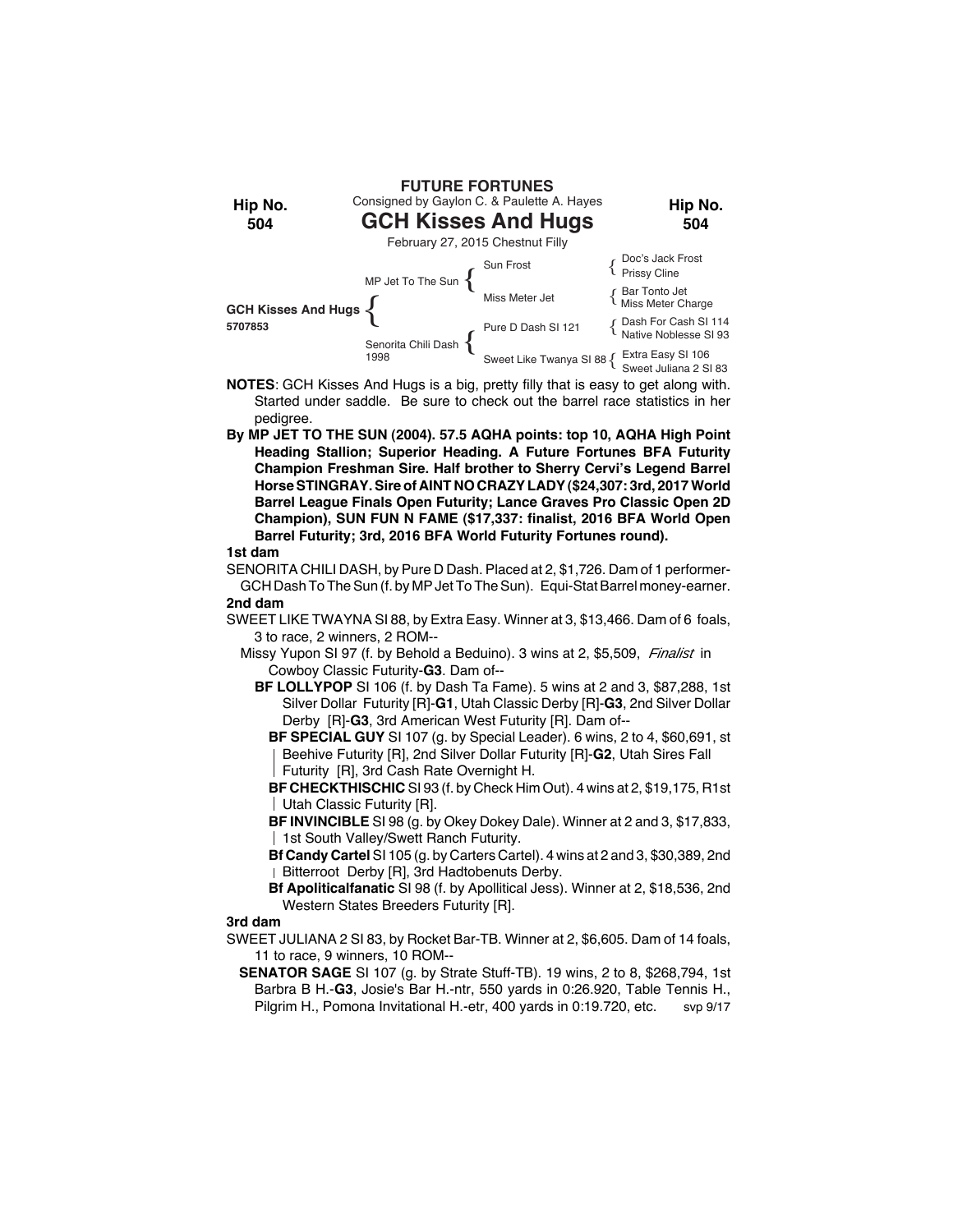

- **NOTES**: Sweet Grass Cutting is well started on the poles and barrels and she likes them both. By THIRD CUTTING, \$545,146: NCHA Open Super Stakes Champion. She has also had in excess of a year's cutting training.
- **By THIRD CUTTING (2005). \$545,146: NCHA Open Super Stakes Champion; split 8th NCHA Open Futurity; NCHA Open Derby Champion; AQHA Reserve World Champion Junior Cutting Horse; NCHA Super Stakes Open Classic Co-Champion. A Leading Sire. Sire of 91 RGP moneyearners, \$1,356,356.**

- **RISTOS SWEET PLAY,** by Smart Aristocrat. \$10,938: finalist in the NCHA Super Stakes Non-Pro Classic and Suncoast Open Classic. Dam of--
	- **MR RISTER** (g. by Mr Boonsmal To You). \$39,114: NCHA Non-Pro Derby Reserve Champion; top 10, NCHA Non-Pro Gelding Stakes; finalist in the NCHA Non-Pro Super Stakes.
	- **ARISTOCRAT BOON** (f. by Mr Boonsmal To You). \$15,254: Big Sky Cutting Non-Pro Classic Reserve Champion; split 4th, UT CHA Open Classic; NCHA Nationals West \$5,000 Novice Reserve Champion.

# **2nd dam**

Sweet Lil Plaything, by Freckles Playboy. Dam of 3 foals, all money-earners, incl.- **ARISTOLEE** (f. by Smart Aristocrat). \$15,429. 4th, Bluebonnet Summer Open Classic and 5th, Non-Pro; finalist in the Memphis 4-Year-Old Amateur Futurity; Bluebonnet 4-Year-Old Non-Pro winner. Dam of--

**ARISTOBLUE** (f. by Mecom Blue). \$46,921: split 7th, NCHA Open Classic/ Challenge; top 10, NCHA Limited Non-Pro Classic/Challenge; finalist in the Brazos Bash Open Classic; semi-finalist in the NCHA Non-Pro Futurity and Non-Pro Derby; 5th, "The Non-Pro" All-Age Senior Non-Pro/Amateur.

**RISTOS SWEET PLAY** (f. by Smart Aristocrat).Above.

# **2nd dam**

**SWEET LIL LENA**, by Smart Little Lena. \$124,843: NCHA \$10,000 Non-Pro Futurity Reserve Champion; Tropicana 4-Year-Old Open Futurity Champion; Bonanza 4-Year-Old Non-Pro Champion, etc. Sister to **SMART LIL SCOOT** (\$266,425: NCHA Classic/Challenge Champion). *An NCHA All-Time Leading Producer* whose foals have earned \$803,440, including--

**SWEET LIL PEPTO** (c. by Peptoboonsmal). \$237,783: 4th, NCHA Open Futurity; Breeders Invitational Open Derby Champion, etc. Leading sire.

**PEPTO TAZ** (c. by Peptoboonsmal). \$132,224: 6th, NCHA Open Super Stakes; Suncoast Winter Open Derby Champion, etc. Leading sire.

**SWEET LITTLE CD** (f. by CD Olena). \$106,085: NCHA Open Finals Champion. Dam of **HIGH BROW CD** (\$542,101: NCHA Horse of the Year), **SWEET LITTLE CATS** (\$207,582), **INCREDI BABE** (\$60,084), etc. svp 9/17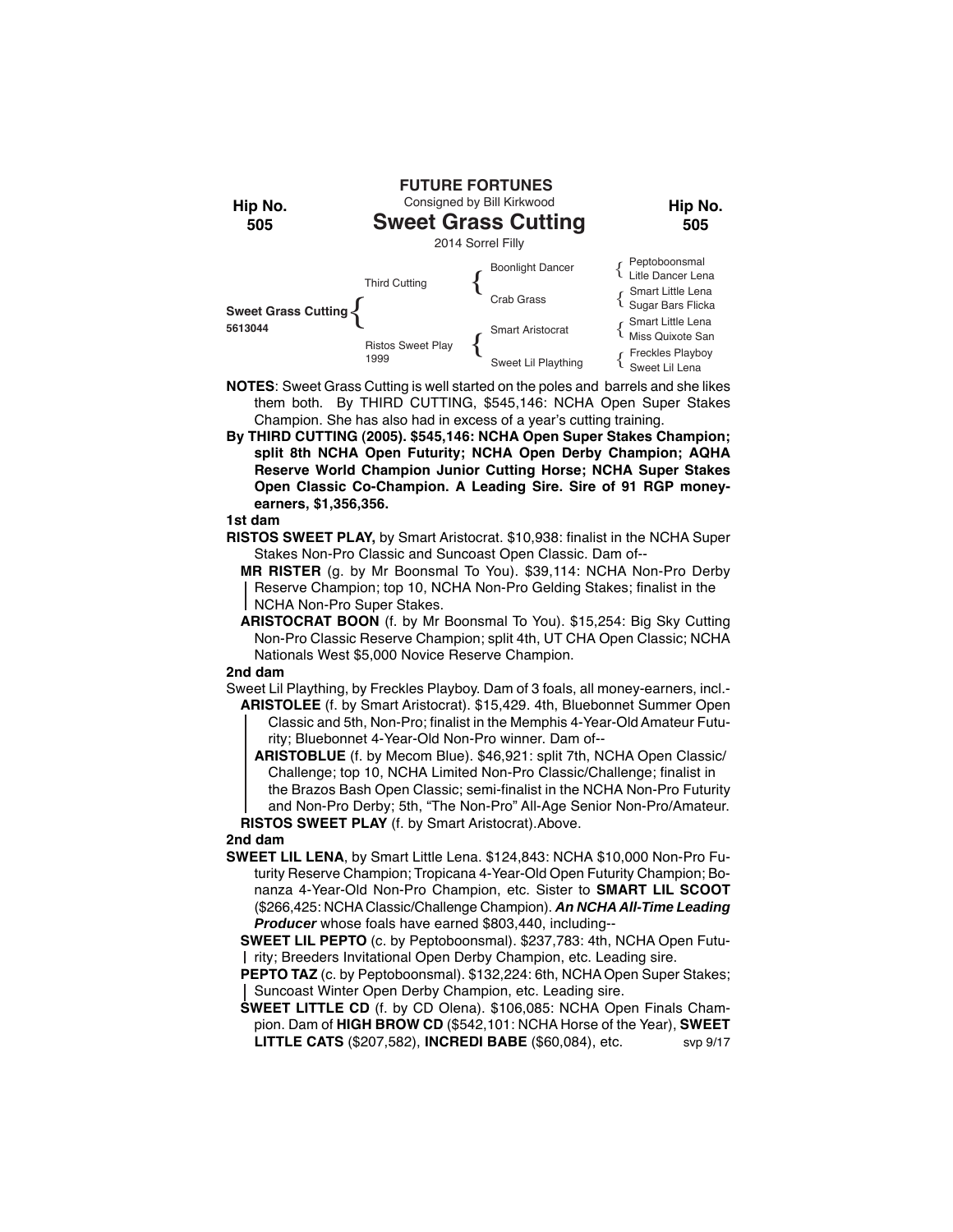

- **NOTES**: VF Eddie N Corona is a gorgeous gray gelding. He stands 15.1 hands, thick made and has good feet and bone. Well started under saddle, soft in the face, moves off leg pressure, pivots, bends, knows his leads and has a good stop. Great minded and eager to please. He has been exposed to everything and not much phases him. He has all the talent and brains to go on and be a top futurity horse. Sound, current of vaccinations, deworming, shoes and coggins.
- **By EDDIE STINSON SI 111(2003). Stakes winner of \$200,016, JJ'S Shotglass Stakes, Zia Derby [RG2], 2nd The Down Side Overnight Stakes [R], 3rd, New Mexico Classic Cup Championship [R]. Sire of 11 race ROM, \$144,905 and sire of the Equi-Stat earners of \$985,611, including CFOURTIBBIE STINSON (\$371,399: 2016 PRCA Horse of the Year Barrel Racing), BT BUDDY STINSON (\$118,637, 3 Time Futurity Champion, Old Fort Days Champion, BBR Finals & Fizz Bomb Champion).**

**Glitter Glass Corona** SI 92, by World Class Corona. 3 thirds at 3, \$6,948, 3rd Lucille Rowe Derby [R]. Dam of 3 foals, this is her oldest.

#### **2nd dam**

- The Glitter SI 104, by Fishers Dash.2 wins to 3, \$16,316, *finalist* Cherry Creek Futurity [**RG3**], Aurora Derby [**RG3**]. Dam of 10 foals, 8 ROM--
	- **Seis Star Glitter** SI 101 (Tres Seis). 2 wins to 4, \$66,261, 2nd Mile High Derby [**G3**], Rocky Mountain Futurity [**G3**], *finalist* Mile High Futurity [**G3**]. Dam of-**SHURNUF SHIMMER** SI 91 (Shurnuf Streakin). 2 wins at 3, \$22,127, Dolls
		- Prodigy Stakes [R].
		- **Shinning Bianca** SI 82 (One Handsome Man). Winner at 2, \$19,636, 2nd Cherry Creek Futurity [R].
	- Go Streak Lightning SI 89 (Shurnuf Streakin). 2 wins to 3, \$20,610.

**Glittersenoughfoshur** SI 85 (Shurnuf Streakin). Winner 2 to 3, \$19,733, 3rd Cherry Creek Futurity [R].

The Last Casanova SI 95 (Crona Casanova). 3 wins to 4, \$19,498, *finalist* Cherry Creek Futurity [**RG3**].

Aztec Stone SI 93 (Okey Dokey Dale). 2 wins to 4, \$14,290, *finalist* Rocky Mountain Futurity [**G3**].

No Mas Illegal SI 85 (Illegal). 2 wins to 3, \$6,487, *qualified* Rocky Mtn Futurity [**G3**]. **3rd dam**

Special Denims, by Special Shake. Dam of--

- **SPECIAL ILLEGAL** SI 87 (Illegal Runaway). 2 wins 2 to 3, \$47,936, Cherry Creek Futurity [**RG3**], *finalist* Rocky Mountain Futurity [**G3**].
- An Eye For Glitter SI 99 (Mr Eye Opener). 3 wins at 3, \$12,414, *finalist* Rocky Mountain Derby [**G3**], Aurora Derby [**RG3**]. svp 9/17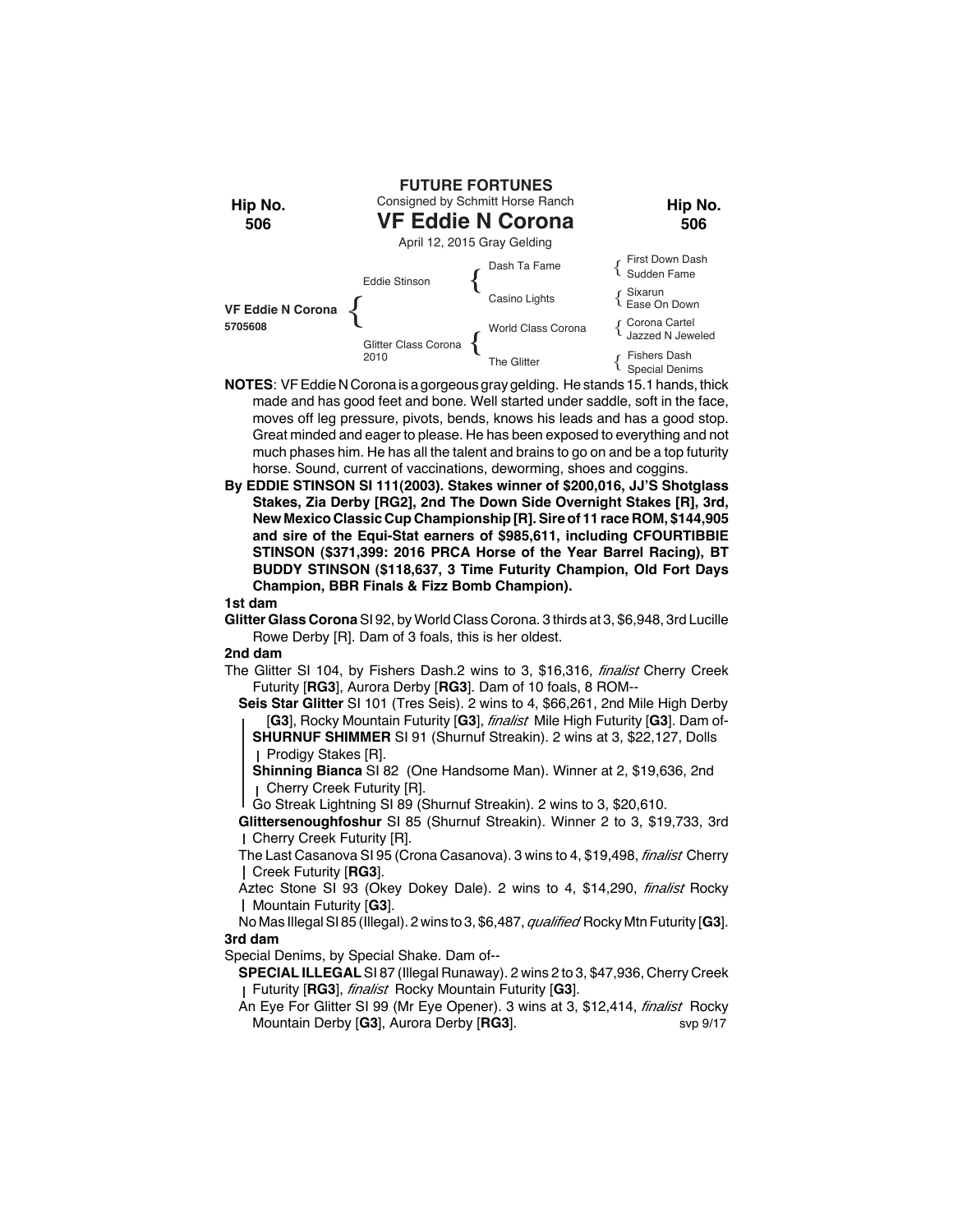

- **NOTES**: Maximum French Fame's dam is a full sister to FAME IN A TINCAN (\$88,214; Superior Barrel Racing). Paid into KISS, eligible for Triple Crown 100, BBR Select Stallion Stakes.
- **By FRENCHMANS MAXIMUM (2008). His oldest foals are 4-year-olds. Son of FRENCHMANS GUY (1987). Barrel Futurity and Derby money-earner: Finalist, PRCA Badlands Circuit, South Dakota Rodeo Association; Northwest Rodeo Cowboys Association Reserve Champion. Sire of the earners of over \$10,000,000.**

- Brownie To Fame, by Dash Ta Fame. Dam of 5 foals, 2 money-earners--
- **Hold The Quick Charm** (f. by Royal Quick Charm). \$2,329: top 10, 2017 NBHA Youth World Barrels Teen Youth 2D; money-earner in the 2016 2D.
- Chasin Fame (f. by Chasin Firewater). Top 10, 2017 Best of the Best Barrels Open 3D.

# **2nd dam**

- **TINCAN ANNY**, by Hold On Hes Coming. 147.5 points in Barrel Racing & \$19,724, Congress Barrel Sweepstakes Champion; top 10, BFA World Barrel Sweepstakes; KY State Fair Open Junior Barrel Champion; Superior Barrel Racing; Amateur ROM. Dam of the earners of \$110,397, including--
	- **FAME IN A TINCAN** (Dash Ta Fame). \$88,214 & 89 Barrel Racing points: 3rd, BFA World Barrel Sweepstakes; finalist, Old Fort Days Open Barrel Futurity; top 10, BFA World Open Barrel Futurity; IBRA Nationals Barels Open 1 D Champion; Superior Barrel Racing.
	- **MS CADILLAC ANNY** (Dr Nick Bar). \$10,550 & 32 Barrel Racing points: finalist, Speedhorse Gold Cup Open Barrel Futurity; 5th, Congress Open Jr Barrel Racing; Open ROM. Dam of--
		- **Bloodymaryinatincan** (Dash Ta Fame). \$6,920: finalist, BFA World Open Barrel Derby; 4th, 2017 Panty Raid IBRA Open 2D.
		- **Pistol Packing Guy** (Grenchmans Guy). \$4,471: semi-finalist, Old Fort Days Barrel Futurity.

# **3rd dam**

- Miss Misty Mine, by Wimpy Mist. Dam of the earners of \$147,600, including-- **TINCAN ANNY** (Hold On Hes Coming). Above.
	- **TAYLOR GO MINE** (Wings Of Destiny). \$11,289 & 246.5 Barrel Racing points: 4th, Congress Barrel Sweepstakes; Open & Amateur Superior Barrel Racing. **HONOR SPARTACIN** (Rene Dan Jet). \$10,291 & 123 Barrel Racing points: top 10, Southern Buckeye Barrel Futurity; Open & Amateur Superior Barrels.
	- **PRIME TIME DAN** (Rene Dan Jet). 126 points in Barrel Racing & Pole Bending & \$5,152: money-earner, Congress Open Barrel Sweepstakes; Amateur Superior Barrel Racing; Open ROM. Sup 9/17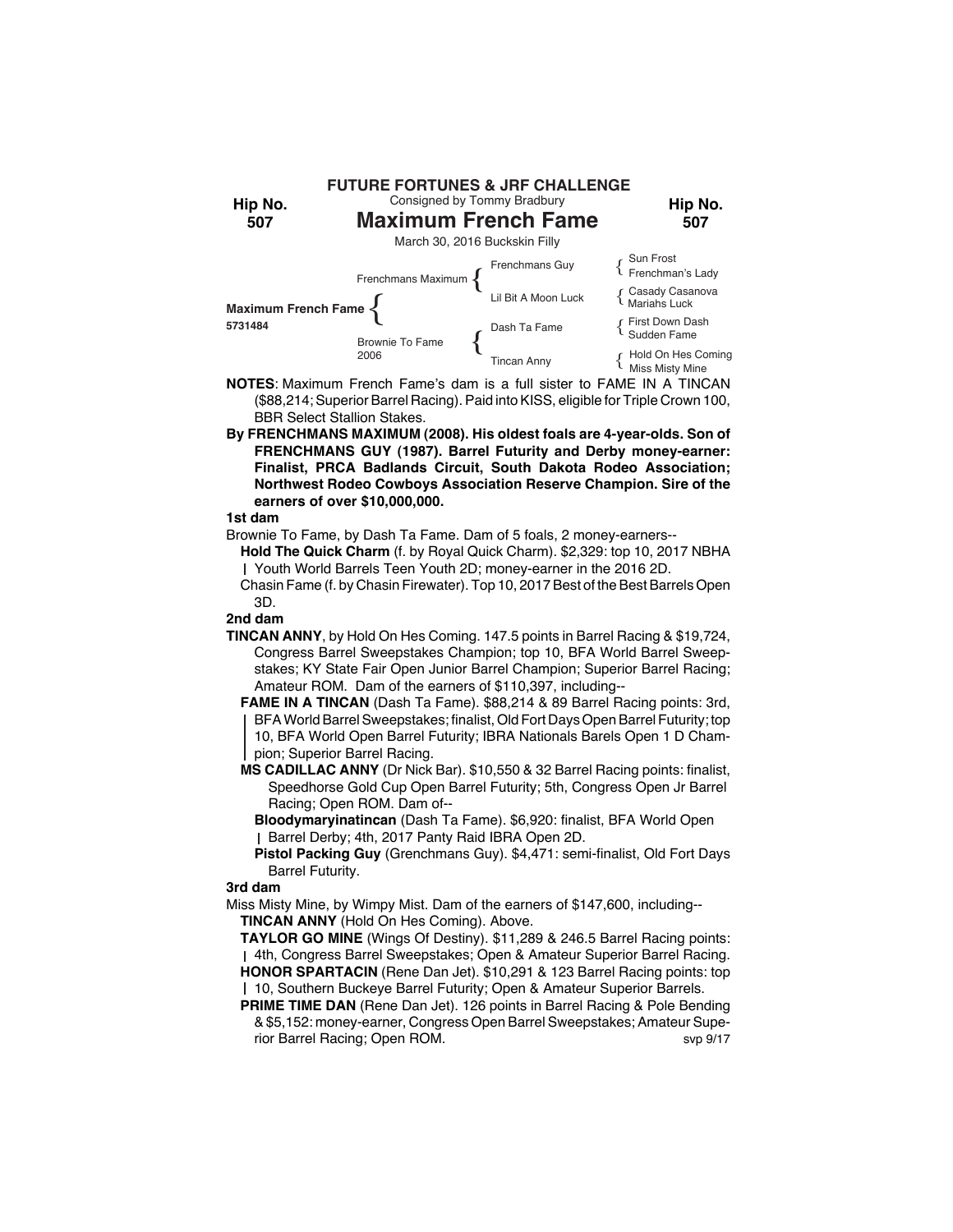

**NOTES**: Blackmoons Rising is a beautiful black broodmare that throws a lot of hip and straight correct foals. Sells with a 2018 **PAID** Breeding to **FRENCH STREAKTOVEGAS**. Last **BRED** on April 9, 2017 to **MR DAKOTA BEAR**.

# **PRODUCE RECORD**:

2004 Jacks Weapon, c. by Weapon With Class.

2006 Reo Speedweapon, c. by Weapon With Class.

2008 Big Black Je, c. by Toneys Dash.

**By PURE D DASH SI 121 (1990). Stakes winner, \$50,577 in Mexico, Clasico Campeon de Campeones-1st Div-G3, etc. Sire of 204 ROM, 16 stakes winners, earning \$4,226,753, Equi-Stat Earnings of \$276,449, A LONG GOODBYE SI 128 (\$699,907, New Mexico Championship Challenge-G1, etc.), ROTO ROOSTER SI 106(\$259,728, Marathon National S.-G1, etc.), THE CHEETAH SI 99 (\$211,088, Khey/Y96 H.-G3, etc.), SPECIAL D DASH SI 99 (\$122,547, Alabama Bred Futurity [R]-G3, etc.), PURE VICTORY DASH (\$113,137: BFA World Barrel Futurity Champion; San Antonio Rodeo Open Barrels Reserve Champion).**

**1st dam**

JUNES BLACK MOON, by Marthas Six Moons. Unraced. Dam of 8 foals, 2 to race, 1 winner, 1 ROM--

Donnas Moon SI 93 (f. by A Cash Request). 3 wins at 2 and 3, \$9,783.

# **2nd dam**

TONEYS ORPHAN NATIVE SI 92, by Fol's Native-TB. Winner at 3. Dam of 11 foals, 6 to race, 4 winners, 4 ROM--

Speed Nxs SI 93 (g. by Marthas Six Moons). 3 wins at 2 and 3 in, \$14,492, *Finalist* in Speedhorse Gold Cup Futurity [R]-**G2**.

Mr Poindexter to You SI 96 (g. by Special Show). 3 wins at 4 and 5, \$12,889.

A Native Treat SI 91 (g. by Cash Treat). 2 wins at 2, \$7,088.

#### **3rd dam**

GREAT MOMENTS, by Texas Dancer-TB. Winner at 2. Dam of 3 foals, 3 to race, 2 winners, 2 ROM--

Pure Temptation SI 81 (f. by Kiptys Charger). Winner at 2.

# **4th dam**

OUR MAYDECK SI 95, by Our Deck. 2 wins at 3. Dam of 14 foals, 12 to race, 11 winners, 10 ROM--

**OUR JET** SI 101 (c. by Easy Jet). 6 wins at 2 and 3, \$32,273, 1st R M Benavides Memorial Futurity, La Pitahaya Derby.

**Miss Peggy Pride** SI 105 (f. by Rocket Wrangler). 4 wins, 2 to 4, \$15,484, 2nd Ruidoso Sprint S. Dam of--

**POLISHED PRIDE** SI 112 (g. by Joyful Hope-TB). 14 wins, \$126,477.svp 9/17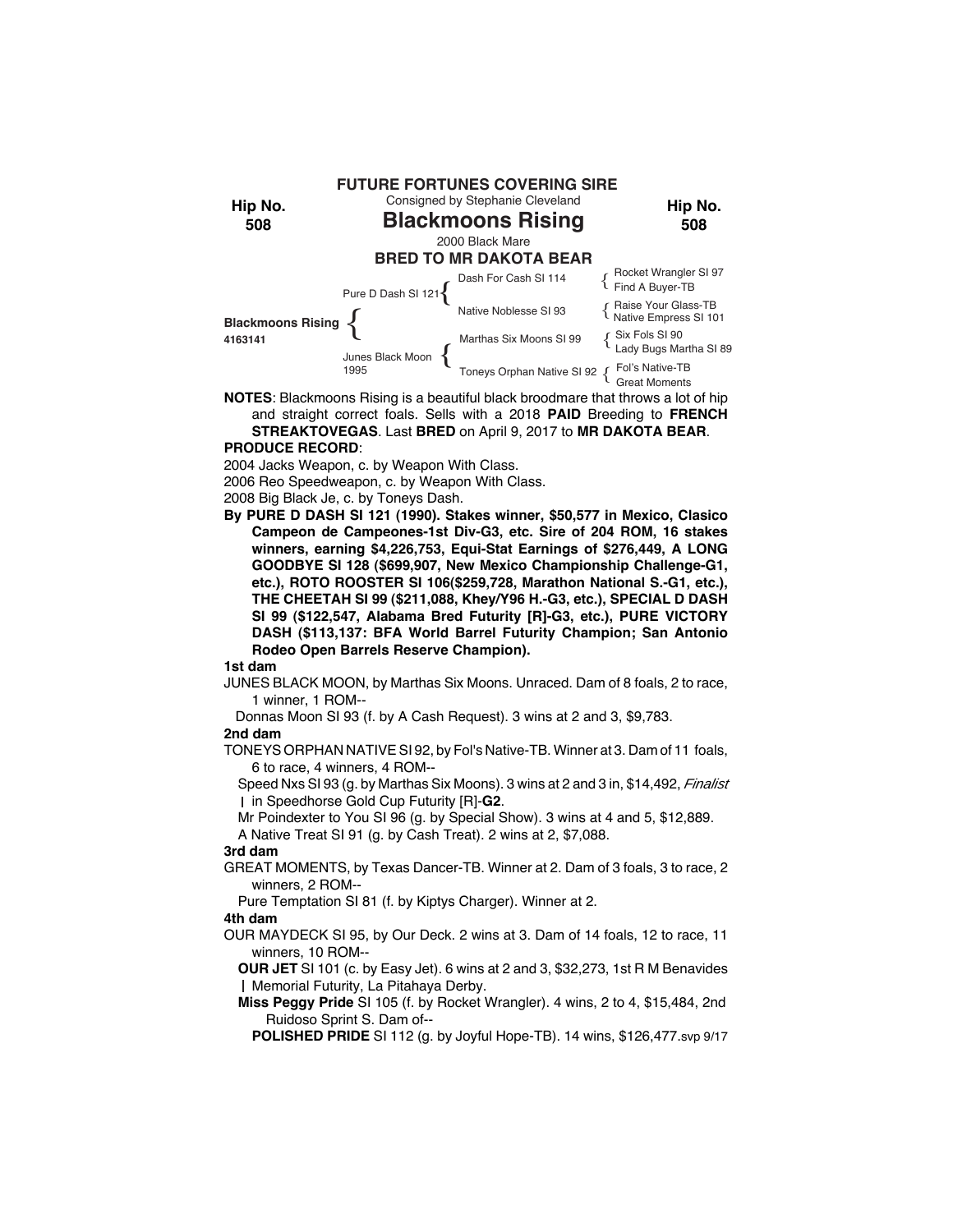

- **NOTES**: By FIRE WATER FLIT and the first foal out of MOONLIGHT IN PARIS, daughter of SAIL ON BUNNY.
- **By FIRE WATER FLIT SI 86 (1978). Race winner. An Equi-Stat Leading Barrel Sire and Maternal Grandsire. Siring the earners of nearly \$2,000,000, including MISS JB 055 (\$173,784: BFA World Barrel Sweepstakes Champion; 4th, BFA World Open Futurity; 5th, Old Fort Days Open Barrel Futuirty), FIREWATERONTHEROCKS (\$152,045: "The American" Barrel Racing Reserve Champion; Old Fort Days Open Barrel Derby Reserve Champion; 4th, Speedhorse Silver Cup Open Barrel Futurity; BFA World Open Barrel Derby Reserve Champion).**

**MOONLIGHT IN PARIS**, by Sail On Bunny. Pro Rodeo earnings of over \$100,000 while being campaigned by Lara Bynum (as per consignor).

# **2nd dam**

TRES CASH SI 90, by Dash for Cash. Winner at 3, \$2,623.

#### **3rd dam**

- Tres Pass SI 105, by Pass 'em Up-TB. 11 wins, 2 to 4, \$200,198, 2nd 440 Ranch Derby, *Finalist* in All American Derby-G1. Dam of 7 foals, 7 to race, 6 winners, 7 ROM--
	- **SOCKS AND CASH** SI 107 (f. by Dash for Cash). 7 wins at 3 and 4, 116,930 Pesos (\$35,357 USA), in Mexico, 1st Clasico Campeon de Campeones-**G3**, Dash for Cash H., Leonel Classic - 1st Div, etc.
	- **Alexis Cash** SI 96 (f. by Dash for Cash). 5 wins at 2 and 3, \$18,531, 2nd Pollyanna H., 3rd Southwest Derby-**G3**, *Finalist* in La Chiripada S.-**G3**. Dam of --
	- **Winner Wants Cash** SI 97 (g. by Runaway Winner). 4 wins at 2 and 4, \$152,228, 3rd Golden State Futurity-**G1**.

# **4th dam**

- FIRST TRIPLE MOON SI 99, by Top Moon. 4 wins at 2, \$10,120. Dam of 10 foals, 7 to race, 7 winners, 7 ROM--
	- Mito Moon SI 90 (f. by Mito Paint-TB). 4 wins at 2, \$26,815. Dam of--
		- **STREAKIN SHADOW** SI 101 (c. by Streakin Six). 7 wins at 2 and 3, \$57,338, 1st Southwest Derby, El Tesoro de Oro Derby, 2nd La Chiripada S., 3rd Walter Goodwin H., *Finalist* in El Ocho Setenta H.-**G3**.
		- **STREAKIN MOON** SI 100 (g. by Streakin Six). 9 wins, 2 to 8, \$46,058, 1st Great Southwest S.
		- **Dash S Shadow** SI 95 (f. by Dash for Cash). 3 wins at 2 and 3, \$101,728, Register 3rd All American Derby-**G1**, *Finalist* in Kansas Derby-**G1**. Dam of-
		- **SHADOWS EFFORT** SI 106 (c. by Streakin Six). Winner at 2 and 3, 183,621 Pesos (\$51,199 USA), in Mexico 1st Jose "che" Mendez Futurity [R], 2nd Tequila Cazadores S., 3rd Futurity Mexicano-**G3**. svp 9/17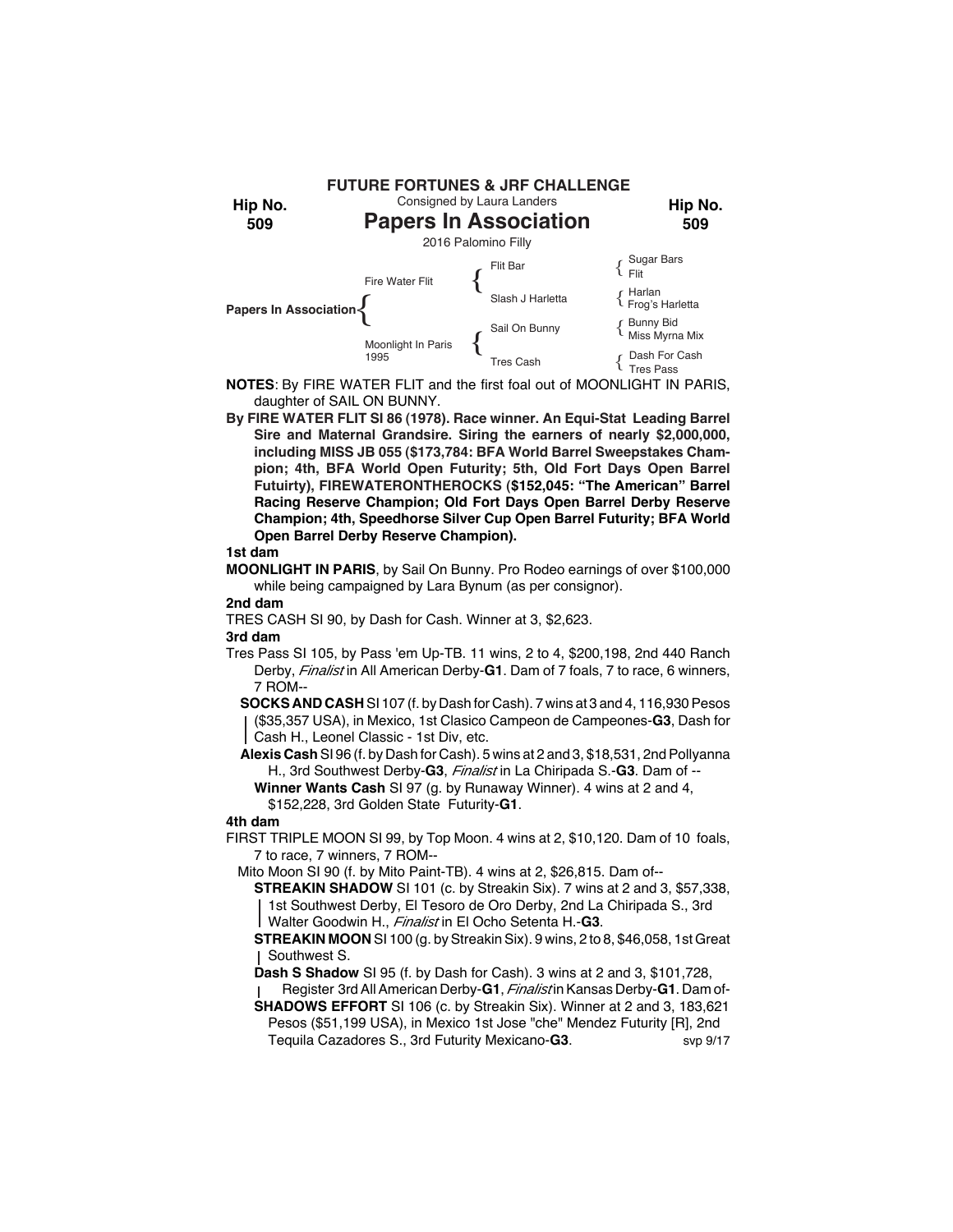

- **NOTES**: By FRENCHMANS GUY and the first foal out of MOONLIGHT IN PARIS, daughter of SAIL ON BUNNY.
- **By FRENCHMANS GUY (1987). Barrel Futurity and Derby money-earner: Finalist, PRCA Badlands Circuit, South Dakota Rodeo Association; Northwest Rodeo Cowboys Association Reserve Champion; 3rd, Newcastle, Wyoming WPRA Divisional Tour. Sire of the earners of over \$10,000,000, including GUYS FRENCH JET (\$239,746), SX FRENCHMANS VANILA (In excess of \$230,000: Speedhorse Triple Crown Horse; Speedhorse Silver Cup Open Futurity Champion; Speedhorse Gold Cup Open Futurity Champion; Old Fort Days Barrel Derby Champion; Lazy E Barrel Futurity Champion, etc).**

**MOONLIGHT IN PARIS**, by Sail On Bunny. Pro Rodeo earnings of over \$100,000 while being campaigned by Lara Bynum (as per consignor).

#### **2nd dam**

TRES CASH SI 90, by Dash for Cash. Winner at 3, \$2,623.

# **3rd dam**

Tres Pass SI 105, by Pass 'em Up-TB. 11 wins, 2 to 4, \$200,198, 2nd 440 Ranch Derby, *Finalist* in All American Derby-**G1**. Dam of 7 foals, 7 to race, 6 winners, 7 ROM--

**SOCKS AND CASH** SI 107 (f. by Dash for Cash). 7 wins at 3 and 4, 116,930 Pesos (\$35,357 USA), in Mexico, 1st Clasico Campeon de Campeones-**G3**, Dash for Cash H., Leonel Classic - 1st Div, etc.

**Alexis Cash** SI 96 (f. by Dash for Cash). 5 wins at 2 and 3, \$18,531, 2nd Pollyanna H., 3rd Southwest Derby-**G3**, *Finalist* in La Chiripada S.-**G3**. Dam of --

**Winner Wants Cash** SI 97 (g. by Runaway Winner). 4 wins at 2 and 4, \$152,228, 3rd Golden State Futurity-**G1**.

# **4th dam**

- FIRST TRIPLE MOON SI 99, by Top Moon. 4 wins at 2, \$10,120. Dam of 10 foals, 7 to race, 7 winners, 7 ROM--
	- Mito Moon SI 90 (f. by Mito Paint-TB). 4 wins at 2, \$26,815. Dam of--

**STREAKIN SHADOW** SI 101 (c. by Streakin Six). 7 wins at 2 and 3, \$57,338, 1st Southwest Derby, El Tesoro de Oro Derby, 2nd La Chiripada S., 3rd Walter Goodwin H., *Finalist* in El Ocho Setenta H.-**G3**.

**STREAKIN MOON** SI 100 (g. by Streakin Six). 9 wins, 2 to 8, \$46,058, 1st Great Southwest S.

**Dash S Shadow** SI 95 (f. by Dash for Cash). 3 wins at 2 and 3, \$101,728,

Register 3rd All American Derby-**G1**, *Finalist* in Kansas Derby-**G1**. Dam of-

**SHADOWS EFFORT** SI 106 (c. by Streakin Six). Winner at 2 and 3, 183,621 Pesos (\$51,199 USA), in Mexico 1st Jose "che" Mendez Futurity [R]. svp 9/17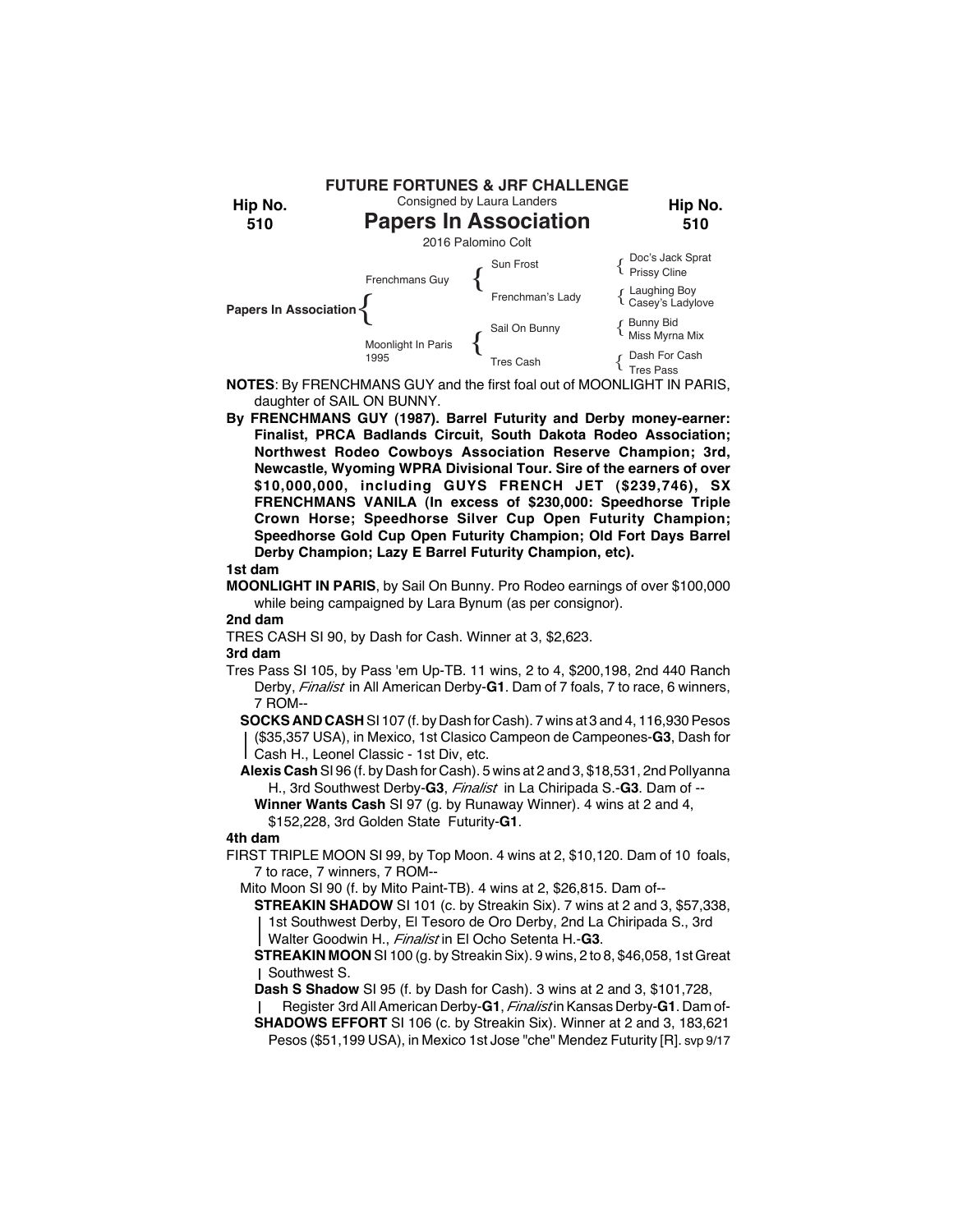

- **NOTES**: By FRENCHMANS GUY and out of MOONLIGHT IN PARIS, daughter of SAIL ON BUNNY.
- **By FRENCHMANS GUY (1987). Barrel Futurity and Derby money-earner: Finalist, PRCA Badlands Circuit, South Dakota Rodeo Association; Northwest Rodeo Cowboys Association Reserve Champion; 3rd, Newcastle, Wyoming WPRA Divisional Tour. Sire of the earners of over \$10,000,000, including GUYS FRENCH JET (\$239,746), SX FRENCHMANS VANILA (In excess of \$230,000: Speedhorse Triple Crown Horse; Speedhorse Silver Cup Open Futurity Champion; Speedhorse Gold Cup Open Futurity Champion; Old Fort Days Barrel Derby Champion; Lazy E Barrel Futurity Champion, etc).**

**MOONLIGHT IN PARIS**, by Sail On Bunny. Pro Rodeo earnings of over \$100,000 while being campaigned by Lara Bynum (as per consignor).

# **2nd dam**

TRES CASH SI 90, by Dash for Cash. Winner at 3, \$2,623.

# **3rd dam**

Tres Pass SI 105, by Pass 'em Up-TB. 11 wins, 2 to 4, \$200,198, 2nd 440 Ranch Derby, *Finalist* in All American Derby-**G1**. Dam of 7 foals, 7 to race, 6 winners, 7 ROM--

**SOCKS AND CASH** SI 107 (f. by Dash for Cash). 7 wins at 3 and 4, 116,930 Pesos (\$35,357 USA), in Mexico, 1st Clasico Campeon de Campeones-**G3**, Dash for Cash H., Leonel Classic - 1st Div, etc.

**Alexis Cash** SI 96 (f. by Dash for Cash). 5 wins at 2 and 3, \$18,531, 2nd Pollyanna H., 3rd Southwest Derby-**G3**, *Finalist* in La Chiripada S.-**G3**. Dam of --

**Winner Wants Cash** SI 97 (g. by Runaway Winner). 4 wins at 2 and 4, \$152,228, 3rd Golden State Futurity-**G1**.

# **4th dam**

- FIRST TRIPLE MOON SI 99, by Top Moon. 4 wins at 2, \$10,120. Dam of 10 foals, 7 to race, 7 winners, 7 ROM--
	- Mito Moon SI 90 (f. by Mito Paint-TB). 4 wins at 2, \$26,815. Dam of--
		- **STREAKIN SHADOW** SI 101 (c. by Streakin Six). 7 wins at 2 and 3, \$57,338, 1st Southwest Derby, El Tesoro de Oro Derby, 2nd La Chiripada S., 3rd Walter Goodwin H., *Finalist* in El Ocho Setenta H.-**G3**.
		- **STREAKIN MOON** SI 100 (g. by Streakin Six). 9 wins, 2 to 8, \$46,058, 1st Great Southwest S.
		- **Dash S Shadow** SI 95 (f. by Dash for Cash). 3 wins at 2 and 3, \$101,728,
		- Register 3rd All American Derby-**G1**, *Finalist* in Kansas Derby-**G1**. Dam of-
		- **SHADOWS EFFORT** SI 106 (c. by Streakin Six). Winner at 2 and 3, 183,621 Pesos (\$51,199 USA), in Mexico 1st Jose "che" Mendez Futurity [R]. svp 9/17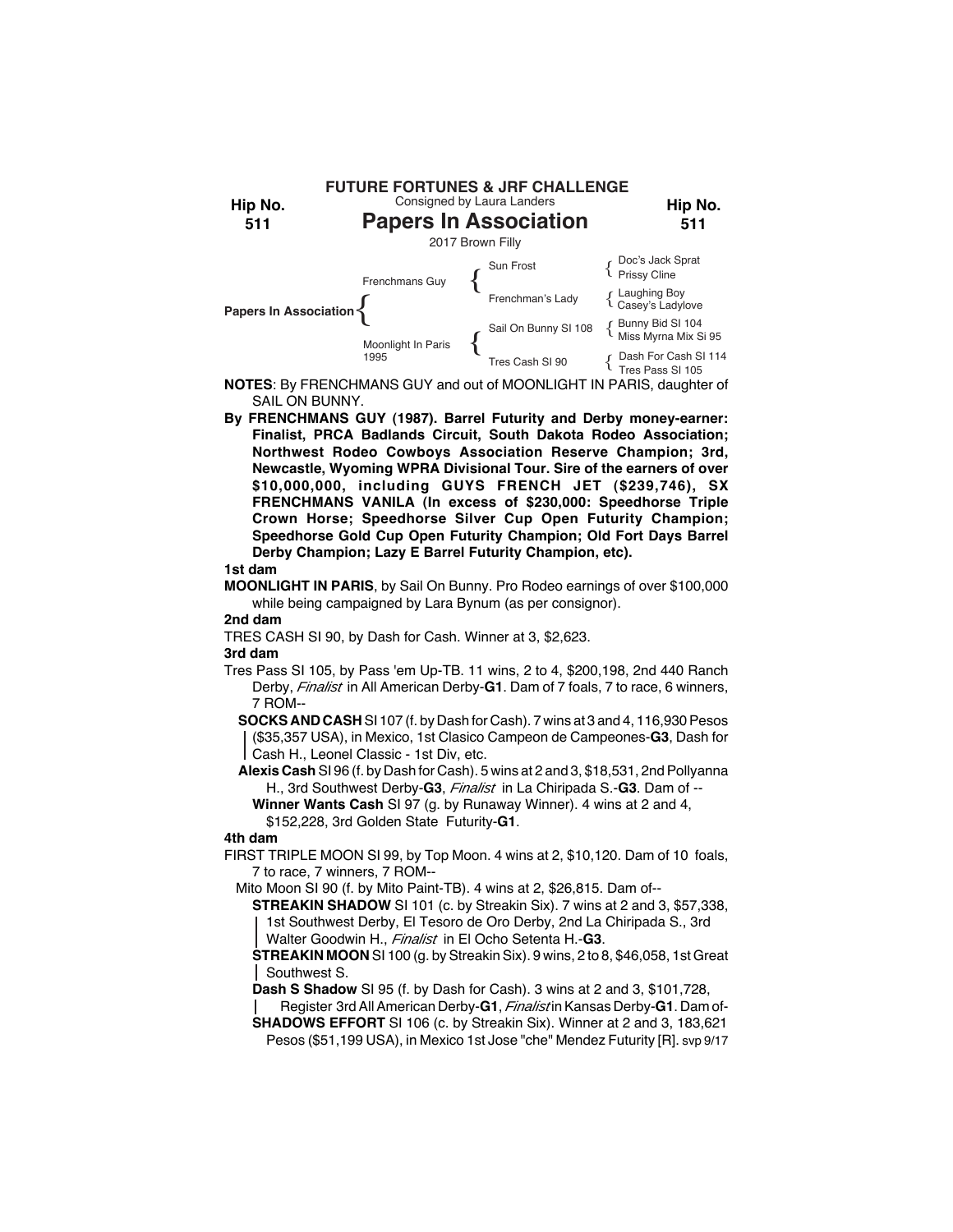

- **NOTES**: Fire N Tha Bar has been started 60 days by Dannah Westbrook. Dannah has been extremely impressed with Fire's willingness and brains. She is correct and extremely athletic. Comes from a proven family.
- **By FIREWATER CANYON (2012). His first foals are 2-year-olds of 2017. Out of MULBERRY CANYON MOON (\$333,036: An All-Time Leading Barrel Futuirty Horse; Lance Graves Pro Classic Invitational Futurity Champion; WPRA NFR Champion & mulltiple round winner. Son of FIRE WATER FLIT SI 86 (1978). Race winner. An Equi-Stat Leading Barrel Sire and Maternal Grandsire. Sire of MISS JB 055 (\$173,784: BFA World Barrel Sweepstakes Champion; 4th, BFA World Open Futurity; 5th, Old Fort Days Open Barrel Futuirty), FIREWATERONTHEROCKS (\$152,045: "The American" Barrel Racing Reserve Champion; Old Fort Days Open Barrel Derby Reserve Champion; 4th, Speedhorse Silver Cup Open Barrel Futurity; BFA World Open Barrel Derby Reserve Champion), SIX MOON FIREWATER (\$132,001: Lance Graves Pro Classic Barrel Futuirty Open Slot Champion), FIREWATER FIESTA (over \$120,000: PRCA Barrel Racing Horse of the Year twice; WPRA Barrel Racing Horse of the Year), THUNDERANDFIRE (\$100,603: Calgary Stampede Rodeo Barrel Champion), FIRE AND FLIT (\$86,000: top 10, BFA World Open Barrel Futurity; 5th, Old Fort Days Open Barrel Futurity).**

Twist Lena Bar, by Hesa Missle Bar. Dam of 7 foals, 5 of performance age, including a 3-year-old by Frenchmans Fabulous, 2 performers--

**LITTLE EDDIE STINSON** (g. by Eddie Stinson). \$12,027: finalist Old Fort Days Open Barrel Futurity, BFA World Barrel Futurity Open Juvenile.

Frosted Missle Bar (g. by Sun Frost Wonder). Equi-Stat Barrel money-earner.

**Dam's sire**, **HESA MISSLE BAR**. 3 wins to 3, \$3,508. Son of **EASY THISTLE** SI 95 (1973). Race winner. Sire of 12 crops of racing age, 134 foals, 45 starters, 19 ROM, 1 stakes winner, 16 winners of 40 races and earning \$47,582, including **MISS JOY THISTLE** SI 89 (Early Bird Futurity), **Hodgerosa Thistle** SI 93 (2nd Pit Run Futurity), **Easy Pet** SI 96 (14 wins).

#### **2nd dam**

Twist Flight, by Go Flight. Unplaced at 2. Dam of no performers to date.

# **3rd dam**

Carol Bar Twist, by Royal Fun. Dam of--

Twist And Fly SI 87 (go Flight). Winner to 3.

# **4th dam**

Miss Carol Twist, by Sacatone. Dam of--

Go Rocket Flight SI 91 (Go Flight). 1 win, 3 thirds to 3. svp 9/17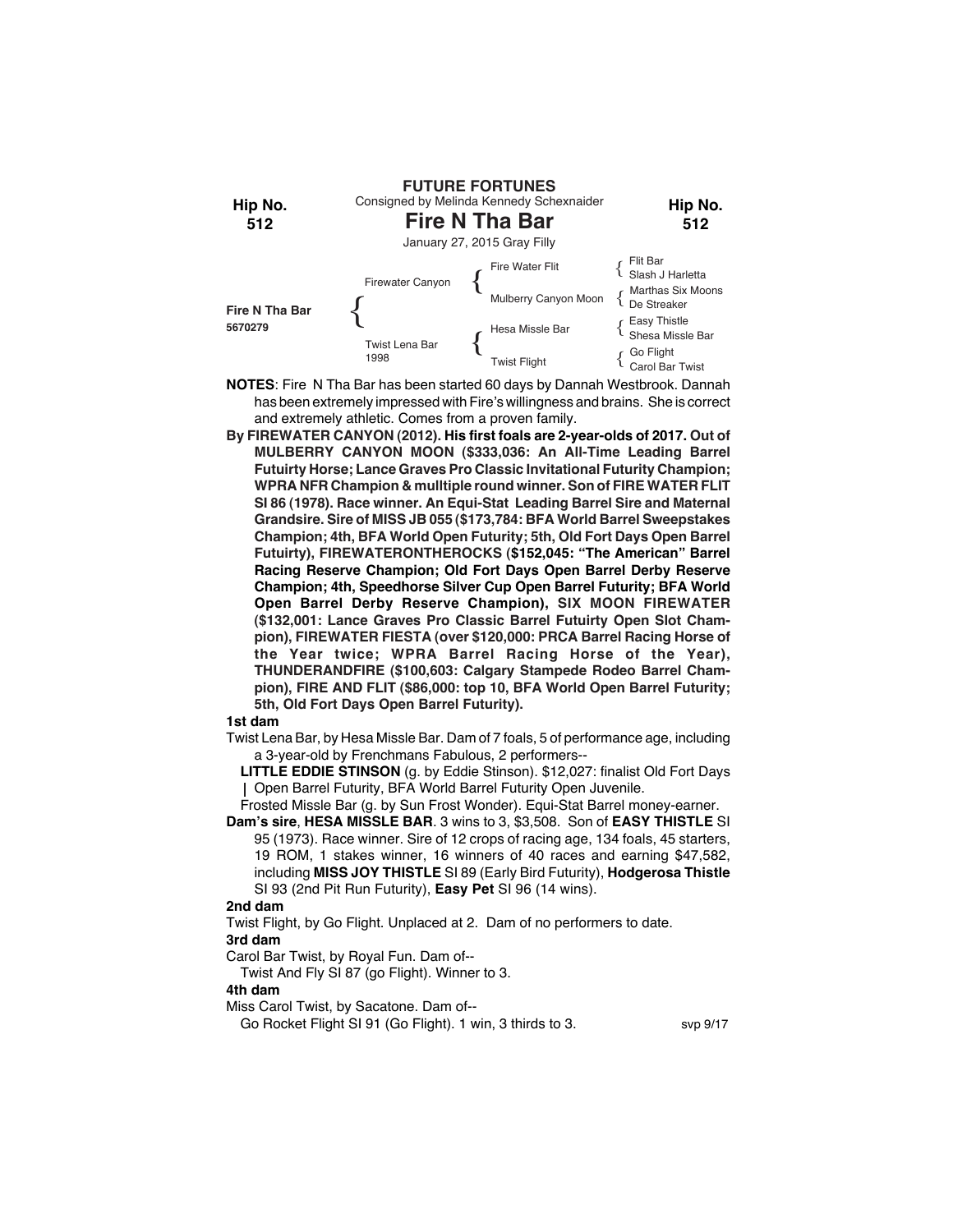

**NOTES**: Last **BRED** on June 23, 2017 to **FRENCH TOO FAME**. Foal in utero eligible for the Triple Crown 100, BBR Select Stallions, VGBRA.

# **PRODUCE RECORD**:

2013 Fames Blazin Grace, f. by French Too Fame.

2014 Hi Pockets Fame, c. by French Too Fame.

2015 Blazin Chrome Wheels, g. by French To Fame.

2016 Blazin to Fame, c. by French Too Fame.

**By BLAZIN JETOLENA (1999). 10 points & \$95,201: (Total Lifetime Barrel Earnings \$190,000); Beth Cooper Mem. Fut. Champion, American West 4D Fut. 1D Champion, High Prairie Round Up Fut. Champion, Arizona Gold Fut. Champion, Washington BRA Fut. Champion, Fizz Bomb Fut. SS Champion, 2nd Barrel Of Gold Fut., etc. Sire of SHEZA BLAZIN MOVE (\$372,370: AQHA Reserve World Champion Jr Barrel Racing Horse; WPRA Cheyenne Champion), CAME IN A BLAZIN (Select World Champion Pole Bending Horse, 4th Select World Show Barrels).**

# **1st dam**

Vikings Vixons Last, by Power Train. Dam of--

**Blazin Honor** (c. by Blazin Jetolena). 57 points: 6th, AQHA High Point Lvl2 Open;

Open ROM; World Show qualifier Performance Halter Stallion & Sr Heeling. Tristen Vixon (f. by Mitey Joey). Dam of--

**Firetrain O Toole**. \$8,530: 5th, Hutt Six Open Barrel Futurity; Diamonds & Dirt Amateur Barrel Futurity Reserve Champion; BFA World Barrels Future Fortunes Champion; 4th, Hutt Six Barrels Future Fortunes; 7 points; 2016 World Show qualifier Sr Barrels.

# **2nd dam**

Viking Vixen SI 94, by Vikingson-TB. 3 wins to 5, \$22,598. Dam of--

**MAKING UP TIME** (Truckle Feature). 179.5 points: 3rd, AQHA High Point Amateur Barrel Racing; top 10, World Show Sr Barrel Racing; 4th, Country Boys Barrels Open 1D; Superior Barrel Racing; Amateur ROM.

Star Crossed Maiden SI 93 (Hustling Hand). 2 wins to 3, \$6,095.

#### **3rd dam**

Hanks Pansy Pal, by Tonto Bars Hank. Dam of--

Viking Vixen SI 94 (Vikingson-TB). Above.

Gold Bricking (Search For Gold-TB). PHBA Reserve World Champion Novice/ Amateur Showmanship; 4th, PHBA World Amateur Aged Gelding, 6th Open. Guerrera (Guerrero). Dam of--

Sporting Hank SI 97. 5 wins to 6, \$14,100.

Kirsch Knik (Fleet Kirsch-TB). Placed. Dam of--

Kwik Knik SI 86. Winner to 5, \$5,545, *finalist* Pot O' Gold Futurity [**G3**].svp 9/17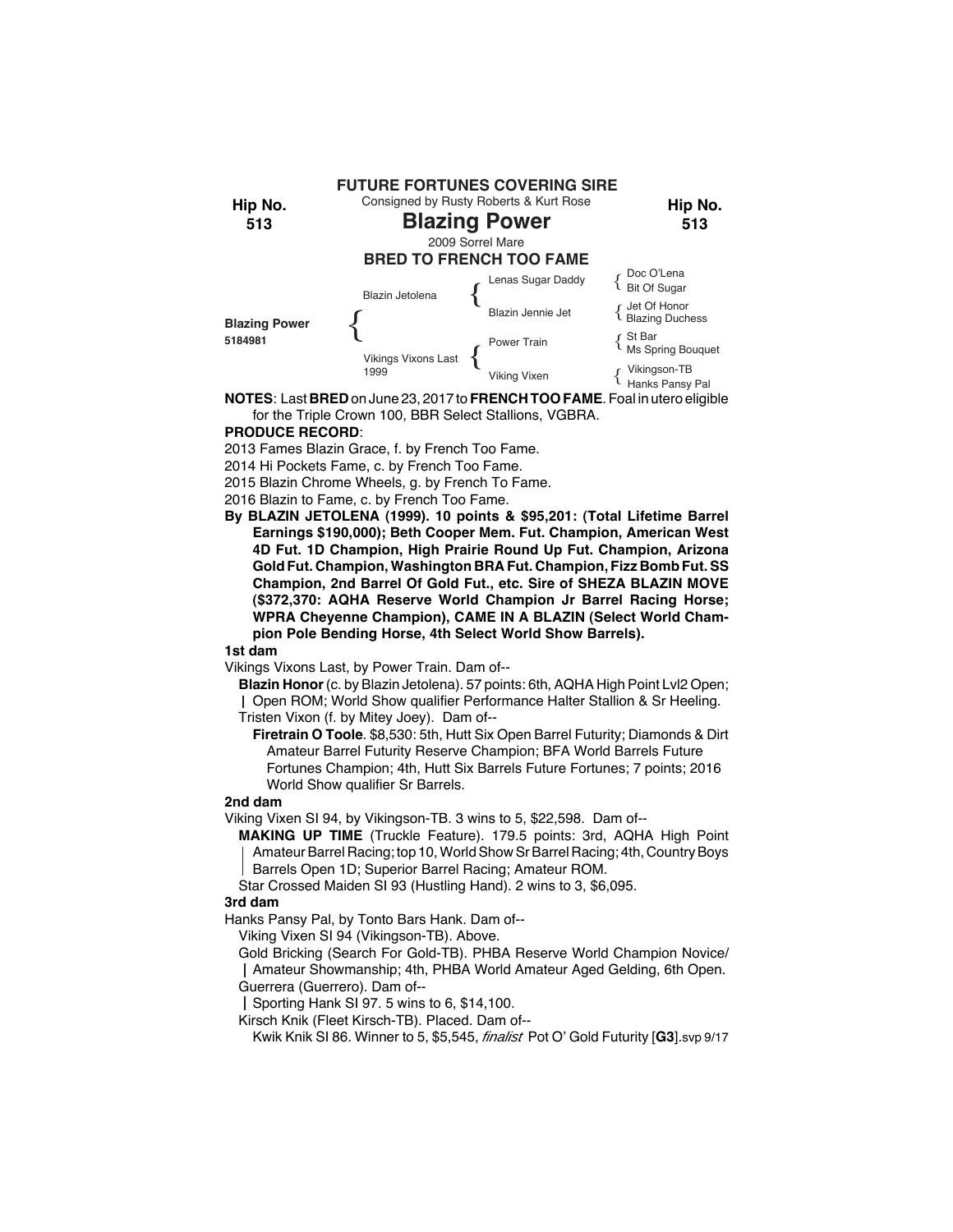

- **NOTES**: JLP Ready Jet Go is a well put together gelding that has what it takes to be a winner. His pedigree is full of proven winners. He's sensible and willing to learn. Eligible for the SSS, BRIF.
- **By JETS LAST PAYDAY (2003). Sire of 6 performers, including TOFAST TA VIEW (\$7,626, 2nd Lucky Dog Gayla Milam Day 3 4D, etc.), BA DIG N PAYDAYS (\$1,710, 6th Ga. Sports Arena Southern 4D), VIEW THIS LADY ROSE (Equi-Stat money earner, 3rd Elite Youth Xtravaganza 4D, etc.), MOMMAS PAYCHECK (Equi-Stat money earner, 1st IBRA Fut./Open Jan. Murf., TN Day 1 3D, etc.), DANCING ON PAYDAY (Earner of 6 youth performance points), etc.**

HOPE ITS CASH, by Munchin Cash. Unraced.

**2nd dam**

VITAL HOPE SI 80, by Vital Sign. Placed at 2.

**3rd dam**

EASY GOETTA, by Easy Six. Placed in 1 start at 2. Dam of 6 to race, 3 winners, 4 ROM--

**Go to the Cash** SI 104 (g. by Dash for Cash). 4 wins, 2 to 5, \$21,725, 2nd Graham Farms Maturity, 3rd Busch Graham Farms Derby.

Precious Ego SI 89 (f. by Master Ego-TB). 3 wins at 2 and 3, 4,562,618 Pesos (\$2,176 USA), in Mexico.

Dashing Dash SI 86 (c. by Dash For Cash). Winner at 2.

# **4th dam**

**GOETTA** SI 100, by Go Man Go. 22 wins in 31 starts, 2 to 4, \$233,922, 6-Time World Champion, 1st All American Futurity, Los Alamitos Futurity, Pacific Coast QHRA Derby, Autumn Championship, Bardella H., Shue Fly S., Go Man Go H., Triple R Maturity-ntr, 400 yards in 0:20.390, Monterey, Traileze, Ruidoso Championship S., 2nd Josie's Bar H., Auburn S., 3rd Kindergarten Futurity. Half-sister to **ETTABO** SI 100 (\$50,976, Champion). Dam of 7 foals, 7 to race, 6 winners, 6 ROM--

**GOETTA MISS** SI 101 (f. by Alamitos Bar). 9 wins, 2 to 4, \$59,290, 1st Railsplitter Invitational S., 2nd Sunland Park Fall Derby, Bart Express H. Dam of--

**Easy Go Leo** SI 91 (c. by Easy Jet). 2 wins at 2, \$10,956, 2nd Michigan Futurity. **BEAT A NATIVE** SI 101 (c. by Sparkling Native-TB). 4 wins, 2 to 4, \$6,230, 76),

1st Rillito 870 Championship. Set ntr at Rillito, 870 yards in 0:45.700 (1977). **Sidly** SI 97 (c. by Jet Too). 5 wins at 2 and 3, \$16,991, 2nd Sunland Park S.

Pokey Go SI 95 (f. by Pokey Bar). 3 wins at 2 and 3, \$2,570. Dam of--

Moon Rica SI 89 (c. by Top Moon). 2 wins at  $3, $7,616$ . svp  $9/17$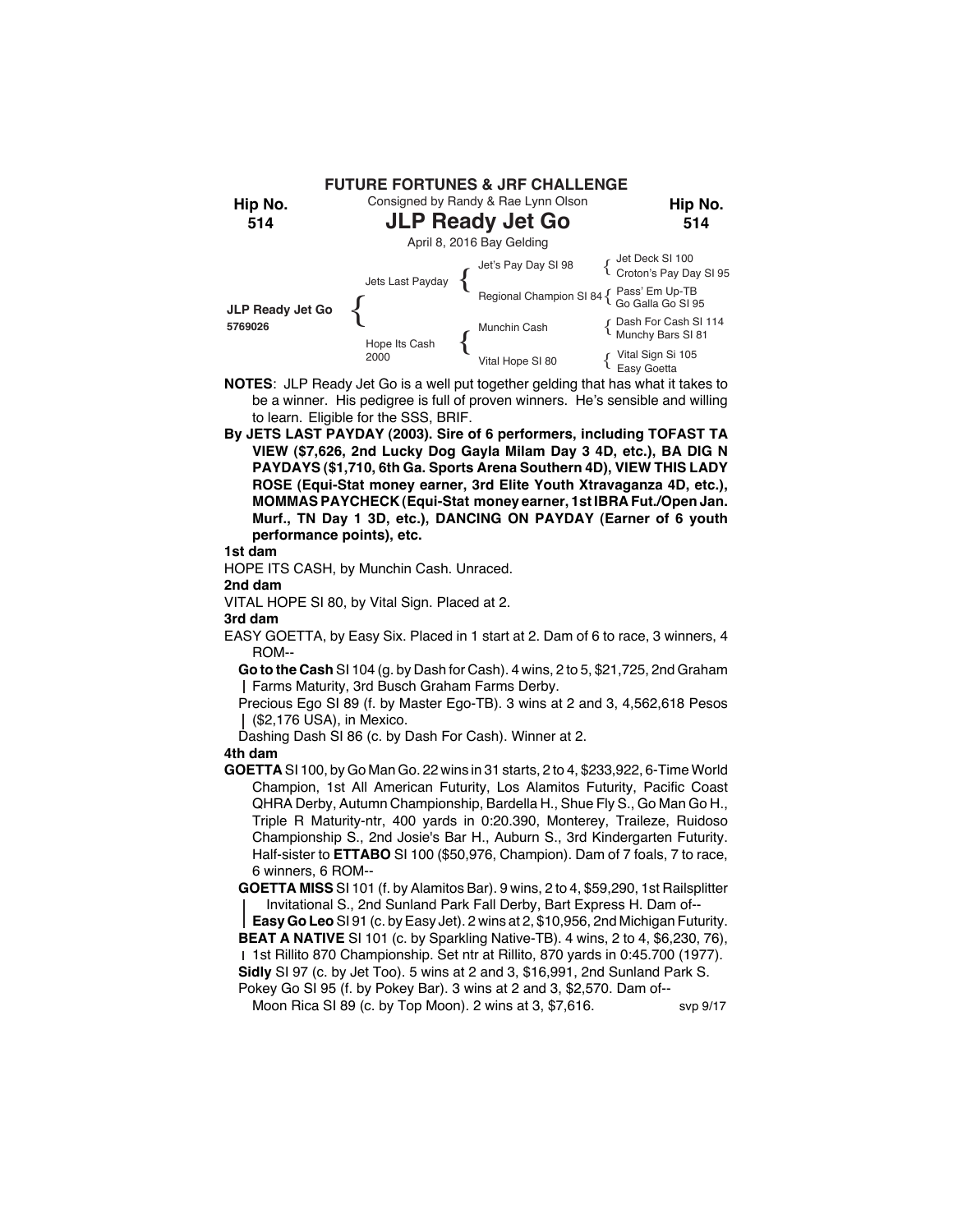

- **NOTES**: Maximum Midnite Fame second dam is a full sister to GAY BAR CASANOVA, \$120,924: BFA World Open Derby Champion, MISS GAY BAR ABBY, \$71,590 & 10 Barrel Racing points: NBHA World Barrels Open 2D Champion. Paid into KISS, eligible for Triple Crown 100, BBR Select Stallion Stakes.
- **By FRENCHMANS MAXIMUM (2008). His oldest foals are 4-year-olds. Son of FRENCHMANS GUY (1987). Barrel Futurity and Derby money-earner: Finalist, PRCA Badlands Circuit, South Dakota Rodeo Association; Northwest Rodeo Cowboys Association Reserve Champion; 3rd, Newcastle, Wyoming WPRA Divisional Tour. Sire of the earners of over \$10,000,000, including GUYS FRENCH JET (\$239,746), SX FRENCHMANS VANILA (In excess of \$230,000: Speedhorse Triple Crown Horse; Speedhorse Silver Cup Open Futurity Champion; Speedhorse Gold Cup Open Futurity Champion; Old Fort Days Barrel Derby Champion; Lazy E Barrel Futurity Champion, etc), FRENCHMANS FUTURE (\$188,776), GUYS SIX PACK TO GO (\$159,814).**

Destiny Ta Fame, by Dash Ta Fame. Dam of 2 foals, the oldest a 2-year-old. **2nd dam**

Wimpys Gaybar Queen, by Cowanater. Full sister to **GAY BAR CASANOVA** (\$120,924).

# **3rd dam**

Cookie Casanova, by Designer Casanova. Dam of 5 money-earners, \$207,620, including--

**GAY BAR CASANOVA** (Cowanater). \$120,924: BFA World Open Derby Champion; split 6th, Speedhorse Silver Cup Open Barrel Futurity; Good Times Open Barrel Futurity Champion; Frostbite Open Barrel Futurity Champion; NBHA World Barrels Open 1D Reserve Champion; Bar Nothin Barrel Bash Open Futurity Reserve Champion; 2017 Panty Raid Barrels Open Slot Reserve Champion.

**MISS GAY BAR ABBY** (Cowanater). \$71,590 & 10 Barrel Racing points: NBHA World Barrels Open 2D Champion; top 10, Old Fort Days Open Barrel Futurity; NBHA Youth World Barrels Teen Youth 1D Champion; Open ROM.

**COWGIRL CASANOVA** (Bar King Rancher). \$13,311: 5th, BFA Barrels Future Fortunes Open Slot; 6 points.

**Bootsrmadeforwalkin** (Bar King Rancher). \$4,999: 2017 No Bull Barrels Gifford Open 2D Champion; 2017 No Bull Barrels Morristown Open 2D Champion.

Casanova At The Bar (Bar King Rancher). \$1,495: money-earner, 2016 BFA World Barrel Derby; 6th, 2016 Lance Graves Pro Classic NBHA Barrels JP Open 2D. svp 9/17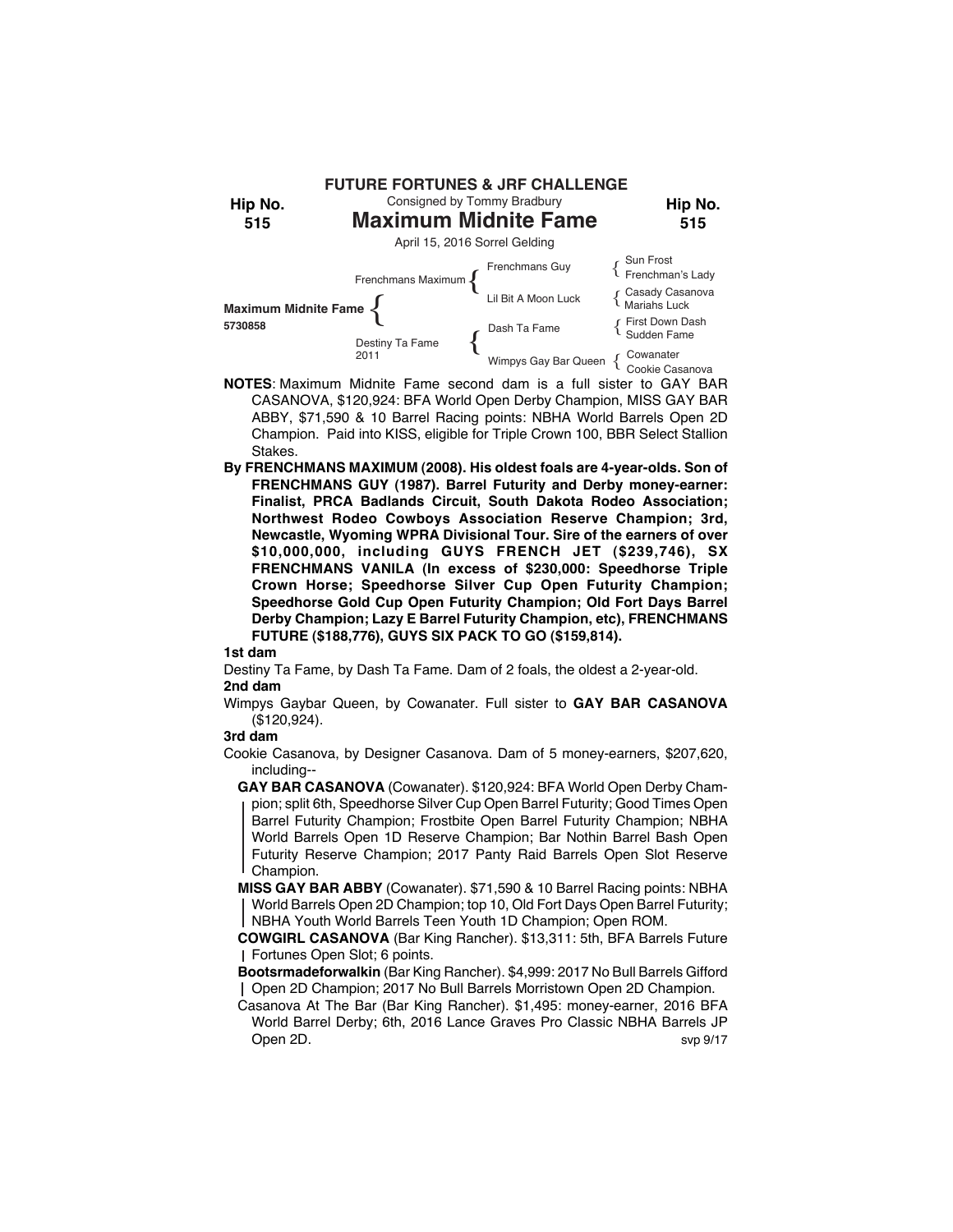

**NOTES**: Bets Tanquery is by BET HESA CAT, \$267,465: NCHA Open World Champion; NCHA Open World Champion Stallion and out of a daughter of

TANQUERY GIN. Last **BRED** on April 29, 2017 to **JESSES TOPAZ**. **PRODUCE RECORD**:

2016 Bet On Topaz, f. by Jesses Topaz.

**By BET HESA CAT (2006). \$267,465: NCHA Open World Champion; NCHA Open World Champion Stallion; AQHA World Junior Cutting Level 2 Open Champion; Breeders Inv. Open Derby Reserve Champion; split 5th AQHA High Point Junior Cutting. Half-brother to STYLISH BET (\$179,997: 9th Showdown in Cowtown Winter Slot Cutting Open; NCHA Gold Award), BETS CD (\$129,130: 3rd NCHA Open Derby; NCHA Bronze Award), BET SHES SMOOTH (\$106,294: NCHA Open Futurity Reserve Champion), BET ON ME 498 (\$102,877: AQHA Reserve World Champion Junior Cutting Horse; NCHA Silver Award), BET YER BOONS (\$73,281: top 10 NCHA Open Futurity), BETRUS (\$52,730: semi-finalist in the NCHA Open Super Stakes). Out of BET YER BLUE BOONS (\$350,615: NCHA Open World Champion Mare; NCHA Hall of Fame A Leading Sire. Sire of 93 RGP money earners, \$1,009,864, 14 AQHA point-earners, including REYZURBETSONTHISCAT (\$63,613: The Ike 4-Year-Old Open Futurity Champion), BETCHALOU (\$58,992: split 7th NCHA Open Super Stakes), BETS ON BATHSHEBA (\$58,942: split 9th NCHA Non-Pro Futurity), BET HESA CATS CHOICE (\$54,590: split 6th The Ike 4-Year-Old Open Futurity).**

# **1st dam**

Sixes Tanquery, by Tanquery Gin. Dam of--

Whiskey N Lariats (g. by Paddys Irish Whiskey). RHAA Guthrie, TX Ranch Hand Reserve Champion; 3rd RHAA Wild Horse Days Ranch Hand.

# **2nd dam**

A Red Hot Fancy Cat, by Red Hot Hancock.

# **3rd dam**

Two Eyed Fancy Cat, by Two Eyed Bunch. Dam of--

Hancocks Fancy Cat (Red Hot Hancock). Dam of--

- MLS Shaken Things Up. 7.5 Open & Amateur points: World Show qualifier
- Amateur Barrel Racing.
- ML Bodacious Twister. finalist, BBR World Barrels Open 4D and top 10 in the Open 3D. Dam of--

Im A Holy Knight. 4th, 2016 Hawki Barrels Open 3D.

Fancy Cat Hancock (Red Hot Hancock). Dam of--

Fancy Pick. 3rd, 2017 Clovis/Cactus Team Roping Open Heading. svp 9/17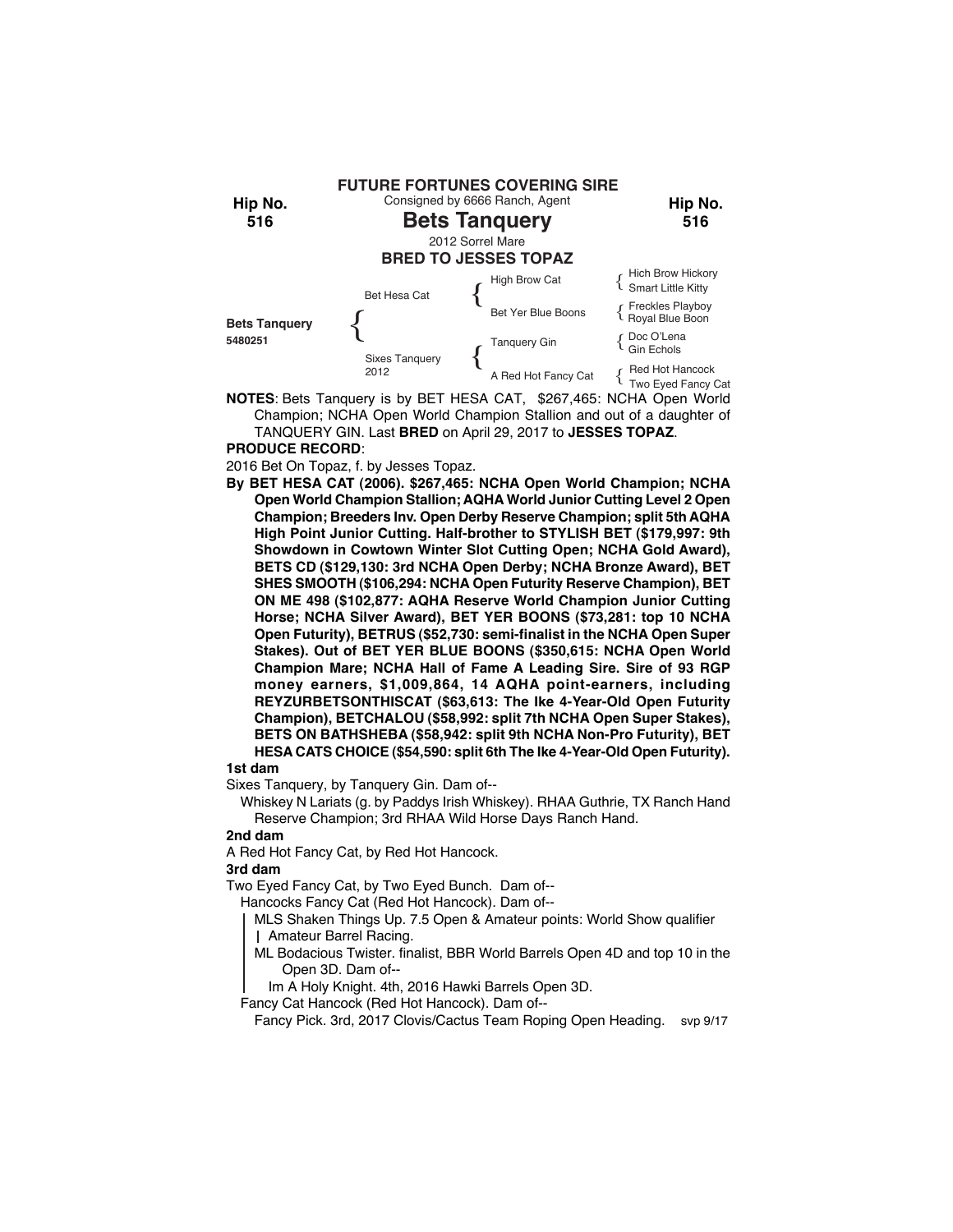

- **NOTES**: Jesses Bet is by the young stallion JESSES TOPAZ and out of a young daughter of BET HESA CAT, \$267,465: NCHA Open World Champion; NCHA Open World Champion Stallion.
- **By JESSES TOPAZ (2011). His oldest foals are yearlings. Son of MR JESS PERRY SI 113 (1992). Champion 2-year-Old , \$687,184 [G1]. Sire of 1,066 ROM, 137 Stakes winners, \$51,819,604, 9 Champions, including APOLLITICAL JESS SI 107 (World Champion, \$1,399,831 [G1]), MATABARI SI 104 (\$1,410,471, Los Al. Two Million Fut. [G1]), ONE FA-MOUS EAGLE SI 101 (\$1,387,453, Los Al. Two Million Fut. [G1]), NOCONI SI 105 (\$1,356,459, All American Derby [G1]), A REVENANT SI 91 (\$604,800 [G1].**

Bets Tanquery, by Bet Hesa Cat. Dam of 2 foals, the oldest is a yearling.

**Dam's sire**, **BET HESA CAT** (2006). \$267,465: *NCHA Open World Champion; NCHA Open World Champion Stallion***;** AQHA World Junior Cutting Level 2 Open Champion; Breeders Inv. Open Derby Reserve Champion; split 5th AQHA High Point Junior Cutting. Half-brother to **STYLISH BET** (\$179,997: 9th Showdown in Cowtown Winter Slot Cutting Open; NCHA Gold Award), **BETS CD** (\$129,130: 3rd NCHA Open Derby; NCHA Bronze Award), **BET SHES SMOOTH** (\$106,294: NCHA Open Futurity Reserve Champion), **BET ON ME 498** (\$102,877: AQHA Reserve World Champion Junior Cutting Horse; NCHA Silver Award), **BET YER BOONS** (\$73,281: top 10 NCHA Open Futurity). Out of **BET YER BLUE BOONS** (\$350,615: NCHA Open World Champion Mare; NCHA Hall of Fame). A Leading Sire.

# **2nd dam**

Sixes Tanquery, by Tanquery Gin. Dam of--

Whiskey n Lariats (g. by Paddys Irish Whiskey). RHAA Guthrie, TX Ranch Hand Reserve Champion; 3rd RHAA Wild Horse Days Ranch Hand.

# **3rd dam**

A Red Hot Fancy Cat, by Red Hot Hancock.

# **4th dam**

Two Eyed Fancy Cat, by Two Eyed Bunch. Dam of--

Hancocks Fancy Cat (Red Hot Hancock). Dam of--

- MLS Shaken Things Up. 7.5 Open & Amateur points: World Show qualifier Amateur Barrel Racing.
- ML Bodacious Twister. finalist, BBR World Barrels Open 4D and top 10 in the Open 3D. Dam of--
- Im A Holy Knight. 4th, 2016 Hawki Barrels Open 3D.

Fancy Cat Hancock (Red Hot Hancock). Dam of--

Fancy Pick. 3rd, 2017 Clovis/Cactus Team Roping Open Heading. svp 9/17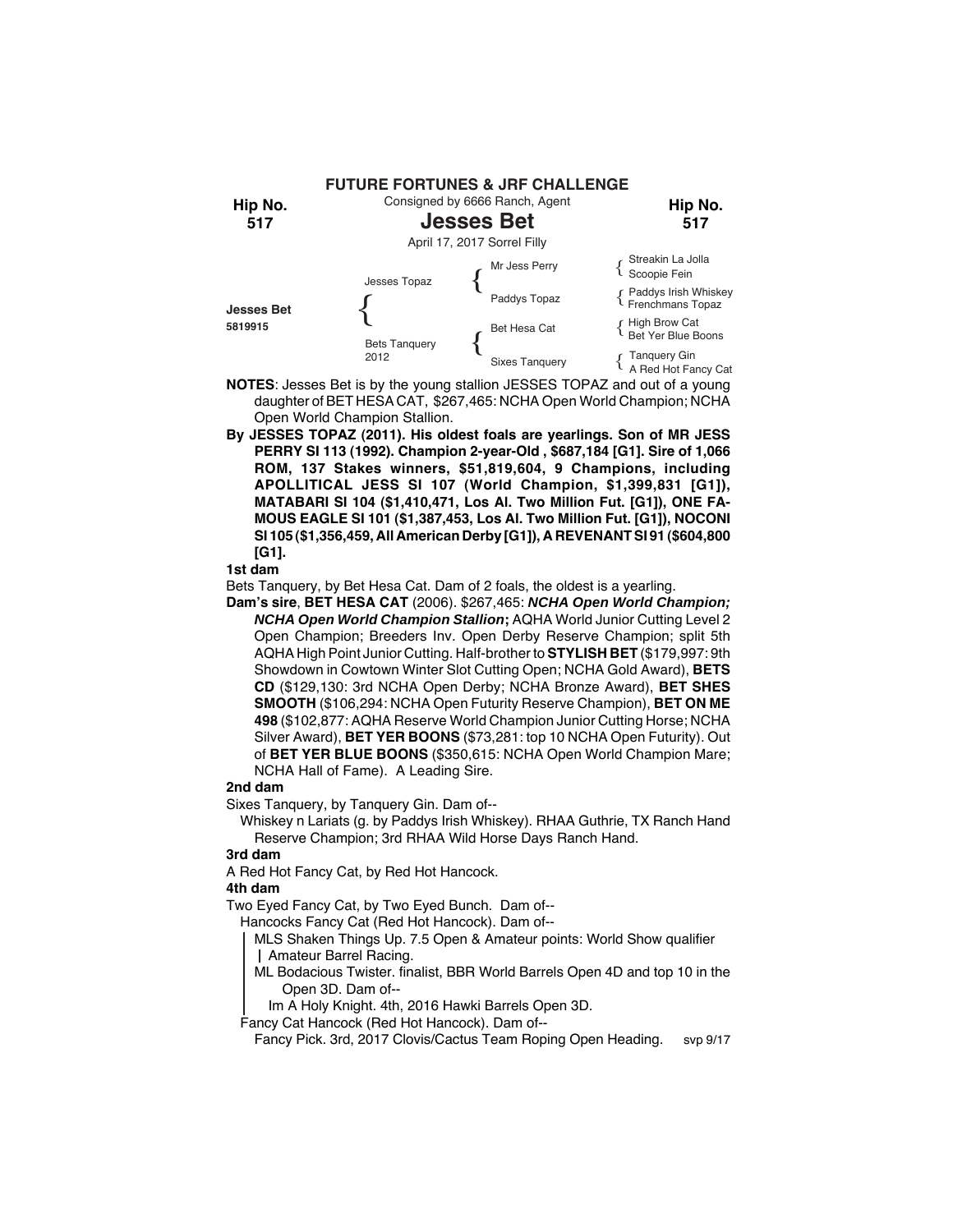

- **NOTES**: Furious Leader is a nice colt with a AAA sire and dam. Started on barrels the right way. Gentle and smart. Bred to race or run barrels. This colt is bred, raised and started on barrels by champion barrel racer Marilyn Duplissey.
- **By FURYOFTHEWIND SI 96 (2003). Stakes winner, \$70,554, California Derby Challenge-G3, etc. Sire of 8 crops of racing age,18 stakes winners, 1 champion, earning \$6,142,637, including BRACE FOR BERNAL SI 105 (champion, \$322,326, Heritage Place Derby-G2, etc.), TURBULENT TIMES SI 94 (\$564,146, Golden State Million Futurity-G1, etc.), QUARTO MENUDOS SI 104 (\$300,386, Shue Fly S. [R]-G2, etc.), etc. Sire of 17 Equi-Stat Barrel money-earners.**

- ANNAS LEADIN SI 92, by Special Leader. Winner at 3, \$15,982, *Finalist* in Mile High Derby-**G2**, Lucille Rowe Derby [R]-**G3**. Dam of 4 foals, 1 to race, 1 winner, 1 ROM--
	- Special Furry Socks SI 91 (g. by Furrtreeous). 4 wins at 3 and 4, 2017, 158,576 Pesos (\$8,575 USA), in Mexico.

#### 2**nd dam**

ANNAS FIRST CLASS SI 94, by First Down Dash. Placed at 2 and 3. Dam of 7 foals, 6 to race, 6 winners, 6 ROM--

**Leadin the Class** SI 102 (g. by Special Leader). 5 wins, 2 to 7, \$63,663, 2nd Rocky Mountain Championship, *Finalist* in Mile High Futurity-**G2**, Cherry Creek Futurity [R]-**G3**, O.B. Cockerell H.-**G3**.

Trivial SI 97 (f. by Chicks Beduino). Winner at 2, \$24,800, *Finalist* in Speedhorse Gold Cup Futurity [R]-**G2**.

Annas Leadin SI 92 (f. by Special Leader). See above.

First Steps Special SI 92 (c. by Strawfly Special). 3 wins at 2, \$12,824, *Finalist* in Turf Paradise Open Quarter Horse Derby-**G3**.

Meter Me First (f. by Meter Me Gone). Unraced. Dam of--

**Handsome Jansen** SI 97 (g. by Sweet First Down). Winner at 2 and 3, \$29,940, 2nd Kansas Jackpot Prep Futurity [R].

Sweet Lindsey Lu SI 95 (f. by Sweet First Down). 3 wins, 2 to 4, \$24,559, *Finalist* in Altoona Derby-**G3**, *Qualified* to Iowa Double Gold Futurity-**G3**.

# **3rd dam**

**Anna Muchacha** SI 98, by Nuevo Muchacho. 6 wins at 2 and 3, \$12,305, 3rd Boise Futurity. Dam of 13 foals, 12 to race, 9 winners, 10 ROM--

**MIKES JET GE** SI 109 (g. by Jet Spice). 20 wins, 2 to 6, \$68,185, 1st Dixie Downs Derby, 2nd Dash for Destiny Futurity, Intermountain Futurity, etc.

**CASH DEPOSITS** SI 106 (g. by Deregulate). 6 wins at 2 and 3, \$28,393, 1st Dixie Downs Derby, West Valley Derby, 2nd Oquirrh Futurity [R]-**G3**, etc.

**Olenes Dream** SI 97 (g. by Mr Olene). 4 wins at 3, \$20,258. svp 9/17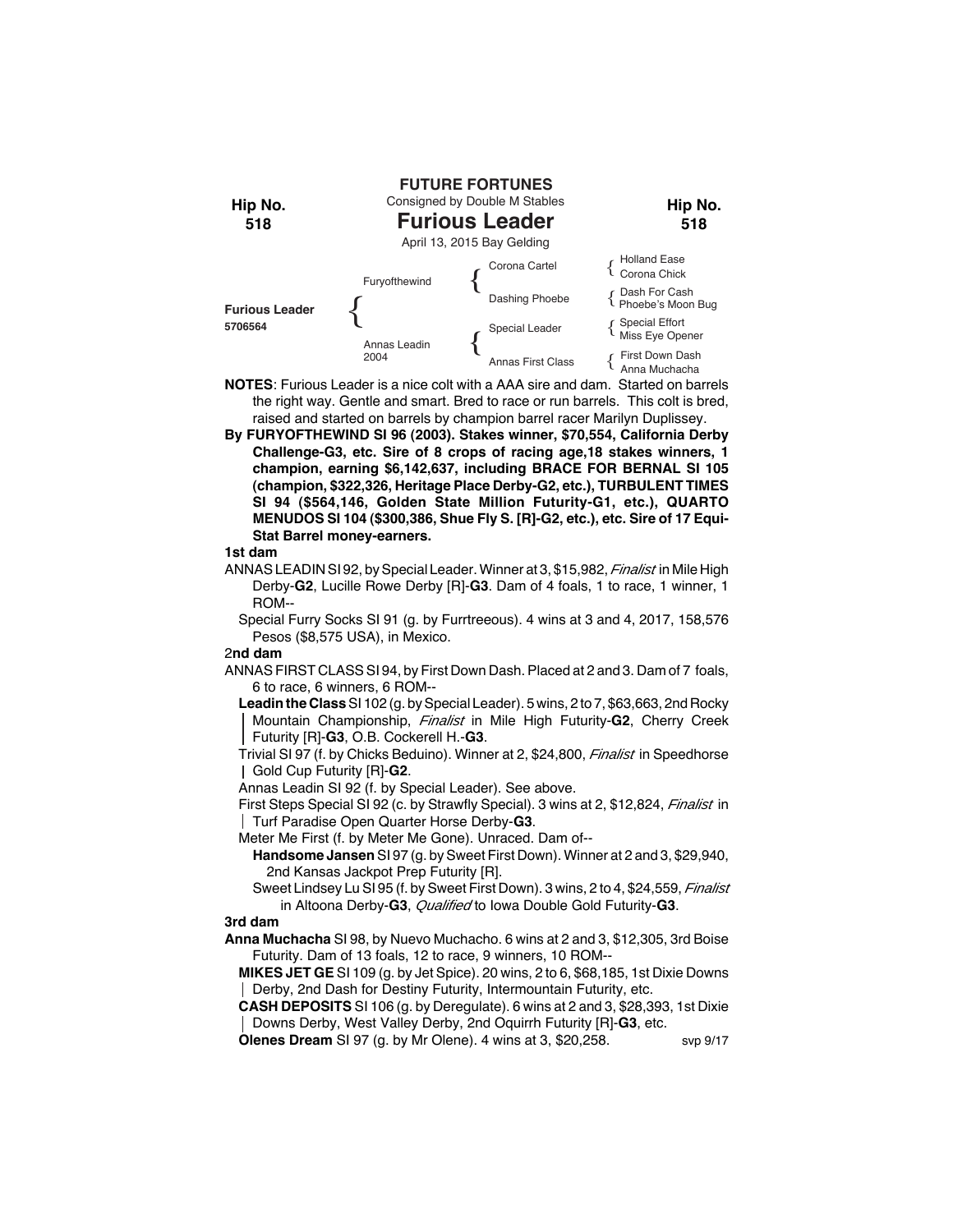

- When you are finished running her she will make an outstanding broodmare. **By EPIC LEADER (2008). \$169,187: Champion of the Ecurie -55 Drummond Futurity BBR Fut. Fnls., Ecurie 5–55 Drummond 1D, Bar Nothin Fut. Day 3 2D, Cowboy Capital 5D M/A 1D, BBR Tx/Ok Regional Day 3 1D, 2nd Lance Graves Pro Classic Slot Invt. Fut., BFA World Championship Fut.**
	- **1D, Cowboy Capital 5D June Fut. 1D, BBR Tx/Ok Regional Day 3 1D, 3rd Diamonds & Dirt Fut., 4th BFA World Championship Fut. 1D, Cowboy Capital 5D M/A 2D, PacWest Fut. 1st Go 1D, 5th BRN 4D Classic Equine Slot Fut., 7th BRN 4D Classic Equine Fut. 1D, Fizz Bomb Fut. 1st Go, etc. Sire of EPIC TWO KS (\$26,483: 1st Cornhusker F., Cornhusker F. Sire Incentive, etc.), SO EPIC (\$22,007: 2nd Elite Youth Xtgz/Red Hot Day 2 Adult 2D, 3rd BRN4D Clsc. Equine F., etc.), SR PACKIN EPIC GOLD (\$4,478: WRAPN3 July Futurity Day 1 2D, Greg Olson Mem. Day 1 3D, etc.), MISS EPIC CHARM (\$1,650: 2nd Triple Corwn 100 D & D Futurity), etc.**

Miss Guy to You, by Frenchmans Guy. Dam of 2 foals, the oldest a 3-year-old.

**Dam's sire**, **FRENCHMANS GUY** (1987). Barrel Futurity and Derby moneyearner: Finalist, PRCA Badlands Circuit, South Dakota Rodeo Association; Northwest Rodeo Cowboys Association Reserve Champion; 3rd, Newcastle, Wyoming WPRA Divisional Tour. Sire of the earners of over \$10,000,000, including **GUYS FRENCH JET** (\$239,746), **SX FRENCHMANS VANILA** (In excess of \$230,000: Speedhorse Triple Crown Horse; Speedhorse Silver Cup Open Futurity Champion; Speedhorse Gold Cup Open Futurity Champion; Old Fort Days Barrel Derby Champion; Lazy E Barrel Futurity Champion, etc), **FRENCHMANS FUTURE** (\$188,776), **GUYS SIX PACK TO GO** (\$159,814), **IMA SUPER FLY GUY** (\$127,552: Diamonds & Dirt Barrel Futurity Champion), **HBS MAYAN GOLD** (\$117,350), **BRING IT ON GUYS** (\$113,349), **GUYS FAMOUS GIRL** (\$110,786: Lance Graves Pro Classic Futurity Open Slot Barrels Champion), etc.

**2nd dam**

Babe Of Honor, by Jet Of Honor. Dam of 4 other foals. Dam of-- Honorized ( Jets Good Runner). Equi-Stat Barrel money-earner. **3rd dam** Babe To Go, by Six Pac 2 Go. So and the state of the state of the state of the state of the state of the state of the state of the state of the state of the state of the state of the state of the state of the state of the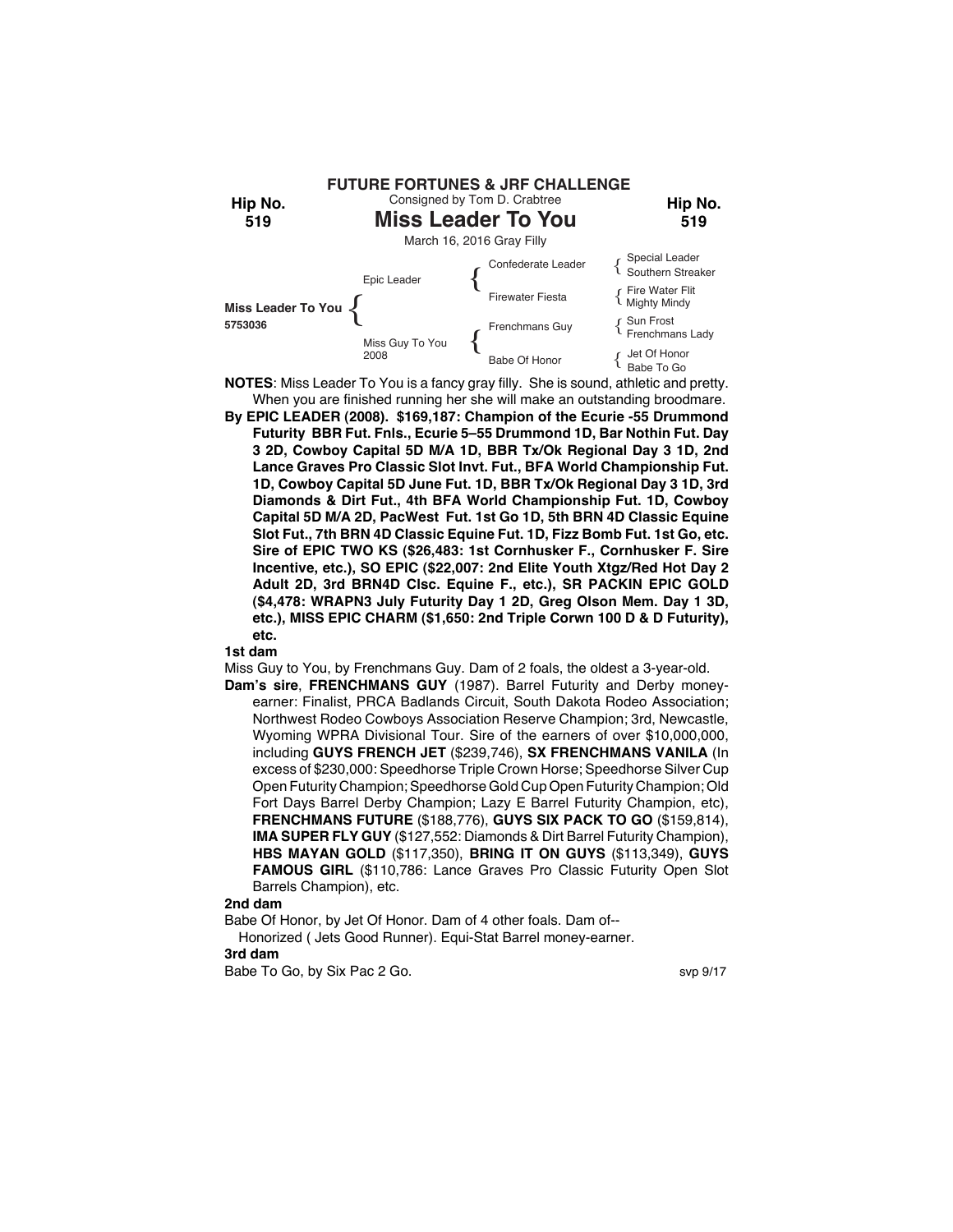| Hip No.<br>520                                                | <b>FUTURE FORTUNES &amp; JRF CHALLENGE</b><br>Consigned by Diana Powell Shell<br><b>Pals Flying Ta Fame</b> |                            | Hip No.<br>520                                                          |  |  |
|---------------------------------------------------------------|-------------------------------------------------------------------------------------------------------------|----------------------------|-------------------------------------------------------------------------|--|--|
| March 17, 2016 Bay Colt                                       |                                                                                                             |                            |                                                                         |  |  |
| Pals Flying Ta Fame $\begin{cases} 1 \end{cases}$<br>X0724405 |                                                                                                             |                            |                                                                         |  |  |
|                                                               |                                                                                                             |                            | Streaking Bunny SI 92 { Streakin Six Si 104                             |  |  |
|                                                               | Splashin Strawfly<br>2001                                                                                   |                            | Strawflyin Buds SI 99 { Strawfly Special SI 97<br>Tinys Rose Bud SI 107 |  |  |
|                                                               |                                                                                                             | <b>BCR Krispie Kritter</b> | { Zevi-TB<br>{ Splashing Bunny SI 98                                    |  |  |

- **NOTES**: Pals Flying Ta Fame is an outstanding stallion prospect with 12 stallions under his second dam. Big correct colt with a quiet disposition. Lots of speed and a real smooth mover. Lunges, ties and is handled regularly. Oklahoma Bred.
- **By STREAKING TA FAME SI 84 (2006). Race winner to 3, \$7,566 & 9 AQHA Barrel points: Pac West Futurity Champion; 3rd, Beth Cooper Memorial Futurity; 4th, BFA World Open 1D; 5th, Pac West Open 2D; 6th, Classic Equine Open 1D. Half brother to Coronas Six SI 92 (\$25,310, G3 finalist), Scouts Wagon SI 88 (\$22,714), Heza Megaman SI 93 (\$22,624). Sire of FLORIDA FAME (Equi-Stat Barrel earnings \$11,414), Fancy Streak Ta Fame (Equi-Stat Barrel earnings), Whos Fame (Equi-Stat Barrel earnings \$7,181), Brick House Fame (Equi-Stat Barrel earnings \$3,649).**

SPLASHIN STRAWFLY, by Strawflyin Buds. Unraced in. Dam of 4 foals, 1 to race-**2nd dam**

BCR KRISPIE KRITTER, by Zevi-TB. Unraced. Dam 8 foals, 5 to race, 3 winners, 5 ROM--

**SPLASH FORTUNE** SI 101 (g. by Six Fortunes). 9 wins, 2 to 10, \$54,844, 1st San Marcos H., 2nd Tower of the Americas H., 3rd Longhorn Derby-**G3**.

Kritters Effort SI 93 (f. by Fredricksburg). 3 wins at 3 and 4, \$14,237. Dam of--

**DESDEMONA RAMBLER** SI 98 (c. by Tempting Dash). 4 wins at 2 and 3, 2017, \$89,365,1st Dash for Cash Juvenile Invitational, 3rd Sam Houston Futurity-**G2**, Retama Juvenile Challenge.

Splash N Six SI 104 (g. by Sixarun). 5 wins, 2 to 5, \$52,706. **3rd dam**

**Splashing Bunny** SI 98, by Jet Creek. 3 wins at 2 and 3, \$29,549, 3rd West Texas Derby. Dam of 10 foals, 9 to race, 7 winners, 8 ROM--

**BCR MY MAIN MAN** SI 102 (g. by Murrtheblurr-TB). 13 wins, 2 to 5, \$167,577, 1st Z Wayne Griffin Director's Stks-2nd Div-**G2**, Bitterroot Futurity [R]-**G3**, Evening Snow H., 2nd Diamond Classic Futurity [R]-**G1**, etc.

**BEAT YOUR PANTS OFF** SI 103 (f. by Six Fols). 3 wins at 2, \$22,440, 1st Utah QHA Fall Futurity, 3rd QHBC Far West Classics Futurity [R]. Dam of--

**JUMPING TAC FLASH** SI 106 (f. by Tolltac). 7 wins at 2 and 3, \$147,065, 1st Miss Kindergarten Futurity-**G2**, California Sires' Cup Futurity [R]-**G3**, 2nd Dash for Cash Futurity-**G1**, Dash for Cash Derby-G1, etc. Dam of --

**CARTERS CARTEL** SI 103 (c. by Corona Cartel). 6 wins in 10 starts at , \$659,146, 1st Ed Burke Million Futurity-**G1**, Kindergarten Futurity-**G1**, etc.

**TAC IT LIKE A MAN** SI 98 (c. by First Down Dash). 6 wins at 2 and 3,

\$413,563, 1st PCQHRA Breeders' Futurity-**G1**, Governor's Cup Futurity [R]-**G1**. svp 9/17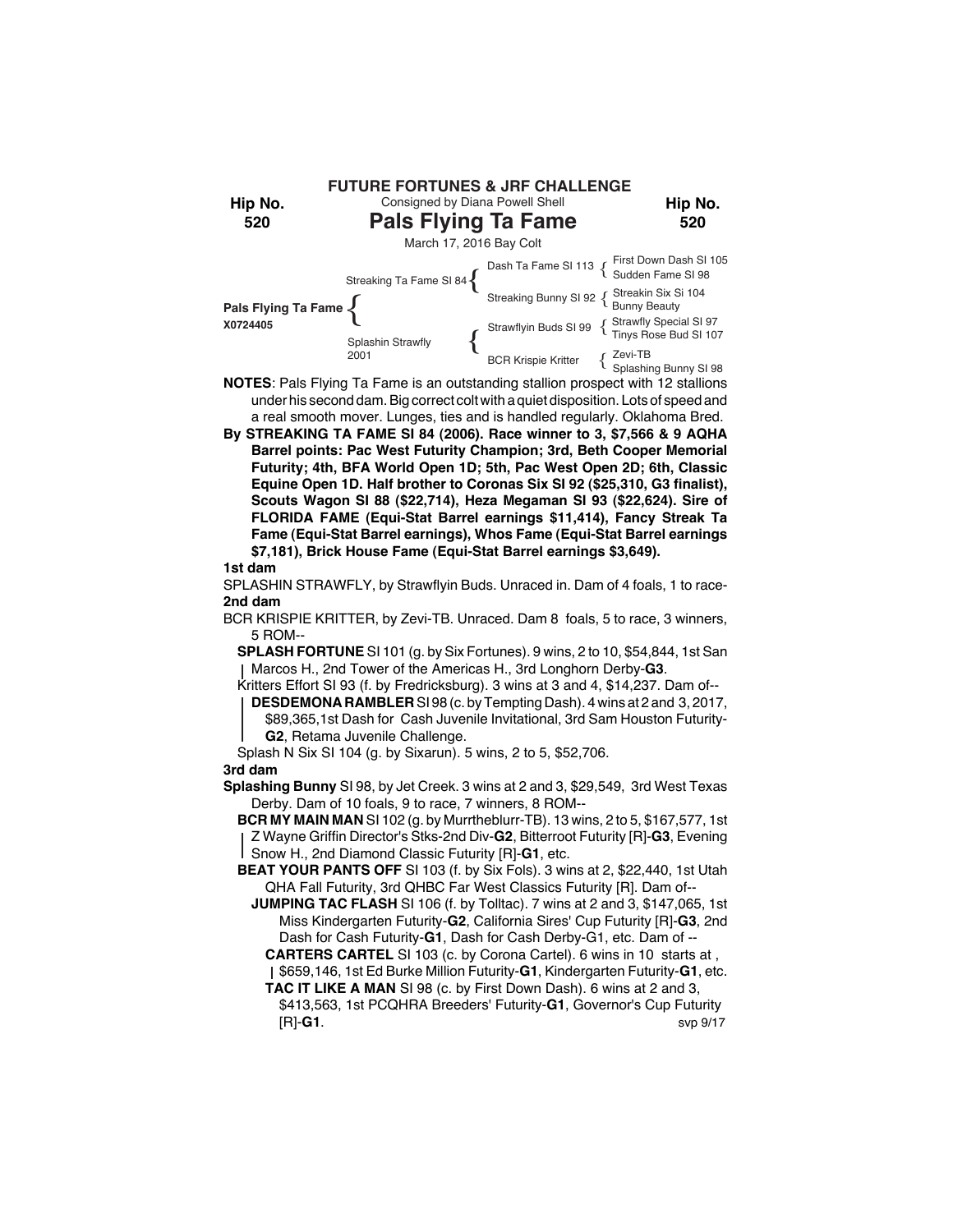**FUTURE FORTUNES**

Consigned by Ventana Ranch / Leah Rogers **VR Bugsnthemoonlight**

**Hip No. 521**

May 19, 2015 Sorrel Gelding

| VR Bugsnthemoonlight <<br>5667627 | Shawnee Bug Leo {          | Shawnee Bug SI 101    | Lady Bug's Moon SI 100<br>Shawne Win SI 82                                                                                 |
|-----------------------------------|----------------------------|-----------------------|----------------------------------------------------------------------------------------------------------------------------|
|                                   |                            | Countess Edith SI 102 | {Count Giacomo-TB<br>Leo C's Sis SI 91                                                                                     |
|                                   | Kailua Creek SI 83<br>1998 |                       | Marthas Six Moons SI 99 $\left\{\begin{array}{l}\text{Six Fols SI 90} \\ \text{ Lady Bugs Martha SI 89}\end{array}\right.$ |
|                                   |                            | Classy And Cute       | Eagles Reason-TB<br>Snazzy Creek SI 103                                                                                    |

**NOTES**: VR Bugsnthemoonlight is a big, good looking gelding from a proven family top and bottom. He is a smooth mover and light with 90 days of riding. Eligible for Triple Crown 100, TQHA Barrel Futuirty, BBR Select, SBL Incentive.

**By SHAWNE BUG LEO (1998). Sire of 19 performers, with earnings of \$387,315, including HEZA BUG LEO (\$234,776, 1st WPRA San Antonio, TX, WPRA San Angelo, TX, World Barrel Fnls., 2nd WPRA Greeley, CO, BFA World Cham. D. 1D, 3rd Old Fort Days Fut., etc.), MY LADY BUG LEO (\$77,635, 1st BBR Futurity Consolation, Future Fortunes/LG Pro Classic Fut. Sire Incentive, 2nd The Patriot 1D, 3rd BFA World Champ. Slot Fut., LG Pro Cl., etc), MR SHAWNE TRES (\$18,936).**

#### **1st dam**

**Hip No. 521**

KAILUA CREEK SI 83, by Marthas Six Moons. Placed at 3. Dam of 9 foals, 1 to race, 1 ROM and dam of 3 Equi-Stat Barrel money-earners--

Kailua Bay SI 84 (f. by Okey Dokey Dale). Placed at 3 and 4, \$3,825.

Bugs In My Kahlua (f. by Shawne Bug Leo). Equi-Stat Barrel money-earner of \$1,241 1D.

Sesame Streak (g. by Royal Streakin). Equi-Stat Barrels \$1,203 1D.

Little Horsefly (f. by YQH Frenchman Fly). Equi-Stat Barrel money-earner **2nd dam**

CLASSY AND CUTE, by Eagles Reason-TB. Unplaced in 2. Dam of 12 foals, 9 to race, 5 winners, 8 ROM--

**LAI LONI** SI 99 (f. by Marthas Six Moons). 9 wins, 2 to 5, \$84,750, 1st Lazy E Nat'l QH Jockey 440 Championship, Golden Driller S. [R], 2nd Sooner State S. [R]- **G3**, Big Splash S. twice, Fair Meadows Belles S., 3rd Big Splash S., Special Effort S., *Finalist* in Oklahoma Derby-**G2**, etc. Dam of--

Neshoba SI 99 (g. by Country Chicks Man). 4 wins, 2 to 5, \$47,817.

Shanes Reverie (f. by Mr Jess Perry). Winner at 2, \$5,322. Dam of--

Revvy SI 102 (g. by Winners Award). 5 wins, 2 to 5, \$40,270, *Finalist* in James Isaac Hobbs S.-**G2**.

**Classical Bull** SI 85 (g. by Shawne Bug). Winner at 3, \$14,616, 2nd QHRA SS Auction Futurity [R]-**G3**

Bull On You SI 110 (g. by Bully Bullion). Winner at 3 and 6, \$17,793.

Bugs R Bitin (f. by Shawne Bug). Unraced. Dam of--

**WILD MR BILL** SI 97 (g. by First to Shine). 3 wins at 2, \$107,338, 1st Louisiana Juvenile S. [R], 2nd Mardi Gras Futurity [R]-**G2**.

# **3rd dam**

**SNAZZY CREEK** SI 103, by Snazzy Man. 7 wins at 2 and 3, \$12,018, 1st Colorado Breeders' Derby. Dam of 13 foals, 8 to race, 4 winners, 4 ROM--

**ME DO FLY** SI 110 (g. by First Down Dash). 11 wins, 2 to 4, \$62,760, 1st Mile High Futurity, Cherry Creek Futurity [R]. svp 9/17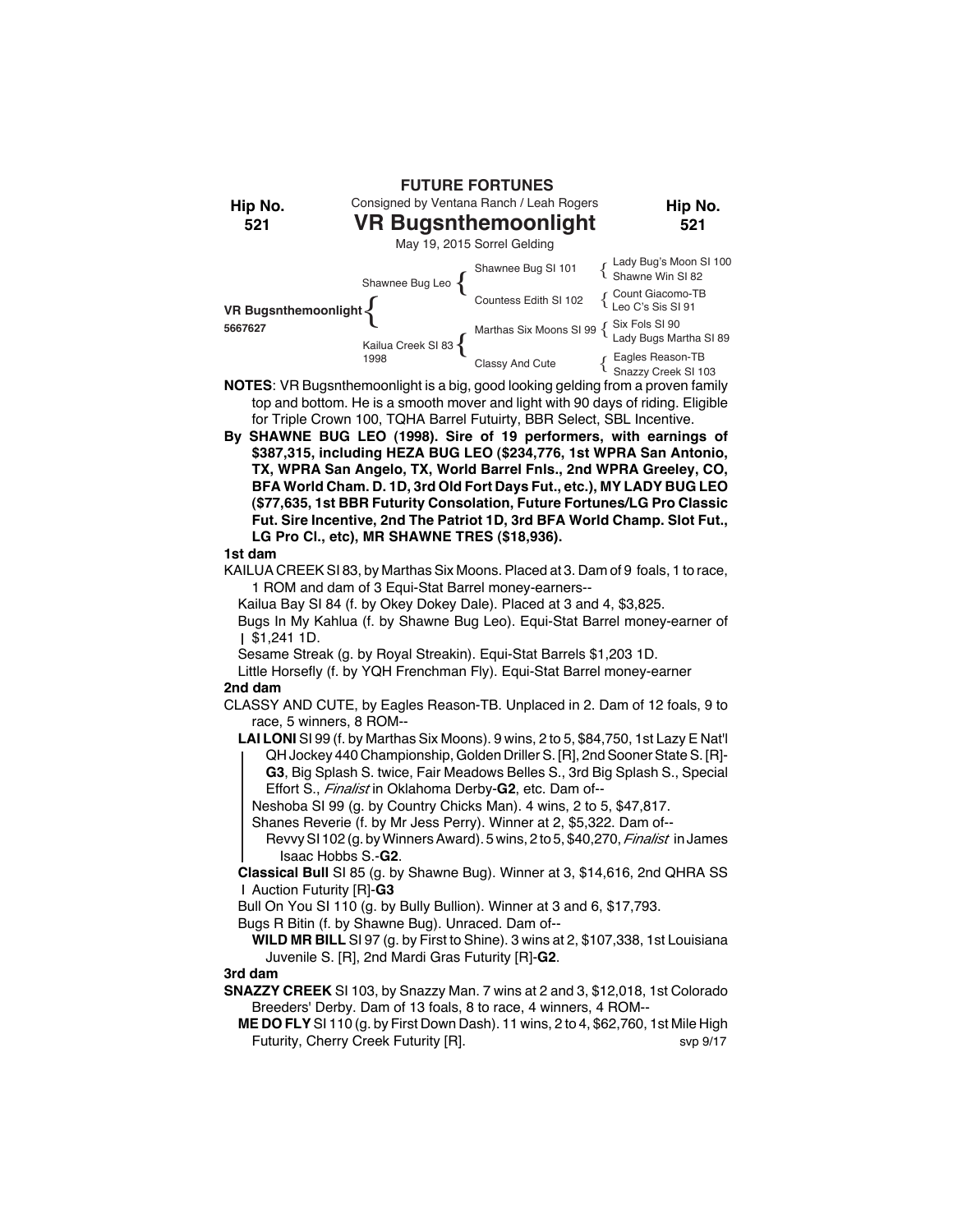

**RACE RECORD**: 2 wins at 2 and 3, \$15,524.

**NOTES**: Ida Thief is a good mother, easy keeper. Her oldest foal is a 2-year-old in race training at Prairie Meadows. We are no longer breeding racing quarter horses and this is our last quarter horse mare. Last **BRED** on June 1, 2017 to **MP JET TO THE SUN**.

#### **PRODUCE RECORD**:

2015 Kant Katch Bubby, g. by PYC Kant Katch Me.

2016 Eddison, c. by MP Jet to the Sun.

**By IDENTITY THEFT SI 103 (2003). Stakes winner, \$225,469, Manor Downs Derby-G2, etc. Sire of 34 ROM, 1 stakes winner, earning \$512,427, HATCH A PLAN SI 110 (\$42,726, Sweetwater Downs Derby, etc.), Pennants Pro SI 103 (\$70,210, 3rd Louisiana Juvenile S. [R]), Stolen Identity SI 102 (4 wins, \$66,512, Finalist in Louisiana QHBA Sale Futurity [R]-G1), Carry On Theft SI 102 (4 wins, \$37,980), Streakin Thief SI 88 (\$21,802), etc. Sire of 4 Equi-Stat Barrel money-earners, earning \$61,890, including HOTTEST CHICKIN TOWN (\$30,643), SAVANNAH PEACHES (\$22,503).**

# **1st dam**

- DASHES PURE D JET SI 93, by Pure D Dash. Winner at 2 and 3, \$9,962. Dam of 7 foals, 6 to race, 6 winners, 6 ROM--
	- Mountain of Cash SI 102 (f. by Panther Mountain). 3 wins at 2 and 3, \$21,477, *Finalist* in Iowa Double Gold Futurity [R]-**G3**.

Brooke Be Dashin SI 94 (f. by Brookstone Bay). Winner at 3, \$10,797.

Ubuggme SI 92 (g. by One Rare Bug). Winner at 2, \$3,972.

Jet Dashin Perry SI 87 (f. by Pretty Boy Perry). Winner at 2, \$2,672, **2nd dam**

CAJUN CALYPSO, by Easy Jet. Unraced. Dam of 7 foals, 3 to race, 3 winners, 3 ROM--

Cajun Boss SI 96 (g. by Cash Treat). 7 wins at 2 and 4, \$18,407.

Dashes Pure D Jet SI 93 (f. by Pure D Dash). See above.

An Easy Fortune SI 84 (g. by Six to Five). Winner at 3, \$3,855.

# **3rd dam**

- CAJUN MELODY-TB, by Hempen-TB. 2 wins at 3aces, \$5,020. Dam of 3 TB foals and dam of 6 QH foals, 4 to race, 2 winners, 2 ROM--
	- **Cajun Luck** SI 92 (c. by Easy Jet). 4 wins at 2 and 3, 17,625,028 Pesos (\$5,725 USA), in Mexico, 3rd Clasico A.m.c.c.c.m. [R].

Society Music SI 81 (f. by Easy Jet). Placed at 2. Dam of--

**RAISED IN SOCIETY** SI 98 (Raise A Dandy). 9 wins from 2 to 4, \$85,966, 1st Longhorn Futurity-**G3**, Austin Futurity, 3rd, Graham Farms Fut. [**G1**]. svp 9/17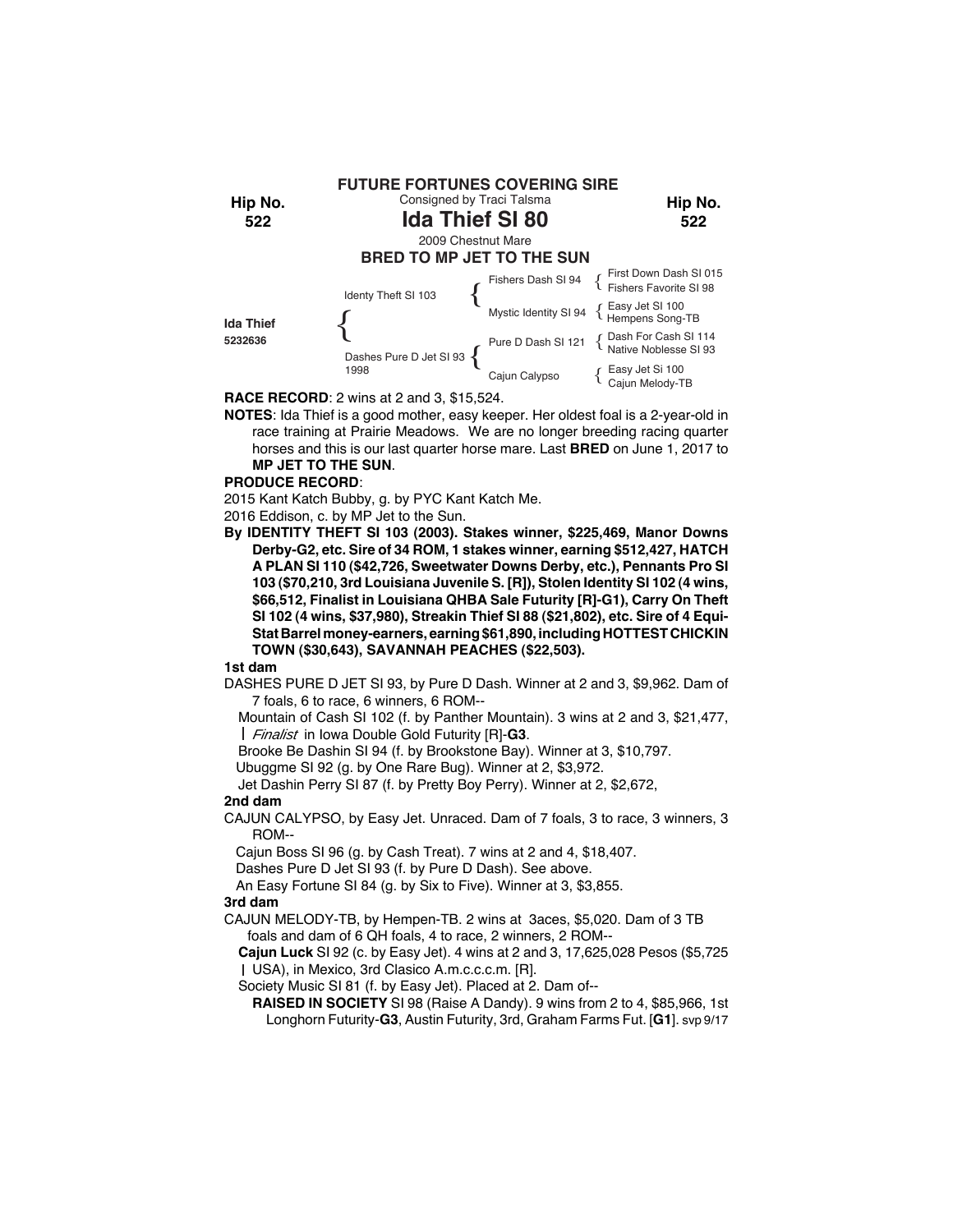

**NOTES**: Twist Lena Bar's foals are correct and ride and perform excellent. She is a very easy keeper. Last **BRED** on May 25, 2017 to **HOOKED ON RUN**. **PRODUCE RECORD**:

2007 Spitfire Twist, f. by The Converter.

2009 **LITTLE EDDIE STINSON**, g. by Eddie Stinson. \$12,027: finalist Old Fort Days Open Barrel Futurity, BFA World Barrel Futurity Open Juvenile.

2011 Frosted Missle Bar, g. by Sun Frost Wonder. Equi-Stat Barrel money-earner. 2013 Chasin Moon Bar, g. by Chasin Firewater.

2014 Fabs Gowin To Twist, c. by Frenchmans Fabulous.

2015 Fire N Tha Bar, f. by Firewater Canyon. **Sells**.

2016 Firem Ziggy, f. by Firem Jet.

**By HESA MISSLE BAR SI 90 (1980). 3 wins to 3, \$3,508. Son of EASY THISTLE SI 95 (1973). Race winner. Sire of 12 crops of racing age, 134 foals, 45 starters, 19 ROM, 1 stakes winner, 16 winners of 40 races and earning \$47,582, including MISS JOY THISTLE SI 89 (Early Bird Futurity), Hodgerosa Thistle SI 93 (2nd Pit Run Futurity), Easy Pet SI 96 (14 wins), Hesa Missle Bar SI 90 (3 wins), Thistleseasymissle SI 94, Sassy Sundust SI 86 (\$3,102), Easy Lady McCra SI 97, Easy Boy Thistle SI 87, Miss American Jet-, Thistles Diamond SI 84 (3 wins). Son of AQHA Hall of Fame EASY JET SI 100, sire of 145 stakes winners, 9 champions, including EASY DATE SI 106 (AQHA Hall of Fame, \$849,710, All American Futurity, etc.), PIE INTHE SKY SI 101 (champion, \$616,328, All American Futurity, etc.), MY EASY CREDIT SI 99 (champion twice \$502,503, All American Derby, etc.), EASY ANGEL SI 97 (champion twice, \$477,634, Skoal Dash for Cash Futurity, etc.), EASILY SMASHED SI 99 (champion, \$326,060, Sun Country Futurity, etc.).**

#### **1st dam**

Twist Flight, by Go Flight.

**Dam's sire**, **GO FLIGHT SI 100** (1966). Stakes winner, \$61,068, Kentucky Derby, etc. Sire of 17 crops of racing age, 487 foals, 347 starters, 202 ROM, 19 stakes winners, 195 winners of 692 races and earning \$2,283,715, including **FLIGHT NINE** SI 110 (\$249,157, Rocky Mountain QHA Derby-**G2**, etc.).

#### **2nd dam**

Carol Bar Twist, by Royal Fun. Dam of--

Twist And Fly SI 87 (Go Flight). Winner to 3.

# **3rd dam**

Miss Carol Twist, by Sacatone. Dam of--

Go Rocket Flight SI 91 (Go Flight). 1 win, 3 thirds to 3. svp 9/17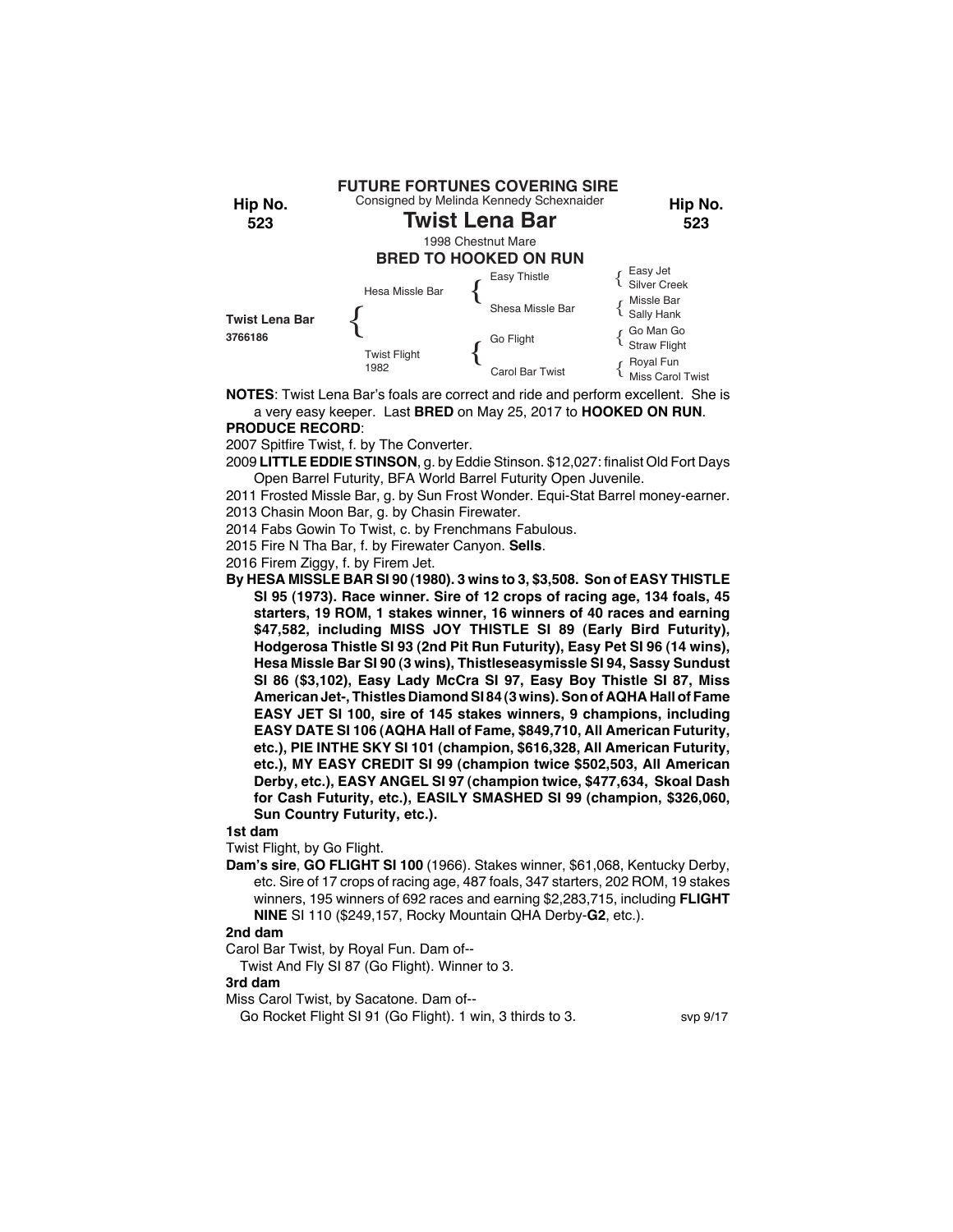

**NOTES**: By A STREAK OF FLING sire of the earners of over \$3,000,000 and out of SR CAT ATTACK, NCHA earner of \$34,570.

**By A STREAK OF FLING SI 98 (1999). Winner, \$27,645, Finalist in Blue Ribbon Derby-G3, Qualified to Blue Ribbon Futurity-G1. 2016 Equi-Stat #3 Leading Barrel Sire All/Ages-All/Divisions. Sire of the earners of 3,000,000. 1st dam**

**SR CAT ATTACK**, by Wild Haired Cat. \$34,570: 3rd, Tunica Cuting 4-Year-Old Non-Pro; top 10, NCHA Limited Non-Pro Derby; money-earner, NCHA Non-Pro Futurity; top 10, NCHA Super Stakes Limited Non-Pro. This is her first foal.

# **2nd dam**

Changabang, by Peptoboonsmal. Dam of--

**CISCOS ROAN RANGER** (Cisco Lena). \$73,024: NRHA Limited Open Futurity Champion; NRHA Intermediate Open Futurity Reserve Champion; split 8th, NRHA Open Futurity; TX Cowboy Capital Classic Intermediate Open

Derby Champion; 10.5 AQHA points; Open ROM.

**SR CAT ATTACK** (Wild Haired Cat). Above.

**UNQUESTIONABLY SMART** (Smart Little Lena). \$17,231: money-earner, NCHA Non-Pro Futurity; Chisholm Trail CHA Fall \$50,000 Amateur Derby; 4th, OK CHA Non-Pro Derby, Reserve in the Amateur.

**SR Smart Lil Pepto** (Smart Little Lena). \$9,879: top 10, ID CHA Open Futurity. **3rd dam**

**DOX LENA GINA**, by Doc O'Lena. \$62,984: Biggest Lil Cutting 4-Year-Old Open Champion; Gold Coast 5/6-Year-Old Non-Pro Classic Champion; split 3rd, Steamboat Springs 5/6-Year-Old Non-Pro; money-earner, NCHA Open Futurity; finalist, Bonanza 5/6-Year-Old Non-Pro. Dam of--

**Dox Lena Twist** (Freckles Fancy Twist). \$5,474: split 4th, Waco TX Non-Pro Futurity; Southern Cutting Futurity, \$50,000 Amateur Reserve Champion.

**Synchrohickory** (g. by Doc's Hickory). \$4,637: 3rd, Dixie RHA Dorminy Prelim Open Reining Futurity; Dixie RHA Southern Classic Open Champion; FL Super

Slide Intermediate Non-Pro Champion; Carolina Classic Intermediate Open Champion.

**Stylish Rikki Tikki** (g. by Docs Stylish Oak). NCHA \$1,928.

Cats N Dox (High Brow Cat). Dam of--

**CLUTCH CAT**. \$30,398: money-earner, Western States CHA Fall Non-Pro Classic; top 10, PCCHA Fall Classic/Challenge \$50,000 Amateur.

# **4th dam**

Foxey Freckles, by Jay Freckles. Dam of the earners of \$356,339, including--

**MISS BEEFEATER GIN** (Tanquery Gin). \$166,036: Harrahs Open Futurity Champion; PCCHA Open Futurity Co-Champion; split 3rd, Tropicana 4-Year-Old Open Futurity; Northwest Open Futurity Champion. svp 9/17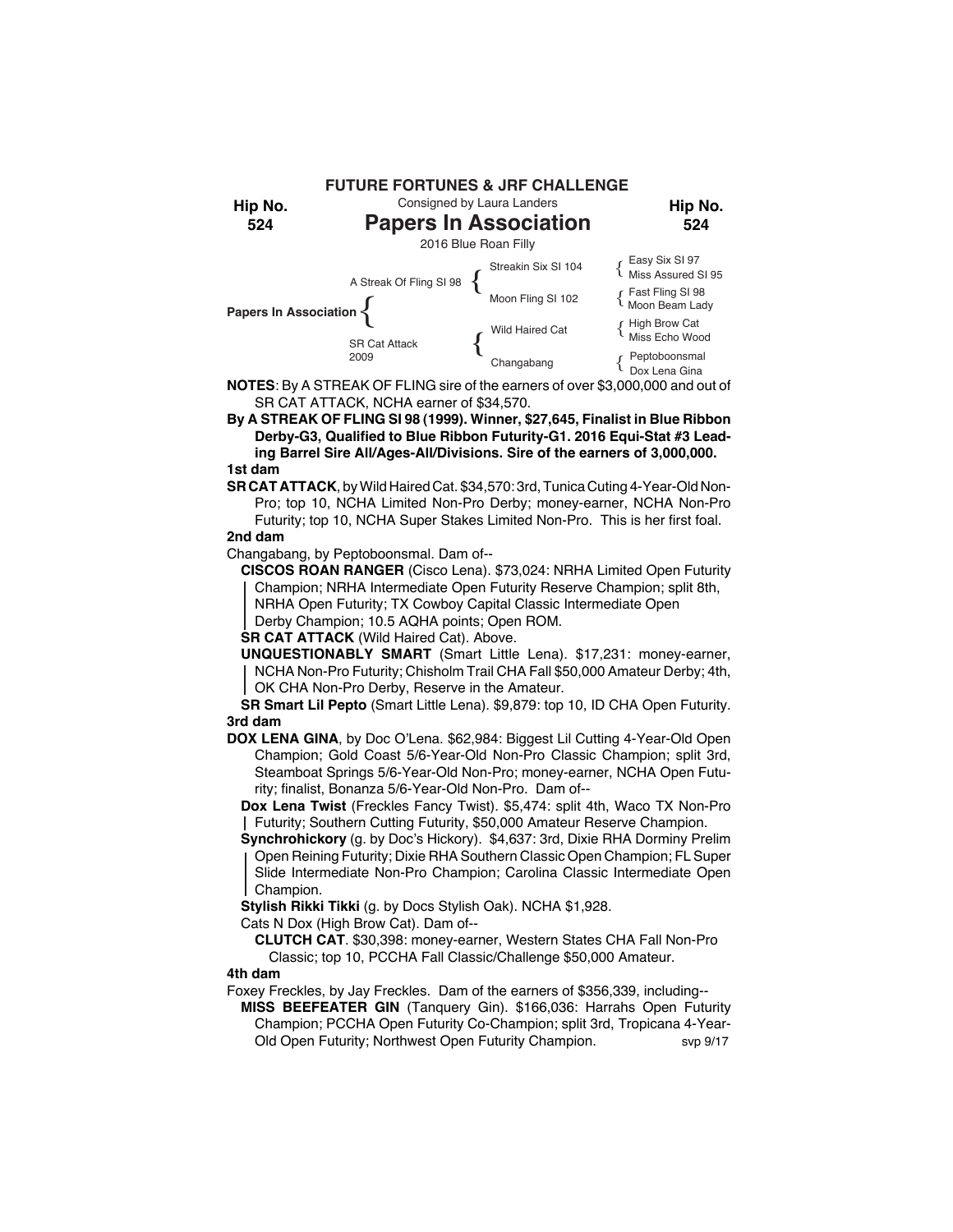

**PERFORMANCE RECORD**: \$2,550: 2016 Triangle Sales Barrel Classic Open 3D Champion; Champion; 2016 Sestrn Arena Barrels Open 4D Champion.

**NOTES**: Chicks Likethesun is one of my all time favorite horses. She was retired as a barrel horse due to a stifle injury. Full sister to END OF MY ROPE, finalist, BFA World Open Barrel Futurity. Last **BRED** on May 4, 2017 to **FIREWATER CANYON**. Should be an amazing cross.

**By MP JET TO THE SUN (2004). 57.5 AQHA points: top 10, AQHA High Point Heading Stallion; Superior Heading. A Future Fortunes BFA Futurity Champion Freshman Sire.**

# **1st dam**

**Zans Chick O Lena**, by Zan Parr Jack. 29.5 points: Finalist, Select World Show Amateur Heading; Open & Amateur ROM. Dam of 7 foals, 4 of performance age, including 3 4-year-olds, 3 performers--

**End Of My Rope** (g. by MP Jet To The Sun). \$7,592 & 12 AQHA points: finalist, BFA World Open Barrel Futurity; money-earner, Old Fort Days Open Barrel Derby; 2-time World Show qualifier Jr Barrel Racing; Open ROM.

**Chicks Likethesun** (f. by MP Jet To The Sun). Reference.

DJ Jettin To The Sun (g. by MP Jet To The Sun). Equi-Stat Barrel money-earner: 3rd Ultimate TX Barrel Classic SR 2D.

# **2nd dam**

Check My Chick, by Ima Son O Sugar. Dam of 11 foals, 3 performers--

**Zans Chick O Lena** (f. by Zan Parr Jack). Above.

Over The Hill Dale (f. by Colonels Barrachone). AQHA point-earner & NRHA money-earner. Dam of--

**RHM Bueno Nu Cash**. 13.5 points & NRHA money-earner: Open ROM in 2017. **3rd dam**

Chick O Lena, by Doc O'Lena. Money-earner, NCHA Open Futurity. Dam of--

**PLAYBOYS HABIT** (g. by Freckles Playboy). \$231,315: top 10, NCHA Open Super Stakes; AQHYA World Champion Cutting.

**POCO DOT LENA** (c. by Gallo Del Cielo). 578.5 points: AQHA World Champion Jr Tie-Down Roping; AQHA World Champion Sr Heading; AQHA Performance Champion; Superior Tie-Down Roping, Reining, Heading & Heeling

**SON OF PLAYBOY** (c. by Freckles Playboy). \$26,446: money-earner, NCHA Open Super Stakes; Bonanza 5-Year-Old Non-Pro Gelding Reserve Ch.

**FRECKLES ASSET** (c. by Jewel's Leo Bars). \$21,783: finalist, NCHA Open Super Stakes; money-earner, NCHA Open Futurity; ROM.

**LENA DEL CIELO** (f. by Gallo Del Cielo). \$20,613: finalist, NRHA Open Futurity; Pacfic RHA 3-Year-Old Open Futurity Reserve Champion. svp 9/17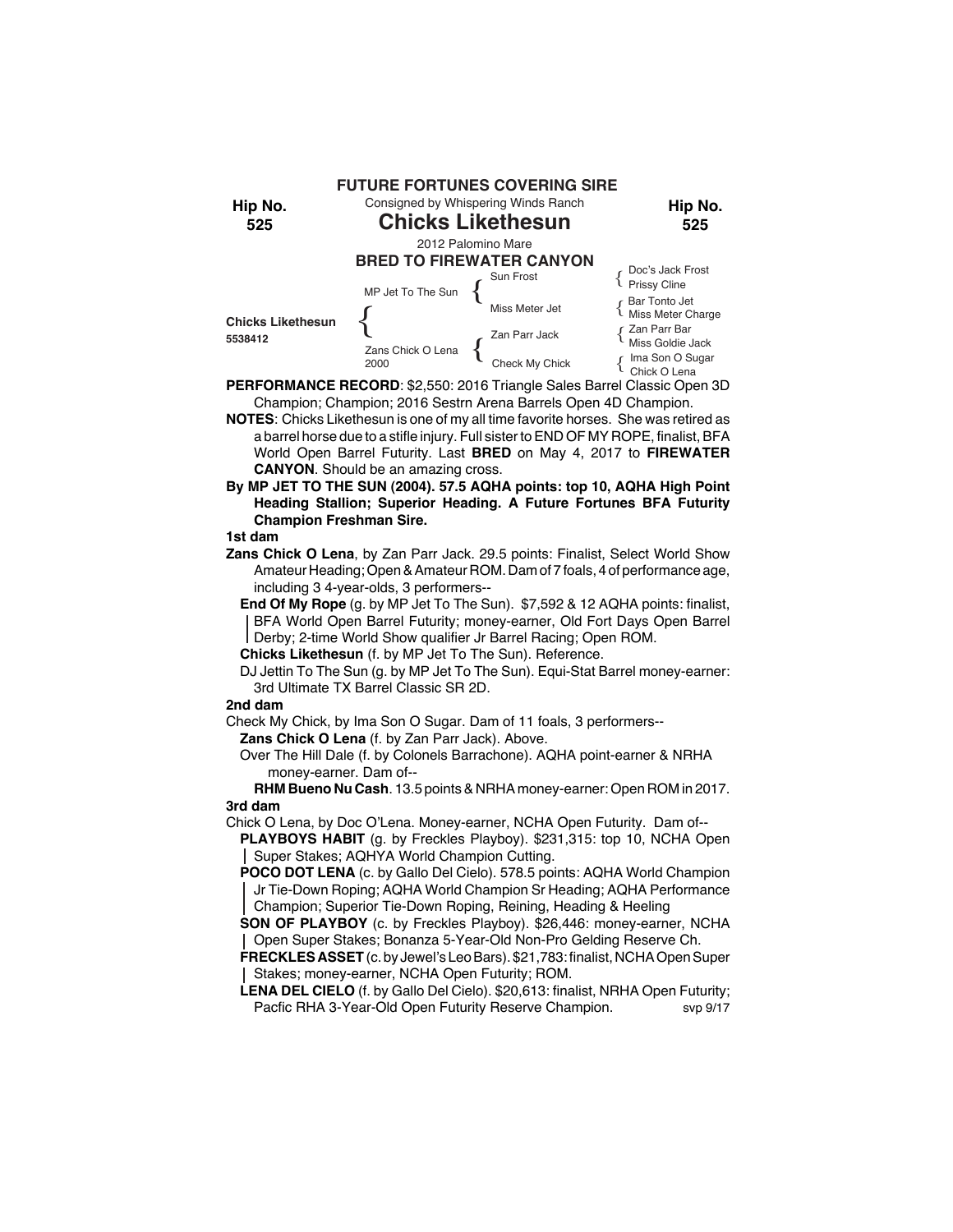

- **NOTES**: VR Bugsinthewind is an exceptionally well bred colt out of a daughter of leading maternal grandsire MARTHAS SIX MOONS. He is also eligible to run for Oklahoma Bred purses, Triple Crown 100, Black Gold, BBI.
- **By FURYOFTHEWIND SI 96 (2003). Stakes winner, \$70,554, California Derby Challenge-G3, etc. Sire of 8 crops of racing age,18 stakes winners, 1 champion, earning \$6,142,637, including BRACE FOR BERNAL SI 105 (champion, \$322,326, Heritage Place Derby-G2, etc.), TURBULENT TIMES SI 94 (\$564,146, Golden State Million Futurity-G1, etc.), QUARTO MENUDOS SI 104 (\$300,386, Shue Fly S. [R]-G2, etc.), etc. Sire of 17 Equi-Stat Barrel money-earners.**

KAILUA CREEK SI 83, by Marthas Six Moons. Placed at 3. Dam of 9 foals, 1 to race, 1 ROM and dam of 3 Equi-Stat barrel money-earners--

Kailua Bay SI 84 (f. by Okey Dokey Dale). Placed at 3 and 4, \$3,825.

Bugs In My Kahlua (f. by Shawne Bug Leo). Equi-Stat Barrel money-earner of  $\frac{1}{2}$  \$1,241 1D.

Sesame Streak (g. by Royal Streakin). Equi-Stat Barrels \$1,203 1D.

Little Horsefly (f. by YQH Frenchman Fly). Equi-Stat Barrel money-earner **2nd dam**

CLASSY AND CUTE, by Eagles Reason-TB. Unplaced in 2. Dam of 12 foals, 9 to race, 5 winners, 8 ROM--

**LAI LONI** SI 99 (f. by Marthas Six Moons). 9 wins, 2 to 5, \$84,750, 1st Lazy E Nat'l QH Jockey 440 Championship, Golden Driller S. [R], 2nd Sooner State S. [R]- **G3**, Big Splash S. twice, Fair Meadows Belles S., 3rd Big Splash S. Dam of-Neshoba SI 99 (g. by Country Chicks Man). 4 wins, 2 to 5, \$47,817.

Shanes Reverie (f. by Mr Jess Perry). Winner at 2, \$5,322. Dam of--

Revvy SI 102 (g. by Winners Award). 5 wins, 2 to 5, \$40,270, *Finalist* in James Isaac Hobbs S.-**G2**.

**Classical Bull** SI 85 (g. by Shawne Bug). Winner at 3, \$14,616, 2nd QHRA SS Auction Futurity [R]-**G3**

Bull On You SI 110 (g. by Bully Bullion). Winner at 3 and 6, \$17,793.

Bugs R Bitin (f. by Shawne Bug). Unraced. Dam of--

**WILD MR BILL** SI 97 (g. by First to Shine). 3 wins at 2, \$107,338, 1st Louisiana Juvenile S. [R], 2nd Mardi Gras Futurity [R]-**G2**.

# **3rd dam**

**SNAZZY CREEK** SI 103, by Snazzy Man. 7 wins at 2 and 3, \$12,018, 1st Colorado Breeders' Derby. Dam of 13 foals, 8 to race, 4 winners, 4 ROM--

**ME DO FLY** SI 110 (g. by First Down Dash). 11 wins, 2 to 4, \$62,760, 1st Mile High Futurity, Cherry Creek Futurity [R]. Svp 9/17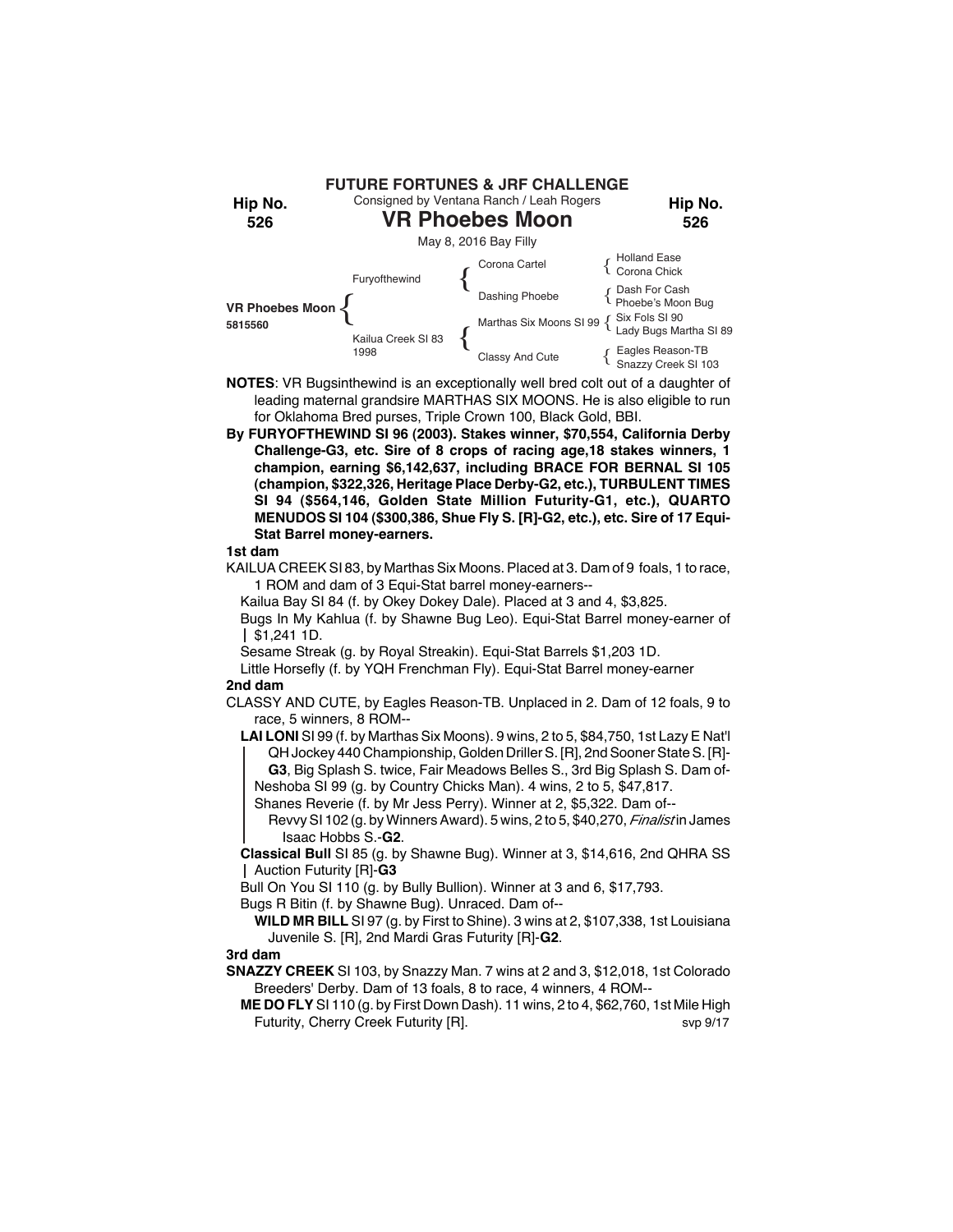

- **NOTES**: Courage Of the Heart is a buckskin colt by CAPTAIN COURAGE SI 100, Stakes-placed winner, \$213,251, 3rd All American Futurity-**G1**.
- **By CAPTAIN COURAGE SI 100 (2005). Stakes-placed winner, \$213,251, 3rd All American Futurity-G1, etc. Sire of 12 stakes winners, earning \$3,846,562, including WICKED COURAGE SI 105 (\$1,132,848, Rainbow Derby-G1, etc.), SECRET COURAGE SI 98 (\$180,476, Southwest Juvenile Championship-G1, etc.), GREY DAZE SI 89 (\$174,715, TQHA Sale Futurity [R]-G2, etc.), CAPTAIN STRAWFLY SI 102 (\$166,129, Dash for Cash Derby-G2, etc.), GOOD CAPTAIN PEPPER SI 95 (to 3, 2017, \$109,163, Heritage Place Juvenile Invitational, etc.).**

PC Wades World, by Docs Oaks Sugar. Dam of--

PC Worlds Of Cash (f. by Cash Native). Dam of--

**BB RUNNIN ON TIME**. \$11,890 & 3.5 Barrel points: BFA World Amateur Barrel Derby Champion; Barrel Bash Guthrie OK Open 1D Champion; 4th, The Patriot Barrel Shootout qualifier Open 2D; finalist, BBR World Barrels Open 2D.

# **2nd dam**

Cowan Kitten, by Orphan Drift. Dam of--

Majna Blade (Sun Frost). Dam of--

**Taylor Made Phor Mee**. 12.5 Heading points: Open ROM.

EW Kijack (Tuff Time Peppy). Dam of--

PC Kyjack Frost. 2 Heading points.

PC Kimber Dox (Boon Dox John). Granddam of--

**SHAKE EM BOON**. \$26,652 & 35 points in Barrel Racing. 3rd, AQHA World Show Jr Barrels; 4th, AQHA World Show Sr Barrel Racing; 3rd, Cowboy Publishing Challenge Open Barrels; top 10, BFA World Open Barrel Derby; money-earner BBR World Barrels Open 2D; Open ROM.

# **3rd dam**

Poco Cokey, by Poco Speedy. 2.5 Western Pleasure points. Granddam of--

PC Strika Frost (Sun Frost). Equi-Stat Barrel money-earner.

PC Sun Joaker (Sun Frost). Equi-Stat Barrel money-earner.

# **4th dam**

Rivbear Coke, by River Bear. Dam of--

**Jim Nile** (Joe Jimmy's Bar). 81 points in 9 events: 4th, AQHYA World Show Heading; top 10 in the Heeling; 3rd, AQHA High Point Youth Steer Roping; Youth ROM.

Poco Sally Ree (Poco Speedy). 3.5 Halter & Western Pleasure points.

Poco Barbie Babe (Poco Speedy). Dam of--

**Barbie Bare**. 39 points in Wstern Pleasure; Open ROM. svp 9/17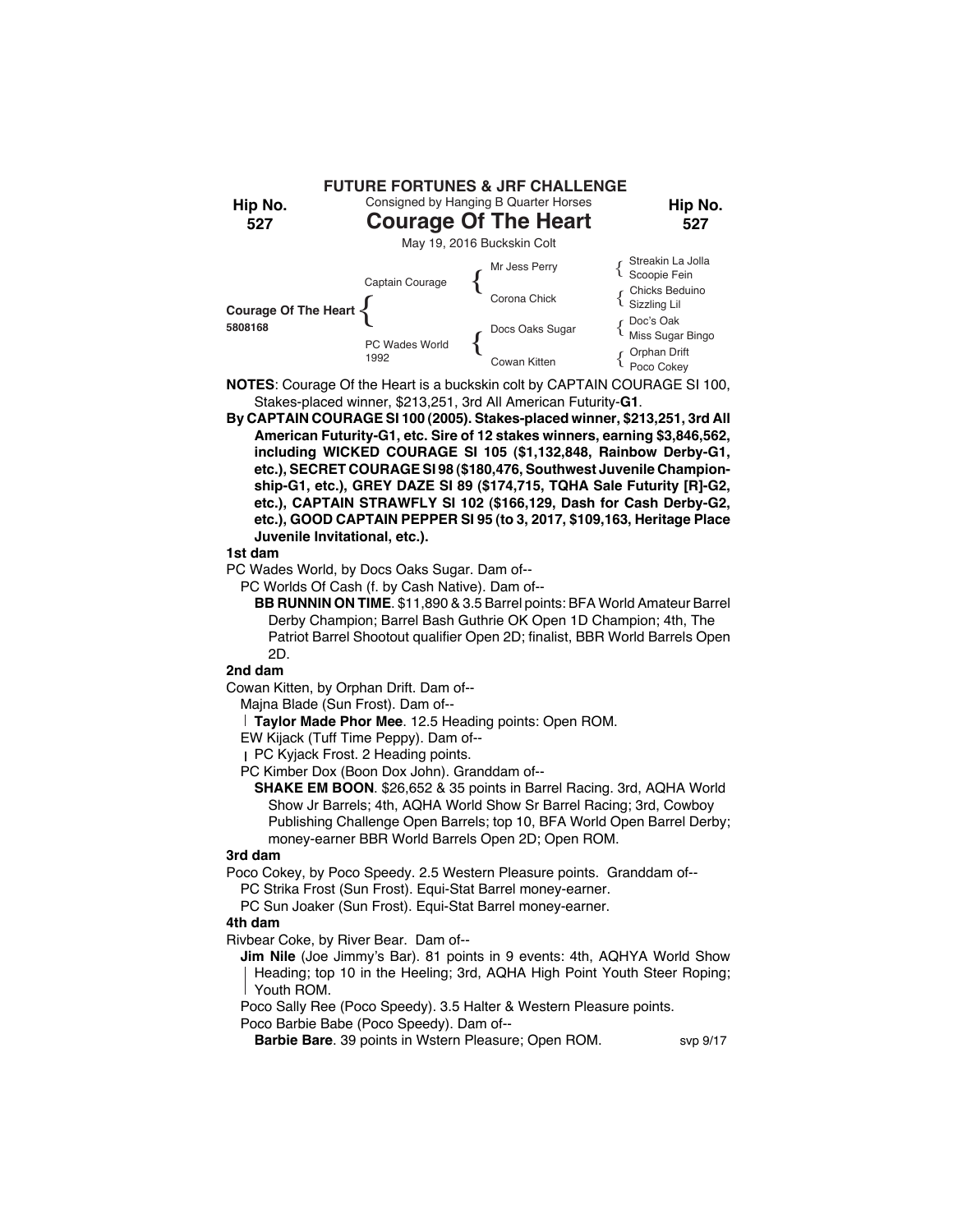

- **NOTES**: Cash N In On Fame is a nice big colt with a great hip and mind. He is ready to go to work. Eager to please and will be a great performer. His dam has produced point earners in cow horse and rope horse classes. By KS CASH N FAME, sire of "Sister" Nellie Millers great mare, who is currently 4th in the World and was 2nd at Calgary.
- **By KS CASH N FAME (2003). Open Performance point-earner. Sire of the earners of \$229,797, including RAFTER W MINNIE REBA (Equi-Stat Barrel earnings \$165,199), CASADYS CASH N FAME (Equi-Stat Barrel earnings \$33,090: 3rd, AQHYA World Barrel Racing; Intermediate EXH Barrel Racing AQHYA World Show), CASHS SOCIETY PEARLS (Equi-Stat Barrel earnings \$10,859), TK FAMOUS FLYIN BUGS (Equi-Stat Barrel earnings \$2,981). Son of DASH TA FAME SI 113 (1989). Stakes winner, \$290,812, Golden State Futurity-G1, etc. Equi-Stat #1 Leading Barrel Sire All/Ages-All/Divisions. Sire of Barrel earners of over \$16,000,000.**

- Lil Miss Kit Smoke, by Doctors Kit. Dam of 6 foals, 1 performer--
	- **Sexy Starlight** (g. by Chex The North Star). 10 points in Tie-Down Roping & Heeling; Open ROM.

#### **2nd dam**

Del Rio Decaf, by Sanbar Badger. Dam of 5 foals, no performers.

#### **3rd dam**

Docs Classy Miss, by Doc Clabber. \$7,065 NCHA: NCHA Certificate of Ability. Dam of--

**Peppys Little Indian** (Peppy San Badger). \$6,102: Nevada Spectacular Non-Pro Derby Reserve Champion; PCHA Tournament of Champions \$10,000 Non-Pro Reserve Champion.

- **Docs Lolita** (Penny San Badger). \$2,502 NCHA: NCHA Certificate of Ability. Dam of--
	- **Fairleas Miss Lolita**. \$8,496 & 7 Cutting points: PCCHA 3-Year-Old Limited Open Futurity Reserve Champion; money-earner, PCCHA 3-Year-Old Open Futurity and PCHA 4-Year-Old Open Cutting Stakes. Dam of--
	- **Fairleas Hellboy**. \$7,076: 3rd, NRCHA Intermediate Non-Pro Stakes 2 times; Twisted Wire RCH Non-Pro Derby Champion; WY RCHA Non-Pro Futurity Reserve Champion.
	- **Fairla Badger Babe**. \$2,050: NCHA Certificate of Ability.

# **4th dam**

School Kid, by Schoolboy H. Dam of--

George's Kid (George Buck). Granddam of--

**LITTLE BUCK LENA**. \$20,069: 3rd, NCHA Limited Open Super Stakes; Nevada Spectacular Open Classic Reserve Champion. svp 9/17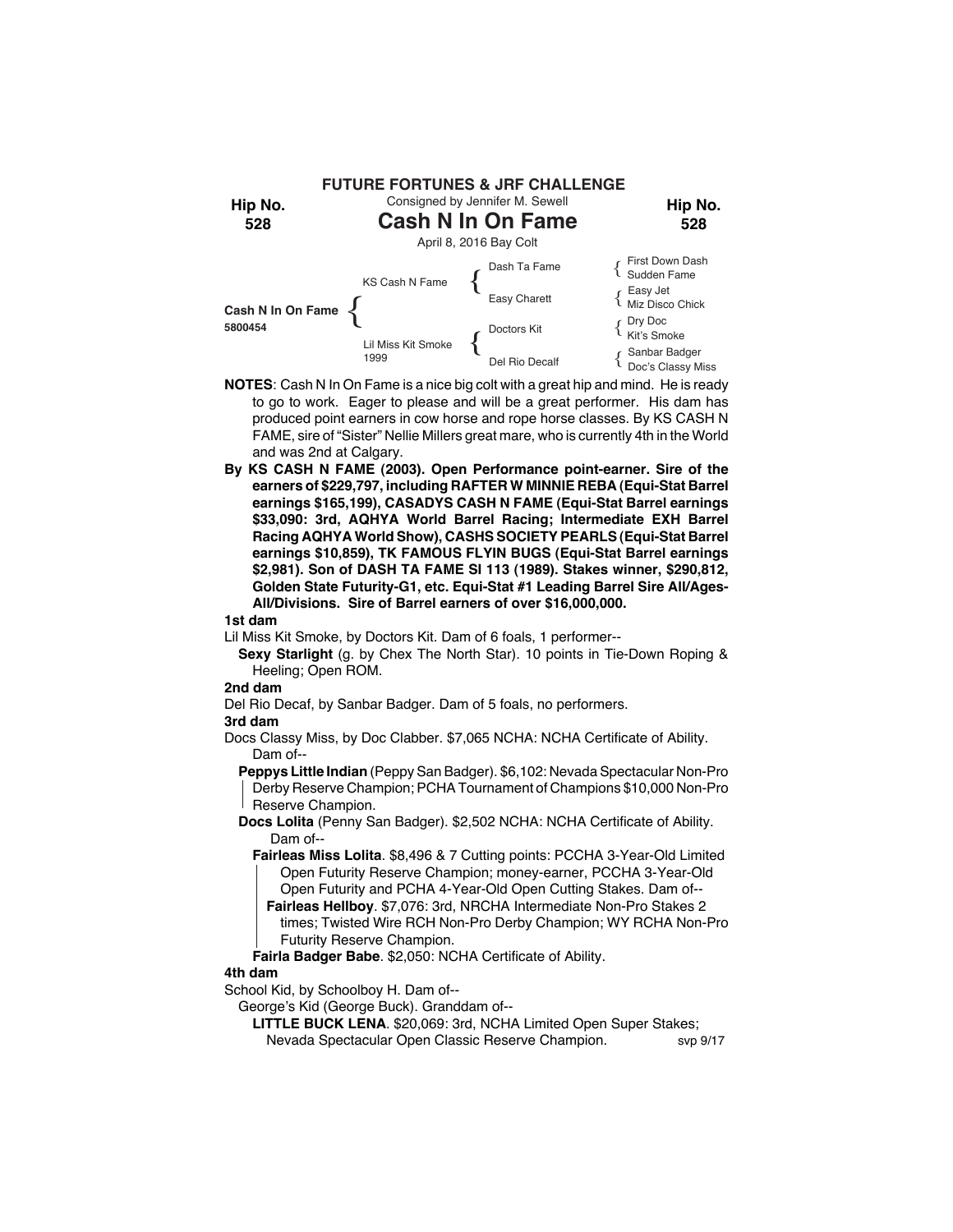

**NOTES**: Eddison is quiet and easy going. Ready to start a career. Dam has her ROM and is a multiple race winner. This is her second foal.

**By MP JET TO THE SUN (2004). 57.5 AQHA points: top 10, AQHA High Point Heading Stallion; Superior Heading. A Future Fortunes BFA Futurity Champion Freshman Sire. Half brother to Sherry Cervi's Legend Barrel Horse STINGRAY. Sire of AINT NO CRAZY LADY (\$24,307: 3rd, 2017 World Barrel League Finals Open Futurity; Lance Graves Pro Classic Open 2D Champion), SUN FUN N FAME (\$17,337: finalist, 2016 BFA World Open Barrel Futurity; 3rd, 2016 BFA World Futurity Fortunes round), END OF MY ROPE (\$7,592 & 12 AQHA points: finalist, BFA World Open Barrel Futurity; money-earner, Old Fort Days Open Barrel Derby; World Show qualifier Jr Barrel Racing; Open ROM), CHICKS LIKETHESUN (2016 Triangle Sales Barrel Classic Open 3D Champion; 2016 Triangle Sales Barrel Classic Future Fortunes Champion).**

#### **1st dam**

- Ida Thief SI 80, by Identity Theft. 2 wins to 3, \$15,575. Dam of 2 foals, the oldest a 2-year-old.
- **Dam's sire**, **IDENTITY THEFT** SI 103 (2003). Stakes winner, \$225,469, Manor Downs Derby-**G2**, etc. Sire of 34 ROM, 1 stakes winner, earning \$512,427, **HATCH A PLAN** SI 110 (\$42,726, Sweetwater Downs Derby, etc.), **Pennants Pro** SI 103 (\$70,210, 3rd Louisiana Juvenile S. [R]), **Stolen Identity** SI 102 (4 wins, \$66,512, *Finalist* in Louisiana QHBA Sale Futurity [R]-**G1**), **Carry On Theft** SI 102 (4 wins, \$37,980), **Streakin Thief** SI 88 (\$21,802), etc. Sire of 4 Equi-Stat Barrel money-earners, earning \$61,890, including **HOTTEST CHICKIN TOWN** (\$30,643), **SAVANNAH PEACHES** (\$22,503).

#### **2nd dam**

Dashes Pure D Jet SI 93, by Pure D Dash. 2 wins to 4, \$9,962. Dam of--

Mountain Of Cash SI 102 (Panther Mountain). 3 wins at 2, \$21,760, 4th, Iowa Double Gold Futurity [**RG3**].

Ida Thief SI 80 (Identity Theft). Above.

Brooke Be Dashin SI 94 (Brookstone Bay). Winner to 4, \$10,797.

Ubuggme SI 92 (One Rare Bug). Winner to 3, \$3,972.

Dashin Fast Forward SI 96 (Look Forward). Winner at 2, \$1,147.

# **3rd dam**

Cajun Calypso, by Easy Jet. Dam of--

Cajun Boss SI 96 (Cash Treat). 7 wins to 4, \$18,407.

Dashes Pure D Jet SI 93 (Pure D Dash). Above.

An Easy Fortune SI 84 (Six To Five). Winner to 3, \$3,852. svp 9/17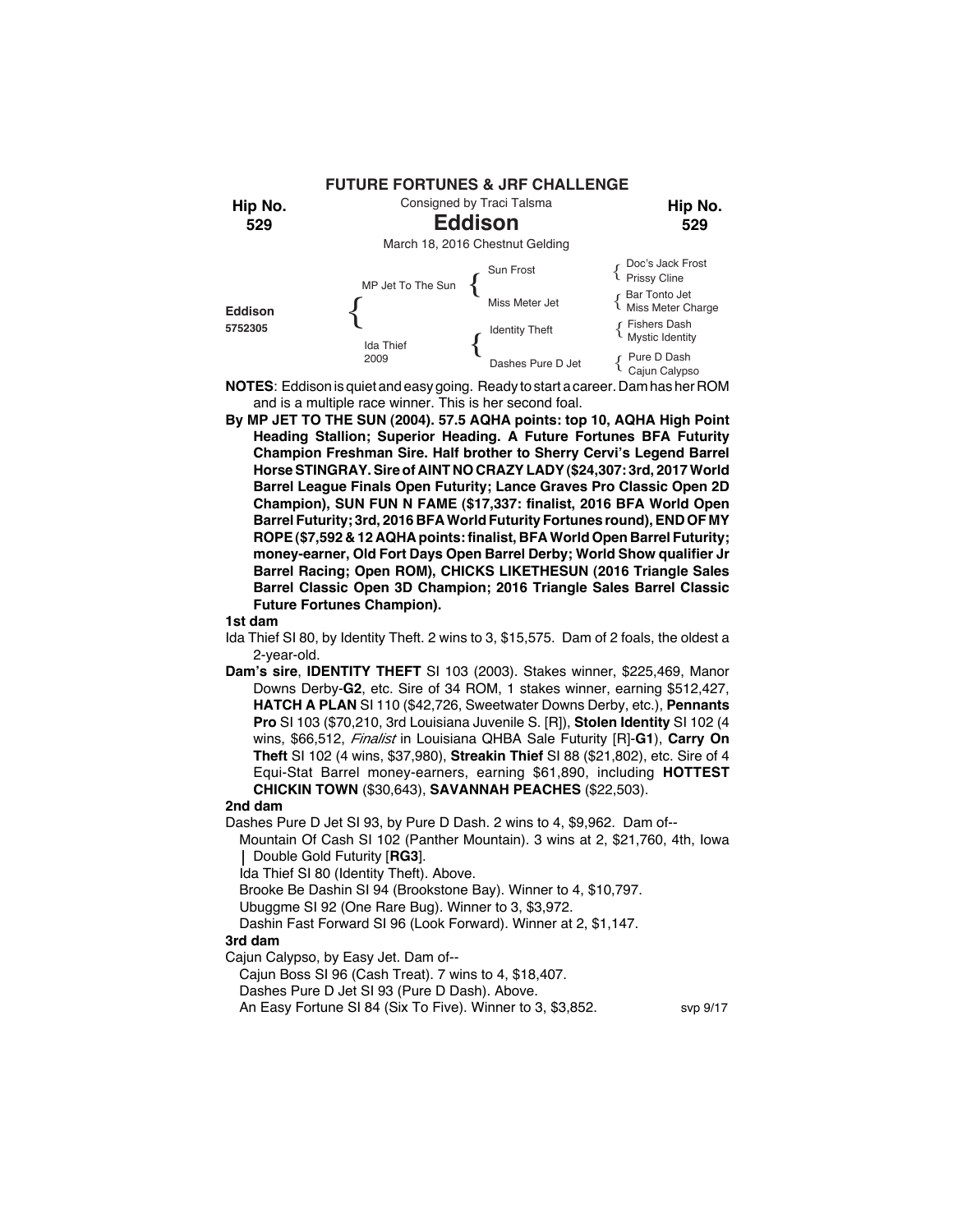

**NOTES**: Fiestyalivenfiren is a 1/2D barrel horse. Still sound to show. Last **BRED** on March 20, 2017 to **FRENCHMANS FEATURE.**

**By ALIVE N FIREN (1993). Sire of the earners of \$692,849, including YEAH HES FIREN (\$526,229 & 51 points: PRCA Horse of the Year Barrel Racing; 3rd, World Show Sr Barrel Racing; Superior Barrel Racing), MAGICO FIRE WATER (Equi-Stat earnings \$18,013), FAST N FIREN (Equi-Stat earnings \$15,459 & 6 points), FIREWATER FEATHER (Equi-Stat earnings \$10,287), FIREWATER JET SKI (Equi-Stat earnings \$9,535), FRF RARE GUY (Equi-Stat earnings \$9,195), SCOOT ON FIRE (Equi-Stat earnings \$8,757), IM FIREN FASTER (Equi-Stat earnings \$6,439), LOOK WHOS FIREN NOW (Equi-Stat earnings \$5,255), POCKET FULLA POZZIS (Equi-Stat earnings \$5,189), FIREWATER FLIRT (18.5 points: finalist, World Show Jr Tie-Down Roping; Open ROM), HALEYS FIRED (11 Youth points: AQHYA World Show qualifier Team Penning & Ranch Sorting; Youth ROM), etc. Son of FIRE WATER FLIT SI 86 (1978). Race winner. An Equi-Stat Leading Barrel Sire and Maternal Grandsire, siring the earners of nearly \$2,000,000, including MISS JB 055 (\$173,784: BFA World Barrel Sweepstakes Champion; 4th, BFA World Open Futurity; 5th, Old Fort Days Open Barrel Futuirty), FIREWATERONTHEROCKS (\$152,045: "The American" Barrel Racing Reserve Champion; Old Fort Days Open Barrel Derby Reserve Champion; 4th, Speedhorse Silver Cup Open Barrel Futurity; BFA World Open Barrel Derby Reserve Champion), SIX MOON FIREWATER (\$132,001: Lance Graves Pro Classic Barrel Futuirty Open Slot Champion), FIREWATER FIESTA (over \$120,000: PRCA Barrel Racing Horse of the Year twice; WPRA Barrel Racing Horse of the Year), THUNDERANDFIRE (\$100,603: Calgary Stampede Rodeo Barrel Champion), FIRE AND FLIT (\$86,000: top 10, BFA World Open Barrel Futurity; 5th, Old Fort Days Open Barrel Futurity), FIRE WATER FANNY (over \$70,000 Barrel Racing: finalist in the BFA World Championship Barrel Futurity; 3rd, Elite Barrel Futurity).**

#### **1st dam**

Dianes Sweetheart SI 89, by Rough Stuff. Pole Bending point-earner and race winner.

# **2nd dam**

Dianes Valentine, by Ole Mr Black. Dam of 2 foals, 1 performer--

Dianes Sweetheart SI 89 (Rough Stuff). Above.

# **3rd dam**

Twisty Gill, by Toby Gill. Dam of--

Misty Banks (Laico's Banker). 1 win to 3. Solution 1. Sup 9/17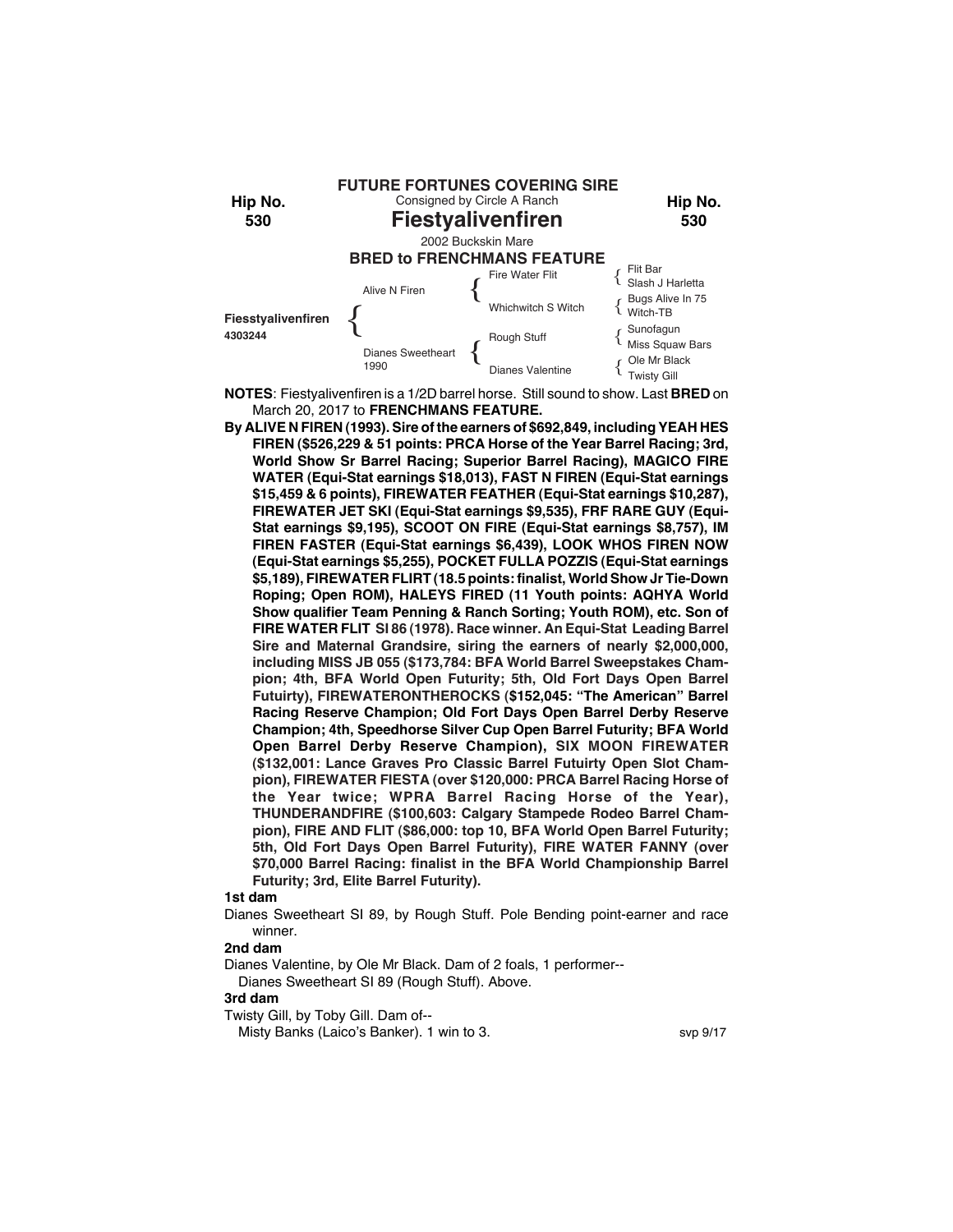

**NOTES**: Dr Carter Bug is out of NAOMI NICK BUG, dam of 3 barrel money-earners to date. By FAMOUS JR, sire of the earners of \$742,996.

**By FAMOUS JR SI 87 (2000). Winner to 5, \$11,143. Sire of the earners of \$742,996, including JSYK IM FAMOUS (21 points & Equi-Stat Barrel earnings \$143,337: Open ROM), FAMOUS KICKIN JO (APHA) (Equi-Stat Barrel earnings \$105,996), JRS NEON MOON (Equi-Stat Barrel earnings \$57,732), SHEZA DIME (Equi-Stat Barrel earnings \$47,350), BAYOU FAME (Equi-Stat Barrel earnings \$25,313 & 21 points: World Show qualifier Jr Barrel Racing; Open ROM), FAMOUS RHYTHM (Equi-Stat Barrel earnings \$25,013 & 34 points: AQHA World Champion Jr Barrel Racing; 3rd, AQHA High Point Barrel Racing Mare; Open ROM), FAMOUS LIL CHICA (Equi-Stat Barrel earnings \$19,666 & 13 points: World Show qualifier Jr Barrel Racing; Open ROM).**

#### **1st dam**

Naomi Nick Bug, by Dr Nick Bar. Dam of 7 foals, 3 performers--

**Mr Carter Bug** (g. by Famous Jr). \$8,202 & 13 points in Barrel Racing & Pole Bending: BFA World Barrels Open 4D Champion; AQHA Reserve World Champion Lvl2 Open Jr Pole Bending; money-earner, 2016 BFA World Open Barrel Derby; 4th, 2017 BBR World Barrels Gold Open 4D; Open ROM.

**Leslie Bugs Me** (Famous Jr). \$2,640: 3rd, 2017 Lucky Dog Barrels Texarkana WPRA JP Open 1D, top 10 in the Open 2D.

**Miss Nikki Bug** (Famous Jr). \$1,642: 6 Barrel Racing points: 5th, KY State Fair AQHA Junior Barrel Racing.

# **2nd dam**

Dinah Bug, by Bugs Alive In 75. 6 Barrel Racing points. Dam of--

**Phantom Bullion** (Bully Bullion). \$7,163 & 10 points in Barrel Racing & Pole Bending: Lance Graves Pro Classic Sale Open Barrel Futurity Champion; money-earner in the Slot and 7th in the Open 1 D futurity; Open ROM.

**Mr JB 0929** (Dallas Fuel). \$2,921: Equi-Stat Barrel Earnings.

Bug Me For Money (On the Money Red). Equi-Stat Barrel money-earner.

Showbug Special (Special Show). Equi-Stat Barrel money-earner.

# **3rd dam**

Bar Dinah Leta, by Hank H Bars. Dam of--

**JET DECK HANK** SI 99 (Jet Deck Junior). 10 wint to 5, \$10,985, Oneida County Fair Derby, 2nd Oneida County Fair Futurity.

**Boogieing Fool** SI 88 (Easily Smashed). Winner to 4, \$8,149, 3rd Kansas Bred Futurity [**RG3**].

**Top Deck Hank** SI 92 (Pal's Top Deck). 3 wins to 4, \$6,731, 2nd Oneida County Fair Futurity.

Bar H Wheels SI 91 (Mr Big Wheel). 3 wins to 3, \$34,943. svp 9/17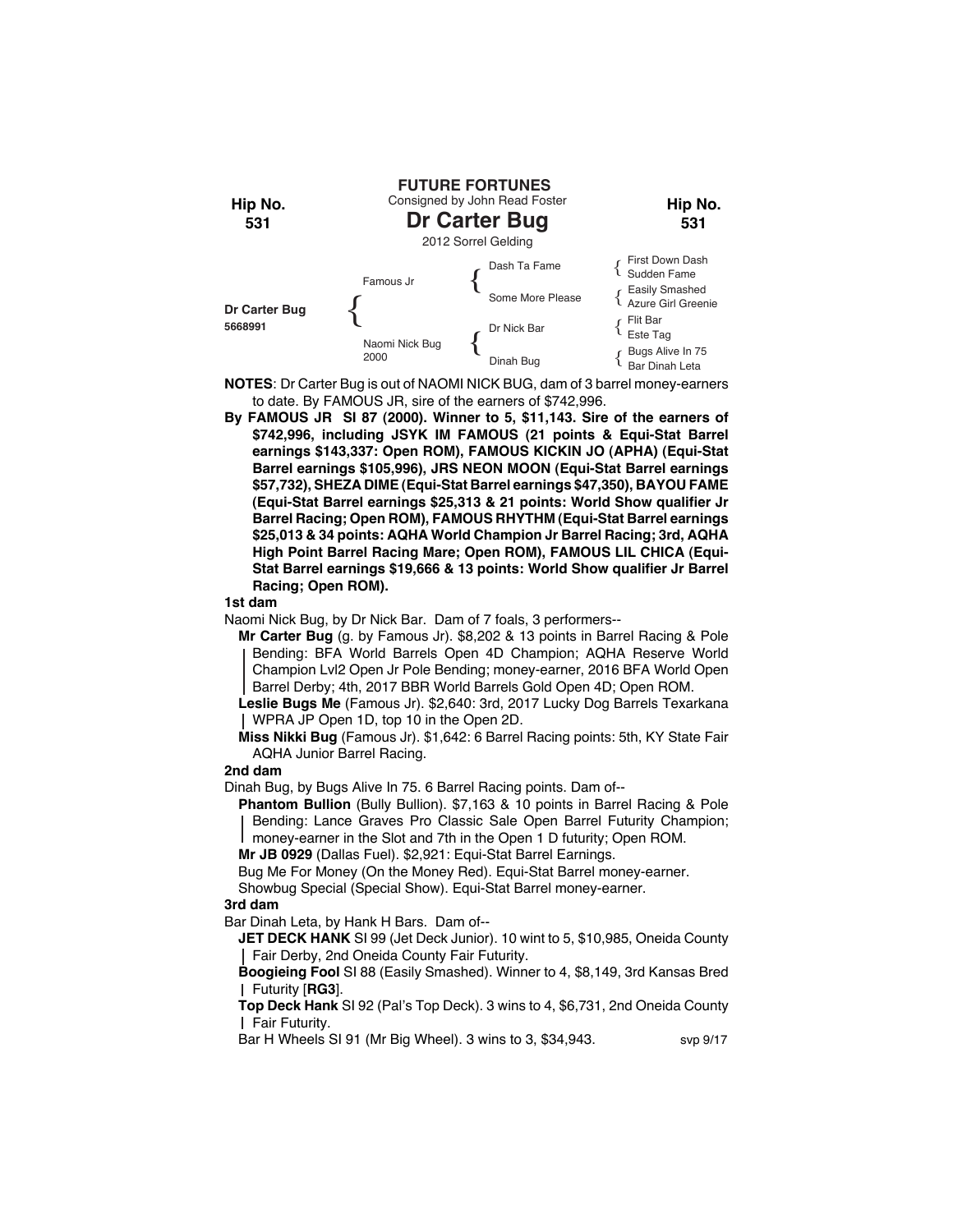

- **NOTES**: Bid Double On Fame is a very friendly and willing to learn colt. Very athletic and will be able to do what ever you want. Race, rodeo, rope or just pleasure. STREAKING TA FAME speaks for himself. GBED N/N | HERDA N/N | HYPP N/N | MH N/N | PSSMI N/N. (5 Panel N/N).
- **By STREAKING TA FAME SI 84 (2006). Race winner to 3, \$7,566 & 9 AQHA Barrel points: Pac West Futurity Champion; 3rd, Beth Cooper Memorial Futurity; 4th, BFA World Open 1D; 5th, Pac West Open 2D; 6th, Classic Equine Open 1D. Half brother to Coronas Six SI 92 (\$25,310, G3 finalist), Scouts Wagon SI 88 (\$22,714), Heza Megaman SI 93 (\$22,624). Sire of FLORIDA FAME (Equi-Stat Barrel earnings \$11,414), Fancy Streak Ta Fame (Equi-Stat Barrel earnings), Whos Fame (Equi-Stat Barrel earnings \$7,181), Brick House Fame (Equi-Stat Barrel earnings \$3,649).** Son of **DASH TA FAME SI 113 (1989). Stakes winner, \$290,812, Golden State Futurity-G1, etc. Sire of 898 ROM, 90 stakes winners, earning \$19,138,480. Equi-Stat #1 Leading Barrel Sire All/Ages-All/Divisions. Sire of Barrel earners of over \$16,000,000, including SIERRA HALL OF FAME (\$272.808: "The American" Open Barrel Reserve Champion; top 10, WPRA NFR Open Barrels).**

DISCUINO, by Biduino. Unraced. This is her first foal.

#### **2nd dam**

DISCO LUV BUG, by Disco Jerry-TB. Placed at 2. Dam of--

Cleatus Luv Bug (Dashing Cleat). AQHA point-earner.

#### **3rd dam**

LUV BUG SI 86, by Lady Bug's Moon. Winner at 3, \$1,927. Dam of 10 foals, 8 to race, 3 winners, 3 ROM--

Vuelo Bug SI 84 (g. by Vuelo-TB). Winner at 2.

Luv to Disco SI 80 (c. by Disco Jerry-TB). Winner at 2.

Chics Lucky Luv SI 81 (f. by Lucks Gay Chic). Winner at 2.

Showum Doc (f. by Showum Jet). Unraced. Dam of--

Showum Sky SI 88 (g. by Sky Steak). Winner at 4, \$2,498.

Showum Jerry SI 86 (g. by Disco Jerry-TB). 2 wins at 2.

# **4th dam**

DANDY SPUR SI 91, by Burnt Spur. Winner at 3. Set ntr at Gateway Downs, 330 yards in 0:17.960 (1971). Dam of 11 foals, 9 to race, 5 winners, 5 ROM--

 **HOT SPURS** SI 87 (c. by Bugs N Bars). 3 wins at 2 and 3, \$2,608.

Miss Hot Spurs SI 91 (f. by Bugs N Bars). 9 wins, 2 to 5, \$3,952

Luv Bug SI 86 (f. by Lady Bug's Moon). See above.

Spur Bug SI 88 (c. by Lady Bug's Moon). 3 wins at 2 and 4. svp 9/17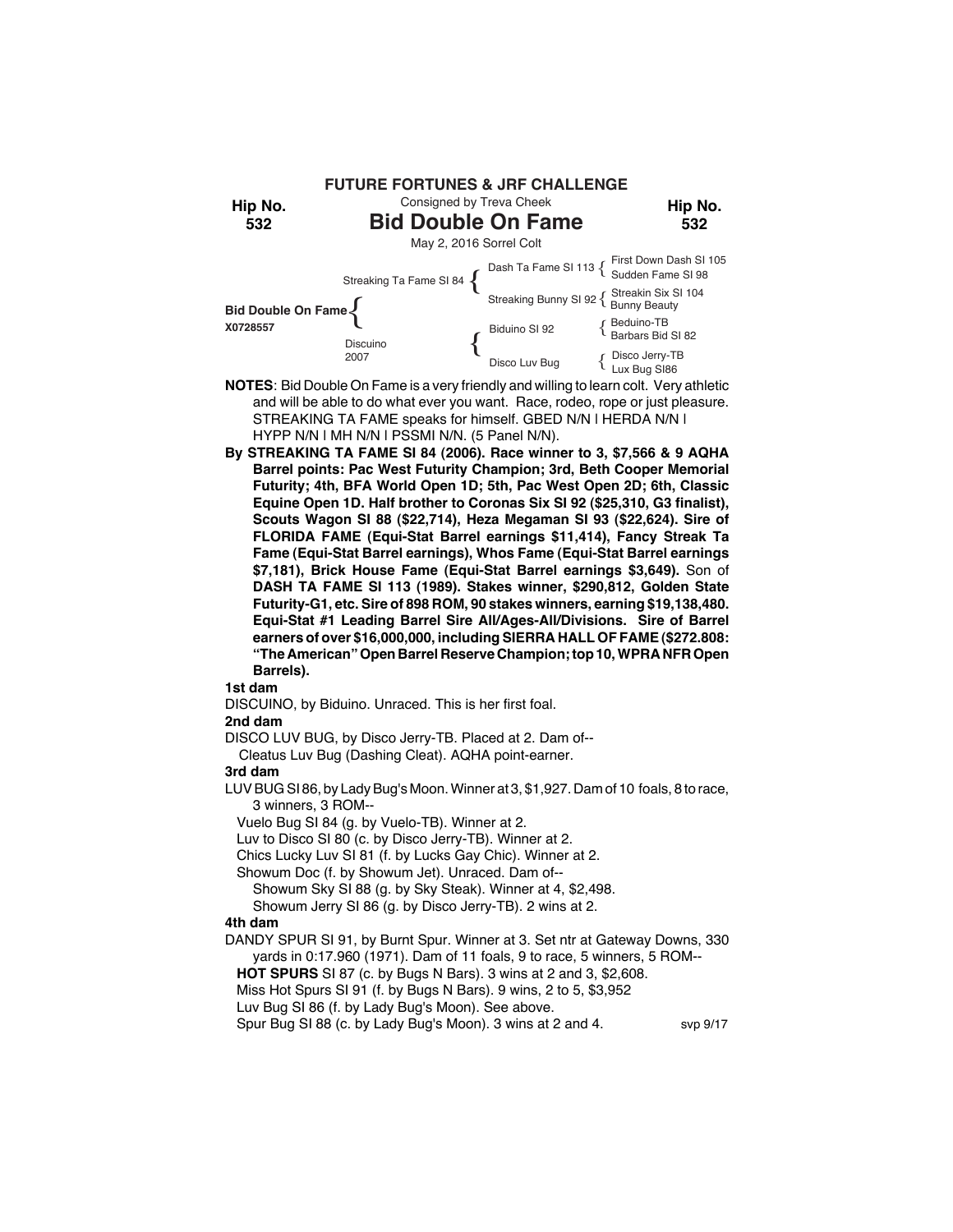

- **NOTES**: Chics Fame is a fancy filly ready to go to work. She comes from a great line of cow horses. By KS CASH N FAME, sire of "Sister" Nellie Millers great mare, who is currently 4th in the World and was 2nd at Calgary.
- **By KS CASH N FAME (2003). Open Performance point-earner. Sire of the earners of \$229,797, including RAFTER W MINNIE REBA (Equi-Stat Barrel earnings \$165,199), CASADYS CASH N FAME (Equi-Stat Barrel earnings \$33,090: 3rd, AQHYA World Barrel Racing; Intermediate EXH Barrel Racing AQHYA World Show), CASHS SOCIETY PEARLS (Equi-Stat Barrel earnings \$10,859), TK FAMOUS FLYIN BUGS (Equi-Stat Barrel earnings \$2,981). Son of DASH TA FAME SI 113 (1989). Stakes winner, \$290,812, Golden State Futurity-G1, etc. Sire of 898 ROM, 90 stakes winners, earning \$19,138,480. Equi-Stat #1 Leading Barrel Sire All/Ages-All/Divisions. Sire of Barrel earners of over \$16,000,000.**

Chics Smart Peppy, by Chics Smart Monkey. This is her first foal.

# **2nd dam**

Del Rio Decaf, by Sanbar Badger. Dam of--

Lil Miss Kit Smoke (Doctors Kit). Dam of--

**Sexy Starlight**. 10 points in Tie-Down Roping & Heeling; Open ROM.

# **3rd dam**

Docs Classy Miss, by Doc Clabber. \$7,065 NCHA: NCHA Certificate of Ability. Dam of--

**Peppys Little Indian** (Peppy San Badger). \$6,102: Nevada Spectacular Non-Pro Derby Reserve Champion; PCHA Tournament of Champions \$10,000 Non-Pro Reserve Champion.

- **Docs L0lita** (Penny San Badger). \$2,502 NCHA: NCHA Certificate of Ability. Dam of--
	- **Fairleas Miss Lolita**. \$8,496 & 7 Cutting points: PCCHA 3-Year-Old Limited Open Futurity Reserve Champion; money-earner, PCCHA 3-Yeaer-Old Open Futurity and PCHA 4-Year-Old Open Cutting Stakes. Dam of--
		- **Fairleas Hellboy**. \$7,076: 3rd, NRCHA Intermediate Non-Pro Stakes 2 times; Twisted Wire RCH Non-Pro Derby Champion; WY RCHA Non-Pro Futurity Reserve Champion.

**Fairla Badger Babe**. \$2,050: NCHA Certificate of Ability.

## **4th dam**

School Kid, by Schoolboy H. Dam of--

#### George's Kid (George Buck). Granddam of--

- **LITTLE BUCK LENA**. \$20,069: 3rd, NCHA Limited Open Super Stakes; Nevada Spectacular Open Classic Reserve Champion; 4th, Sweetheart
- Open Derby; money-earner PCCHA Open Futurity. svp 9/17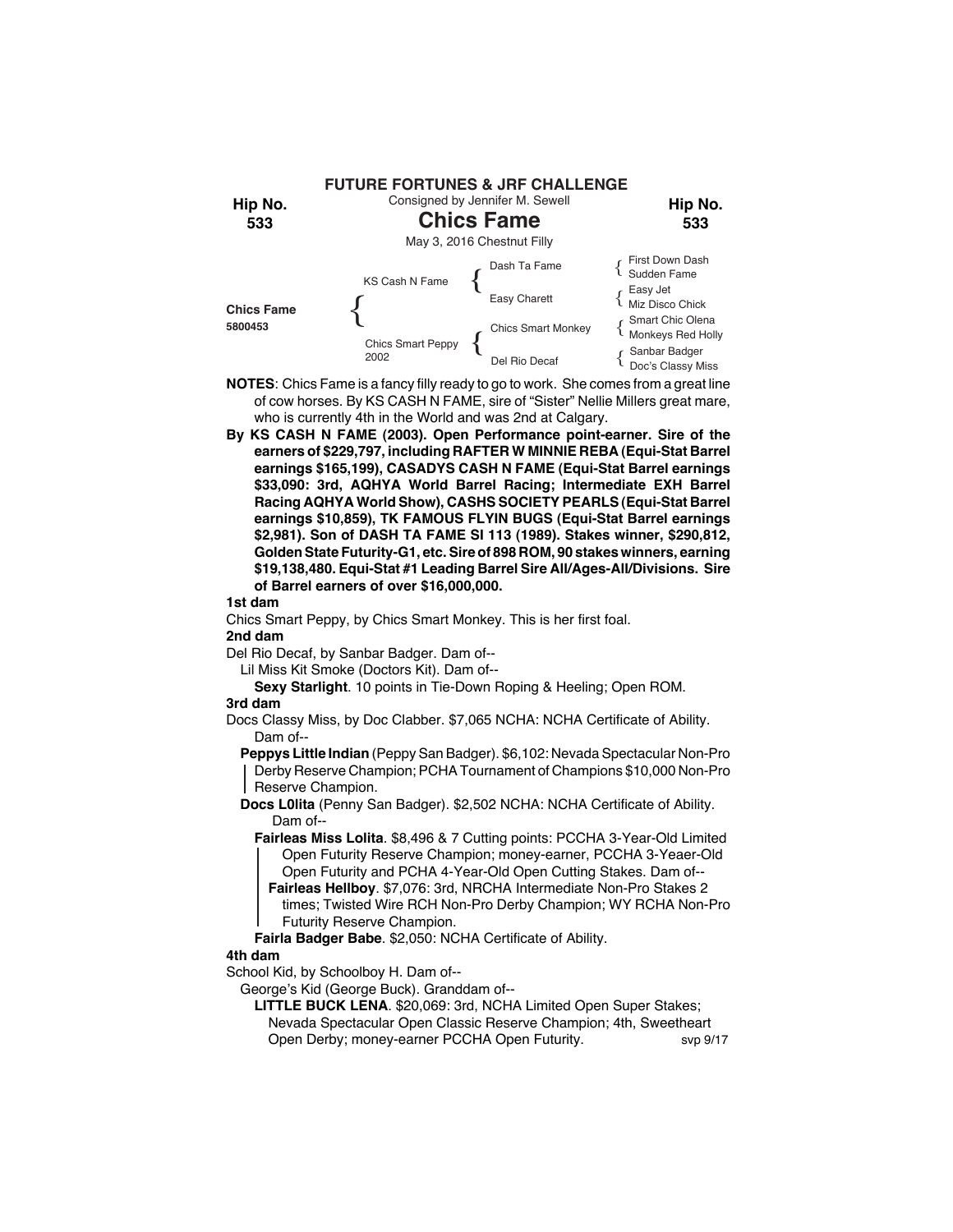

- **NOTES**: Shesa Streakin Gal is a daughter of A STREAK OF FLING, sire of the earners of over \$3,000,000. Her dam is the NCHA earner of \$29,724,
- **By A STREAK OF FLING SI 98 (1999). Winner, \$27,645, Finalist in Blue Ribbon Derby-G3, Qualified to Blue Ribbon Futurity-G1. 2016 Equi-Stat #3 Leading Barrel Sire All/Ages-All/Divisions. Sire of the earners of 3,000,000 including FAME FLING N BLING (\$645,275: NBHA Dixie Nationals 1D Champion; NBHA World 1D Champion; Presidents Cup 1D Champion), A STREAK OF RITA (\$362,566: Cornhusker Futurity Champion; 5 State Breeders Futurity Reserve Champion; Hawki Futurity Reserve Champion), STREAKIN EASY APRIL (\$120,101: 6th NFR Open Barrels; 3rd, Fort Worth Rodeo Open Barrels; 4th 2016 Austin Rodeo Open Barrels), KR LAST FLING (\$107,245: Diamonds & Dirt Open Barrrel Futurity Champion; 3rd, 2015 Greg Olson Memorial Barrel Futurity Open Slot), FRENCH STREAKTOVEGAS (\$74,115: Triple Crown 100 BBR Champion; Barrel Daze 1D Open Champion; Cornhuster Futurity 1D Open Champion), STREAKINFLINGINDISCO (\$70,432: top 10, 2016 Fort Worth Rodeo Open Barrels), DOCS STREAKIN OAK (\$43,078: Double B Barrel Bash Futurity Champion), etc.**

- **DMAC HEAPING SPOON**, by Hes A Peptospoonful. \$29,724: 7th, NCHA Amateur Super Stakes; top 10, Abilene Spectacular Non-Pro Classic; Music City Amateur Cutting Derby Champion; top 10, NCHA Amateur Derby. Dam of 2 foals, the oldest a 2-year-old.
- **Dam's sire**, **HES A PEPTOSPOONFUL** (1998). \$72,851: 8th, NCHA Open Futurity; Suncoast Winter Non-Pro Derby Champion. A 2016 NCHA Top 25 Leading Sire and an All-Time Leading Reined Cow Horse Sire, siring earners of over \$7,600,000, including **CHERRY CHEX DUALLY** (\$251,103: 3rd, NCHA Super Stakes Open Classic; Abilene Spect. Open Derby Champion), **SPOONFUL OF CHEERIOS** (\$238,267: 3rd, NCHA Open Futurity).

# **2nd dam**

Dual Play Shorty, by Kit Dual. Dam of--

**DMAC HEAPING SPOON** (Hes A Peptospoonful). Above.

**Player Cat** (Smooth As A Cat). \$3,515: NCHA Certificate of Ability.

DMAC Shorty Spoon (Hes A Peptospoonful). NCHA money-earner: Saskatchewan Cutting Non-Pro Futurity Reserve Champion.

## **3rd dam**

Short Play Susie, by Shorty Lena. \$4,370: finalist, NCHA Non-Pro Derby. Dam of-**Play Smart Kit Dual** (Kit Dual). 38 points & \$1,715 NCHA & US Team Penning Association: Open ROM; World Show qualifier Team Penning. svp 9/17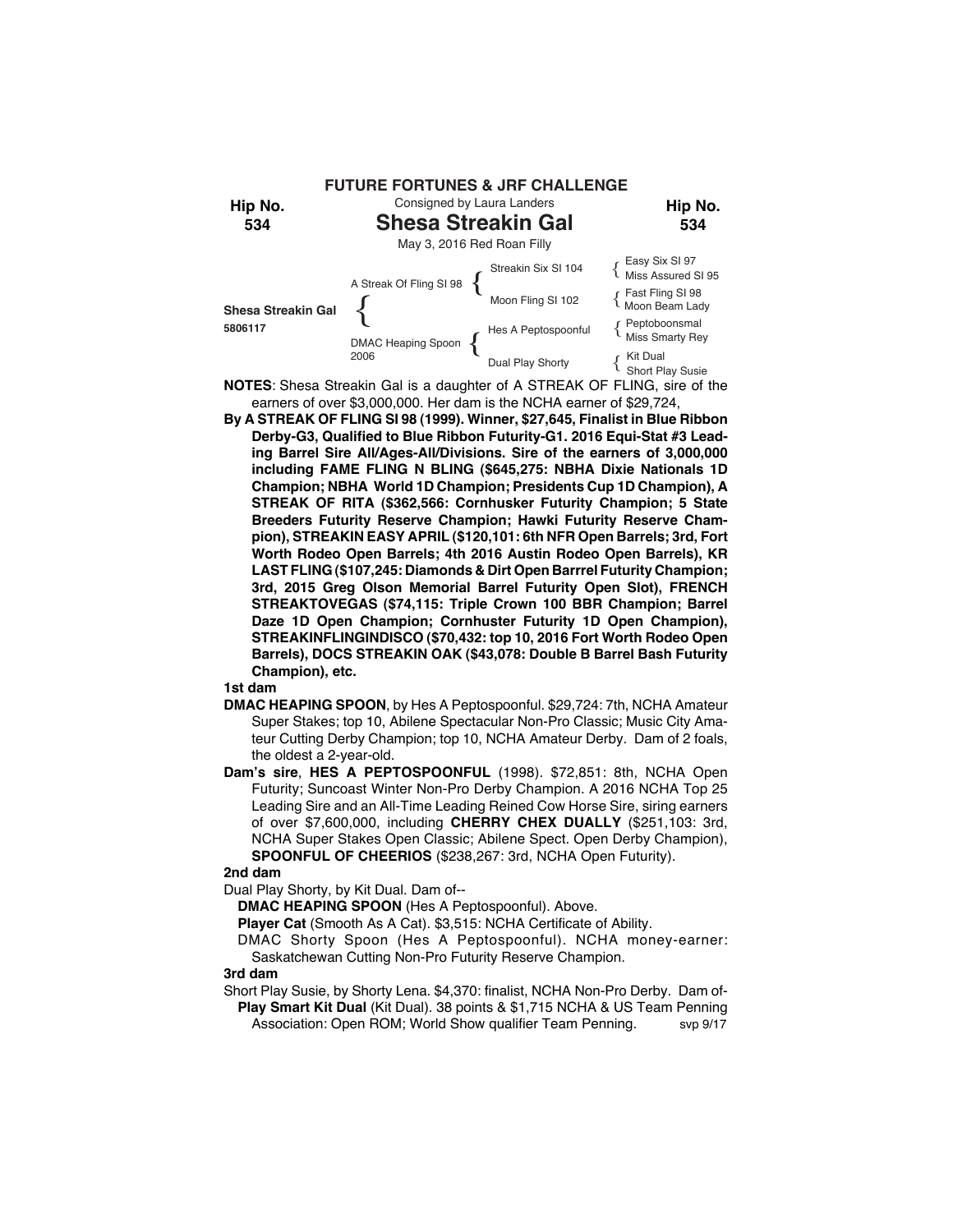

**NOTES**: Fletchs Me Fame is a real pretty gray gelding. He will be saddled and driven by sale day. The magic cross of speed and cow.

**By VABELLEZ SI 87 (2005). 5 wins to 3, \$10,357. Sire of RLJ FROMCZECHSTAFAME (Equi-Stat Barrel earnings \$11,528), RLJ IDOLS ON (Equi-Stat Barrel money-earner & 4 points: World Show qualifier Jr Barrel Racing). Son of DASH TA FAME SI 113 (1989). Stakes winner, \$290,812, Golden State Futurity-G1, etc. Sire of 898 ROM, 90 stakes winners, earning \$19,138,480. Equi-Stat #1 Leading Barrel Sire All/Ages-All/Divisions. Sire of Barrel earners of over \$16,000,000.**

## **1st dam**

Fletchs Chick, by Royal Fletch (NCHA Futurity Champion).

#### **2nd dam**

Eighty Chicks, by Eddie Eighty. Dam of--

Ginnin Chick (Tanquery Gin). RHAA money-earner.

#### **3rd dam**

Chicks Woman, by Six Chick. Dam of--

Eddies Woman (Eddie Eighty). Dam of--

**Eddies Cash**. 3 points in Ranch Riding & \$1,598 SHOT: SHOT Stock Horse Derby Limited Non-Pro All-Around Reserve Champion; SHOT Stock Horse Futurity Open Ranch Trail Reserve Champion; SHOT AQHA Ranching Heritage Amateur Ranch Boxing Champion; SHOT Stock Horse Derby Limited Non-Pro Ranch Trail Reserve Champion.

Natural Brown. RHAA money-earner: TX RHAA Cowboy \$1,500 Limited Open Champion; TX RHAA Ranch Hand Champion.

Silver Woman (Strait Silver). Dam of--

**Sixes Silver Lad**. 39.5 points in Heading, Heeling & Ranch Riding & SHOT money-earner: money-earner, SHOT Stock Horse Futurity Open All-Around; Open ROM.

Break Of Day Light (Tanquery Gin). Dam of--

Break Four Cash. Haythorn Ranch Horse Futurity Halter Reserve Champion. Four Breaks. RHAA money-earner: RHAA Alpine TX Ranch Hand Reserve

Champion; 2017 South TX RCH Limited Non-Pro Reserve Champion. Ginnin Woman (Tanquery Gin). Dam of--

Wimpys Little Cowboy. 4.5 points in Ranch Riding, Reining & VRH Ranch Riding: top 10, One Hot Reining Limited Open Derby; 3rd, FT Worth Stock Show AQHA VRH Ranch Riding.

Ginnin Playgun. Dam of--

**Sixes Cinch**. \$6,152: finalist, 2017 Breeders Inv. Dby \$10,000 Nov.svp 9/17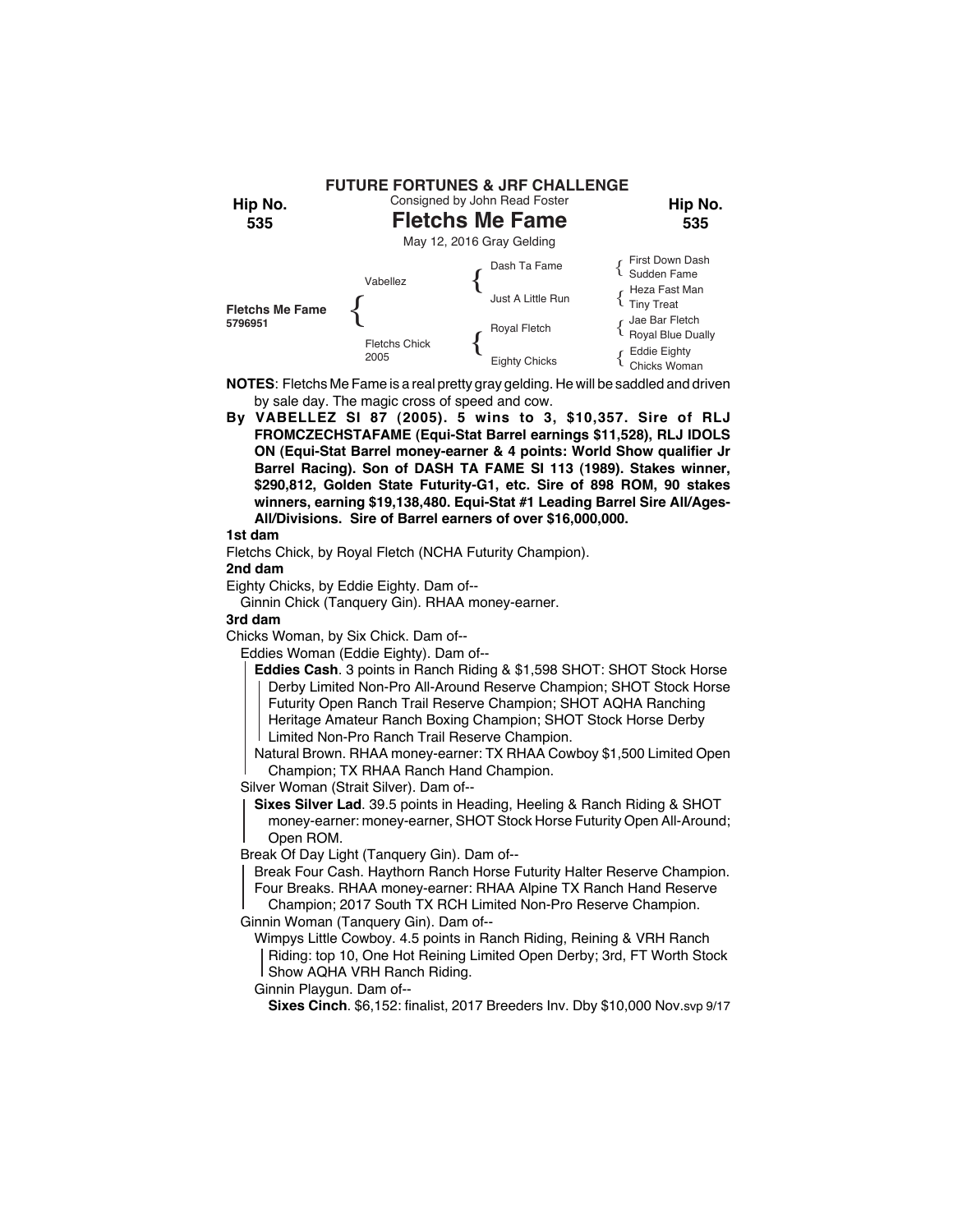

- **NOTES**: Mitey Gold Digger is correct, big, stout and quiet. He leads, ties, lunges and stands for the farrier. Sire and dam both good minded and 1D barrel horses in the state of Ohio. Sires oldest foals are 2-year-olds. UTD on shots and worming. Eligible for ESCI, K.I.S.S.
- **By A MITEY SWEET GUY (2011). His oldest foal is a 2-year-old. Son of CATHYS GUY, \$15,000: finalist, Old Fort Days Open Barrel Futurity; money-earner, Classic Equine Open Barrel Futurity; finalist Pac West Barrel Futurity Open 2D.), Out of MITEY SWEET SPECK (finalist, BFA Sweepstakes; Arena Record Holder, WPRA winner. Grandson of FRENCHMANS GUY (1987). Barrel Futurity and Derby money-earner: Finalist, PRCA Badlands Circuit, South Dakota Rodeo Association; Northwest Rodeo Cowboys Association Reserve Champion; 3rd, Newcastle, Wyoming WPRA Divisional Tour. Sire of the earners of over \$10,000,000, including GUYS FRENCH JET (\$239,746), SX FRENCHMANS VANILA (In excess of \$230,000: Speedhorse Triple Crown Horse; Speedhorse Silver Cup Open Futurity Champion; Speedhorse Gold Cup Open Futurity Champion; Old Fort Days Barrel Derby Champion; Lazy E Barrel Futurity Champion, etc).**

Nutmeg Gold, by Bully Bullion. Placed at 2 & AQHA point-earner. Equi-stat moneyearner.

## **2nd dam**

Elaine Mariel SI 92, by Digging For Gold. 3 wins to 5, \$8,753, *finalist* Ruidoso Spring Stakes [**G3**], Vespero Express Stakes [**G3**], Ruidoso Sprint Stakes [**G3**]. Dam of--

**Goldeneye Moon** SI 80 (Marthas Six Moons). Winner at 2, \$2,556 & \$7,822 Barrel earnings: money-earner, Lazy E Barrel Futurity, Las Colinas Barrel Futurity; 4th, BFA Bedrock Arena Barrel Futurity; 3rd, Old Fort Days Futurity Consolation 3D; 10 AQHA points: Open ROM.

- Meet Joe Black SI 85 (Check The Charts). 2 wins at 2, \$1,976 & Equi-Stat Barrel money-earner.
- Elaines Rare Gold (Especially Rare). Placed, \$1,311.

#### **3rd dam**

Kathys Kitten SI 92, by Bar Money. 2 wins to 3, \$11,404. Dam of--

- **Miss Kitten Lark** Si 86 (Moon Lark). 2 wins to 3, \$7,887, 2nd First Chance Stakes. Elaine Mariel SI 92 (Digging For Gold). Above.
- Lady Lark Kitten SI 96 (Moon Lark). 4 wins to 4, \$6,817.
- Angela Mariel Si 86 (Pacific Bailey). 3 wins to 3, \$4,440.
- Kathys Bold Ego SI 82 (Bold Ego). Winner to 3, \$2,854. Dam of--
	- Countego SI 98. 4 wins to 4, \$14,858, 4th Oklahoma Bred Futurity [**RG3**], *finalist* Shebester Derby [**G3**], Oklahoma Bred Derby [**RG3**]. svp 9/17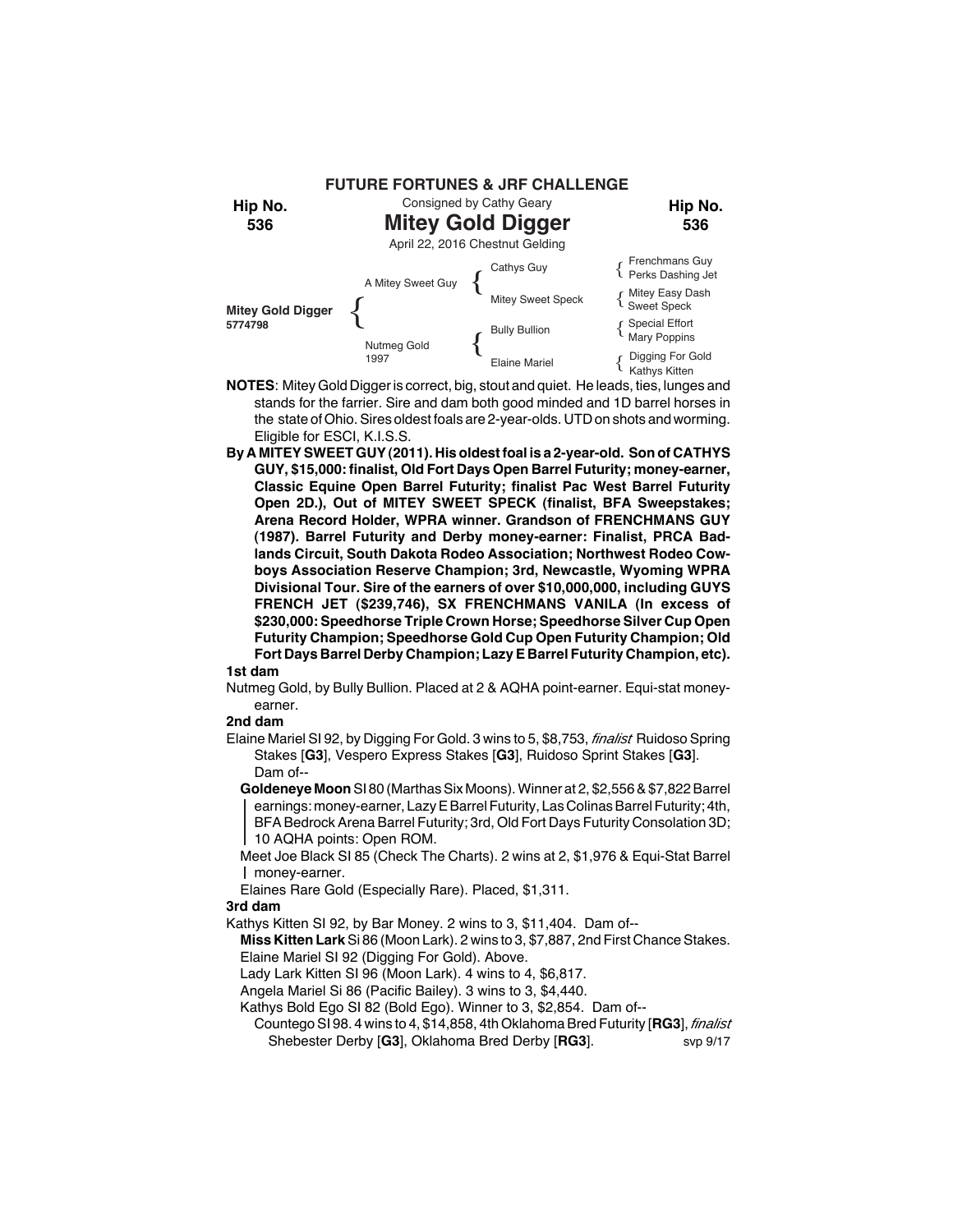

**NOTES**: American Kido is by MP JET TO THE SUN and out of a producing daughter of WORLD SPEED.

**By MP JET TO THE SUN (2004). 57.5 AQHA points: top 10, AQHA High Point Heading Stallion; Superior Heading. A Future Fortunes BFA Futurity Champion Freshman Sire. Half brother to Sherry Cervi's Legend Barrel Horse STINGRAY. Sire of AINT NO CRAZY LADY (\$24,307: 3rd, 2017 World Barrel League Finals Open Futurity; Lance Graves Pro Classic Open 2D Champion), SUN FUN N FAME (\$17,337: finalist, 2016 BFA World Open Barrel Futurity; 3rd, 2016 BFA World Futurity Fortunes round).**

# **1st dam**

Shez Dashin Cool, by World Speed. Dam of 2 performers--

Cool N Famous (f. by Famous Bugs). 2017 MVP Barrels Open 2D Champion.

Bully Dog Chip (g. by Streak Laico Bird). 2017 Mega Barrel Futurity JP Open 2D Reserve Champion.

Speed Streaker (c. by Streak Laico Bird). Equi-Stat Barrel money-earner.

## **2nd dam**

Imtoocools Magnolia, by Imtoocool-TB. Dam 1 performer--

Injun Warrior (g. by Invisible Injun). 2 wins, 3 seconds, 2 thirds to 10, \$24,682. **3rd dam**

Steel Magnolias, by Rare Form. Dam of--

**MAGGIE MOONPIE** SI 91 (Teller Cartel). 5 wins to 3, \$51,650, Clasico Jodys Glory, Mexico Juv. Challenge, Futurity Mexicano.

**KILLER BOD** SI 103 (Streakin Sixes). 8 wins to 5, \$46,250, BF Phillips Jr H. [**RG3**], *finalist* Classic Chev Heartbeat of America Hdcp. [**RG3**].

**Six Magnums** SI 102 (Streakin La Jolla). 9 wins to 5, \$70,543, 3rd Evangeline Down Futurity.

**Copa Show Girl** SI 103 (Corona Cartel). 3 wins, to 4, \$42,475, 2nd Retama Park Derby [**G1**], *finalist* Lazy E Derby [**RG2**], Heritage Place Derby [**G1**]. Dam of-

**HENRY CRAIG** SI 94. 7 wins, 1 third in 8 starts to 3, \$54,964, Baxter Andruss Oregon Bred Futurity [R], Firecracker Futurity at Grants Pass, Pot o'Gold Futurity, 3rd Wild West Futurity [R].

**WARNOCK** SI 101. 5 wins, 3 seconds, 1 third to 3, \$34,641, Baxter Andruss Oregon Bred Futurity [R], 2nd Pot O'Gold Futurity, 3rd Firecracker Futurity at Grants Pass.

**SKOLD** SI 90. 2 wins in 2 starts at 2, \$12,860, Far West Futurity [R].

**Warhock** SI 99. 1 second, 3 thirds at 2, \$7,351, 3rd Firecracker Futurity at Grants Pass, Emerald Downs Juv. Challenge.

Paraphrase SI 95. 4 wins, 5 seconds, 3 thirds to 5, \$7,493. Dam of-- Two Bitz Of Corona SI 92. 1 win, 1 second, 6 thirds to 4, \$6,402. Switch the Style Up SI 94. 1 win, 3 seconds to 3, \$5,540. svp 9/17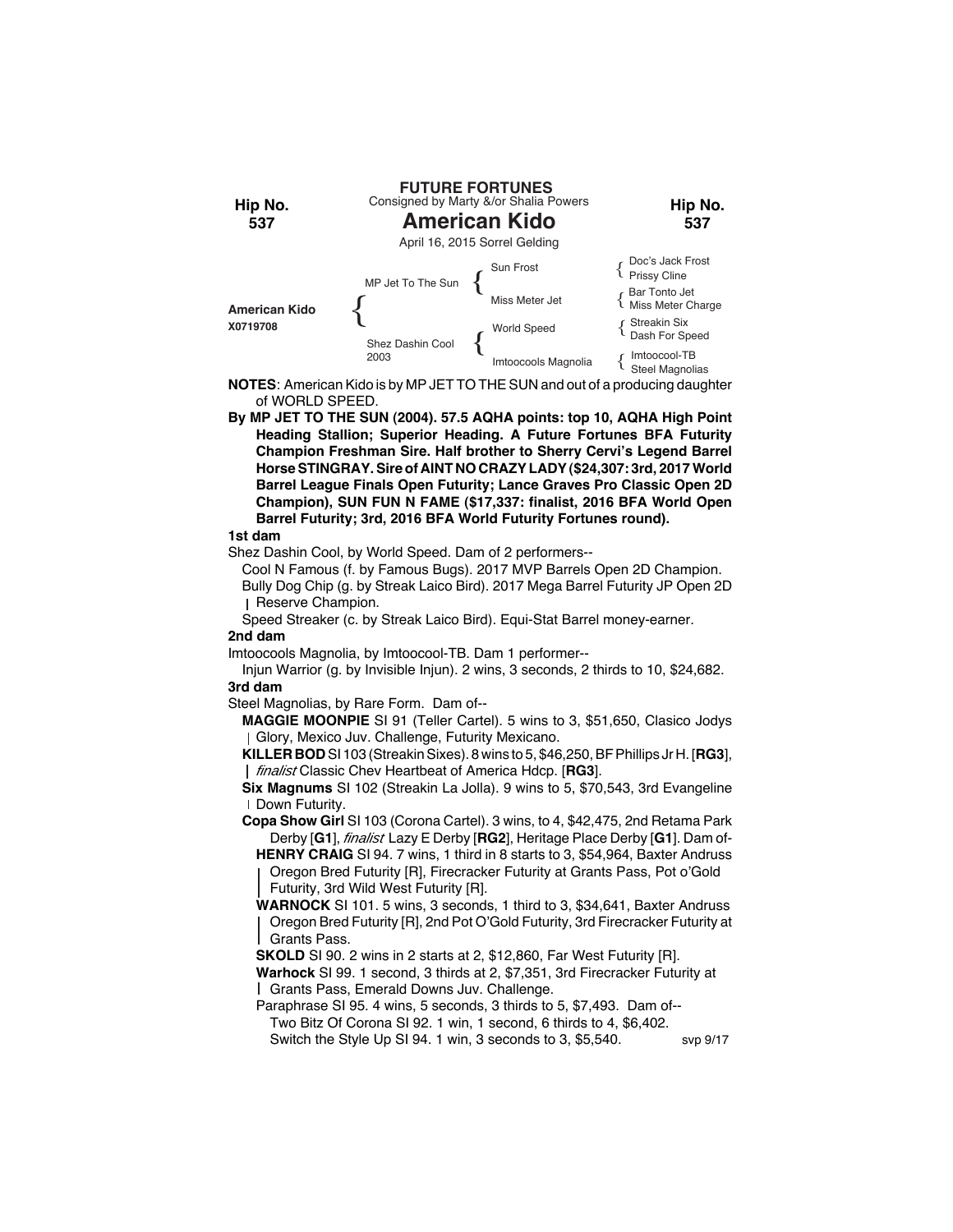

- **NOTES**: Bully At The Bar has been in barrel training for one year with NFR qualifier, Kassidy Dennison. Kassidy has hauled him all summer to rodeo and jackpots to season him. He's ready to go win.
- **By PLATINUM BULLY (2005). Sire of Futurity & Open money-earners, including CP PLATINUM JOLE (Equi-Stat Barrel earnings \$2,634), PLATINUM BULLY BELLS (Equi-Stat Barrel earnings \$1,975), ROLLIN N BULLIONS (Equi-Stat Barrel earnings \$1,955), BULLY AT THE BAR (Equi-Stat Barrel earnings \$1,467), CP CASINO (Equi-Stat Barrel earnings \$1,109), CP PLATINUM FERGIE (Equi-Stat Barrel earnings \$1,067), Son of BULLY BULLION SI 104, Racing Champion Aged Stallion, stakes winner, \$225,384, All American Gold Cup-G1, etc. Sire 538 ROM, 40 stakes winners, 1 champion, earning \$8,919,789. Sire of dams of 44 stakes winners, including DMNV MOUNTABLE, SNOW BIG DEAL, SF ROYAL BANK, FINCHE, EYE YIN YOU, EYESA STORM TOO, MR GAME, BUILT FOR FUN, WAGON FULL OF GOLD, BULLYS RUNAWAY, etc. An Equi-Stat Leading Barrel Sire All/Ages All/Divisions.**

Jet N Doc Sue, by Docshighclassimage. Dam of 2 foals, this is her oldest.

# **2nd dam**

Faster Shoes, by Fast Jet. Dam of--

Jet N Docs Dream (Docshighclassimage). 5th, Barrel Daze Sr 4D; split 6th, Sand Cup Barrels Open 4D; finalist, Barrel Daze Open 4D.

## **3rd dam**

Tuff Shoes To Fill, by Shirley's Champion. Dam of--

Fast N Tuff SI 86 (Fast Jet). Winner to 3, \$3,819.

Filly Jet SI 80 (Fast Jet). Dam of--

**WILD JAZZ** SI 104. 7 wins to 5, \$22,814, Dixie Downs Derby.

**Jazzing Jet Deck**. 30 points: 6th, 2016 World Show Sr Barrel Racing Level 2; top 10, 2017 AQHYA World Show Barrels Lvl 2; 4th, 2017 Elite Summer

Sizzler Barrel Extravaganza Youth 2D; Youth ROM in 2017.

Jazzing Jet SI 88. 2 wins at 2, \$6,935. Dam of--

**WANTA DUBLOON** SI 97. 5 wins to 4, \$203,185, Autumn H., The American QH Racing Journal, 2nd Town Policy H.

Diamond Jazz Man SI 93. 4 wins to 7, \$37,748.

A Blurring Jet SI 88. 7 wins to 3, \$30,983.

All In My Mind SI 84. Winner to 3, \$5,349. svp 9/17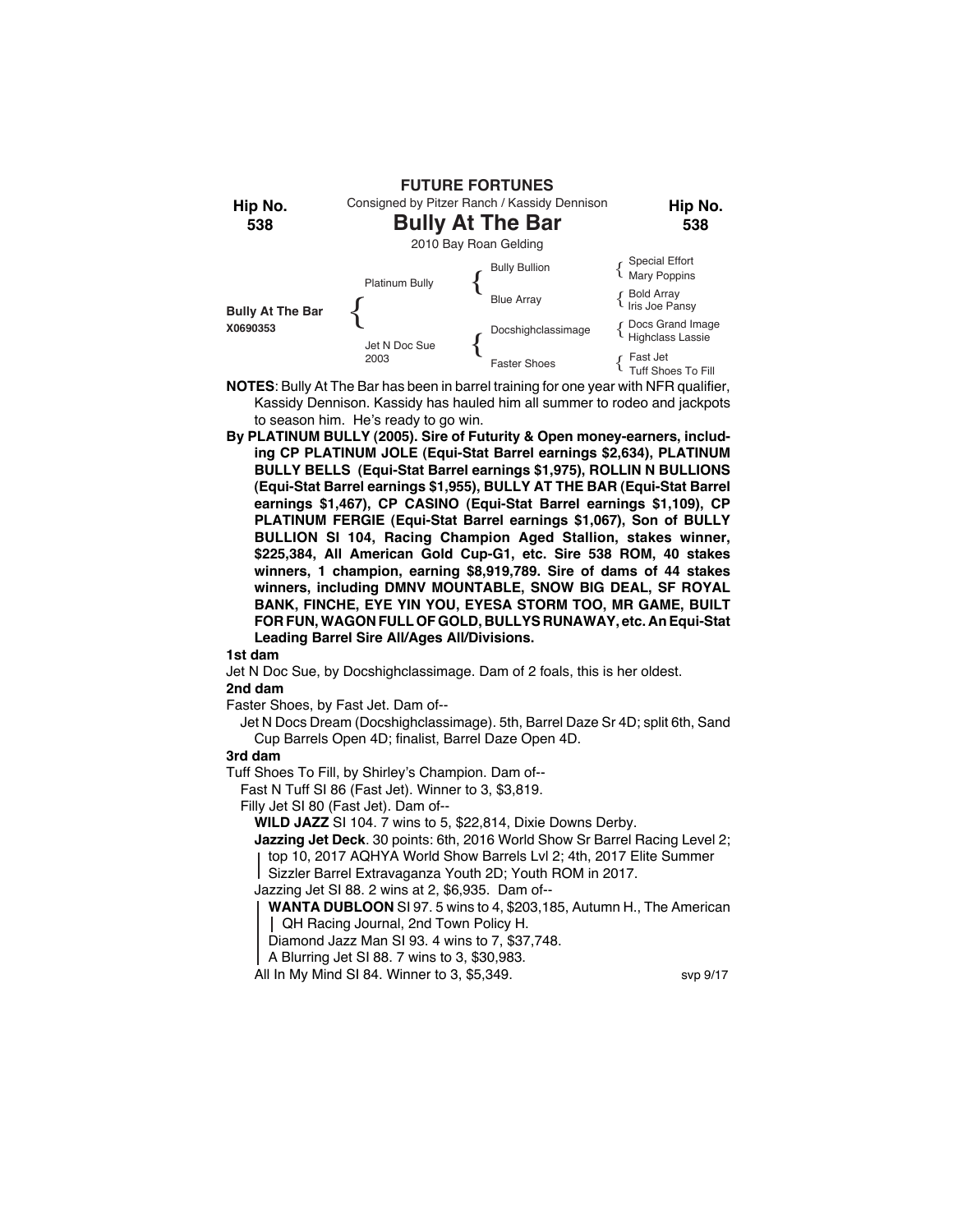

- **NOTES**: SDK A Slick Tango is started under saddle by Kirk Hall and ready for someone to go on with. Riding real nice and soft. A real cute filly by the well known sire, SLICK BY DESIGN. Dam is a daughter of DASH TA FAME. She will be the one to watch for in the futurities. UTD on worming, shots and dental. A good looking filly with a great pedigree.
- **By SLICK BY DESIGN (2007). Equi-Stat All-Time Leading Money Earning Barrel Stallion; Earner of \$549,284: 2016 WPRA National Finals Reserve Champion; AQHA World Champion Junior Barrel Racing; Old Fort Days Open Derby Champion; 2016 San Antonio Rodeo Open Barrel Champion; 2 time Round Winner at the NFR, 2nd in Round 9 and 3rd in Round 7; 4th, NFR Barrel Average; Cheyenne Frontier Days Open Barrel Reserve Champion; Nampa Rodeo Open Barrels Champion; top 10, Calgary Stampede Rodeo Open Barrels; 4th, San Antonio Rodeo Open Barrels; finalist, "The American" Open Barrels; top 10, Houston Rodeo Open Barrels; 4th, 2015 Cody Stampede Rodeo Open Barrels; Hermston Rodeo Open Barrels Champion; BFA Spring Classic Barrel Futurity Open Show Champion; Guymon Rodeo Open Barrel Champion, etc. His oldest foals are 4-yearolds (5 head), his first full crop (122) are yearlings.**

Tangos Fast Dash, by Dash Ta Fame. Dam of 6 Equi-Stat Barrel money-earners, including--

**Favorite Tango** (g. by Shawnee Road). Equi-Stat Barrel earner of \$5,540. **Barnsons Clipped** (g. by Behold A Beduino). Equi-Stat Barrel earner of \$5,114. **Barnsons A Streak** (c. by Streak A Dash). Equi-Stat Barrel earner of \$3,305. Sheaintnogolddigger (f. by Ninety Nine Goldine). Equi-Stat Barrel money-earner. Fmous Last Wordz (APHA) (f. by Strait Firewater). Equi-Stat Barrel earner. Jsfrenchmansfame (g. by Frenchmans Guy). Equi-Stat Barrel earner.

## **2nd dam**

Fast Tango SI 98, by Fast Jet. 2 wins to 4, \$3,798. Dam of--

**FAST TA FAME** (Dash Ta Fame). \$13,816 Equi-Stat Barrel earnings.

Sunrise Lightning (Kaweah Sunrise). 4th, Nas Horse Nas Cup Jr Barrels 1D; money-earner in the Open 1D.

Tangos Fash Dash SI 85 (Dash Ta Fame). Above.

HMB Shezahotshot (go Concord). Dam of--

Shooting For Perks. money-earner, All American Barrels Youth 4D. **3rd dam**

Etta Cha Cha SI 82, by Ettabo. Placed to 3, \$3,285. Dam of--

Wood She Dance SI 93 (In the Woodpile-TB). 4 wins to 5, \$14,061.

Blazing Dancing SI 82 (Blaze A Trail). Winner to 3, \$4,469. Dam of--

Blazing Late SI 89. Winner to 5, \$3,134. Svp 9/17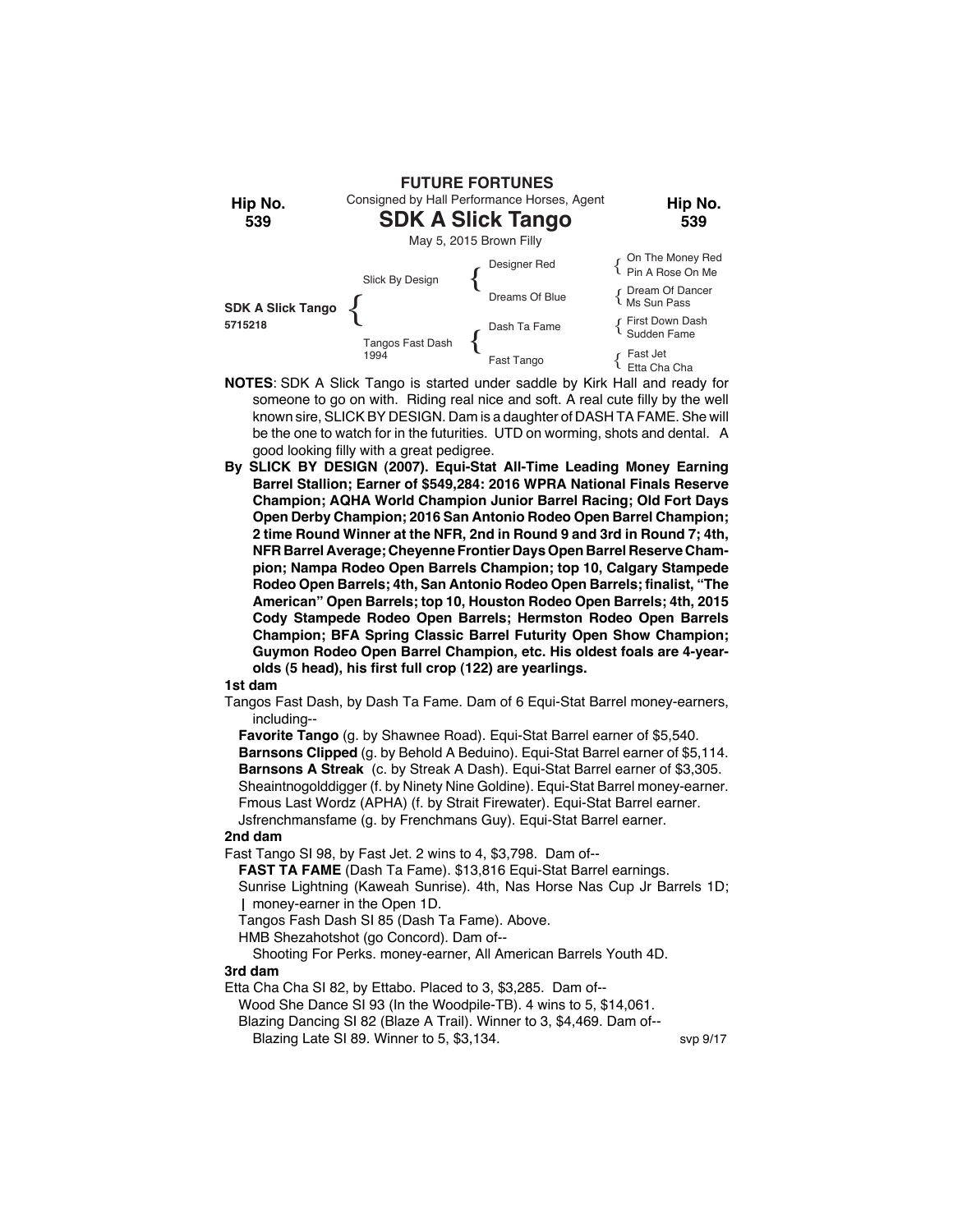

**NOTES**: Addysonssmoothrocket is a nice prospect by current Leading Sire, A SMOOTH GUY.

**By A SMOOTH GUY (2005). AQHA point-earner Heading & Heeling. Sire of the Equi-Stat earners of \$272,700, including SMOOTH N FAMOUS (\$151,494: Pac West Barrel Futurity Open Slot Champion; BFA World Barrel Futurity Future Fortunes Round Winner; 3rd, Greg Olson Memorial Barrel Futurity 1D Champion), IMA FRIENDLY GUY (\$46,358: BFA World Barrel Futurity Future Fortunes Round Reserve Champion; Parker Wood Memorial Barrel Futurity 1D Champion), A SMOOTH CUTIE (\$13,714: money-earner, 5 State Breeders Barrel Futuirty), IMA SMOOTH KIDDER (\$8,709: 4th, Sand Cup Open Barrel Futurity; 4th, Barrel Daze Future Fortunes).**

## **1st dam**

Truly Princess, by Arv. (Son of Wranglers Rocket).

**2nd dam**

Feature The Corner, by Country Corner.

**3rd dam**

Coacha Feature, by Truckle Feature.

**4th dam**

Miss Coach-TB, by Mahmoud. Dam of--

**Miss San Coach** (Leo San). 10 points in Barrel Racing & Pole Bending: Open ROM. Dam of--

**PABLO SAN SAN**. \$20,961: 6th, PCCHA Open & Non-Pro Stakes; finalist, PCCHA Open Futurity; 3rd, Rose Cutlip Memorial 5/6-Year-Old Non-Pro.

**Leo San's Coach** (Leo San). 10 Barrel Racing points: Open ROM. Granddam of-Truck Sparkles SI 91. 5 wins to 5, \$12,166.

**Cinderella San** (Leo San). 10 Barrel Racing points: Open ROM. Dam of--

Maybellynx. \$2,684: finalist, E. TX Open Futurity. Dam of--

**CARCAJOU**. 59.5 points in Working cow Horse & Team Penning; Superior Team Penning.

Mr Cinder Truck SI 90. 5 wins to 7, \$3,495.

Cinderellas Dreamer. Open Team Penning point earner.

Feature Me Cindy. Dam of--

**Dash Mcgwire**. 11 Barrel Racing points: Open ROM.

Feature Me JP. Top 10, NBHA Youth World Barrels 4D.

Soldado De Domiingo. 2 Barrel Racing points.

Trucks Cutie SI 98 (Truckle Feature). 2 wins to 3, \$6,179. Dam of--

BCR Cuties Jet SI 102. Winner to 4, \$5,055.

Mylady Murr. 2 wins to 3, \$2,095.

BCR Keys Cutie SI 89. Winner to 3, \$1,402.

Travelin Coach SI 82 (Truckle Feature). 3 wins to 5, \$4,738. svp 9/17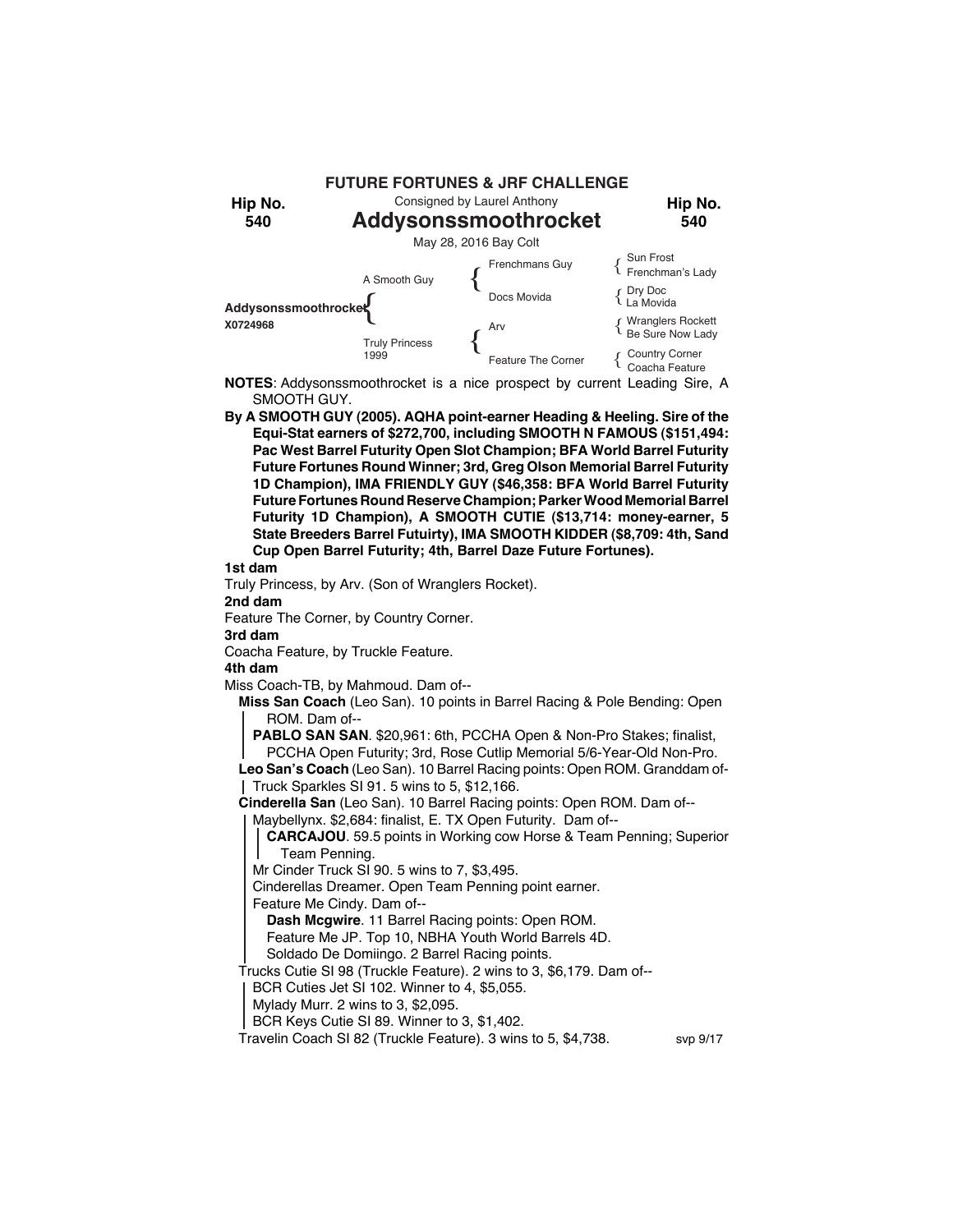

- **NOTES**: GL Chicklet is a very correct, stout filly. Her dam has a full brother, IM A FANCY PYC that earned \$454,765 and was the third fastest qualifier to the 2014 All American Futurity. This filly should be very good minded with a lot of athletic ability. Also, a very good broodmare prospect later. See www.5lhorse.com for more info.
- **By DASHING GUY (2006). Equi-Stat Barrel money-earner. Sire of GL DASHING NON STOP (Equi-Stat Barrel earner of \$16,058), GL DASHING TO A TE (Equi-Stat Barrel earner of \$3,865), GL DASHING WILLMA (Equi-Stat Barrel earner of \$1,364), GL DASHING BLONDE (Equi-Stat Barrel earner of \$1,296).**

CR FANCY CHIC SI 83, by PYC Paint Your Wagon. Placed in 2 starts at 2, \$3,068. Dam of 2 foals, this is her oldest.

## **2nd dam**

- FIRST PRIZE FANCY SI 96, by Mr Jess Perry. Winner at 2 , \$3,578. Out of **FIRST PRIZE DASH** SI 101 ( \$77,465, Broodmare of the Year, sister to **FIRST DOWN DASH**). Dam of 24 foals, 18 to race, 15 winners, 15 ROM--
	- **IM A FANCY PYC** SI 92 (c. by Pyc Paint Your Wagon). 5 wins in 6 starts at 2, \$454,765, 1st Remington Park Oklahoma Bred Futurity [R]-**G3**, *Finalist* in Heritage Place Futurity-**G1**, *Qualified* to All American Futurity-**G1**.
	- **PYC FUN N FANCY** SI 92 (c. by Pyc Paint Your Wagon). 2 wins at 2, 2017, \$272,547, 1st Laico Bird S. [R], 2nd Oklahoma Futurity-**G3**, 3rd Heritage Place Futurity**-G1**.
	- **FIRST FANCY PRIZE** SI 98 (f. by Pyc Paint Your Wagon). 4 wins at 2 and 4, 2017, \$113,804, 1st Mothers Day S., 2nd Firecracker Futurity-**G2**, Delta Dash S. [R], 3rd Mothers Day S.
	- **FAST N FANCY** SI 92 (f. by Pyc Paint Your Wagon). Winner at 2, \$89,764, 1st Speedhorse Futurity-**G3**, *Finalist* in Oklahoma Horsemen's Association Mystery Futurity [R]-**G3**
	- **WEETONAS LAFAWN** SI 87 (f. by Valiant Hero). 3 wins in 6 starts at 2, 2017, \$64,736, 1st Remington Park Juvenile S. [R].

**Pyc First Prize Fany** SI 98 (f. by Pyc Paint Your Wagon). 4 wins at 2 and 3, \$92,303, 2nd South Florida Derby, 3rd Governor's S.

Pyc First Fancy Lee SI 102 (c. by Pyc Paint Your Wagon). 5 wins at 3 and 4,  $| $57,545.$ 

Pyc Prize Time SI 109 (c. by Pyc Paint Your Wagon). 3 wins at 2 and 3, \$46,369, *Finalist* in Black Gold Futurity Championship [R]-**G3**.

First Fancy Chick SI 98 (f. by Chicks Regard). 3 wins in 6 starts at 2 and 3, \$34,794. First Prize Carter SI 97 (g. by Carters Carte). Winner at 2 and 3, \$31,273.svp 9/17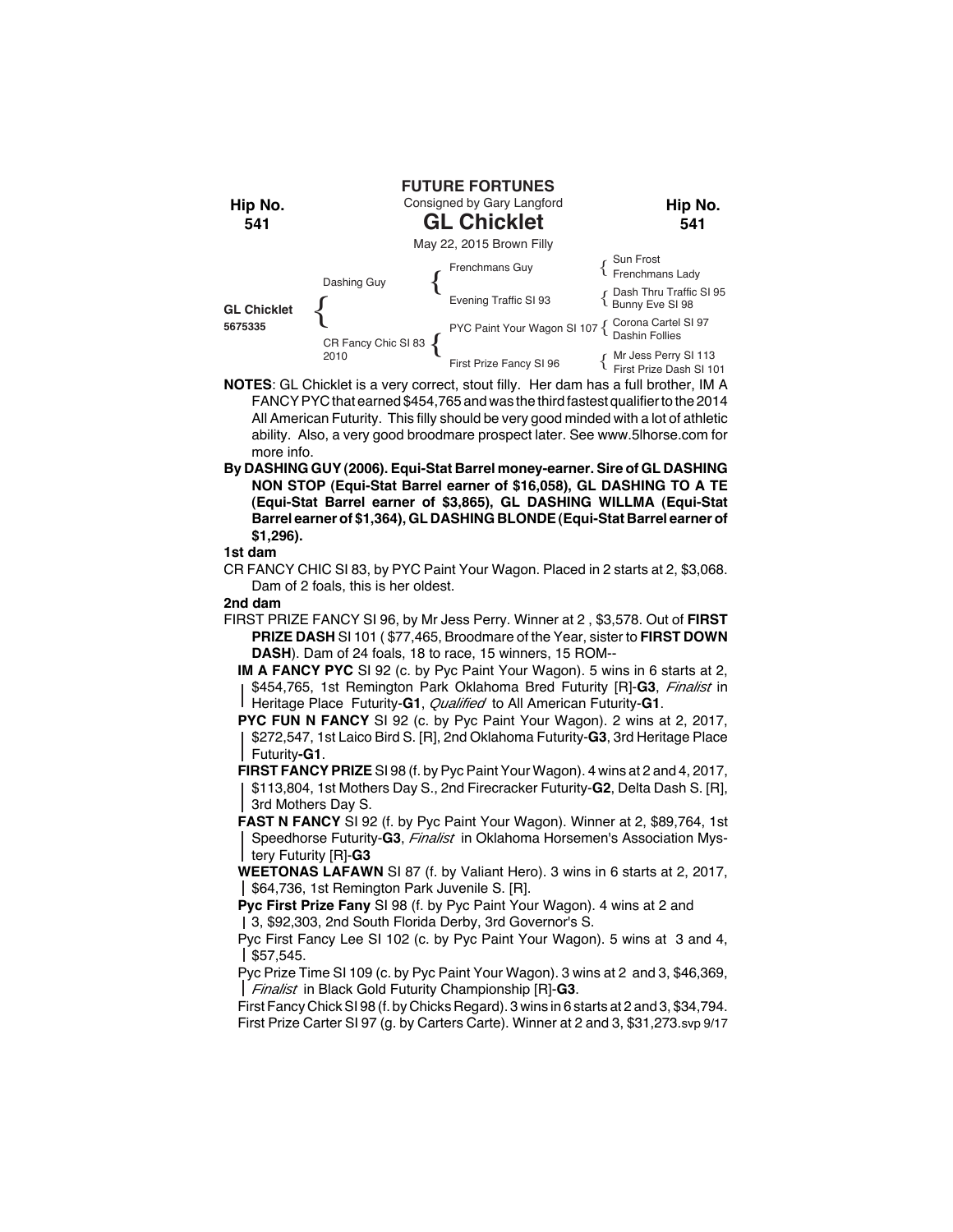

- **NOTES**: SDK Fame On Fire is a nice colt by FIRE ON BUG and out of a daughter of DASH TA FAME. Dam is a proven producer in the barrel pen. Big, stout colt. Eligible for Select Stallion Stakes, Hawki, VGBRA, 5 State, Cornhusker, Colorado Classic, Grid Iron, BRIF, Vista Equine side pot (at Colorado Classic). Paid in full to Triple Crown. UTD on worming and vaccinations.
- **By FIRE ON BUG (2001). Sire of FIRE ON GO (\$6,389, 2nd NBHA World Fnls. 2nd Go 3D, etc.), IM CASH BUG ON FIRE (Equi-Stat Barrel earnings of \$6,034), CHOCOLATE BUGSONFIRE (\$3,225, 1st Pac West 3 Drum Fut. 5 & under 2D, BRN 4D Classic Equine Fut. Day 2 1D, BRN4D Classic Equine Fut. Day 1 2D, 2nd Greg Olson Memorial Novice Day 2 1D, 5th D & D Super Show 2 Day 2 3D, etc.), BUGS ON CASH (\$2,634, 1st Future Fortunes/ Lucky Dog Prod. 4D Sire Incentive, Lucky Dog Prod. Nov. Fut. Day 1 3D, 2nd Lucky Dog Prod. March Fut. 4 & under 2D, Lucky Dog Prod. March Fut. Day 1 4D, Lucky Dog Prod. Dec. Average 4D, etc.), MISS LADY ON FIRE (\$2,443, 2016, 1st D & D Super Show 3 Day 2 4D, 4th Hawki Fut. 5 & under, 5th D & D Super Show 3 Day 3 3D, 7th 5 State Brdrs' Fut. Day 2 3D).**

Tangos Fast Dash, by Dash Ta Fame. Dam of 6 Equi-Stat Barrel money-earners, including--

**Favorite Tango** (g. by Shawnee Road). Equi-Stat Barrel earner of \$5,540.

**Barnsons Clipped** (g. by Behold A Beduino). Equi-Stat Barrel earner of \$5,114. **Barnsons A Streak** (c. by Streak A Dash). Equi-Stat Barrel earner of \$3,305. Sheaintnogolddigger (f. by Ninety Nine Goldine). Equi-Stat Barrel money-earner. Fmous Last Wordz (APHA) (f. by Strait Firewater). Equi-Stat Barrel money-earner. Jsfrenchmansfame (g. by Frenchmans Guy). Equi-Stat Barrel money-earner.

**2nd dam**

Fast Tango SI 98, by Fast Jet. 2 wins to 4, \$3,798. Dam of--

**FAST TA FAME** (Dash Ta Fame). \$13,816 Equi-Stat Barrel earnings.

Sunrise Lightning (Kaweah Sunrise). 4th, Nas Horse Nas Cup Jr Barrels 1D; money-earner in the Open 1D.

Tangos Fash Dash SI 85 (Dash Ta Fame). Above.

HMB Shezahotshot (Go Concord). Dam of--

Shooting For Perks. money-earner, All American Barrels Youth 4D. **3rd dam**

Etta Cha Cha SI 82, by Ettabo. Placed to 3, \$3,285. Dam of--

Wood She Dance SI 93 (In The Woodpile-TB). 4 wins to 5, \$14,061.

Blazing Dancing SI 82 (Blaze A Trail). Winner to 3, \$4,469. Dam of--

Blazing Late SI 89. Winner to 5, \$3,134.

Fast Tango SI 98 (Fast Jet). Above. Sup 9/17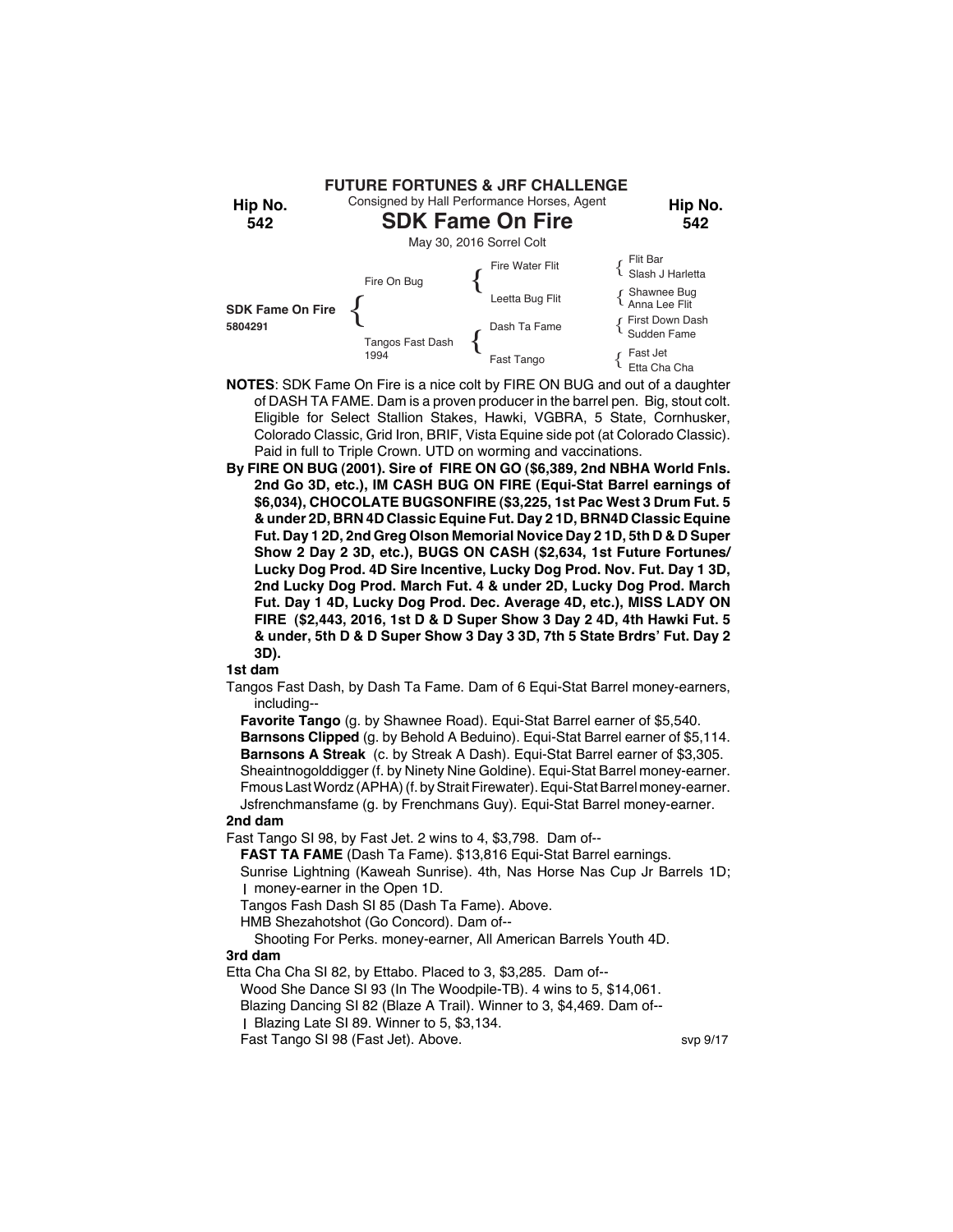

- **NOTES**: Uh Huh Im Streakin is a super kind, willing gelding. He's had 90 days riding. Bred right and will be a super prospect. Started by Ben Donegan who started 2 slot winners this year.
- **By FRENCH STREAKTOVEGAS (2007). \$74,115 1st Fizz Bomb Fut., BFA World Championship Derby 1D, WPRA World Fnls Fut. 1D, Elite Extravaganza/JB QH Fut. Cons., Future Fortunes/Fizz Bomb Fut. Sire Incentive, Grid Iron Fut. 1D & Sire Incentive, WPRA Yellowstone Stampede, Hawki Brdrs' Fut., Triple Crown 100 BBR Fut. Sire Incentive, Cornhusker Fut. 2nd Go Sire Incentive, WPRA Baker Mt Fallon, Cornhusker Fut. 2nd Go, Roper Apparel Bar F Fut. 1st Go 1D, etc. Sire of FRENCHY MOVESTOVEGAS (Equi-Stat Barrel earnings of \$7,801), SO STREAKIN FABULOUS (Equi-Stat Barrel earnings of \$1,746), OUR SCOTTISH FLING (Equi-Stat Barrel earnings of \$1,259).**

UH HUH BUG, by Shawne Bug. Placed at 3 and 4, \$1,179. Dam of 3 to race, 1 winner, 1 ROM--

**UH HUH IM FAMOUS** (f. by Dash Ta Fame). Equi-Stat Barrel money-earner of \$17,640.

Uh Huh Judy SI 94 (APHA) (g. by Judys Lineage). 3 wins, to 3, \$23,328, *finalist* Fair Meadows Paint & Appaloosa Futurity [**RG2**]. Equi-Stat Barrel moneyearner.

Uh Huh Cash SI 105 (c. by Reckless Dash). 2 wins at 11, 64,530 Pesos (\$4,169 USA), in Mexico, placed at 3, \$2,969, in North America.

Dasharella (f. by Dash Ta Fame). Equi-Stat Barrel money-earner of \$1,140. **2nd dam**

FROGIEWENTACOURTIN, by Dash for Cash. Unplaced in 1 start. Dam of 8 foals, 6 to race, 4 winners, 3 ROM--

**Bully Brew** SI 106 (g. by Bully Bullion). 9 wins, 3 to 8, \$103,137, 2nd Black Gold Maturity [R], 3rd Oklahoma Express S. [R], Black Gold Derby [R], *Finalist* in Two Rivers S.-**G3**, Sooner State S. [R]-**G3**.

**Fresco Brew** SI 99 (g. by Shawne Bug). 6 wins, 2 to 4, \$29,251, 3rd Oklahoma Bred Derby [R]-**G3**, Remington Park Pepsi Challenge H.-**G3**, Mystery Futurity, Mystery Derby.

## **3rd dam**

**FROGHAIR** SI 91, by Master Hand-TB. 5 wins at 2 and 3, \$8,105, 1st Juarez Derby. Dam of 4 foals, 4 to race, 3 winners, 3 ROM--

**Deal in Cash** SI 108 (f. by Dash for Cash). 8 wins, 2 to 4, \$62,638, 3rd Clabbertown G H.-**G3**, Ed Burke Memorial Futurity, *Finalist* in Anne Burnett Invit H.-**G1**.

**Aim N Shoot** SI 100 (c. by Easy Jet). 5 wins at 3, \$5,561, 2nd Western Montana Fair Derby. svp 9/17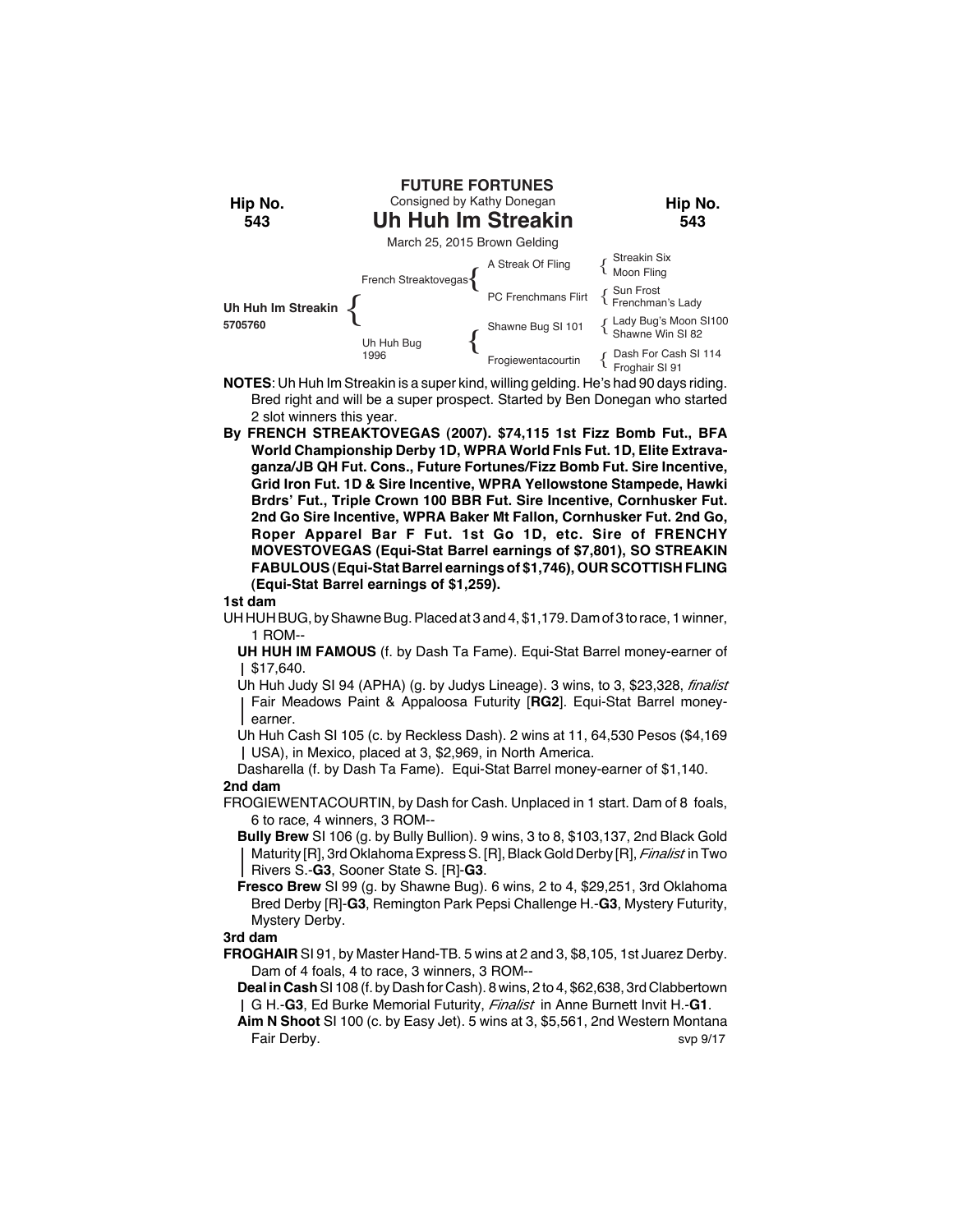

**NOTES**: Last **BRED** on March 22, 2017 to **MP JET TO THE SUN**. **PRODUCE RECORD**:

2011 GCH Tiffanys On Fire, f. by Alive N Firen.

2013 GCH Apaches a Win N, f. by Apache Blue Boy.

**By CHATII HONOR LARK (1995). Multiple placings in local rodeos and jackpots. money-earner, 2016 Central 4D Jackpot Roping. Sire of TANGOS FIRST HONOR (\$16,681: 2016 Cornhusker Futurity Champion; IPRA St Antonin Canada Cup Champion), MISS VISTA HONOR (\$7,220: 2016 Bar Nothin Futurity 4D Champion; Future Fortunes/Bar Nothin Futurity 4D Sire Incentive Champion). Son of JET OF HONOR SI 102 (1971). Sire of 17 stakes winners, including ANTIQUE JET SI 108 (\$100,912, Pot O'Gold Futurity-G3, etc.), JET EFFORT JET SI 101 (\$64,591, Pot O'gold Futurity, etc.). 2016 Equi-Stat #6 Leading Barrel Maternal Grandsire All/Ages All Divisions. Sire of JETS EASY HONOR (BFOA \$151,007), JETTA C LEO (BFOA \$86,434), SUPER JET BUG (BFOA \$77,545), JETTIN BOON (\$42,904: 9-time AQHA World/Reserve World Champion Open & Amateur Jumping; AQHA Select World Champion Jumping; Multiple Congress Champion Jumping), RENE DAN JET (\$25,951: AQHA World Champion Amateur Barrels & Pole Bending; AQHA World Champion Sr Pole Bending; AQHA World Champion Jr Barrel Racing;Congress Pole Bending Sweepstakes Champion), CDF BLAZENJETOFHONOR (\$45,891: finalist, BFA World Derby and BFA World Open Futurity).**

## **1st dam**

**Libby Magnolia**, by Runnerelse. Equi-Stat earner of \$7,493: Wrangler Tour 9 1D Reserve Champion; NBHA Oklahoma State Finals Champion; 4th, Sunrise Breeders Futurity; 3rd, Waco TX Spring 2D. Dam of 4 foals, no performers to date

#### **2nd dam**

Gallent Livin, by Livin Proof.

## **3rd dam**

Gallant Triumph, by Gallant Jet.

## **4th dam**

Paula Seeker SI 86, by Goldseeker Bars. Winner at 2, \$3,726. Dam of 14 foals, 3 to race, 2 winners, 2 ROM--

Gallant Seeker SI 93 (f. by Gallant Jet). 9 wins at 3 and 4, \$2,838. Dam of--

Haught Little Angel SI 87 (f. by Hawkin's Special-TB). 2 wins at 2, \$1,172.

Zevi Seeker SI 89 (g. by Zevi-TB). Winner at 2, \$1,985.

Gallant Glory (f. by Gallant Jet). Placed at 2. Dam of--

CP Galant Glory SI 90 (f. by Cliffs Place-TB). Winner at 2. svp 9/17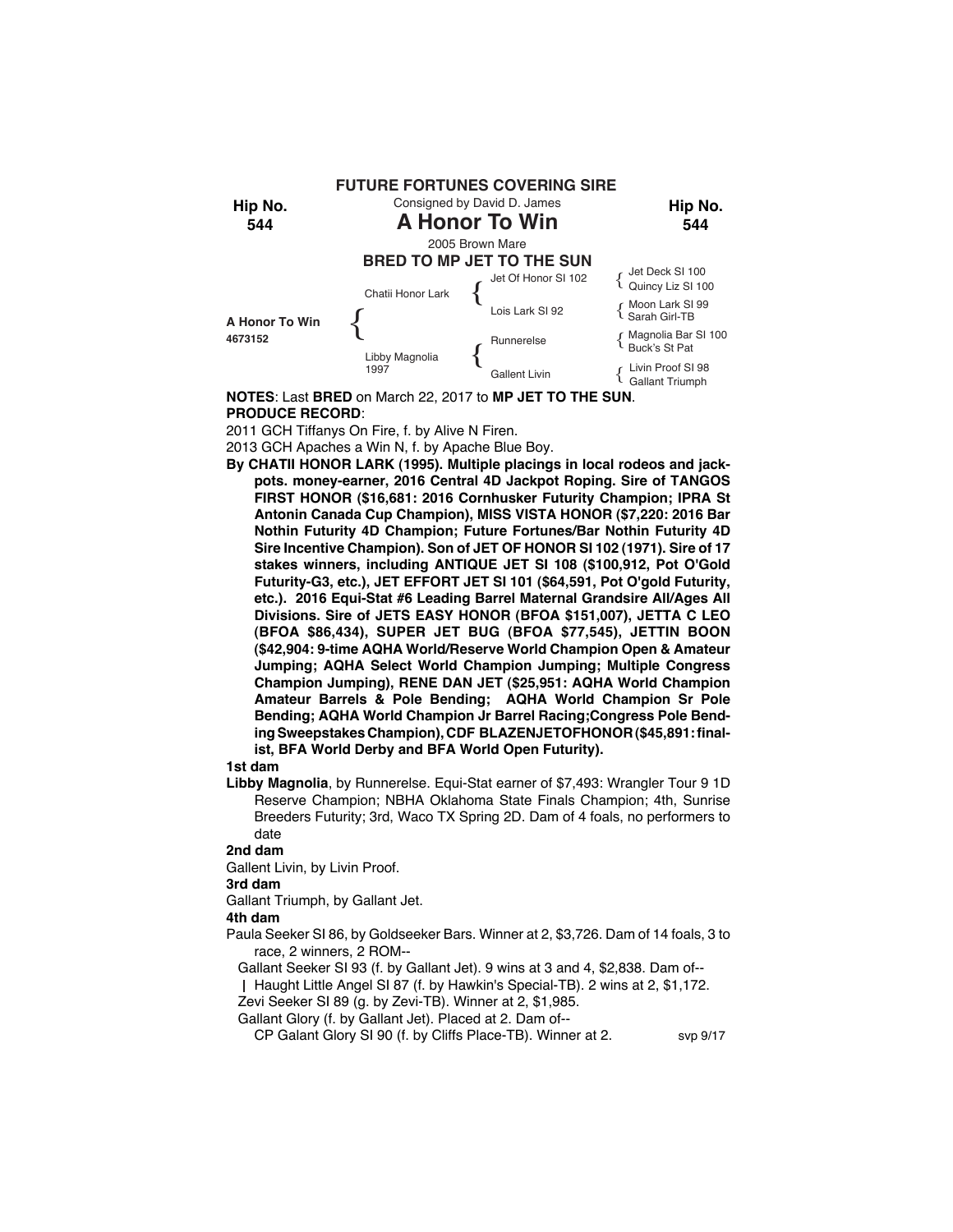

**NOTES**: Pure Point is a beautiful gray mare that is a broke barrel mare and great producer of barrel prospects. Two money-earners already in barrels. She is sound to ride as well. Last **BRED** on April 12, 2017 to **FRENCH TOO FAME**.

# **PRODUCE RECORD**:

2008 SL Oops Bearlydashin, f. by Mr Dakota Bear. Equi-Stat Barrel money-earner.

2011 SL Frost Angel Kiss, f. by Mr Dakota Bear.

2012 SL Pure D Frost, g. by Mr Dakota Bear.

2013 Pure Double D, c. by Mr Dakota Bear.

2015 Mr Bearling Dashing, c. by Mr Dakota Bear.

2016 Runnin On Pure Faith, f. by Mr Dakota Bear.

**By PURE D DASH SI 121 (1990). Stakes winner, \$50,577 in Mexico, Clasico Campeon de Campeones-1st Div-G3, etc. Sire of 204 ROM, 16 stakes winners, earning \$4,226,753, Equi-Stat Earnings of \$276,449, A LONG GOODBYE SI 128 (\$699,907, New Mexico Championship Challenge-G1, etc.), ROTO ROOSTER SI 106(\$259,728, Marathon National S.-G1, etc.), THE CHEETAH SI 99 (\$211,088, Khey/Y96 H.-G3, etc.), SPECIAL D DASH SI 99 (\$122,547, Alabama Bred Futurity [R]-G3, etc.), PURE VICTORY DASH (\$113,137: BFA World Barrel Futurity Champion; San Antonio Rodeo Open Barrels Reserve Champion), TWR DASH D HEFE (Equi-Stat Barrel earnings \$76,288).**

## **1st dam**

Pivot Girl, by Pivot Point. Winner to 4.

## **2nd dam**

Garnett Girl SI 94, by Garnett Chick. 3 wins to 3, \$10,362. Dam of--

**TURN POINT** SI 98 (Pivot Point). 7 wins to 4, \$48,728, Northeast Kansas QHA Futurity [**G3**], Olympic Festival Stakes, 3rd Sooner State Derby [R].

**Im No Mad** SI 92 (Nomadic Prince-TB). Placed to 3, 187.5 points: 3rd, Pleasure Jubilee Open Hunter Under Saddle Maturity; 3rd, Tom Powers Open Hunter Under Saddle Maturity; 4th, Congress Amateur Hunter Hack; Open & Amateur performance ROM.

**DUN BY YAWL** SI 96 (By Yawl). 6 wins to 4, \$28,225, Kansas Jackpot Derby [**RG3**].

Stevett SI 93 (The Rainbow Ranger). 2 wins to 6, \$12,667.

Garnett Ryon SI 96 (Ronas Ryon). 3 wins to 6, \$11,809.

Rangerett Girl SI 89 (The Rainbow Ranger). 2 wins to 5, \$8,591. Dam of--

**JTS Zech** SI 107. 3 wins to 7, \$58,151, 2nd Cherokee Bonus Challenge Stake, Dog Iron Dash Stakes.

Rainbow Rangerett SI 87 (The Rainbow Ranger). Winner to 4, \$6,440.

Roaring Girl SI 109 (Roaring Ohs). Placed to 55, \$4,721. svp 9/17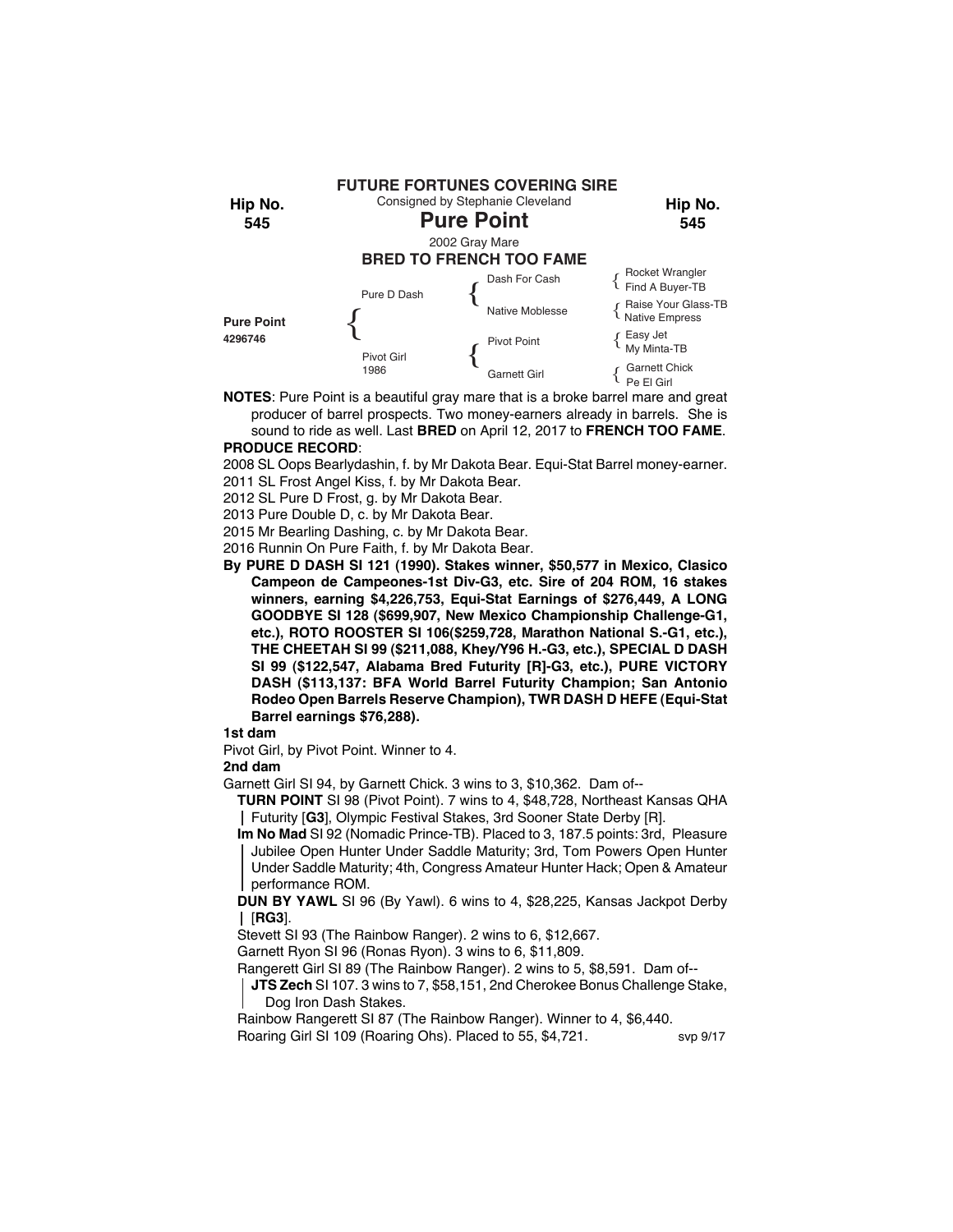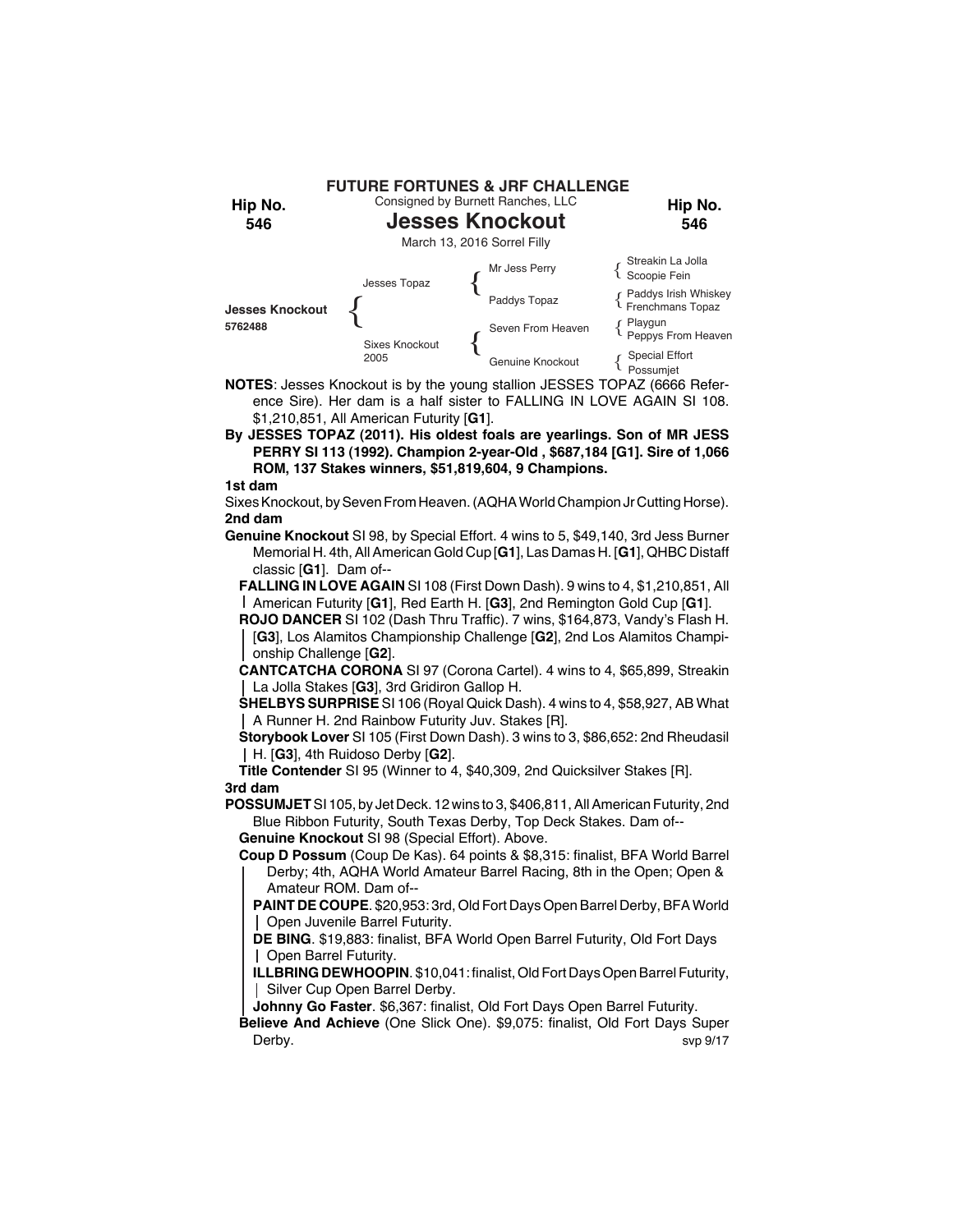

- **NOTES**: Jess Boons has a great mind and is willing to please. To top it off she is beautiful, athletic, quick moving and light on her feet. By promising young 6666 stallion, JESSES TOPAZ. She has barrel futurity money-earners on the top and cutting money earners on the bottom. UTD on vaccines/negative coggins test. 100% sound. Eligible for AQHA Ranching Heritage.
- **By JESSES TOPAZ (2011). His oldest foals are yearlings. Son of MR JESS PERRY SI 113 (1992). Champion 2-year-Old , \$687,184 [G1]. Sire of 1,066 ROM, 137 Stakes winners, \$51,819,604, 9 Champions, including APOLLITICAL JESS SI 107 (World Champion, \$1,399,831 [G1]), MATABARI SI 104 (\$1,410,471, Los Al. Two Million Fut. [G1]), ONE FA-MOUS EAGLE SI 101 (\$1,387,453, Los Al. Two Million Fut. [G1]), NOCONI SI 105 (\$1,356,459, All American Derby [G1]), A REVENANT SI 91 (\$604,800 [G1].**

Boons Attraction, by Boon San. Dam of 2 foals, this is her oldest. **2nd dam**

**GINNIN ATTRACTION**, by Tanquery Gin. \$28,302: 3rd, El Cid 3-Year-Old Open Futurity; 6th, Southern Cutting 3-Year-Old Open Futurity; 3rd, Kansas 3-Year-Old Open Futurity; Royal Santana 3-Year-Old Open Futurity Reserve Champion; 3rd, Heartland Open Derby. Dam of--

**PLAYIN ATRACTION** (Playin Stylish). \$111,705: NRCHA Open Futurity Reserve Champion; NRCHA Intermediate Open Futurity Champion; SEST RCHA Open Bridle Spectacular Champion.

Attracted To Style (Playin Stylish). money-earner, BFA World Open Barrel Futurity.

## **3rd dam**

**MISS HOLLY TIP**, by San Tip. \$127,370: finalist, NCHA Open Futurity; NCHA Breeders Open Cutting Champion; 3rd, Bonanza 4-Year-Old Open and split 3rd, Memphis Open Classic; 6th, Bonanza 5/6-Year-Old Open Classic. Dam of-

**SIXES CD** (CD Olena). \$105,814: top 10, Augusta Cutting Open Futurity; Southern Cutting Open Futurity Champion; State of Missouri Open Futurity Reserve Champion.

**SIX OLENA** (CD Olena). \$58,054: Memphis 4-Year-Old Non-Pro Futurity Co-

Reserve Champion; ID CHA Open Classic/Challenge Reserve Champion; NCHA Super Stakes Amateur Classic Reserve Champion; Canadian Supreme Non-Pro Classic/Challenge Champion.

**GINNIN ATTRACTION** (Tanquery Gin). Above.

**TENINO HOLLY SIX** (Tenino Badger). \$21,757: top 10, Congress Open Reining Futurity; 3rd, NBC Non-Pro; AZ Non-Pro Reining Classic Champion; 57.5 points Open & Amateur ROM. Solution of the Contract of the State of the State of the State of the State of the State o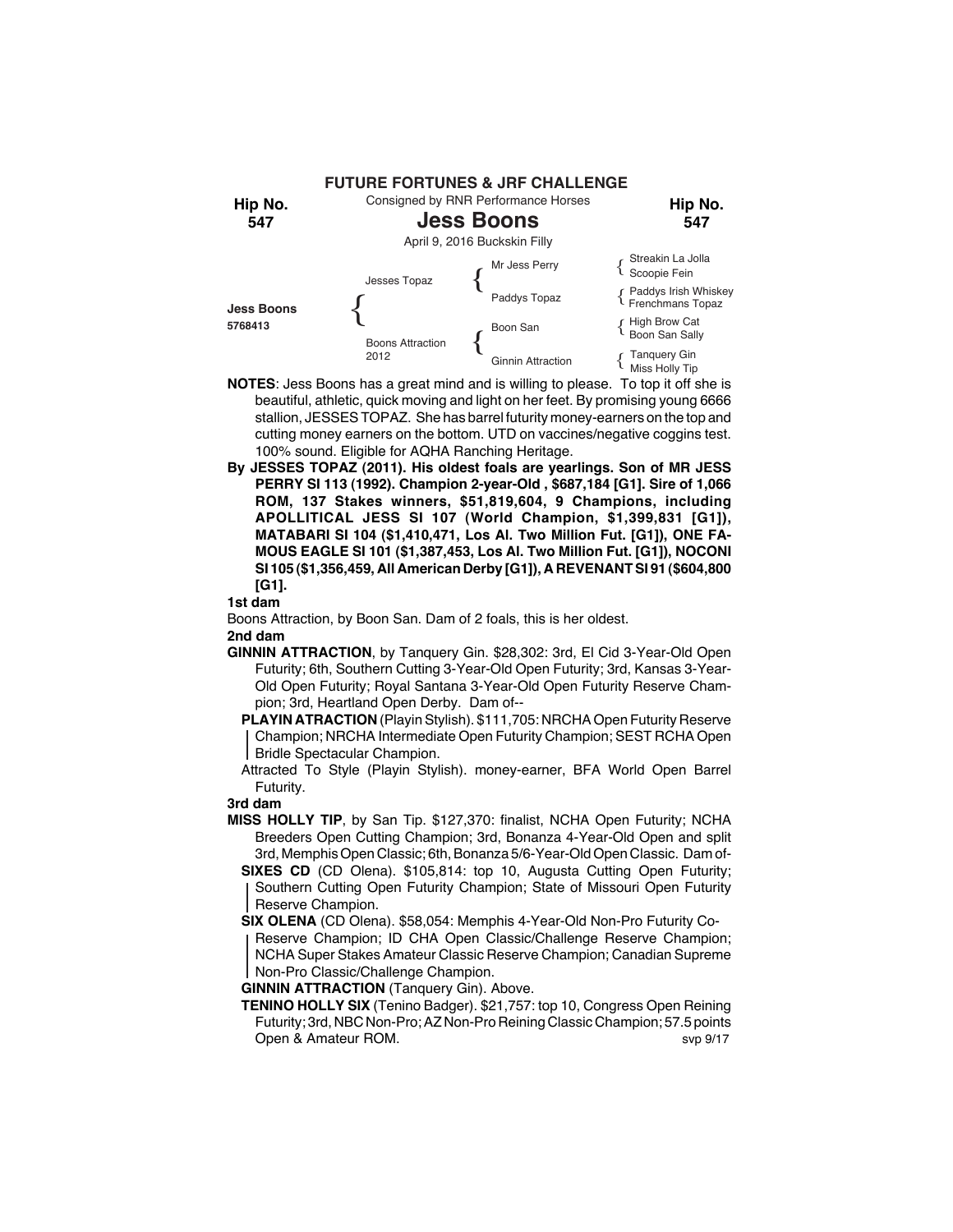

**PERFORMANCE RECORD**: \$22,000: Fizz Bomb Classic Open Barrel Futurity Reserve Champion; top 10, Bar Nothin Open Barrel Futurity; 5th, Fizz Bomb Classic Barrel Futurity Future Fortunes; money-earner, BFA World Open Barrel Futurity.

**NOTES**: **BRED** to **SLICK BY DESIGN** for a 2018 foal.

**By FRENCHMANS GUY (1987). Barrel Futurity and Derby money-earner: Finalist, PRCA Badlands Circuit, South Dakota Rodeo Association; Northwest Rodeo Cowboys Association Reserve Champion; 3rd, Newcastle, Wyoming WPRA Divisional Tour. Sire of the earners of over \$10,000,000.**

## **1st dam**

Ducks Do Dance, by Shawne Bug. Placed at 2, \$2,600. Dam of--

**WATCH ME GO GUYS** (f. by Frenchmans Guy). Reference.

First Duck To Dance SI 83 (g. by First To Shine). Winner to 5, \$14,840.

Do Dance First SI 85 (f. by First To Shine). Winner at 2, \$15,000.

Dance n Shine (f. by First To Shine). Winner to 4, \$18,317.

Guys Fancy Ladybug (f. by Frenchmans Guy). Equi-Stat Barrel money-earner. **2nd dam**

Hard Luck Duck, by Duck Dance-TB. Dam of--

**LUCKS GOT IT** SI 87 (Shawne Bug). 2 wins to 3, \$21,951, QHRAI SSA Futurity [**RG3**], 3rd, QHRAI SSA Derby [R]. Dam of--

**MAKE IT EVERYWHERE** SI 94. 4 wins to 8, \$41,052, Indiana Bred Develop ment Juv [R].

**Shawne Bay** SI 99. 6 winsto 5, \$109,729, 3rd, Jaguar Rocket Stakes [R], Miss Roxie Little Futurity [R].

**Its Chilly** SI 91. Winner to 6, \$43,764, 3rd Born Runner Classic.

**Dancing With Ducks** SI 98 (Ausual Suspect). 3 wins to 4, \$58,648, 3rd Bob Woodard Memorial Classic [R].

Dancing As Usual SI 90 (Ausual Suspect). 2 wins to 7, \$40,020.

Ducks Do Dance (Shawne Bug). Above.

## **3rd dam**

Me Bright Two SI 85, by Rebel Cause. Winner to 3. Dam of--

**SUPER FORMULA ONE** SI 93 (Pine's Easter Jet). 3 wins to 5, \$11,759, Duke Of Paducah Futurity.

**Whata Lucky Guy** (What Luck-TB). 24 points: top 10, Congress Sr Youth Pole Bending; Youth ROM.

Me Bright Special (Special Effort). Dam of--

**ESPECIALLY RARE** SI 113. 9 wins to 3, \$348,031, Remington Park Derby

[**G1**], 2nd Speedhorse Sprint Fut. [**RG3**], Sam Houston Fut. [**G1**]. svp 9/17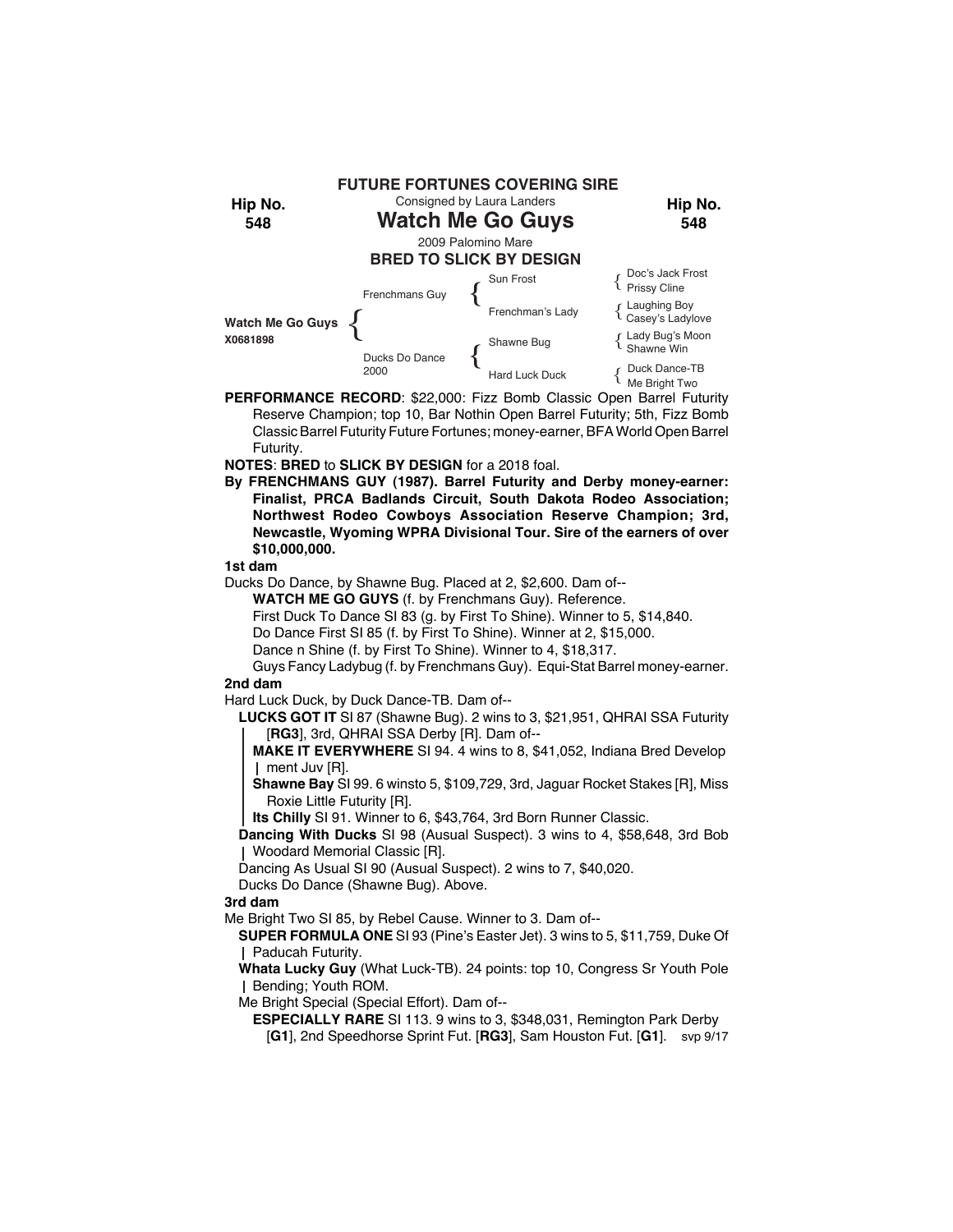

- **NOTES**: Colur Me Gone is a big, correct colt, very fancy with lots of eye appeal! Lunges, knows voice commands, very well mannered & super sweet. Outstanding stallion prospect down the road. If you are looking for color & that wow factor he is it. Paid in full Future Fortunes & Triple Crown. GBED N/N | HERDA N/N | HYPP N/N | MH N/N | PSSMI N/N. (5 Panel N/N).
- **By STREAKING TA FAME SI 84 (2006). Race winner to 3, \$7,566 & 9 AQHA Barrel points: Pac West Futurity Champion; 3rd, Beth Cooper Memorial Futurity; 4th, BFA World Open 1D; 5th, Pac West Open 2D; 6th, Classic Equine Open 1D. Half brother to Coronas Six SI 92 (\$25,310, G3 finalist), Scouts Wagon SI 88 (\$22,714), Heza Megaman SI 93 (\$22,624). Sire of FLORIDA FAME (Equi-Stat Barrel earnings \$11,414), Whos Fame (Equi-Stat Barrel earnings \$7,181), Brick House Fame (Equi-Stat Barrel earnings \$3,649). Fancy Streak Ta Fame (Equi-Stat Barrel earnings).**

- Rollin N Stolin (P/Q), by Stoli My Heart. Dam of 1 AQHA/APHA foal and 1 AQHA foal, the oldest a 2-year-old.
- **Dam's sire**, **STOLI MY HEART** SI 98, 3 wins to 3, \$108,790 & \$4,766 Equi-Stat Barrel earnings, 3rd Heritage Place Fut.–**G1**, Speedhorse Gold & Silver Cup Fut.–**RG1**, Longhorn Fut.–**G2**. Sire of Ek Co Co si 97 (3 wins to 4, 2016, \$39,759), Emmanuel Dashing Thru si 96 (2 wins to 4, \$8,871), Stolis Jewel si 80 (Winner to 3, \$1,952), etc. RTF Colt Heart (\$1,173 Equi-Stat earnings, 1st Cowboy Capital 5D July Derby 2D., Reichert Celebration Day 3 3D, 2nd WRAPN3 August Derby Day 1 1D, etc), RTF Easy On My Heart (\$1,019, Equi-Stat earnings, 4th Greg Olson Mem. Day 3 1D, Runing W A Coldheart Day 3 3D, fnl. Jurassic Classic Fall Day 3 2D), SO Stolimy Glory (Equi-Stat money earner, 1st WRAPN3 Triple Vodk Day 2 3D), etc. Son of *Two–Time Champion* (\$431,263). **STOLI** SI 99 (1998). Champion, \$332,237 [**G1**]. Sire of 571 ROM, 37 stakes winners, \$15,731,897, incl. S**TOLIS WINNER** SI 112 (world champion, \$2,242,661, All American Fut. [**G1**]), **KETEL WON** SI 107 (cham pion, \$651,740 [**G1**]), **DONT LET DOWN** SI 103 (\$697,769 [G1]), **SURE SHOT B** SI 104 (\$573,548 [G1]), **A STOLI MATE** SI 103 (\$431,263 [**G1**]), **VODKA WITH ICE** SI 120 (\$429,364 [**G1**]), **TRENDI** (\$393,325 [**G1**]), **TESTING THE ICE**.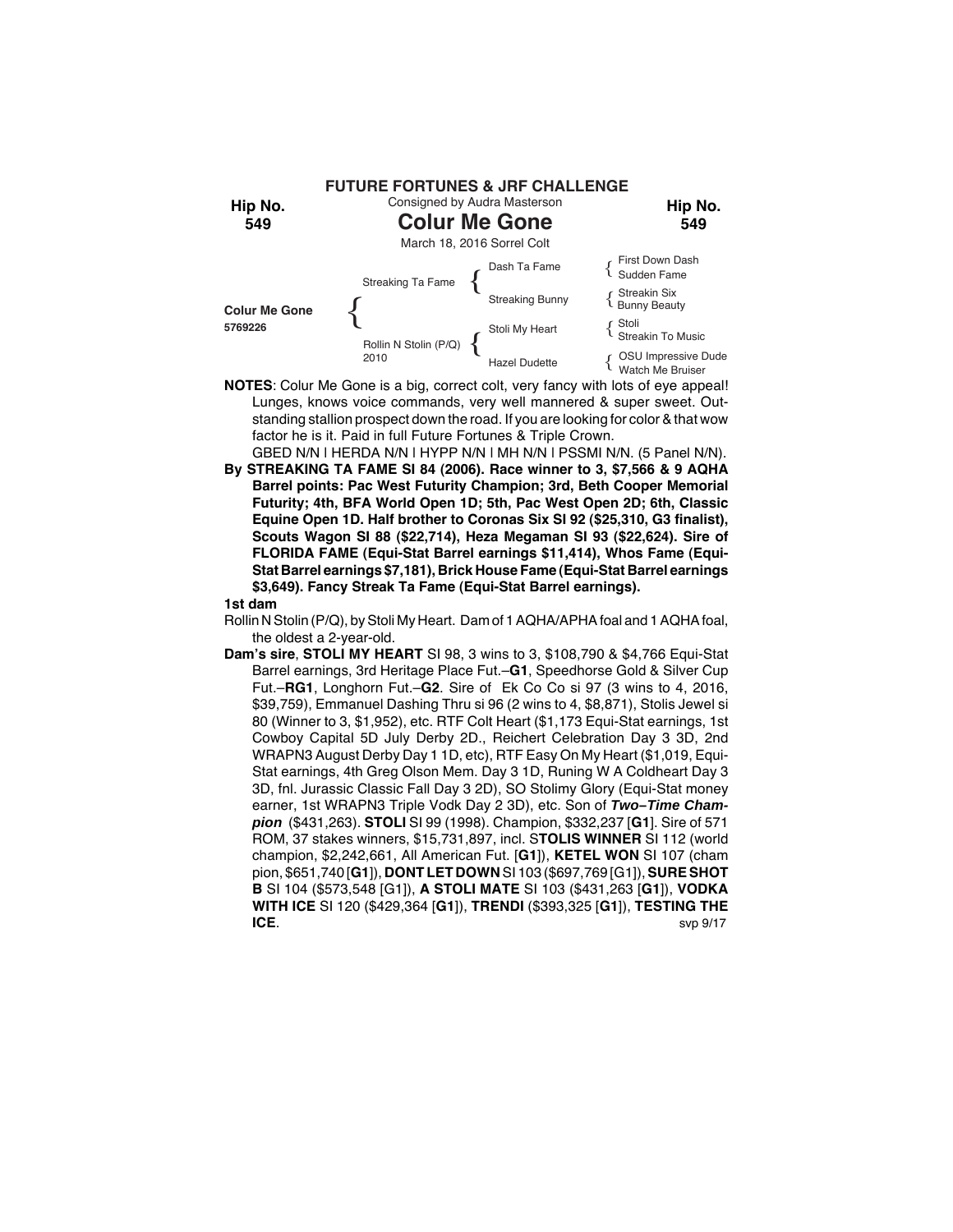

- **NOTES**: GL Orphan Annie has a full brother, GL DASHING NONSTOP, who is winning consistently. As of June his most recent victory was the Kissimmee, FL Spurs Rodeo. Another sibling, GL LETSGOJETTIN is winning a lot in the FHSRA with Rylee Thomas. See www.5lhorse.com for more info.
- **By DASHING GUY (2006). Equi-Stat Barrel money-earner. Sire of GL DASHING NON STOP (Equi-Stat Barrel earner of \$16,058), GL DASHING TO A TE (Equi-Stat Barrel earner of \$3,865), GL DASHING WILLMA (Equi-Stat Barrel earner of \$1,364), GL DASHING BLONDE (Equi-Stat Barrel earner of \$1,296). Son of FRENCHMANS GUY (1987). Barrel Futurity and Derby money-earner: Finalist, PRCA Badlands Circuit, South Dakota Rodeo Association; Northwest Rodeo Cowboys Association Reserve Champion; 3rd, Newcastle, Wyoming WPRA Divisional Tour. Sire of the earners of over \$10,000,000, including GUYS FRENCH JET (\$239,746), SX FRENCHMANS VANILA (In excess of \$230,000: Speedhorse Triple Crown Horse; Speedhorse Silver Cup Open Futurity Champion; Speedhorse Gold Cup Open Futurity Champion; Old Fort Days Barrel Derby Champion; Lazy E Barrel Futurity Champion, etc).**

LETSGOJUKIN, by Nonstop Drifter. Unraced. Dam of 7 foals, 2 Equi-Stat barrel money-earners--

**DASHING NONSTOP** (c. by Dashing Guy). Equi-Stat Barrel earner of \$16,058. **GL Letsgojettin** (f. by Guys French Jet). Equi-Stat Barrel earner of \$2,326.

**2nd dam**

HEROS DANCE, by Village Hero. Placed at 2 and 3. Dam of 9 foals, no starters. **3rd dam**

J'DANCE-TB, by Dancing Dervish-TB. Winner at 2, \$2,025. Dam of 2 TB foals and dam of 8 QH foals, 7 to race, 3 winners, 2 ROM--

 **MR JET DANCE** SI 99 (g. by Mr Fancy Jet). 7 wins at 2 and 5, \$112,684, 1st Louisiana QHBA Sale Futurity [R]-**G3**, 2nd LQHBA Laddie Futurity [R]-**G3**, Delta Downs Louisiana Breeders' Futurity [R]-**G3**, 3rd Louisiana QHBA Futurity [R]-**G2**, Louisiana Champions Day Classic [R]-**G2**, Louisiana Champions Day Juvenile [R]-**G2**, *Finalist* in Louisiana Champions Day Classic [R]-**G2**.

Hawthorns Equilizer SI 85 (g. by Hawthorn). Winner at 4, \$6,972. J.'s Partner-TB (g. by Partner's Hope-TB). Winner at 3, \$2,327.

# **4th dam**

PRECIOUS JAE-TB, by Bold Sultan-TB. 4 wins at 2 and 4, \$7,641. Dam of 8 foals, 6 to race, 5 winners--

**Clayton's Clue** (g. by Tudor Frank). 3 wins at 2 and 3, \$7,972, 3rd Gambit S. [N]. Mystic Breeze (f. by Gaelic Christian). 3 wins at 3, \$5,096.

J'Dance (f. by Dancing Dervish-TB). See above. svp 9/17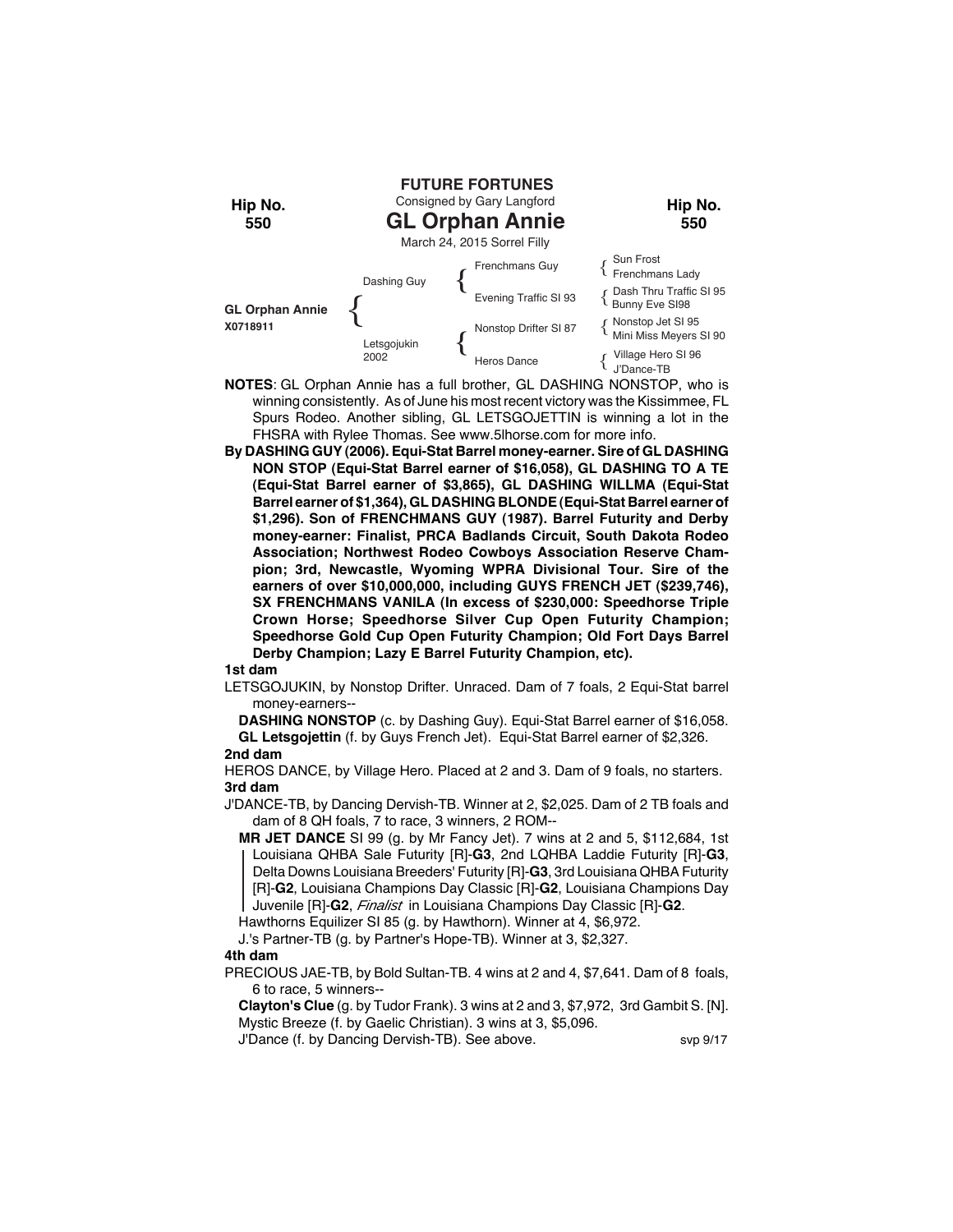

**By PC FRENCHMANS HAYDAY (1995). Earner of over \$400,000. Full brother to FRENCH FLASH HAWK "BOZO" (over \$1,500,000: 4-time PRCA Barrel Horse of the Year; 5-time WPRA Barrel Horse of the Year; NFR Champion twice; BFA World Championship Derby Champion and Sweepstakes Champion). A 2016 Top 10 Leading Barrel Sire All/Ages/All Divisions, siring the earners of over \$2,562,000, including MP METER MY HAY [STINGRAY] (Over 1 Million: WPRA NFR Barrel Champion; 2nd WPRA NFR Barrels; Houston Rodeo Barrel Champion), DM SISSY HAYDAY (Equ-Stat Barrel earnings \$557,292), etc.**

## **1st dam**

HUM DASH SPECIAL, by Special Leader. Unraced. Dam of 3 foals, 2 to race, 1 winner, 1 ROM--

Makinspecialmoves SI 84 (g. by Maknmoves). Winner at 2, \$5,182, *Finalist* in Four Corners Futurity-**G3**.

#### **2nd dam**

HUMMERS DASH SI 97, by Calyx. Placed at 2, \$2,781. Dam of 8 foals, 4 to race, 2 winners, 2 ROM--

**Dash Hum Dash** SI 97 (g. by Reckless Dash). 4 wins, 2 to 4, \$71,863, 2nd Rocky Mountain Futurity-**G3**, 3rd Mile High Futurity-**G2**, Cherry Creek Futurity [R]-**G3**, Lucille Rowe Derby [R]-**G3**, *Finalist* in Mile High Derby-**G2**, Two Rivers S.-**G3**. Hummers Big Strike SI 104 (g. by Striking Distance). Winner at 4, \$9,058, *Finalist*

in Cherry Creek Futurity [R]-**G3**.

## **3rd dam**

HUMMER DUE SI 84, by Humbolt. 2 wins at 2, \$4,257. Dam of 5 foals, 5 to race, 2 winners, 4 ROM--

**Kas Ima Hummer** SI 88 (g. by Super de Kas). Placed at 2, \$9,871, 3rd Colorado Stallion Breeders' Futurity [R]-**G3**, *Finalist* in Cherry Creek Futurity [R]-**G3**.

- Hummers Long Gone SI 97 (f. by Meter Me Gone). 2 wins at 2, \$21,958, *Finalist* in Mile High Futurity-**G2**, Cherry Creek Futurity [R]-**G3**. Dam of--
	- **SUM SPECIAL HUM** SI 104 (g. by Special Leader). 3 wins at 2, \$25,419, 1st Gem County Quarter Horse Futurity, 3rd Bitterroot Futurity [R]-**G2**, Bitterroot Derby [R], *Finalist* in Northwest Derby Challenge-**G3**. Dam of--
		- **Merwin Carter** SI 94 (g. by Carters Cartel). Winner at 3 and 4, \$11,812, 2nd Treasure Valley Racing Bonus Challenge S.

## **4th dam**

- **First Payment Due** SI 109, by Payment Deferred. 7 wins at 3, \$13,891, 2nd Rocky Mountain QH Derby. Set ntr at Uranium Downs, 440 yards in 0:21.590 (1983). Dam of 12 foals, 11 to race, 8 winners, 11 ROM--
	- **Super and Snazzy** SI 96 (g. by Super de Kas). 2 wins at 2, \$40,106, 2nd Mile High Futurity-**G2**, Cherry Creek Futurity [R]-**G3**. svp 9/17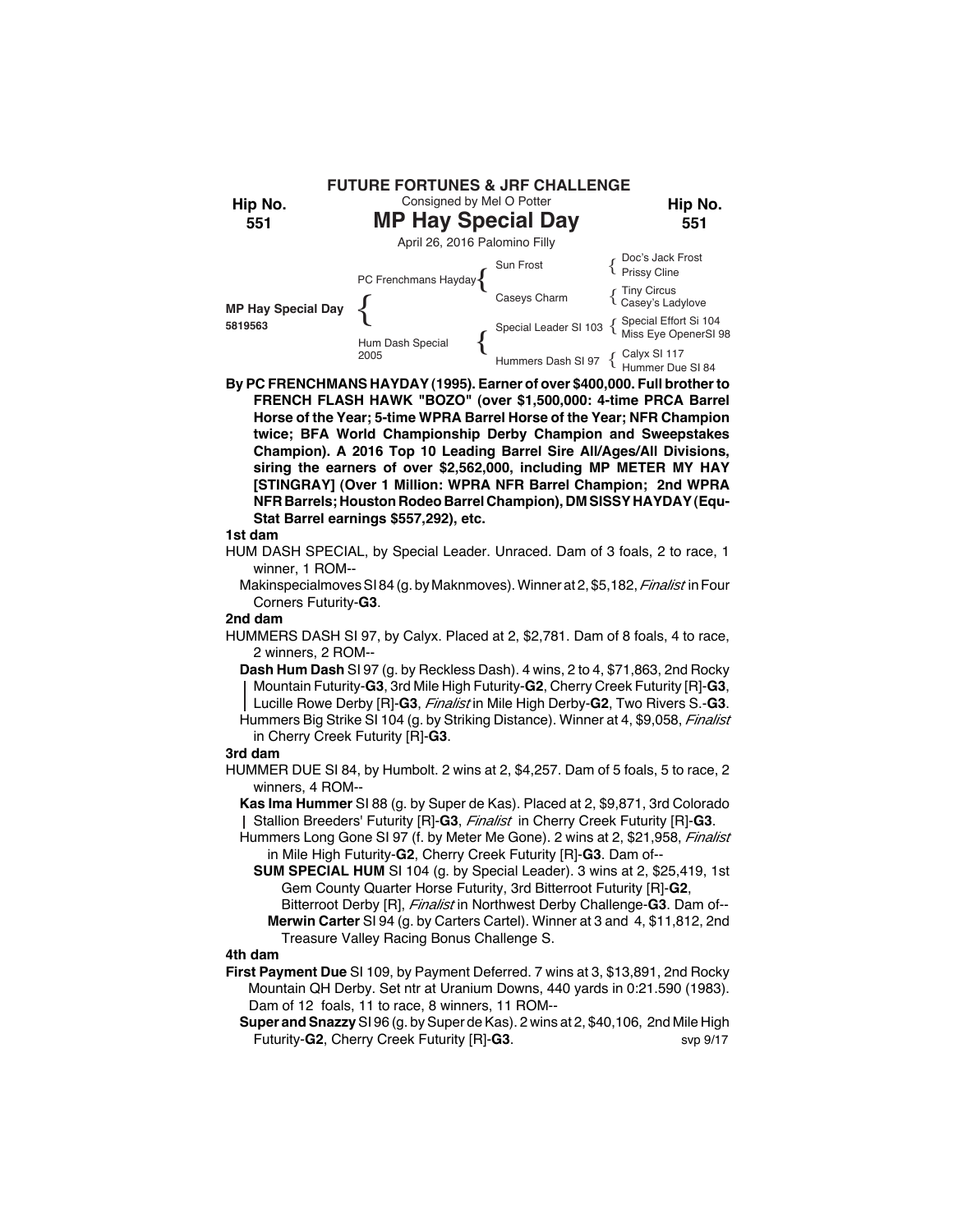

- **NOTES**: Hot N Famous Sydney is a sweet 2-year-old with 30 days riding. Ready to start barrel training and she will make a great futurity prospect. Bred to take you to the pay window. 100% in every way.
- **By HOT CORONA SI 91 (2002). Race Winner, \$4,679. Sire of CHARGE MY CORONA (Equi-Stat Barrel earner of \$27,452), HOT CORONA COWGIRL (Equi-Stat Barrel earner of \$6,848), FIERY HOT CORONA (Equi-Stat Barrel earner of \$5,229), FRENCH CORONA STARZ (Equi-Stat Barrel earner of \$3,953), MISS JB 113 (Equi-Stat Barrel earner of \$3,142), SHESA HOT TODDY (\$2,222). Son of stakes winner CORONA CARTEL SI 97 (\$557,142, Los Alamitos Million Futurity-G1, etc. Sire of 160 stakes winners, 8 champions, earning \$55,740,127, including BLUES GIRL TOO SI 104 (Champion, \$2,032,328, Los Alamitos Two Million Futurity-G1, etc.), TELLER CARTEL SI 108 (Champion, \$1,212,471, All American Quarter Horse Futurity-G1, etc.), FIVE BAR CARTEL SI 91 (Champion, \$1,068,825, Ed Burke Million Futurity-G1, etc.).**

IR FAMOUS NIKKI, by Dash Ta Fame. This is her first foal.

**Dam's sire**, **DASH TA FAME** SI 113 (1989). Stakes winner, \$290,812, Golden State Futurity-**G1**, etc. Sire of 898 ROM, 90 stakes winners, earning \$19,138,480. Equi-Stat #1 Leading Barrel Sire All/Ages-All/Divisions. Sire of Barrel earners of over \$16,000,000, including **SIERRA HALL OF FAME** (\$272.808: "The American" Open Barrel Reserve Champion; top 10, WPRA NFR Open Barrels), **FAMOUS SILK PANTIES** (\$237,484: Lance Graves Pro Classic Barrel Futurity Open Slot Champion).

# **2nd dam**

I R NEGRITA SI 80, by Illegal Runaway.

## **3rd dam**

- DUTCHESS ANN SI 90, by Ronas Ryon. 3 wins at 2 and 4, \$7,705. Dam of 4 foals, 3 to race, 1 winner, 2 ROM--
	- **Fast Dutchess Ann** SI 99 (f. by Heza Fast Man). 3 wins at 2 and 3, \$56,181, 2nd Harrah's Entertainment Derby-**G2**, Longhorn Juvenile Invitational [R], 3rd Joe B Turner Memorial S., *Finalist* in Manor Downs Futurity-**G1**.

#### **4th dam**

BETTE DAVIS EYES SI 96, by Raise Your Glass-TB. Winner at 2, \$1,869. Dam of 8 foals, 7 to race, 3 winners, 3 ROM--

Raise Em High SI 97 (f. by On a High). 5 wins, 2 to 5, \$10,705.

Dutchess Ann SI 90 (f. by Ronas Ryon). See above.

Ryons Top Gun SI 98 (g. by Windy Ryon). 4 wins in 7 starts at 3, \$8,250.

No Time to Go Bette SI 87 (f. by Ronas Ryon). Placed twice in 2 starts at 3.

svp 9/17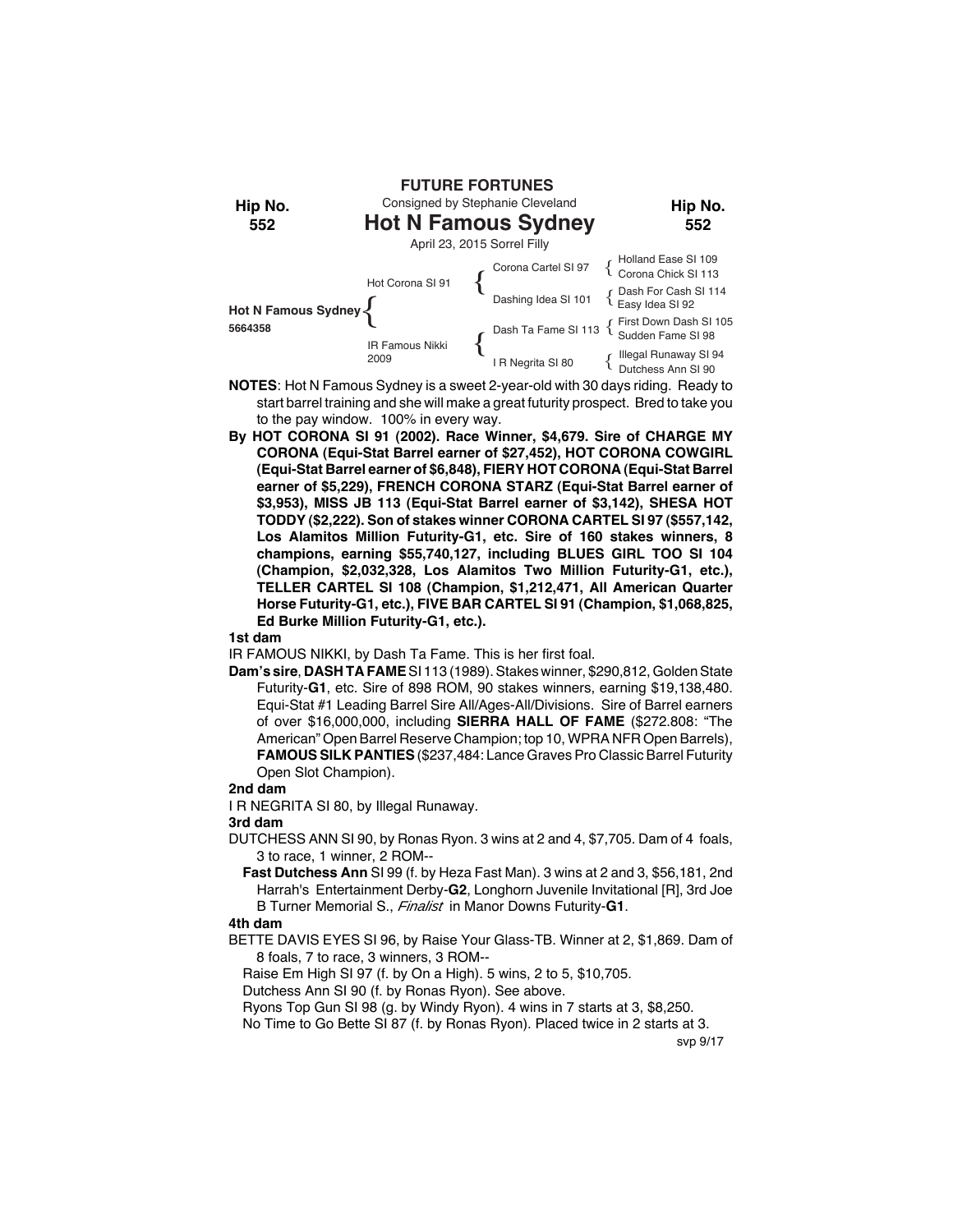

**NOTES**: Cooln My Jets is by MP JET TO THE SUN and out of a producing daughter of WORLD SPEED

**By MP JET TO THE SUN (2004). 57.5 AQHA points: top 10, AQHA High Point Heading Stallion; Superior Heading. A Future Fortunes BFA Futurity Champion Freshman Sire. Half brother to Sherry Cervi's Legend Barrel Horse STINGRAY. Sire of AINT NO CRAZY LADY (\$24,307: 3rd, 2017 World Barrel League Finals Open Futurity; Lance Graves Pro Classic Open 2D Champion), SUN FUN N FAME (\$17,337: finalist, 2016 BFA World Open Barrel Futurity; 3rd, 2016 BFA World Futurity Fortunes round).**

# **1st dam**

Shez Dashin Cool, by World Speed. Dam of 2 performers--

Cool N Famous (f. by Famous Bugs). 2017 MVP Barrels Open 2D Champion. Bully Dog Chip (g. by Streak Laico Bird). 2017 Mega Barrel Futurity JP Open 2D

Reserve Champion.

Speed Streaker (c. by Streak Laico Bird). Equi-Stat Barrel money-earner. **2nd dam**

Imtoocools Magnolia, by Imtoocool-TB. Dam 1 performer--

Injun Warrior (g. by Invisible Injun). 2 wins, 3 seconds, 2 thirds to 10, \$24,682. **3rd dam**

Steel Magnolias, by Rare Form. Dam of--

**MAGGIE MOONPIE** SI 91 (Teller Cartel). 5 wins to 3, \$51,650, Clasico Jodys Glory, Mexico Juv. Challenge, Futurity Mexicano.

**KILLER BOD** SI 103 (Streakin Sixes). 8 wins to 5, \$46,250, BF Phillips Jr H. [**RG3**], *finalist* Classic Chev Heartbeat of America Hdcp. [**RG3**].

**Six Magnums** SI 102 (Streakin La Jolla). 9 wins to 5, \$70,543, 3rd Evangeline Down Futurity.

**Copa Show Girl** SI 103 (Corona Cartel). 3 wins, to 4, \$42,475, 2nd Retama Park Derby [**G1**], *finalist* Lazy E Derby [**RG2**], Heritage Place Derby [**G1**]. Dam of-

**HENRY CRAIG** SI 94. 7 wins, 1 third in 8 starts to 3, \$54,964, Baxter Andruss Oregon Bred Futurity [R], Firecracker Futurity at Grants Pass, Pot o'Gold Futurity, 3rd Wild West Futurity [R].

**WARNOCK** SI 101. 5 wins, 3 seconds, 1 third to 3, \$34,641, Baxter Andruss Oregon Bred Futurity [R], 2nd Pot O'Gold Futurity, 3rd Firecracker Futurity at Grants Pass.

**SKOLD** SI 90. 2 wins in 2 starts at 2, \$12,860, Far West Futurity [R].

**Warhock** SI 99. 1 second, 3 thirds at 2, \$7,351, 3rd Firecracker Futurity at Grants Pass, Emerald Downs Juv. Challenge.

Paraphrase SI 95. 4 wins, 5 seconds, 3 thirds to 5, \$7,493. Dam of-- Two Bitz Of Corona SI 92. 1 win, 1 second, 6 thirds to 4, \$6,402. Switch the Style Up SI 94. 1 win, 3 seconds to 3, \$5,540. svp 9/17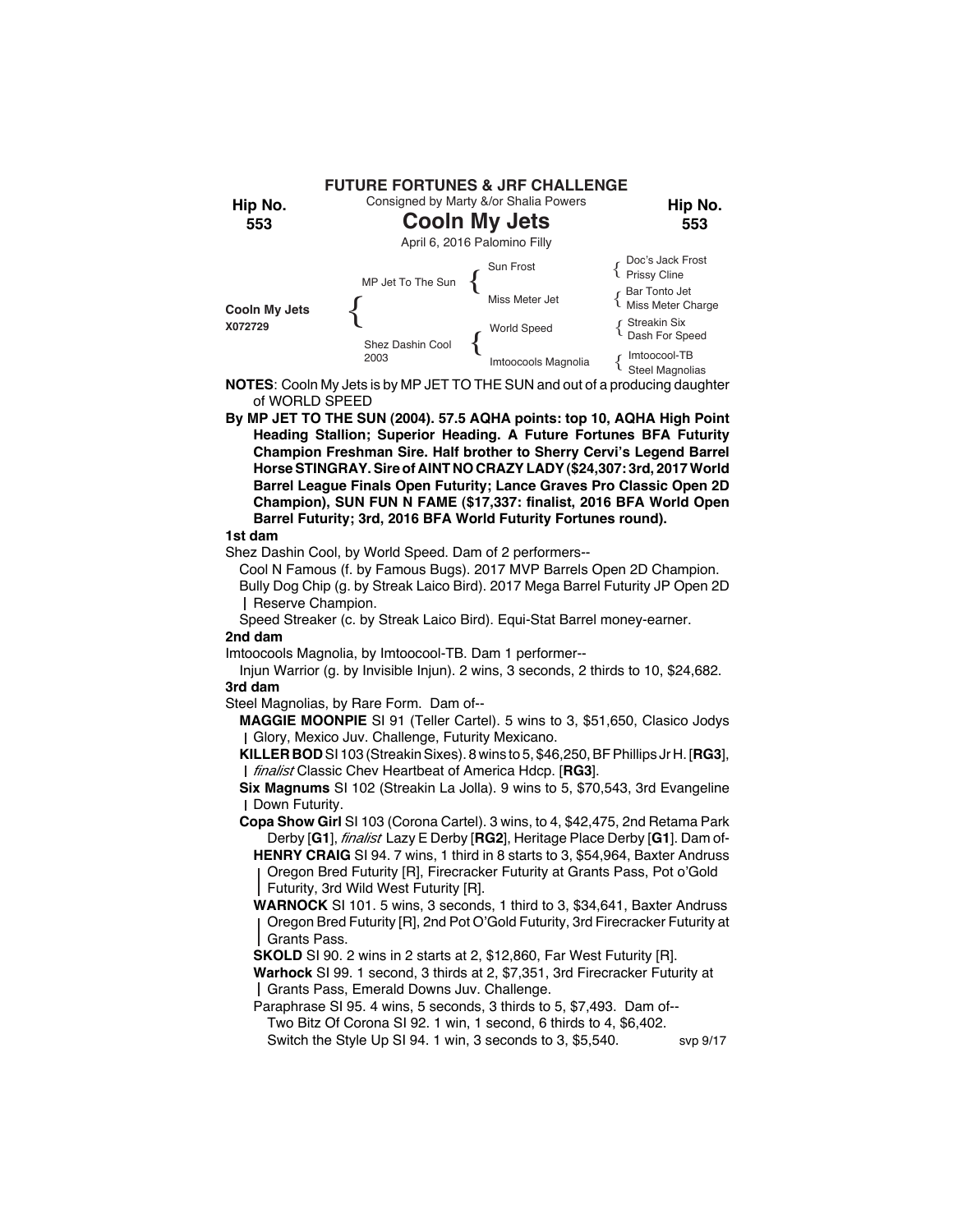

- **NOTES**: GL Double Perks has a full brother, GL DASHING FOR PERKS in CA that is doing very well in the barrel arena with Brittany Barnett, winning at Breeze E Ranch against 121 horses and has picked up several pro rodeo checks. This is a well built filly that should be good minded and very athletic. See www.5lhorse.com for more info.
- **By DASHING GUY (2006). Equi-Stat Barrel money-earner. Sire of GL DASHING NON STOP (Equi-Stat Barrel earner of \$16,058), GL DASHING TO A TE (Equi-Stat Barrel earner of \$3,865), GL DASHING WILLMA (Equi-Stat Barrel earner of \$1,364), GL DASHING BLONDE (Equi-Stat Barrel earner of \$1,296). Son of FRENCHMANS GUY (1987). Barrel Futurity and Derby money-earner: Finalist, PRCA Badlands Circuit, South Dakota Rodeo Association. Sire of the earners of over \$10,000,000.**

IR Etta Perks, by Dash For Perks. Dam of 5 Equi-Stat Barrel money-earners--

GL Dashing Perks (g. by Dashing Guy). 3rd, 2017 Barrel League Finals Reaves Arena JP Adult 3D; top 10 in the Open 3D.

GL Dashing For Perks (g. by Dashing Guy). Equi-Stat Barrel money-earner.

GL Guys Got Perks (g. by Dashing Guy). Equi-Stat Barrel money-earner.

Gl French Jet Perks (c. by Guys French Jet). Equi-Stat Barrel money-earner.

Gl Perfection (f. by Dashing Guy). Equi-Stat Barrel money-earner.

## **2nd dam**

Irish Etta, by Irish Azure. Dam of--

**SPEEDY PERKS** (Dash For Perks). \$12,193 Equi-Stat Barrel earnings.

**FLASHLIGHTIRISHAZURE** (CS Flashlight). \$14,448: Grid Iron Barrel Breeders Futurity Open 1D Reserve Champion; Grid Iron Barrel Futurity Open 1D Reserve Champion; 3rd, 2016 Cornhusker Barrel Breeders Open Derby, 4th in 2017; 3rd, 2017 Cornhusker Open Barrel Derby.

**Flashlight Flit Bar** (CS Flashlight). \$2,755: 2017 Sheridan Saddle Club PRCA Rodeo Open Barrel Reserve Cahmpion; 4th, 2017 Dawson County Fair Rodeo Open Barrels; top 10, 2017 Roughrider Days Rodeo Open Barrels.

**Irish Flashlight** (CS Flashlight). \$5,723: Dash & Dance Barrels Open 4D Champion.

Ettas Harley Jet (G by Shoot Yeah). \$1,447 Equi-Stat earnings.

Flashlight Irish (CS Flashlight). Money-earner Hawki Open Barrel Futurity and Grid Iron Barrel Futurity Open 2D.

Blondy Perks (Dash For Perks). Dam of--

**Perks For Guys**. \$1,549: 3rd Pac West Barrel Futurity Open 2D.

Heza Famous Rascal. 2017 Barrel Bash Carthage, MO SR 2D Reserve Champion.

Blondys On Fire. NSBA money-earner. Sup 9/17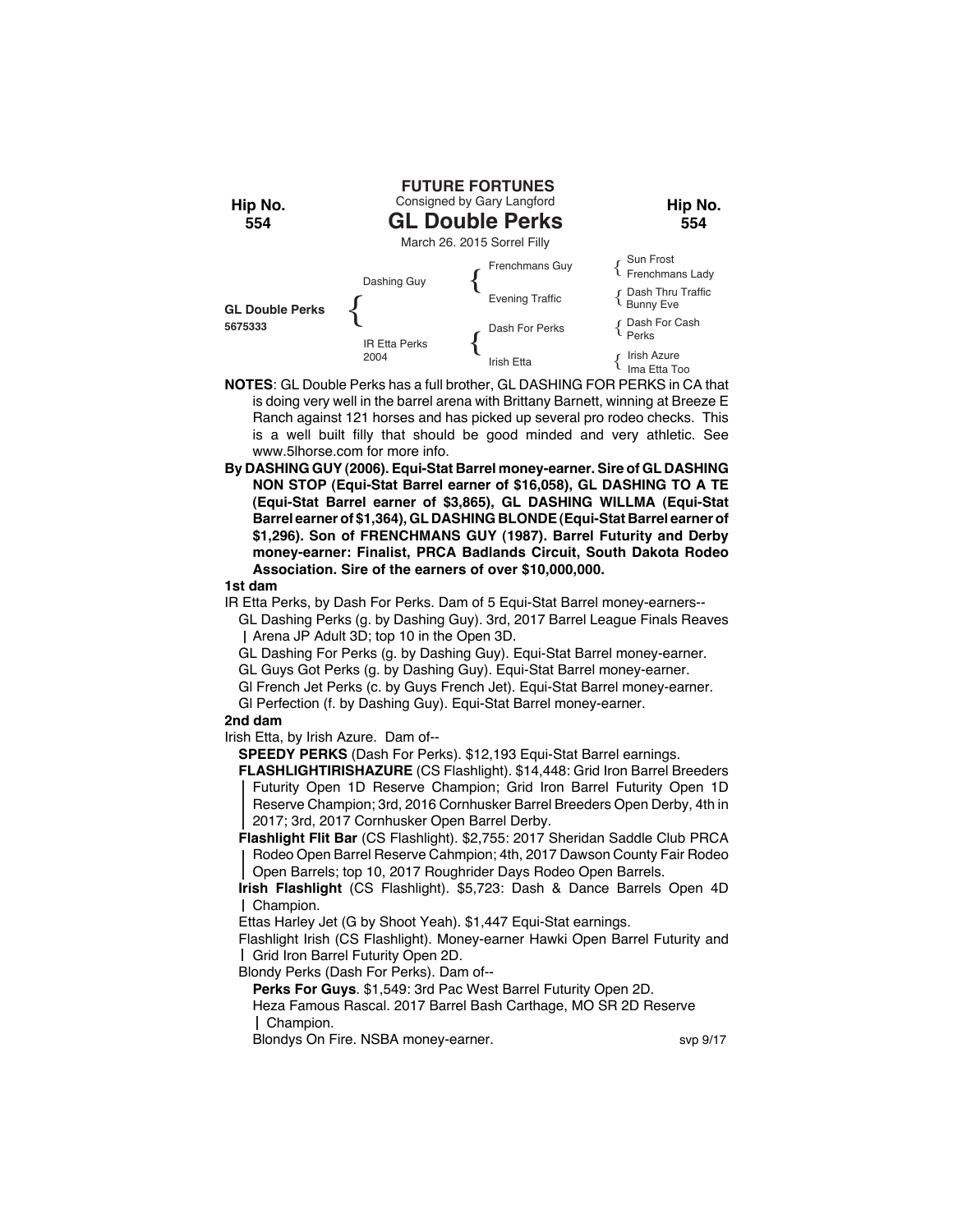

- **NOTES**: Itsallaboutthe Frost is sired by Super Barrel Horse PC FROSTY BID. Nominated to the AQHA Incentive Fund. Eligible for Mare Power, BBR Select.
- **By PC FROSTY BID (2000). \$80,747 & 84 points: Summer Shootout 1D Champion; Run For The Bonus 1D Reserve Champion; BBR Fnals 1D Champion; 4th, World Show Sr Barrel Racing; 4th, AQHA High Point Barrel Racing Stallion; Superior Barrel Racing. Sire of 28 money-earners, including BRING IT ON FROST TE (\$28,802 & 29 points: top 10, World Show Sr Barrel Racing; Open ROM), CASH FOR BIG (Equi-Stat Barrel earnings \$20,179).**

- Skeets That Cash, by Skeets Peppy. Top 10, Barrel Bash Guthrie OK Open 4D; top 10, Triangle Sales Barrel Classic Open 4D. Dam of 2 foals, 1 of performance age, 1 performer--
	- **Audacious Faith** (f. by Judge Cash). \$1,669: 6th, Barrel Bash Guthrie OK Open 4D.

## **2nd dam**

- **ITS ALL ABOUT CASH**, by Nu Cash. \$52,809 NRHA: split 7th, NRHA Open Futurity; top 10, 2016 AQHA Leading Dam of Youth Performance ROM. Dam of 12 money-earners, \$190,574, including--
	- **ITS ALL ABOUT SMART** (Smart Spook). \$62,978: finalist, NRBC Open Derby; Perf Quebec Open Derby Champion; top 10, NRBC Intermediate Open Derby; Carolina Classic Intermediate Open Derby Champion,
	- **ITS ALL ABOUT SPARK** (Jacs Electric Spark). \$33,864 & 137 points in Reining: finalist, NRBC Open Derby; Quebec AQR Open Futurity Champion; NRHA Cowtown Classic Open Champion; split 5th, Wimpys Little Step Open Derby; Superior Reining; Amateur & Youth ROM.
	- **REVOLUONARY CASH** (Einsteins Revolution). \$29,819 & 42 points: Congress Limited Open Reining Futurity Champion, 6th, in the Open, Reserve in the Intermediate Open; Liberty Open Reining Derby Champion; Open ROM.
	- **ITS ALL ABOUT BUD** (Nic It In The Bud). \$18,684: High Hopes Farm Open Derby Co-Reserve Champion; Slide Into Summer Reining Rookie Pro Co-Champion.
	- **ITS WEST COAST CASH** (West Coast Whiz). \$17,250: Dixie National NRHA Inv. Non-Pro Freestyle Reserve Champion; Reining at the Ike Non-Pro Derby Champion; Arkansas Classic Non-Pro Reining Champion.
	- **Its All About Dillon** (Matt Dillon Dun It). \$8,471: Canadian Pink Ribbon Open Reining Co-Reserve Champion; Bluegrass Reining Stakes 7 up Intermediate Open Co-Reserve Champion.
	- **Yankee Cashie**r (Rowdy Yankee). \$8,212 & 83.5 points: 5th, Denver National Inv. Open Freestyle Reining; East Slope Slide Non-Pro Derby Reserve Champion; Amateur & Youth ROM. Solution of the Contract of the Second Second Second Second Second Second Second Second S